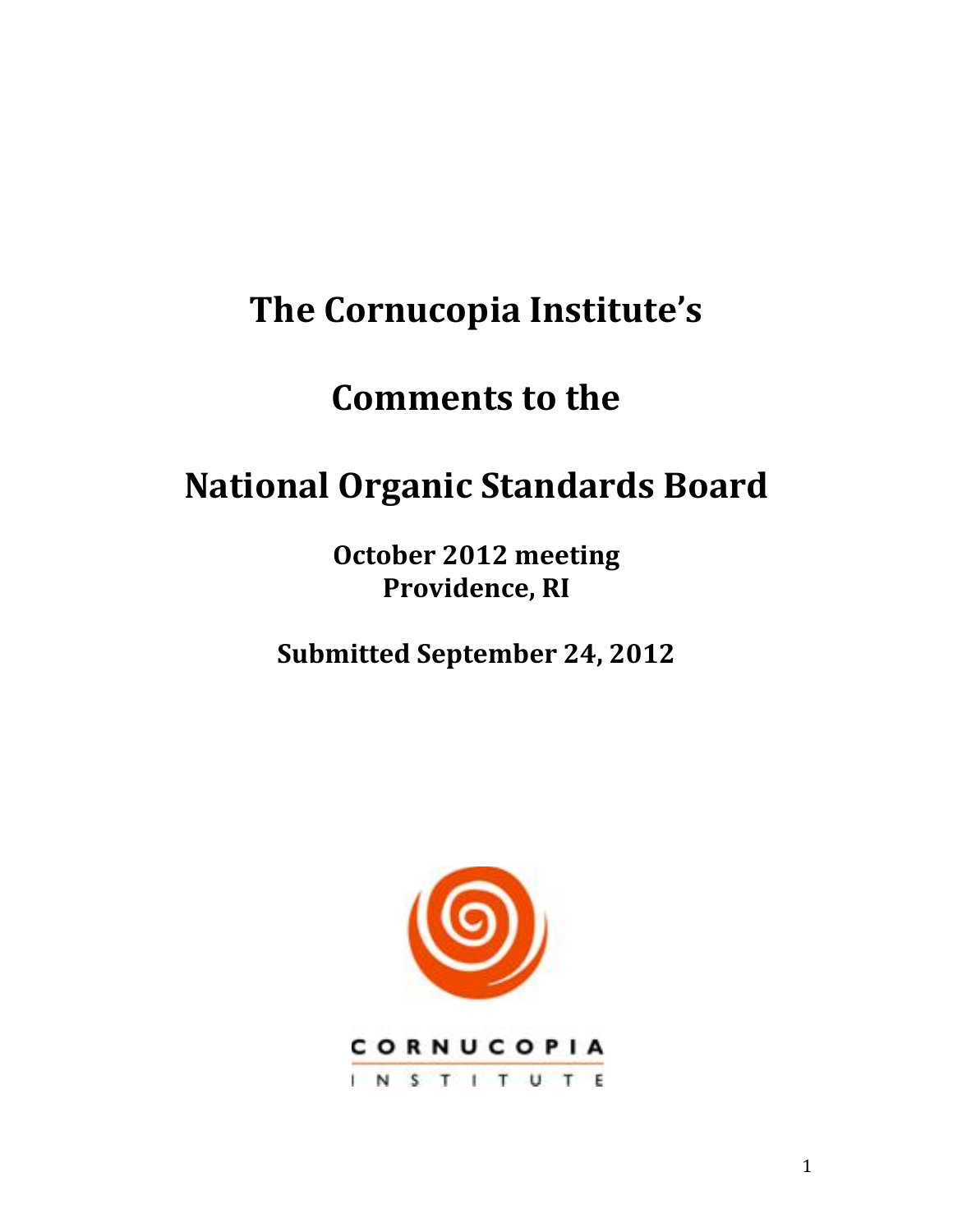# **Table!of!Contents**

#### **INTRODUCTION** ... page 6

#### **LIVESTOCK SUBCOMMITTEE**

#### Nonanoic Acid ... page 7

**Reject** the proposal to add synthetic nonanoic acid to  $\S$  205.603, for use as an insect repellent and insecticide. Nonanoic acid is not essential for insect control on livestock.

#### Pet Food Amino Acids ... page 10

**Reject** the petitions for synthetic amino acids, and **table** the petition for synthetic taurine for cat food. Taurine is an essential nutrient for cats, but taurine can be obtained from natural food sources such as beef and poultry.

#### **Omnivore Diets/Methionine ... page 13**

Cornucopia **supports** the proposal to allow 100% organic meat scraps to be included in the diets of poultry and pigs, with necessary restrictions to ensure safety and continued consumer confidence in the organic label.

#### **GMO!AD!HOC SUBCOMMITTEE**

Seed Purity ... page 17

#### **CROPS SUBCOMMITTEE**

#### **Bioplastic Mulch Film ... page 20**

We are concerned that the current petition requests an **overly broad category of synthetic substances to be added to the National List**. The petition includes three distinct types of synthetic plastic films; we feel that each should be reviewed individually.

While some may be appropriate for organic crop production, we have concerns with at least one of the types of plastic mulch included in the current petition.

#### Ferric Phosphate ... page 28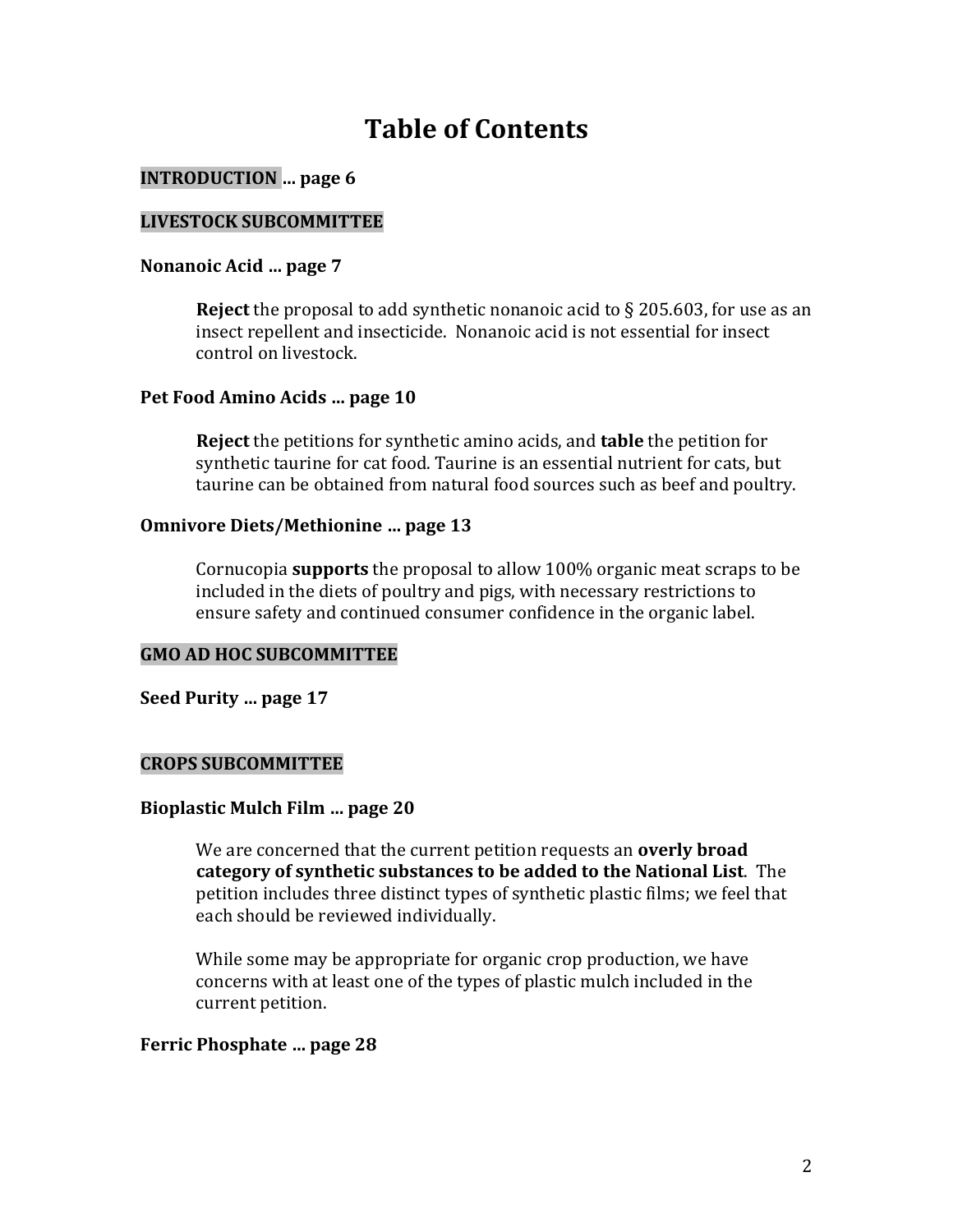**Support** the proposal to remove Ferric Phosphate from section §205.601(h), synthetic substances allowed for use in organic crop production.

#### **Oxidized lignite ... page 31**

**Reject** the proposal to add oxidized lignite to the National List. The manufacturing process is not available for review. Coal derivatives may be toxic and coal mining adversely affects both workers and the environment.

#### **Propylene glycol monolaurate ... page 34**

**Reject** the proposal to add propylene glycol monolaurate (PGML) to the National List. PGML kills the natural predators that control mite pests, and reduces biodiversity on organic farms.

#### Review of inert ingredients ... page 37

**Support** the Crops Committee's proposal to review List 3 and List 4 inerts. We suggest some changes to the proposal before it is fully adopted. The most important change we request is a shorter timeframe for review of these materials, because the review is overdue.

#### Rotenone ... page 43

**Support** the subcommittee recommendation to add rotenone to §205.602 as a prohibited natural substance.

#### **Sulfuric Acid ... page 46**

**Reject** the proposal to add sulfuric acid to the National List for stabilization of digested poultry manure. Sulfuric acid is detrimental to human health and harmful to the environment. It is a synthetic substance that is not essential for organic production, and its use is not compatible with organic principles.

#### **MATERIALS SUBCOMMITTEE**

#### **Research priorities ... page 49**

**Support** the proposal, but take carrageenan off the list of research priorities because independent, primary research is already available. Include commitment to use and respect independent researchers' findings and consider research funding sources when deliberating.

#### **HANDLING SUBCOMMITTEE**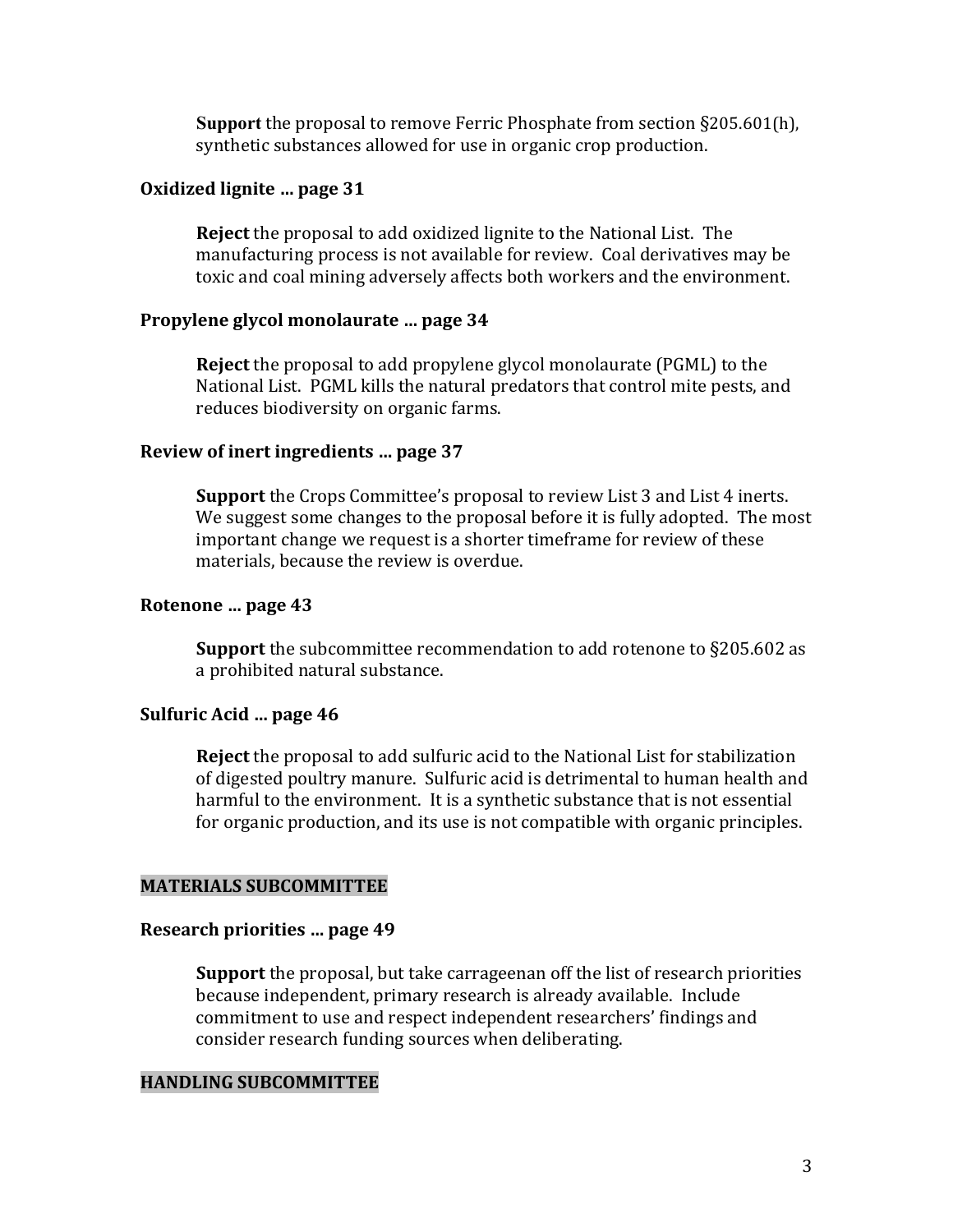#### **Ascorbyl!palmitate!…!page!53**

**Reject** petition to add ascorbyl palmitate to the National List because its primary purpose is as a preservative for ingredients that are not essential or required by the FDA.

#### Beta carotene ... page 53

**Reject** petition to add beta carotene to the National List because its primary purpose is as a preservative for ingredients that are not essential or required by the FDA.

#### Lutein ... page 59

**Reject** the petition to add lutein to the National List because it is not required by the FDA as a nutrient in infant formula. The European Union prohibits lutein in both conventional and organic infant formula, based on insufficient scientific evidence regarding safety and efficacy.

#### Lycopene ... page 59

**Reject** the petition to add lycopene to the National List because it is not required by the FDA as a nutrient in infant formula. The European Union prohibits lycopene in both conventional and organic infant formula, based on insufficient scientific evidence regarding safety and efficacy.

#### L-carnitine ... page 63

Consider that l-carnitine is required only in soy-based formula in the European Union, to meet infant's basic nutritional requirements. L-carnitine is a synthetic material produced in ways that are not compatible with organic handling.

#### L-methionine ... page 63

Consider that l-methionine is required only in soy-based formula in the European Union and by the FDA, to meet infant's basic nutritional requirements. L-methionine is a synthetic material produced in ways that are not compatible with organic handling.

#### Nucleotides ... page 67

**Reject** because nucleotides are not required in infant formula by the FDA. Cornucopia urges the NOSB to reject petitions for synthetic nutrients that are not deemed essential by the FDA.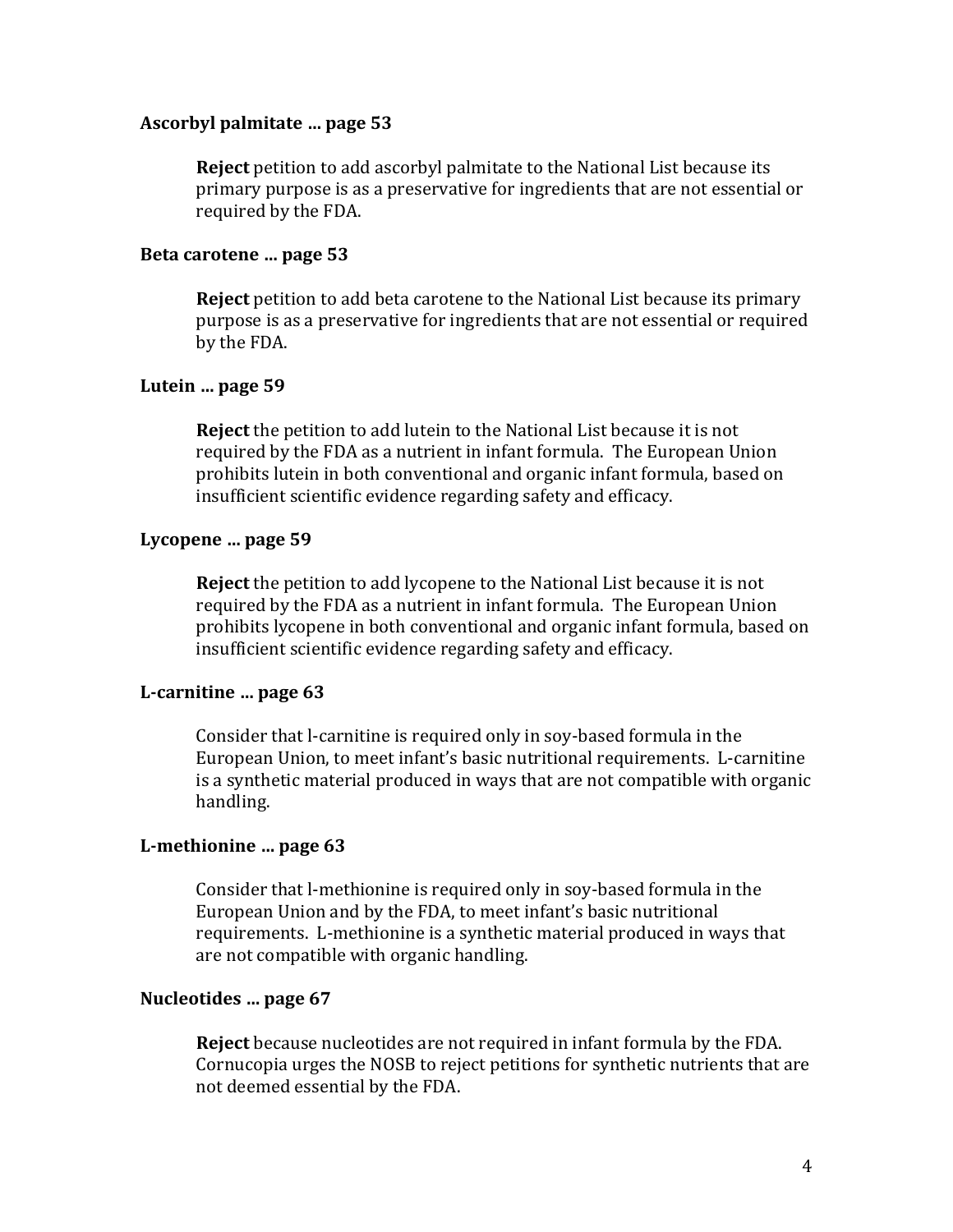#### Taurine ... page 67

**Reject** because taurine is not required in infant formula by the FDA. Cornucopia urges the NOSB to reject petitions for synthetic nutrients that are not deemed essential by the FDA.

#### "Other Ingredients" ... page 73

#### POLICY DEVELOPMENT SUBCOMMITTEE

#### **Conflict of interest ... page 79**

Cornucopia believes the proposal is a step in the right direction, but urges several issues to be addressed prior to a vote. These include questioning whether the NOP should make the final determination of whether a conflict exists, and considering whether a Board member has a conflict when his/her employer actively lobbies other Board members during the meeting.

#### **Public Comment Procedures ... page 82**

We reluctantly accept the standard time commitment of 4 minutes per presenter, and urge the Board to **reject** the possibility of cutting the time allotment down to three minutes.

We urge the Board to include a line in the Policy and Procedures Manual committing to unlimited Q&A.

#### **Public Communications ... page 84**

Cornucopia supports the proposal. We urge the Board to consider posting discussion documents as they become available, to maximize public input.

#### **COMPLIANCE, ACCREDITATION AND CERTIFICATION SUBCOMMITTEE**

#### **Calculating Percentage of Organic Ingredients**

This discussion document poses questions to organic certifiers. We will reserve the right to comment until the organic certifiers have had a chance to answer the questions posed.

#### **Biodiversity!Update**

Cornucopia supports the work being done to increase the commitment to biodiversity conservation by organic operations.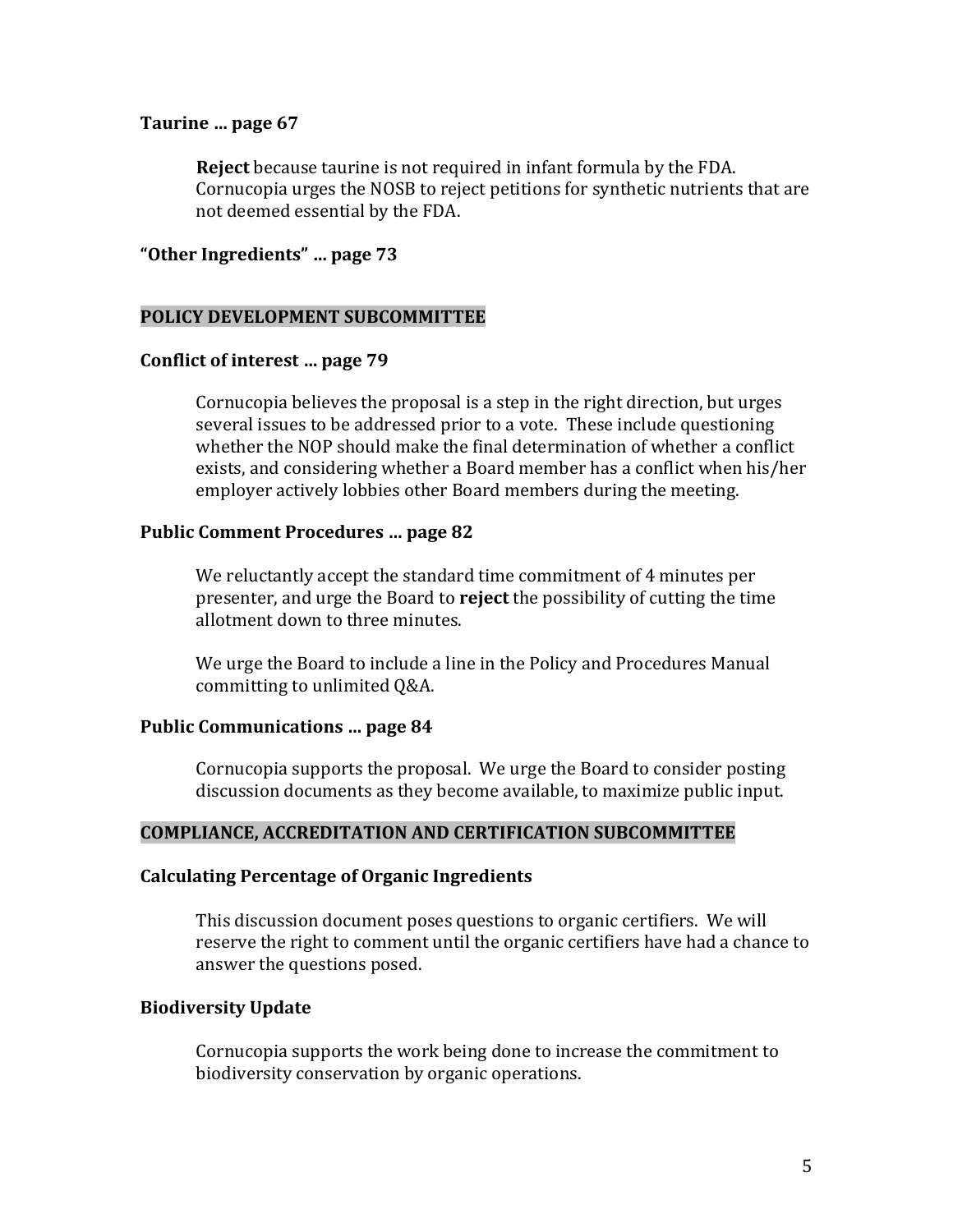# **INTRODUCTION**

The Cornucopia Institute is a  $501(c)(3)$  public interest farm and food policy research organization. Cornucopia engages in educational activities supporting the ecological principles and economic wisdom underlying sustainable and organic agriculture.

Through research and investigations on agricultural and food issues, The Cornucopia Institute provides needed information to family farms, consumers, stakeholders involved in the good food movement, and the media.

We are proud to represent 7,000-7,500 supporting members, the majority of whom  $(70\%$  based on the most recent calculation) are certified organic farmers.

We do not sell materials seeking approval or sunset reauthorization, and we do not sell organic products that utilize any ingredients that might be petitioned.

With a history of agribusiness involvement in both the analysis of petitioned materials and decision-making at the NOSB level, current Board members will benefit from Cornucopia's independent perspective, assessing the health and environmental implications of any material presented for their review. We have no financial interest in the approval of any of the materials proposed for use in organic foods.

Cornucopia adamantly believes that a thorough and appropriate review process needs to take place for all petitioned materials, and that all materials should conform with the Organic Foods Production Act of 1990 (OFPA) and the federal organic standards.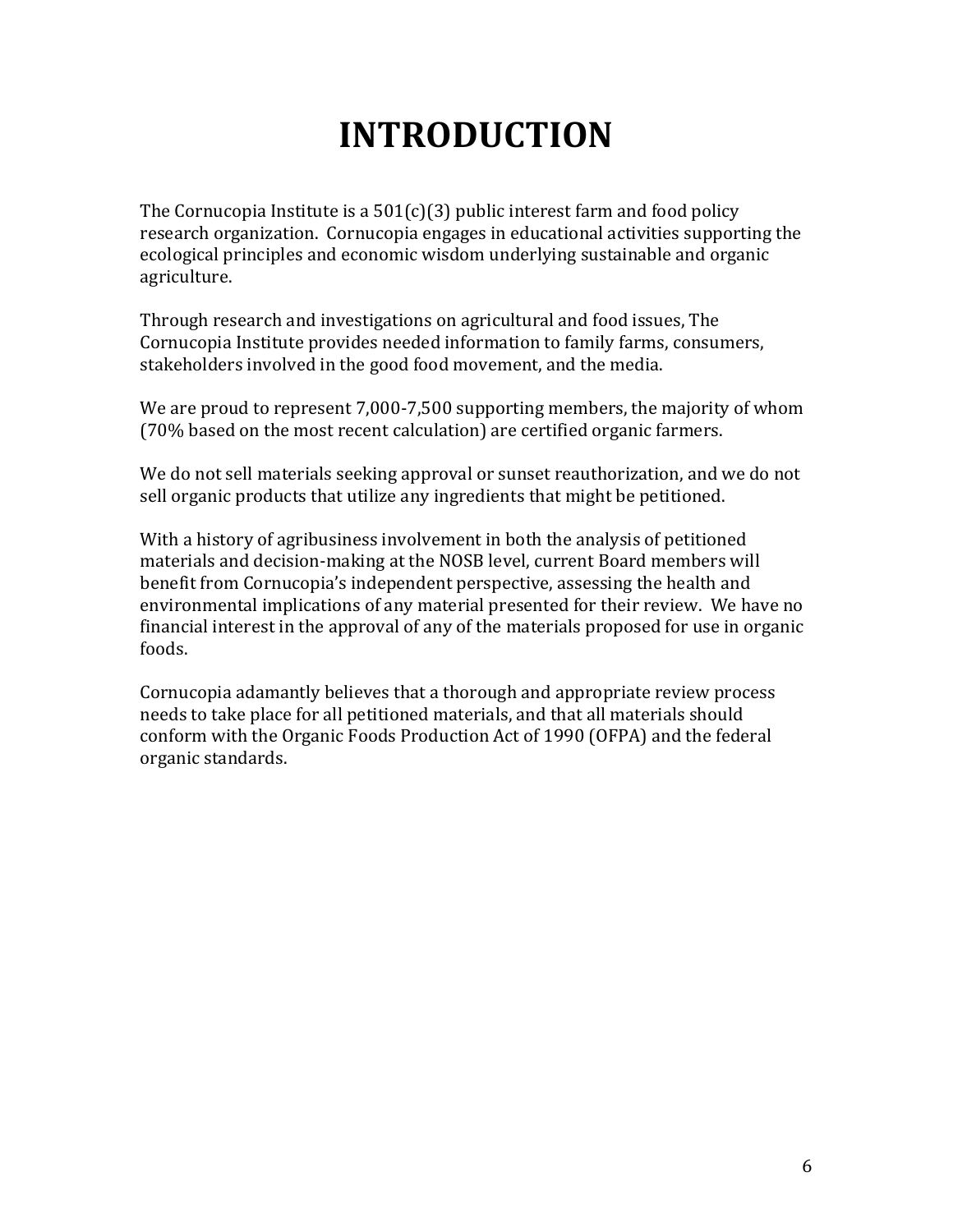# **LIVESTOCK!COMMITTEE**

# **NONANOIC!ACID**

## **SUMMARY**

Reject the proposal to add synthetic nonanoic acid to  $\S$  205.603, for use as an insect repellent and insecticide. The livestock committee voted unanimously to reject this petition.

### *Rationale*

- $\triangleright$  The petitioned material is synthetic.
- $\triangleright$  Nonanoic acid is not essential for insect control on livestock.
- $\triangleright$  Synthetic nonanoic acid is not permitted by organic standards outside of the U.S.

# **BACKGROUND**

A petition was submitted by Stratacor, Inc., to add "nonanoic acid" to Section §205.603 of the National Organic Program as a synthetic substance allowed for use as an insect repellent/insecticide in organic livestock production.

Stratacor submitted this petition because they would like to market a fly repellent product that is a combination of octanoic, nonanoic, and decanoic acids, formulated in mineral oil or in clay dusts, to organic livestock producers. The petitioner submitted an application for this product, called C8910, to OMRI. The petition was rejected on the basis that nonanoic acid was a synthetic not allowed for organic livestock production because it was not listed on  $\S$  205.603 (Reifenrath, 2011).

#### *The petitioned material is synthetic*

The petitioner is requesting to use a synthetic form of nonanoic acid, which is also called pelargonic acid. However, a natural form of this substance may be available. The manufacturer, Advanced Biotech (ABT), has written their own "Organic Product Certificate" indicating that their nonanoic acid is nonsynthetic and allowed for organic use (ABT, 2012).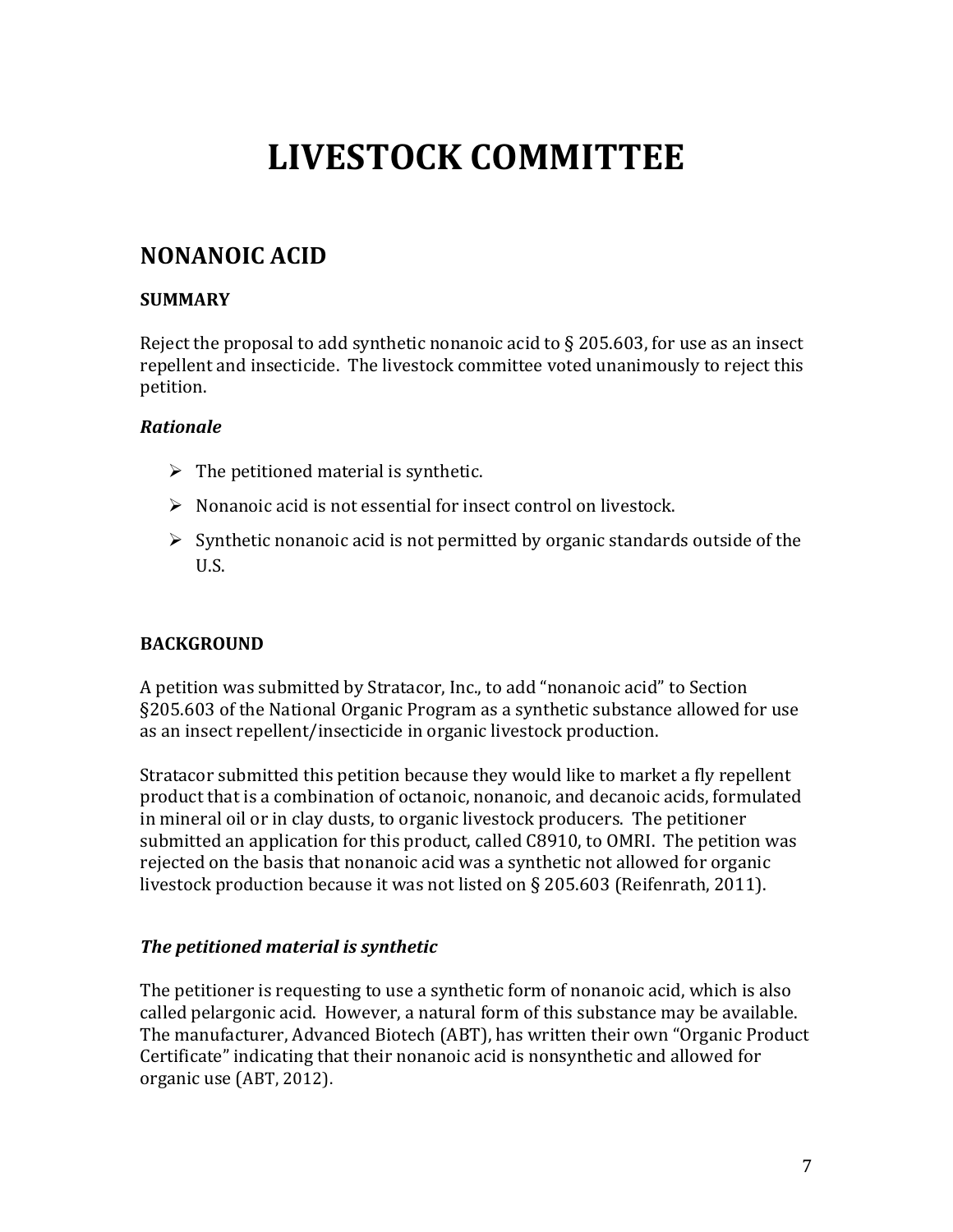Nonanoic acid is used as a herbicide and blossom thinner for fruit trees. It is present in many plants, and is generally harmless to humans; however, it can be a skin irritant if a concentrated form is applied directly to skin (U.S. EPA 2000).

#### *Nonanoic)acid)is)not)essential)for)insect)control*

Although challenging, insect problems on livestock can be minimized by using nonsynthetic substances, biological controls, and/or management practices.

Nonsynthetic substances include pyrethrins, sourced from chrysanthemum flowers, and plant-based essential oils. Many essential oils have been found to be effective: anise, chamomile, citronella, citrus, eucalyptus, geranium, lemongrass, lettuce, peppermint, rosemary, and thyme (Khater, et al., 2011; Kumar, et al., 2011; Palacios, et al., 2009). With all these nonsynthetic oils available, it hardly seems necessary to approve a synthetic substance, nonanoic acid, to be used for insect control.

Biological controls include the use of parasitic wasps and predatory insects.

Management practices include sanitation of animal living spaces so that flies have no place to breed, and mechanical controls such as fly traps and rotationally grazing poultry that eat fly larvae.

#### **International Organic Standards**

Synthetic nonanoic acid is not permitted by organic standards outside of the U.S. Neither Canada nor Japan permit nonanoic acid. Nonanoic acid is not permitted under the European Union regulations, IFOAM regulations or the Codex Alimentarius Commission.

#### **CONCLUSION**

Cornucopia fully supports the recommendation of the NOSB Livestock Subcommittee to reject the proposal to add nonanoic acid, a synthetic pesticide, to section  $\S 205.603$  of the National List.

#### **REFERENCES**

- 1. Advanced Biotech. 2011c. Organic product certificate: Nonanoic acid natural. http://www.adv-bio.com/ProductDocs/IsOrgComp.aspx?ProdNo=1419
- 2. Khater, H.F.; Hanafy, A.; Abdel-Mageed, A.D.; Ramadan, M.Y.; El-Madawy, R.S. 2011. Control of the 609 myiasis-producing fly, *Lucilia sericata*, with Egyptian essential oils. International Journal of Dermatology 610 50(2):187-194. (abstract)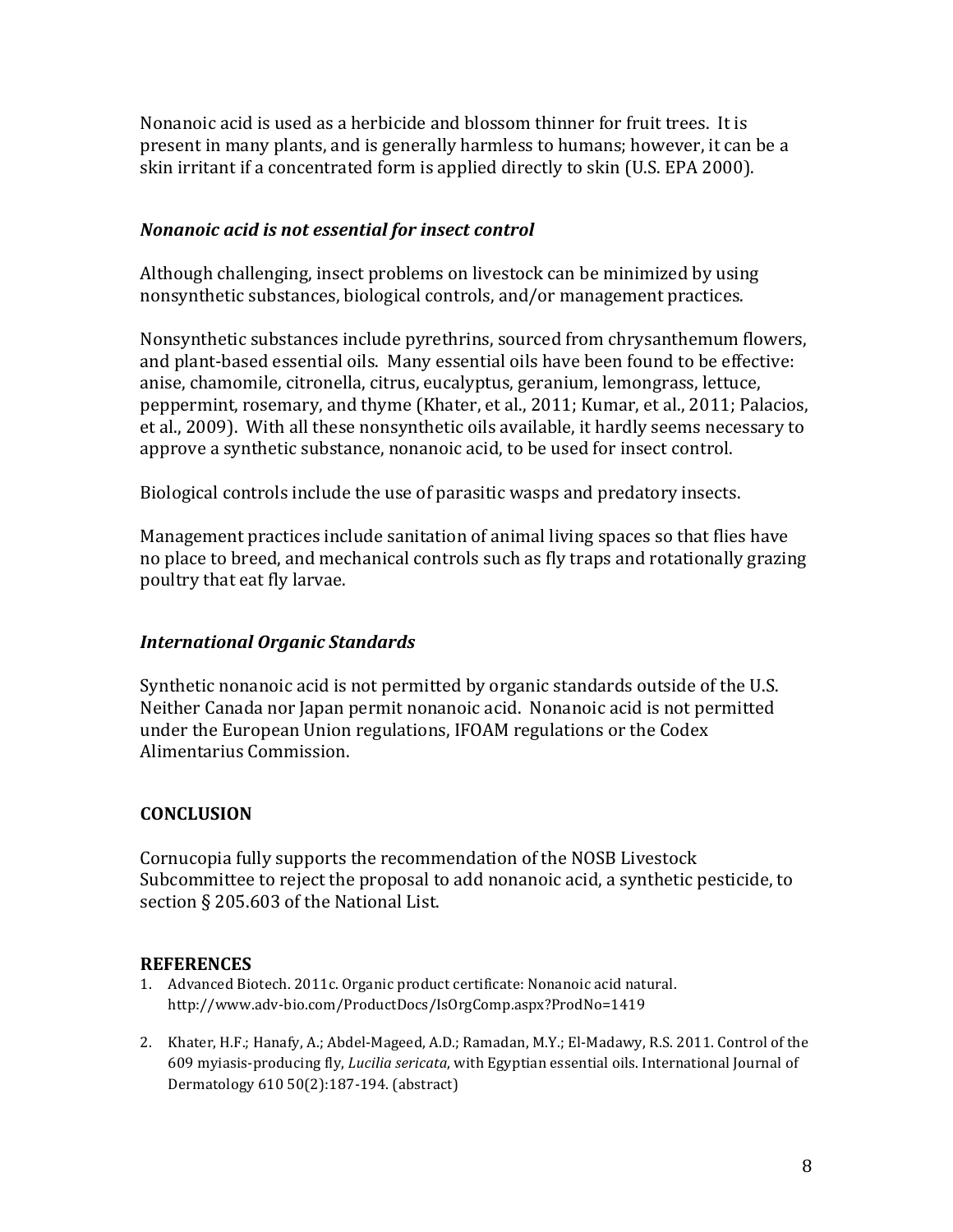- 3. Kumar, P.; Mishra, S.; Malik, A.; Satya, S. 2011. Repellent, larvicidal, and pupicidal properties of essential 614 oils and their formulations against the housefly, *Musca domestica*. Medical and Veterinary Entomology 615 25(3): 302-310. (abstract)
- 4. Palacios, S.M.; Bertoni, A.; Rossi, Y.; Santander, R.; Uzrua, A. 2009. Efficacy of essential oils from edible plants as insecticides against the house fly, *Musca domestica* L. Molecules 14:1938-1947.
- 5. Reifenrath, W. G. 2011. Petition to National Organic Standards Board. Stratacor, Inc.
- 6. U.S. EPA (U.S. Environmental Protection Agency). 2000. Pelargonic acid (217500) fact sheet. http://www.epa.gov/oppbppd1/biopesticides/ingredients/factsheets/factsheet\_217500.htm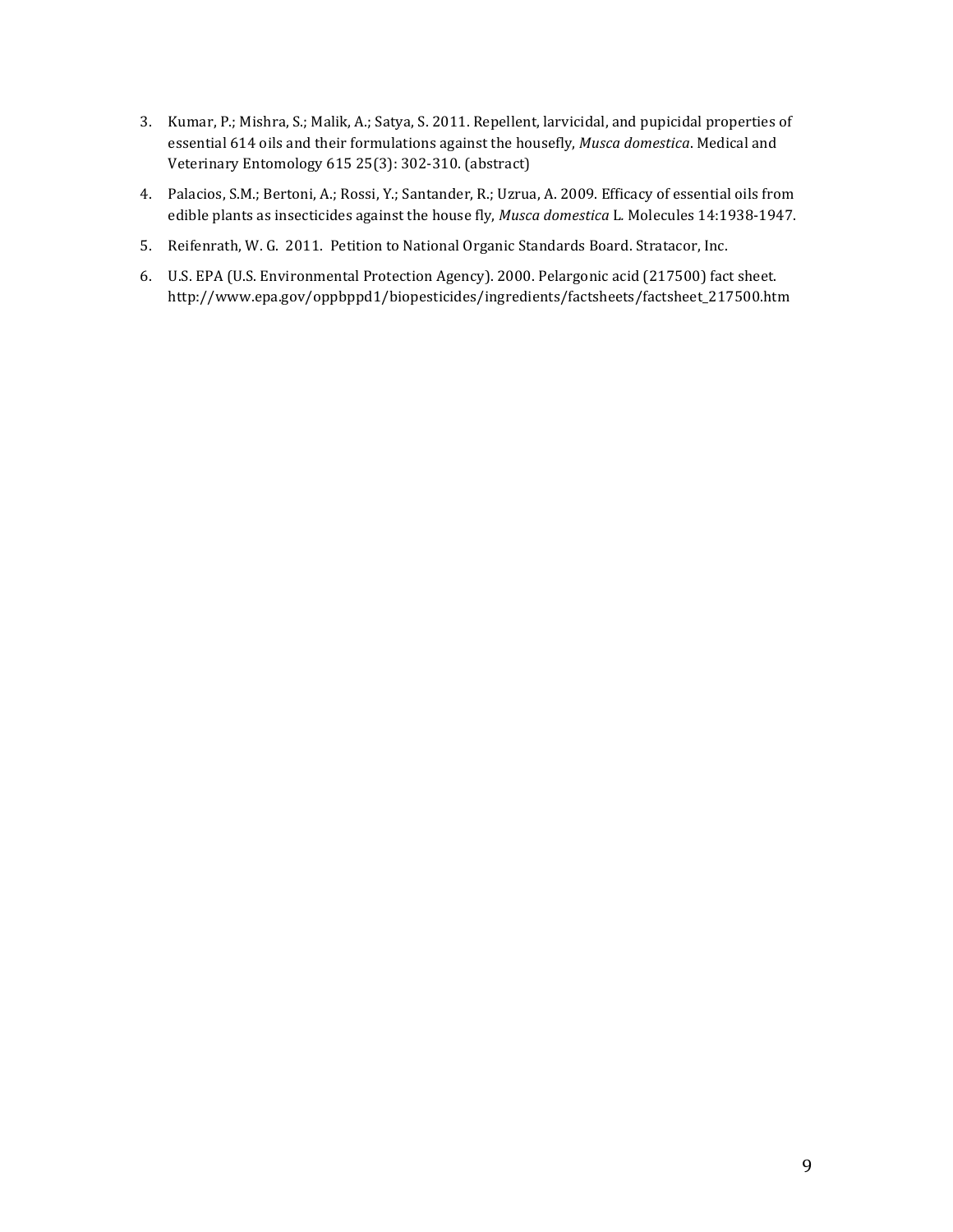# PET FOOD AMINO ACIDS/TAURINE

### **EXECUTIVE SUMMARY**

These comments pertain to two related motions.

- 1. Motion to list amino acids (Arginine, Methionine, Cystine, Lysine, Taurine, Tryptophan, Threonine, Histidine, Isoleucine, Leucine, Phenylalanine, Tyrosine, and Valine) on section 205.603 on the National List for use in organic pet food.
- 2. Motion to list Taurine on section  $206.603(e)(4)$  for cats (allow).

**Reject** motion 1 to list the entire group of 13 synthetic amino acids in organic pet food.

**Table** motion 2 to list taurine as allowed in organic pet food.

### *Rationale*

- $\triangleright$  Taurine is an essential nutrient for cats.
- $\triangleright$  Taurine can be obtained from natural food sources such as beef and poultry.

#### **BACKGROUND**

A petition was submitted to the NOSB by the Pet Food Institute, a trade association of pet food manufacturers, to allow the addition of 13 synthetic amino acids to organic pet food: Arginine, Methionine, Cystine, Lysine, Taurine, Tryptophan, Threonine, Histidine, Isoleucine, Leucine, Phenylalanine, Tyrosine, and Valine. The Livestock Subcommittee voted unanimously to deny that petition. Cornucopia agrees with this committee vote.

The Livestock Subcommittee determined that there was a need for synthetic taurine to be added to organic cat food. We disagree with this determination and with the committee's unanimous decision to list taurine on section  $206.603(e)(4)$ , as a synthetic supplement for organic cat food. We request additional information on the possible natural sources of taurine for cats.

#### *Taurine is an essential nutrient for cats*

The American Association of American Feed Control Officials (AAFCO) develops profiles for the nutrients required in pet foods in order for them to be labeled "complete and balanced."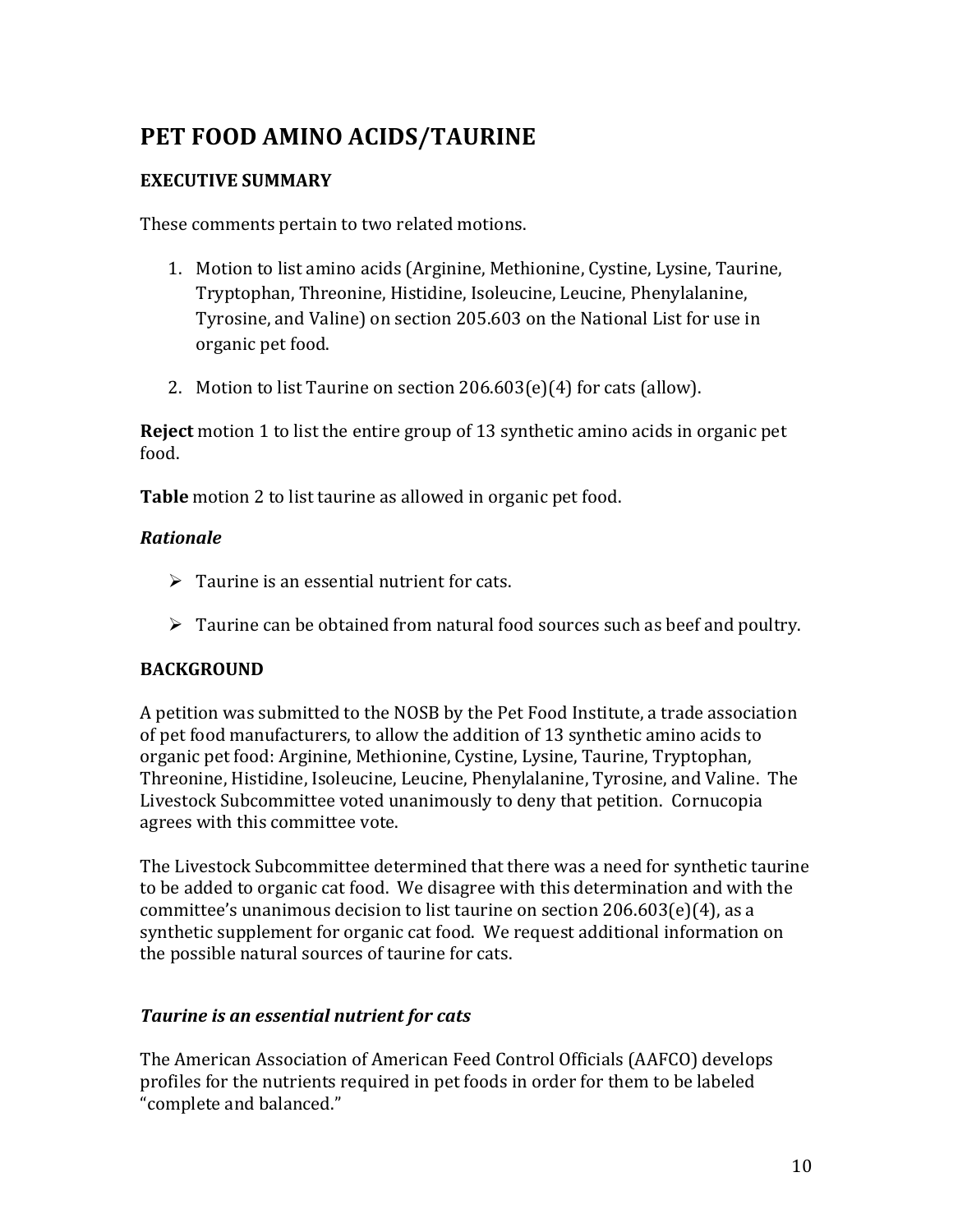The NOSB livestock committee, in discussions with AAFCO, concluded that the need for most of the petitioned amino acids could be easily met through feeding whole foods to pets. The only amino acid that might need to be supplied in synthetic form was taurine for cats. Canned cat food is required to have 0.2% taurine; dry food is required to have 0.1% taurine.

Since cats are carnivorous, meat is part of their normal diet (Pet MD). Since taurine is present in meat, it seems that feeding cats meat would meet their taurine requirements. If the taurine deficiencies in commercial cat food are caused by the reliance on vegetarian protein sources, like corn and soy, organic cat food should provide a real-food alternative and should not have to rely on synthetic taurine.

The Technical Evaluation Report devotes two lines to answer the question of natural sources of taurine. We suggest that a supplemental report is needed to more thoroughly review the possible sources of taurine from natural supplements, such as seaweed, or whole foods. The TER reviewing all amino acids as a group necessarily lacked depth for each substance.

# *Taurine can be obtained from whole foods*

One of the founding principles of the organic movement is that synthetic nutrients for the soil do not lead to long-term, sustainable soil health. The same principle should apply to the debate around synthetic nutrients for pet food.

Consumers purchasing organic food for their pets do so with the understanding that they are buying *real*, wholesome food for their pets. Synthetic nutrients do not fulfill this expectation, especially when natural alternatives – real food – are available.

Cat foods labeled "organic" should be required to derive all taurine from natural sources. In a natural diet, cats obtain taurine from seafood, poultry, and beef (Spitze, et al., 2003). Although the argument has been made that organic poultry and beef are prohibitively expensive for pet food, Cornucopia notes that cost is not a criterion for adding a synthetic substance to the National List.

At least one brand of "natural" cat food does not add any synthetic taurine. The manufacturer claims that cats can derive all the needed taurine from the animal products (meat, fish, poultry) included in the formula.

# **CONCLUSION**

Cornucopia urges the board to table this proposal for the addition of synthetic taurine for cat food. If organic poultry and beef are prohibitively expensive, we encourage the development of natural sources of supplemental taurine. We believe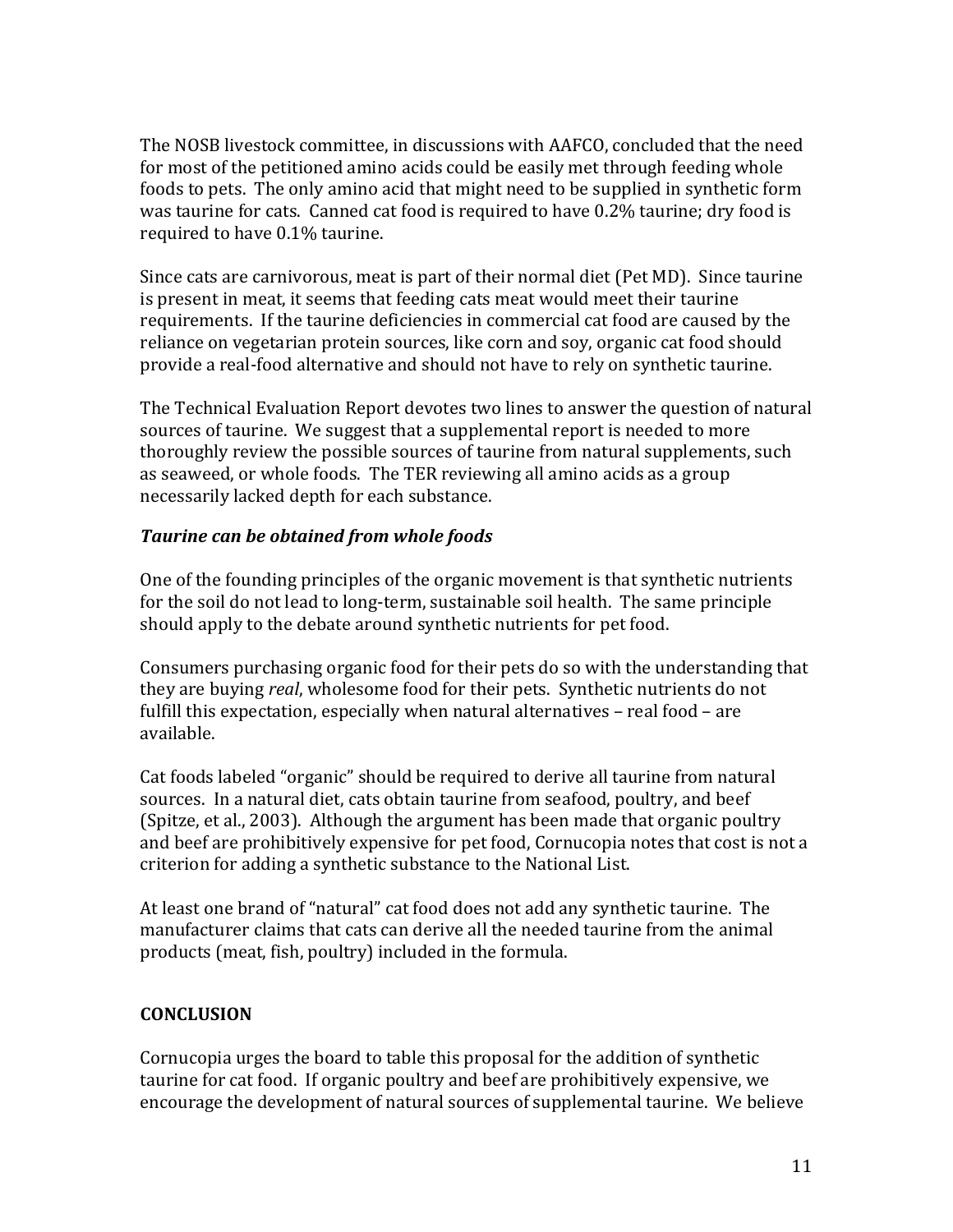that the only way that natural sources of taurine will be developed is by rejecting the petition to add synthetic taurine to the National List. While the sunset process theoretically encourages the development of natural alternatives, it has become clear, over the years, that few materials sunset. Once a material is on the National List, manufacturers lose their incentive to develop a natural alternative.

#### **REFERENCES**

- 1. ICF International. 2012. Technical Evaluation Report. Amino Acids, Pet Food, line 148.
- 2. PetMD. Cats Are Different: How a Cat's Nutritional Needs are Different from a Dog's. Retrieved from!http://www.petmd.com/cat/nutrition/evr\_ct\_cat\_nutritional\_needs\_different
- 3. Spitze, A.R.; Wong, D.L.; Rogers, Q.R.; and Fascetti, A.J. 2003. Taurine concentrations in animal feed ingredients; cooking influences taurine content. Journal of Animal Physiology and Animal Nutrition 87:251-262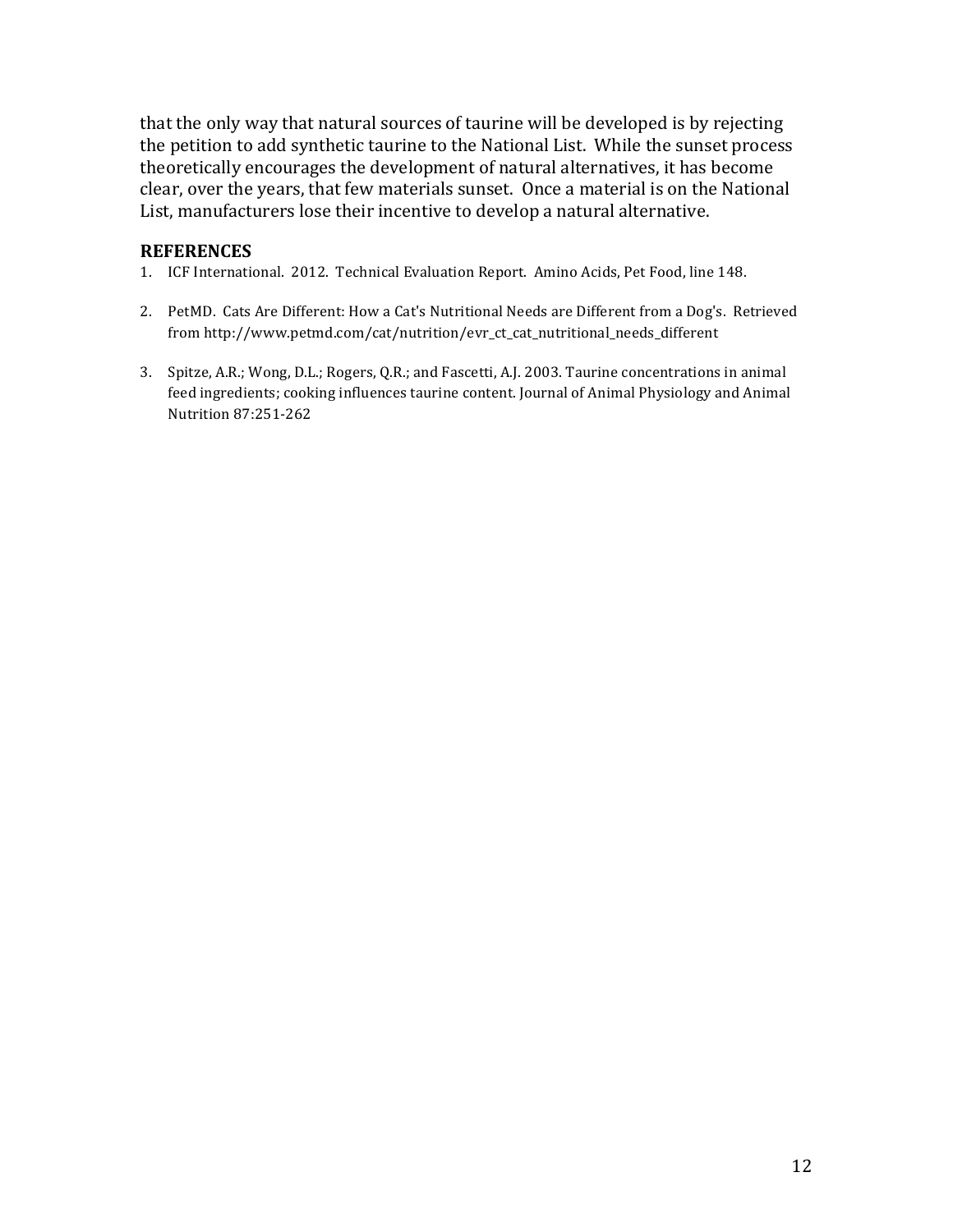# **OMNIVORE DIETS (METHIONINE)**

## **DISCUSSION!DOCUMENT**

The NOSB is seeking input from the organic community on whether omnivorous animals raised on organic farms should be allowed to receive omnivorous feed. Cornucopia believes that the persistent problem of finding a natural alternative to synthetic methionine is in large part due to the current restriction in the livestock feed regulations, which require (an unnatural) vegetarian diet for omnivorous livestock. We are pleased to see the Livestock Subcommittee's discussion document, as we believe it is a crucial first step in the right direction for resolving the methionine problem.

The following questions are posed by the NOSB:

*1. Would'you'recommend'the'Livestock'Subcommittee'look'at'a'possible'annotation'* to allow 100% organic meat scraps or by-products to be used in omnivore diets *(poultry'and'pigs),'since'it'is'natural'for'these'omnivores'to'consume'both'plant' and'animals'materials?'Explain.'*

Cornucopia supports the proposal to allow 100% organic meat scraps to be included in the diets of poultry and pigs, with necessary restrictions to ensure safety and continued consumer confidence in the organic label (detailed below). Although there is currently no 100% organic fish, we would support the addition of fish to omnivore diets after it becomes available.

While we support the allowance of  $100\%$  organic meat scraps and by-products in omnivorous diets, we suggest some restrictions:

- $\triangleright$  Although poultry and pigs are omnivores, the vast majority of their diet would be plant-based in a natural setting. If animal products are added, it is essential that these meat scraps constitute only a small percentage of the animal's diet. This would require research to determine an appropriate level of animal products that would be consistent with the natural diet of the pig, chicken, or turkey.
- $\triangleright$  The meat products added to feed for organic livestock should not induce cannibalism. Poultry and egg by-products should not be fed to poultry, but they could be fed to pigs. Pork by-products should not be fed to pigs, but they could be fed to poultry, if there is evidence that chickens and turkeys will eat small mammals. One exception is that shells from organic eggs could be added to poultry diets as a source of calcium.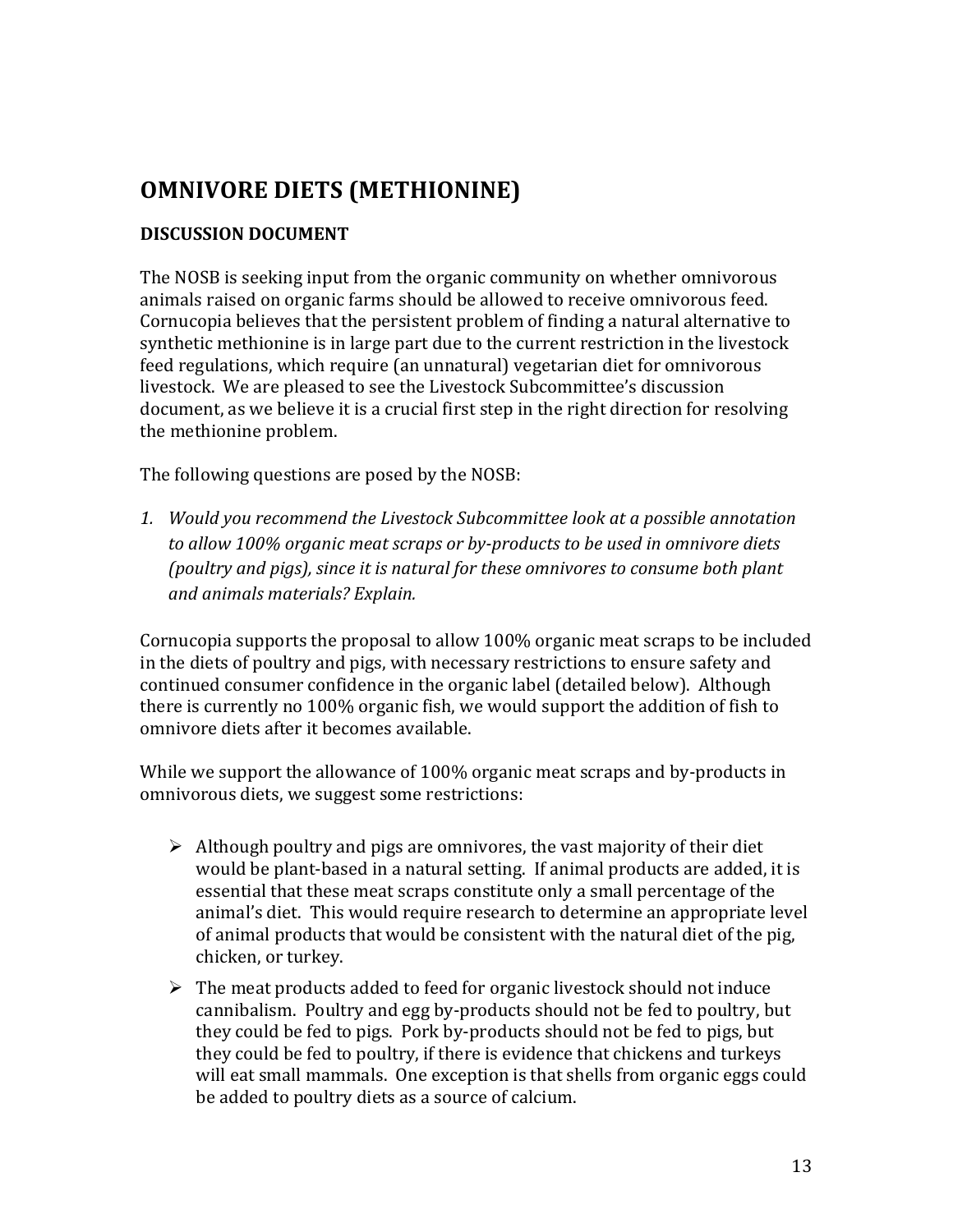- $\triangleright$  One of the reasons that the restriction on meat by-products was incorporated into the organic regulations were concerns about the communication of transmissible spongiform encephalopathy (TSE), as evidenced in the "mad cow" outbreak in Britain, which led to increased regulatory attention. Whereas the Europeans implemented strict protocols, the US government has been criticized for allowing practices (such as feeding poultry litter contaminated with meat by-products to cattle) that could pose a risk. If the practice of feeding livestock meat by-products is approved it must incorporate a strict and conservative set of standards to assure the consuming public that organic products are indeed insulated from TSE risk.
- 2. Natural herbal methionine, potato meal, and corn gluten meal are showing *promising'results.'Should'this'type'of'research'effort'increase?'Explain.*

Research efforts to improve livestock nutrition are always encouraged. Adding methionine by itself is only one avenue of research to pursue.

Cornucopia encourages research into cost-effective commercial production of poultry supplements based on foods eaten by free-range chickens. These typical foods might include almost any terrestrial invertebrate, such as worms, slugs, insects, and insect larvae. Commercial businesses that raise beneficial insects for sale as biological control agents have already developed protocols for insect rearing. Amending the regulatory restriction of a 100% vegetarian diet for poultry would encourage this type of research and development.

*3. There'is'a'natural'herbal'methionine'manufacturer'in'India'that'touts'their' product'as'being'a'1:1'replacement'for'synthetic'methionine.'How'can'this'product'* be brought to commercial availability/viability within the next three years in the *United'States?'*

This manufacturer should be invited to make a presentation at the NOSB meeting.

- *4. How'can'the'organic'community'spur'more'production'and'manufacturing'of' natural'amino'acids,'including'methionine'and'lysine,'vitamins,'and'minerals' products'for'livestock'and'aquaculture'rations'in'the'next'three'to'five'years?'*
- 5. While the FDA regulates the safety of meat/slaughter by-products, what additional *organic'regulations'or'safeguards'should'be'in'place'before'organic'livestock' producers'feed'mammalian'or'avian'slaughter'by?products'to'their'omnivore' livestock?'*

See answer to question #1 above.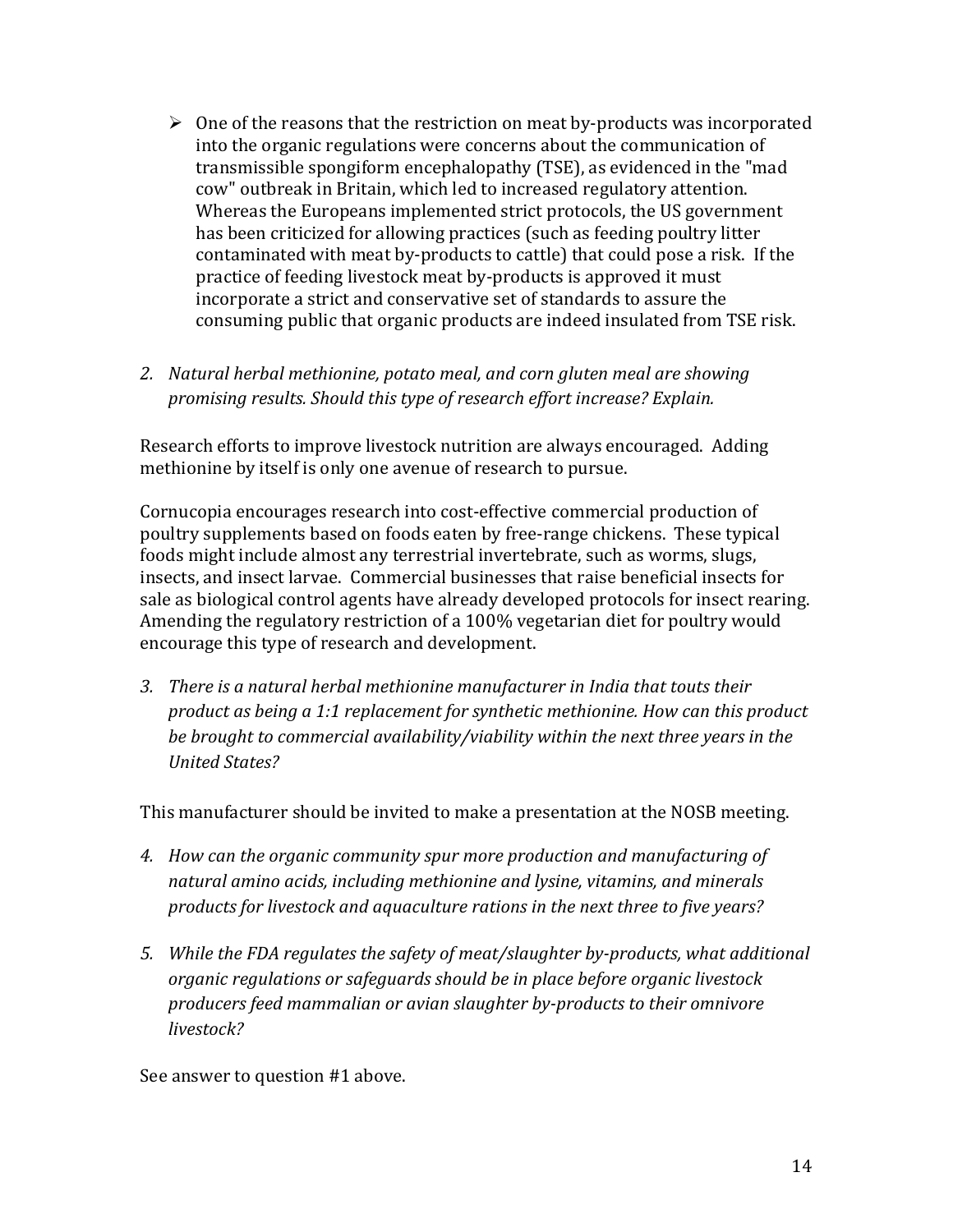*6. Would'the'organic'brand'be'damaged'if'organic'livestock'producers'were'given'the'* choice of feeding organic animal by-products and naturally or organically *harvested'fish'by?products?'Explain.'*

Cornucopia suggests that the NOSB request a consumer survey to answer this question.

Since many consumers may seek the "vegetarian-fed" label in the wake of the Mad Cow outbreaks, which were linked to feeding bovine by-products to cattle, restrictions put in place to prevent such unintended consequences would need to be communicated with organic consumers. If consumers understood that a "vegetarian-fed" label on an omnivorous animal product (eggs, poultry, pork) is made possible only by the addition of synthetic amino acids, it is not likely that the organic brand would be damaged if animals were allowed their natural omnivorous diet, without synthetic nutrients. Obviously, consumer choice would drive marketplace options.

In addition, we believe that organic consumers would (rightfully) assume that the animal by-products offered to omnivorous animals would be 100% certified organic – from animals that themselves were raised in accordance to strict organic standards. Given these restrictions, we suspect that a consumer survey would reveal that organic consumers would welcome the change, especially since it allows animals to eat their natural diet and obtain their nutrient from natural, rather than synthetic, sources.

*7. Would a rule change at §205.237(5) (b) to allow the feeding of organic meat offal* or by-products to omnivores be appropriate to help fulfill the essential amino acids, vitamins, and minerals requirement? If yes, state the language you would use. If no, *offer'viable'suggestions'to'dealing'with'the'absence'of'synthetic'amino'acids'in' omnivore'rations.*

A rule change would be appropriate. The current rule states: 7CFR205.237(b) the producer of an organic operation must not:

(5): Feed mammalian or poultry slaughter by-products to mammals or poultry;

Cornucopia suggests the following change:

7CFR205.237(b) the producer of an organic operation must not:

(5): Feed **conventional** mammalian or **conventional** poultry slaughter byproducts to mammals or poultry; (addition in bold)

We would also suggest adding the following lines: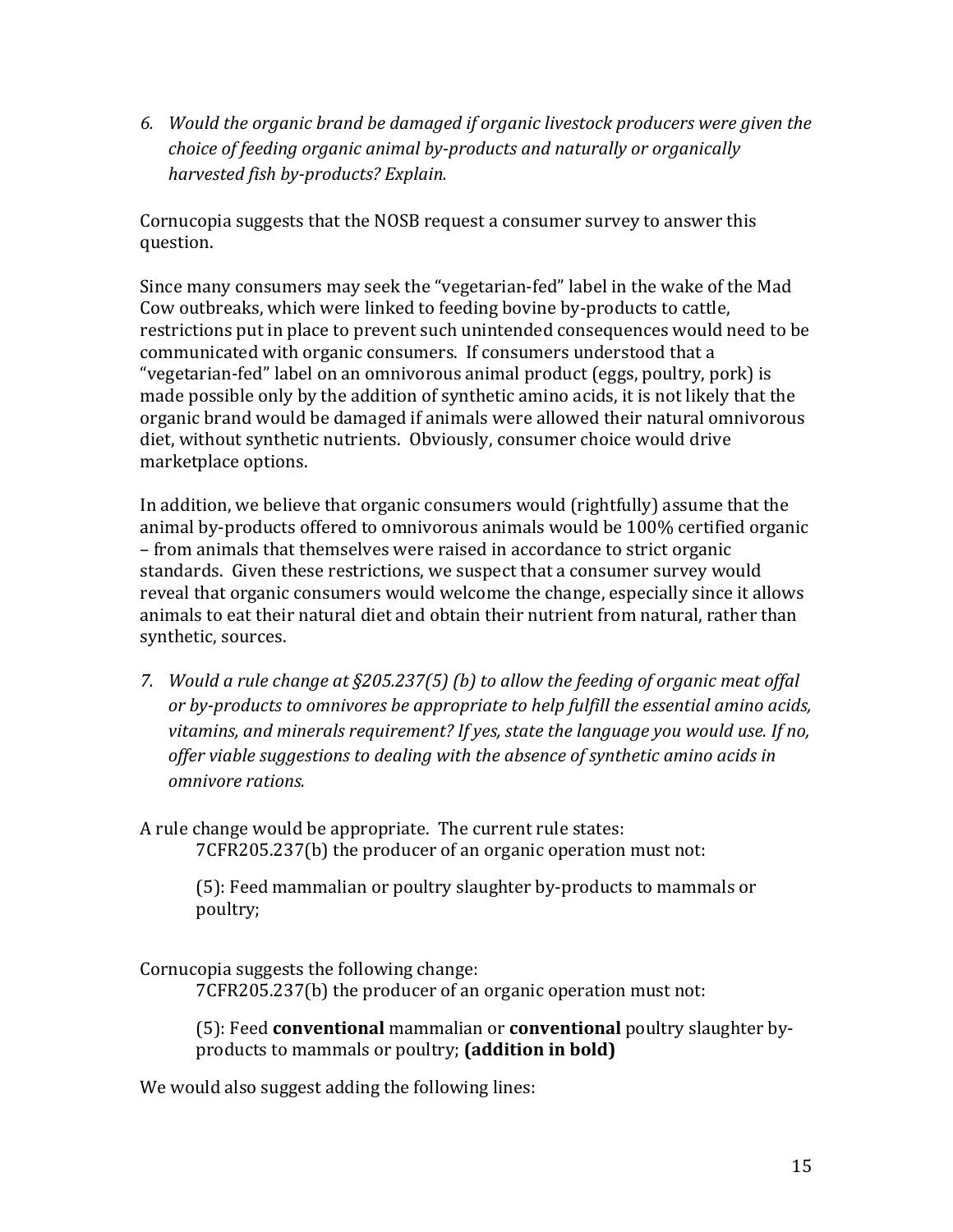7CFR205.237(b) the producer of an organic operation must not:

(7): "Allow cannibalism by feeding animal by-products of the same species; for example, no poultry by-products shall be fed to poultry, and no porcine by-products shall be fed to pigs;"

(8): "Feed mammalian or poultry slaughter by-products to vegetarian animals (cattle, sheep, goats, bison, rabbits)"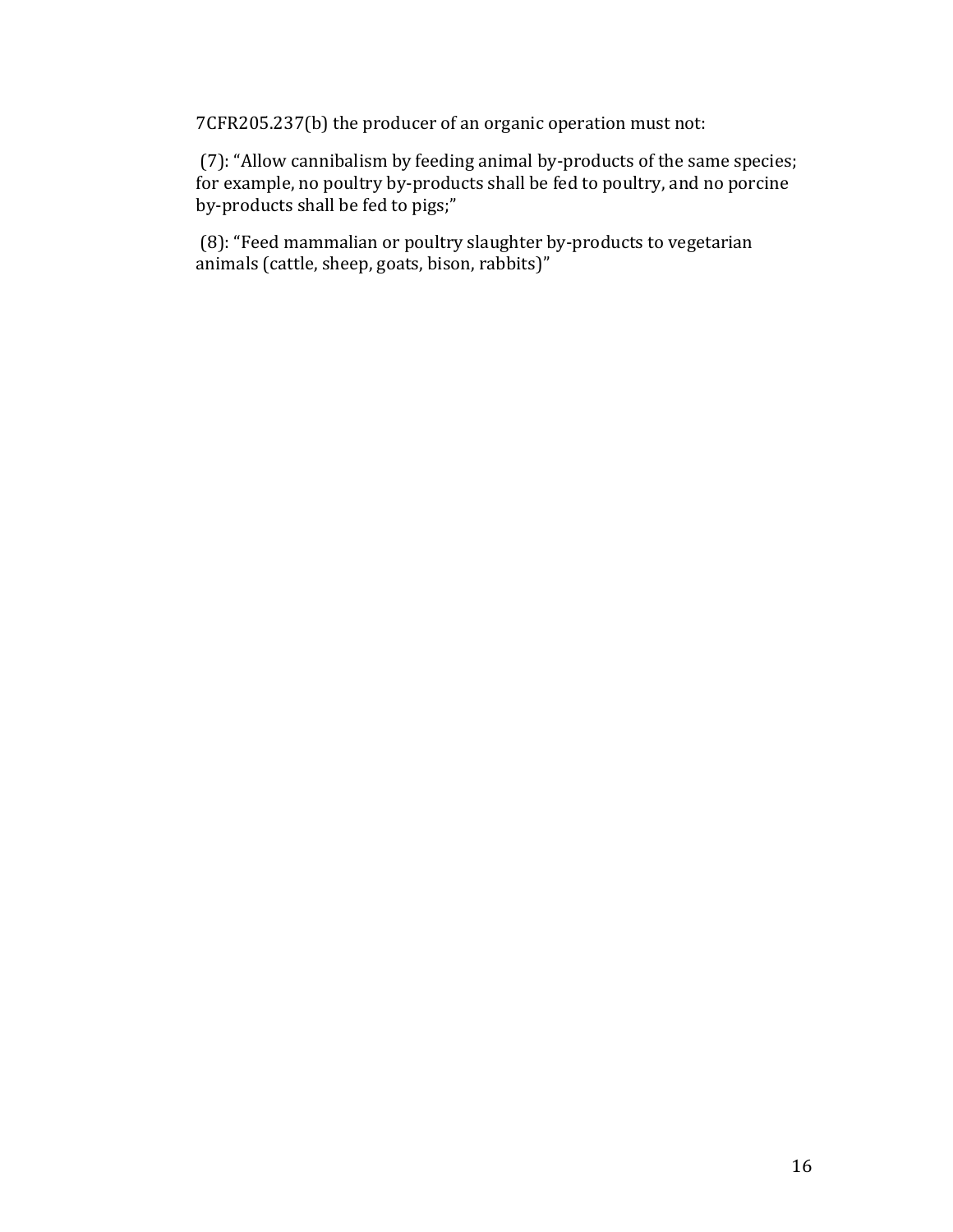# **GMO!AD!HOC!SUBCOMMITTEE**

# **GMOS!AND!SEED!PURITY**

## **DISCUSSION!DOCUMENT**

The following questions were posed by the NOSB:

*1. Is there a need to establish a seed purity standard or protocol to ensure that planting seed meets the requirements of the NOP rule? Explain your answer.* 

Yes. Given the increasing use of GMO seed in conventional agriculture, increasing concerns about contamination, and increasing consumer awareness of the potential dangers of GMO crops, Cornucopia believes the organic industry and consumer confidence in organics would benefit greatly from an established seed purity standard. This is an important step to ensuring organic integrity, and we thank the GMO Ad Hoc Subcommittee for its work in developing this discussion document.

Cornucopia believes that ensuring the purity of seeds used for organic production is especially important when organic growers use conventional seed, which has not been subjected to the same organic standards and oversight as organic seed.

The phrasing of the questions does not make a distinction between the testing of organic seed and conventional seed. Due to the fact that organic seeds have an Organic System Plan for protecting seed purity, but conventional seeds do not have this plan, we would like to see an explicit distinction between testing requirements for conventional versus organic seed, with a focus on testing any conventional seed being used in organic production.

#### *Focus)should)be)on)conventional,)not)organic,)seed*

Organic agriculture is "a process not a product." Just as organic certification for food is based on the Organic System Plan, the purity of organic seed should be based on the Organic System Plan of a seed producer.

The expectation of seed purity for organic seed is analogous to the consumer expectations about pesticide residues on organic foods. Consumers expect that organic food will have no or minimal pesticide residues, yet only a small percentage of organic food is tested for pesticide residues. Even if 5% of farms are tested, only a small lot of product is tested from each farm.

In order to have a robust expectation that organically produced seed will be free of GMO contamination, it will be necessary for seed producers and certifiers to work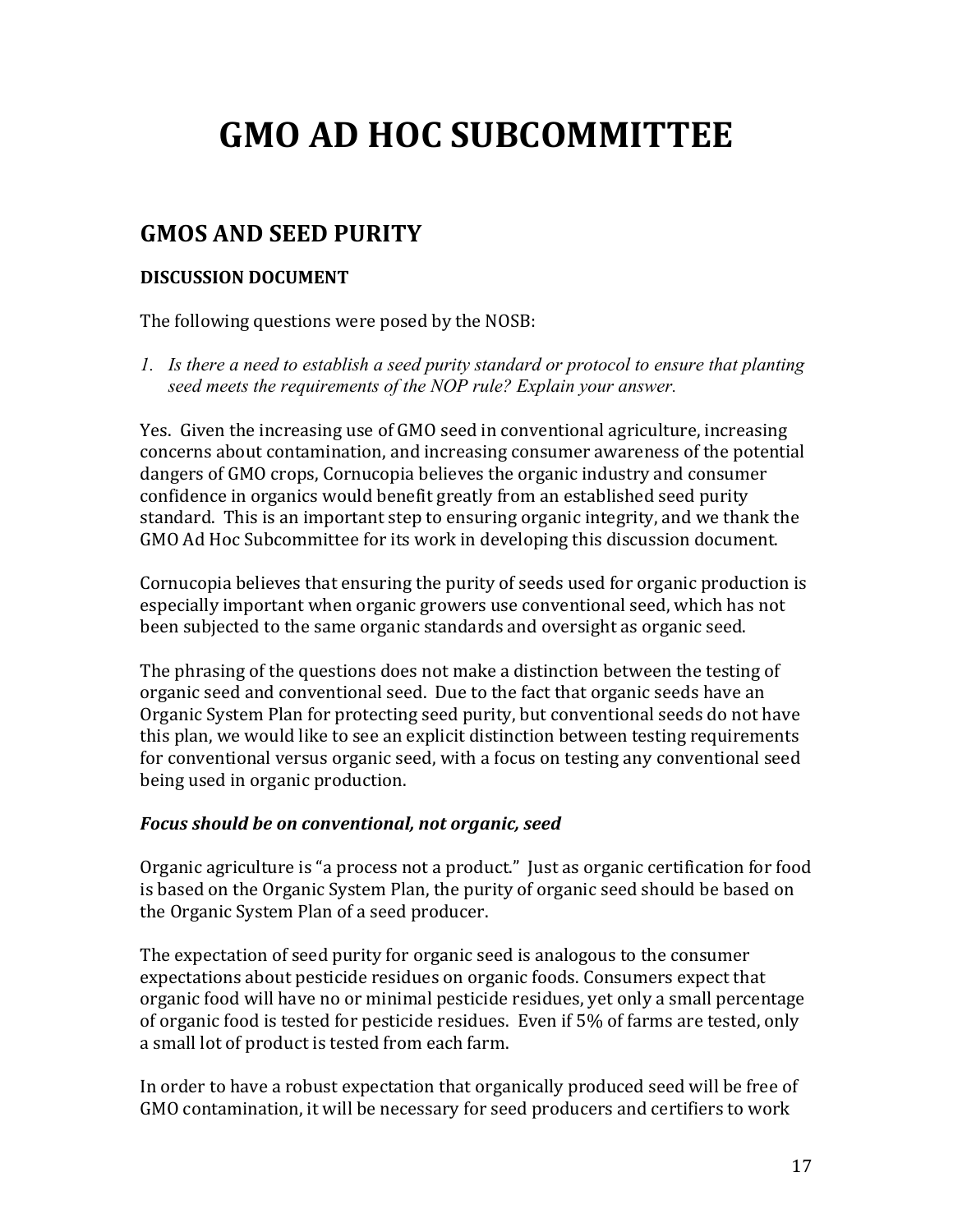together to establish and enforce appropriate isolation distances and practices. However, if this is done, adding another protocol of testing each seed lot may increase the cost of organic seed. This, in turn, may make organic seed less available, as organic farmers always run the risk that their carefully grown seed will have to be sold on the conventional market because it has been found to have some GMO contamination. As a result, the seed purity standard, if applied only to organic seed, may have the unintended consequence of making organic seed less available.

### *Organic integrity will benefit from testing conventional seed*

Although use of organic seed is "required" by organic standards, a significant amount of organic acreage is planted with conventional seed. Section 205.204  $(a)(1)$  states that "Nonorganically produced, untreated seeds ... may be used to produce an organic crop when an equivalent organically produced variety is not commercially available." Growers planting large acreages are those most likely to use nonorganic seed, because it is claimed to be more difficult to obtain the volume they need. Before establishing this seed purity standard, it would be helpful to estimate the percentage of acreage planted with conventional seed as compared to the percentage of acreage planted with organic seed, at least for high-risk crops such as corn.

We would like to see the seed purity standard focus on conventional seed, and add language to ensure that conventional seed with be the focus of this standard.

- *2. What is currently known about the level of GMO contamination of seed used by organic farmers and any associated testing of seed on the farm or in the supply chain? Comments from farmers, seed companies, or buyers describing the following would be relevant:* 
	- *the scope of testing (e.g. frequency, methods, costs);*
	- *the threshold used for rejection; and*
	- *the outcome of seeds that are rejected.*

In order to fully answer this question, the conventional seed industry will need to share their testing procedures for GMO contamination, as well as the organic seed industry. It is likely that conventional seed would risk a higher level of contamination than organic seed.

*3. What testing methods are appropriate to use in order to determine and label for seed purity and to verify compliance to a seed purity standard?* 

Testing methods for seed purity should follow the same protocols as testing methods for pesticide residues. The sample should be taken by an organic inspector, or someone who is trained in the protocol of sample collection. The chain of custody should be clearly indicated on the sample form to ensure that no adulteration or contamination occurs as the seeds are sent to a testing laboratory. The results should be sent directly to an organic certifier or other third party, not to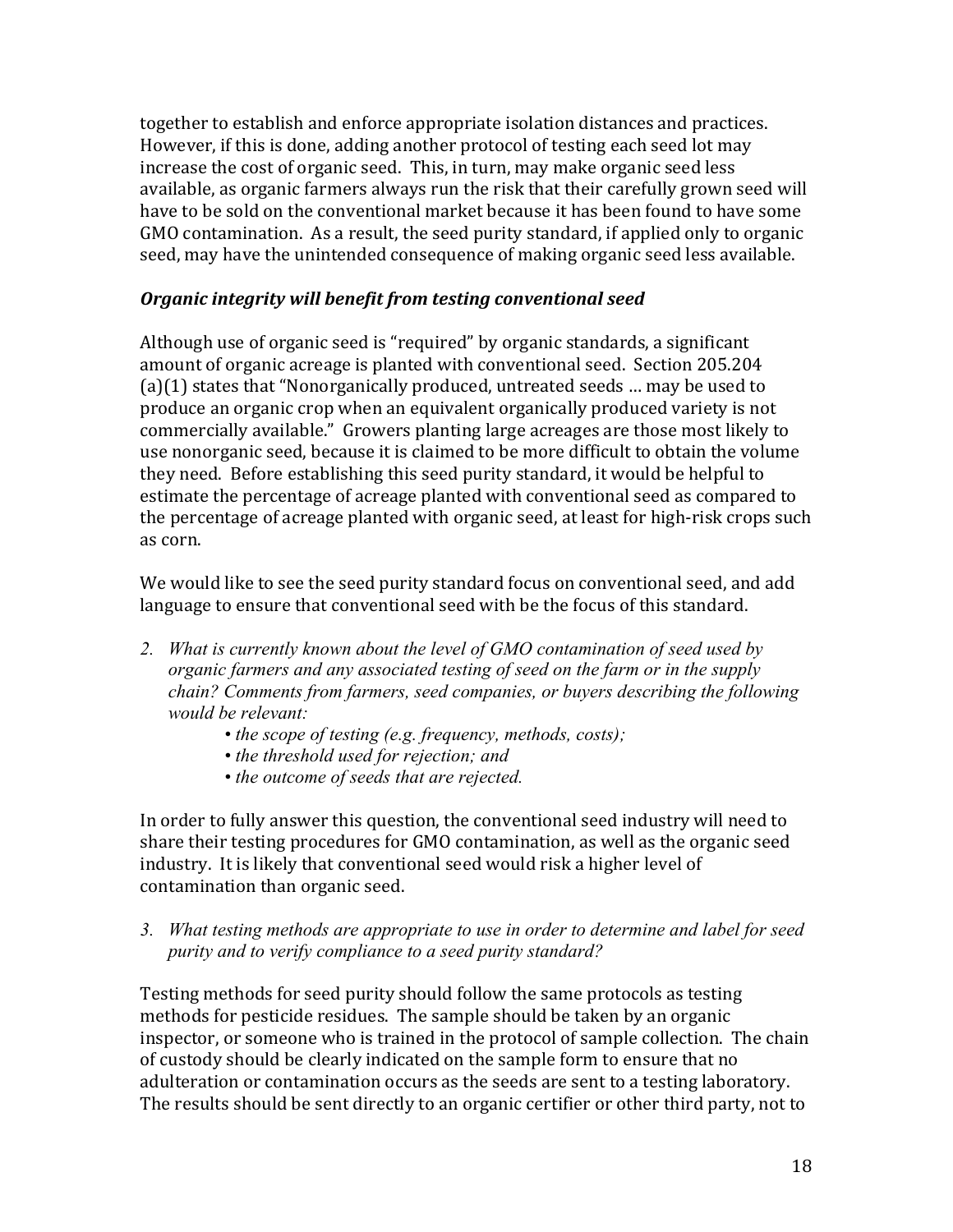the seed supplier. If this procedure is not followed, for example, if the seed company takes its own samples and directly receives the test results, there is potential for falsification of the results.

*4. How would an example such as proposed in Discussion point #7 above affect your farm or business?* 

A universal standard for genetic purity could be beneficial for organic farmers, if it provides information on GE contamination of conventional seed. Given the increasing number of acres planted to genetically modified crops, it seems highly likely that contamination will be detected in future seed lots. The sampling must be done by an independent third party, as described in #3, and testing results sent directly to the certifier, to ensure accuracy.

Alternatively, a universal standard, if it does not distinguish between testing conventional and organic seed, could be harmful to organic farmers. Testing will increase the cost of organic seed, due to the cost of the tests. It will also reduce the availability of organic seed, if organically-produced seed lots are found to have unacceptable GE contamination, and are not available for organic farmers. Financial impacts must be carefully considered to ensure that small farmers are not unfairly burdened by the cost of these tests.

*5. Is there a better suggestion for a seed purity standard than that proposed in Discussion point #7 above? Describe.* 

*6.*

Questions 5, 6, and 7 are being actively addressed by organic seed producers. We urge the NOSB to involve the conventional seed producers in this discussion as well.

- *7. What is known about relevant sampling, testing, and detection level protocol necessary to implement such a standard?*
- *8. What training, guidance, or resources do certifiers need to verify compliance for to a seed purity standard?*

### The specifics of a seed purity standard must be clarified before this question can be answered.

*9. What approach could an organic seed producer use to safeguard against GMO contamination from an adjacent or neighboring conventional farm? Buffer zones, distance, planting time, pollination factors, and contamination possibilities/solutions could be included in your response.*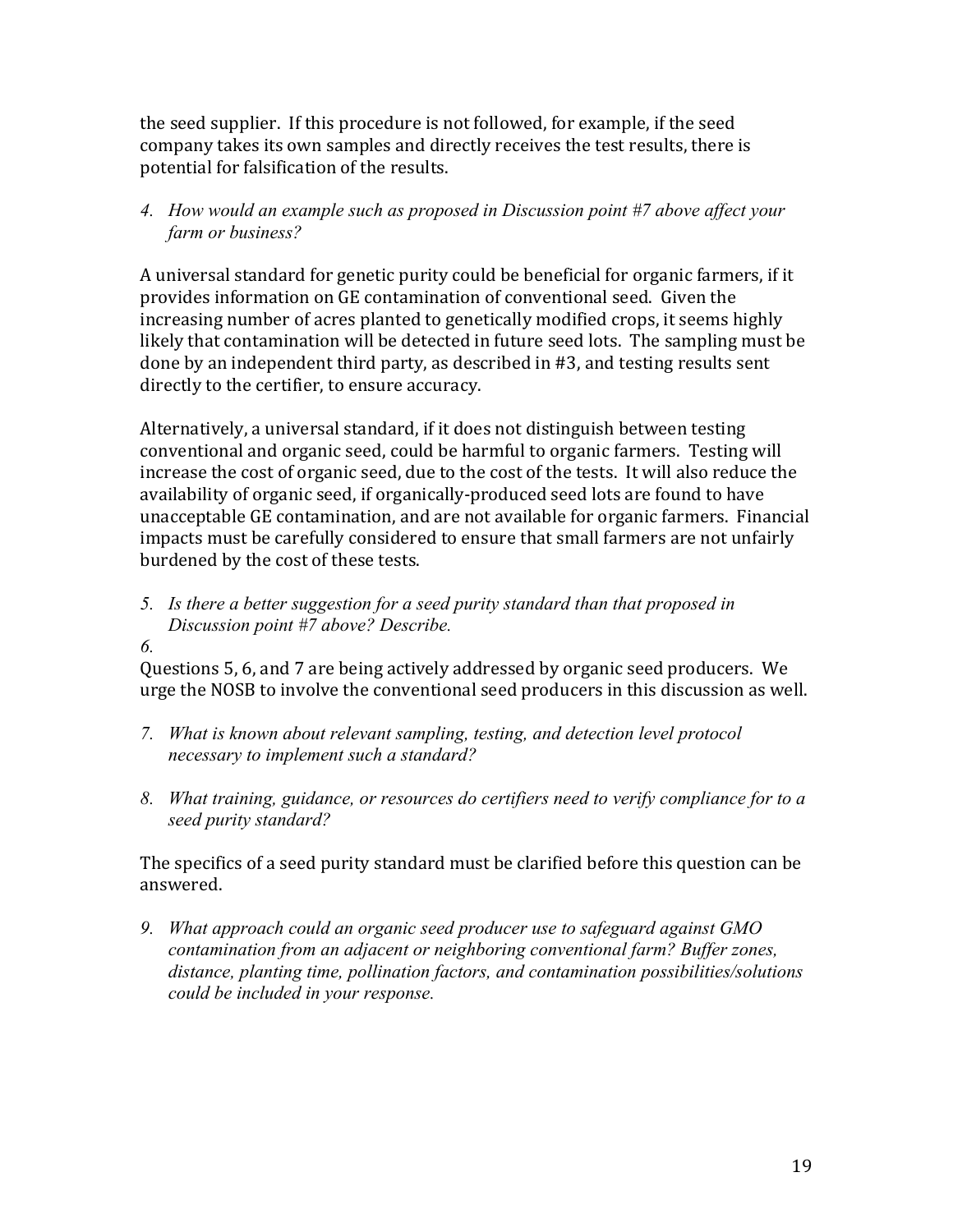# **CROPS!SUBCOMMITTEE**

# **BIOPLASTIC!MULCH!FILM!**

# **SUMMARY**

**Table this petition** to include biodegradable, biobased, bioplastic mulch film on the National List at  $\S205.601(b)$  as a synthetic substance allowed for use in organic crop production.

We are concerned that the current petition requests an overly broad category of synthetic substances to be added to the National List. The petition includes three distinct types of synthetic plastic films; we feel that each should be reviewed individually. While some may be appropriate for organic crop production, we have concerns with at least one of the types of plastic mulch included in the current petition.

We urge the Board to request separate petitions for each type of synthetic plastic film, and delay the vote until each type can be individually reviewed and voted upon.

We are also concerned that current definitions of biodegradability do not address chemical residues in the soil. We urge the Board to gain a better understanding of chemical residues in the soil from each type of biodegradable mulch before approving them.

We hope that a more thorough approach will result in the approval of suitable bioplastic mulches, and the rejection of those inappropriate for organic production.

# *Benefits of bioplastic mulches*

- $\triangleright$  Use of biodegradable mulch avoids plastic in landfills.
- $\triangleright$  The benefits of plastic mulches in crop production have been confirmed in research and in practice.

# *Concerns)with)bioplastic)mulches*

- $\triangleright$  These plastics are synthetic.
- $\triangleright$  Degradation products may include synthetic, and possibly harmful, compounds that will persist in the soil.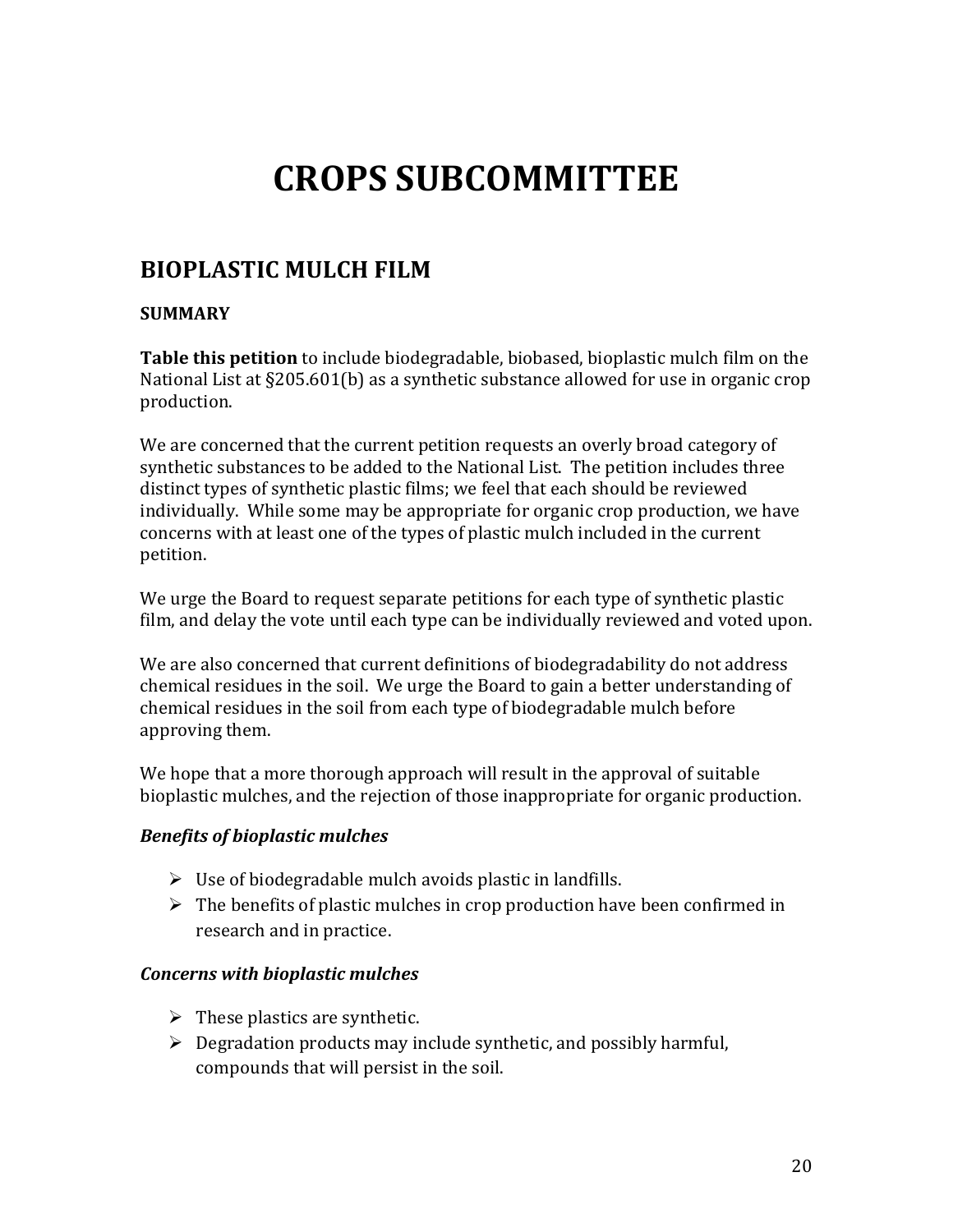- $\triangleright$  Additional information is needed about the manufacturing process and degradation products of bioplastic mulches.
- $\triangleright$  The wording of the proposal allows too much leeway for manufacturers to include unknown substances that have not been reviewed by the NOSB.

# **BACKGROUND**

This petition seeks inclusion of biodegradable mulch film on the National List at  $\S205.601(b)$  as a synthetic substance allowed for use in organic crop production.

The specific wording of the proposal to be added to  $§205.601(b)(2)$  Mulches:

*(iii)'Biodegradable'biobased'bioplastic'mulch'meeting'the'following'criteria: (A)'Completely'biodegradable'as'shown'by:'*

1) meeting the requirements of ASTM Standard D6400 or D6868 *specifications,'or'of'other'international'standard'specifications'with'* essentially identical criteria, i.e. EN 13432, EN 14995, ISO 17088; and *2)'showing'at'least'90%'biodegradation'absolute'or'relative'to'* microcrystalline cellulose in less than two years, in soil, tested according *to'ISO'17556'or'ASTM'5988;'*

# *(B)* Biobased certified using the ASTM D6866 method;

- *(C)'Must'be'produced'without'excluded'methods;'*
- *(D)'Must'be'produced'without'engineered'nanomaterials;'and'*
- *(E)'Grower'must'take'appropriate'actions'to'ensure'complete'degradation'at' the'end'of'each'growing'or'harvest'season.*

Other mulches currently listed are (i) newspaper or other recycled paper, and (ii) plastic mulch and covers, classified as synthetic substances allowed as weed barriers.

To fully evaluate this proposal, it is necessary to have clear definitions of the terms biodegradable, biobased, and bioplastic.

**Biodegradable** materials are defined above.

**Biobased** material is "organic material in which carbon is derived from a renewable resource via biological processes. Biobased materials include all plant and animal mass derived from CO2 recently fixed via photosynthesis (BPI, 2012)." In other words, biobased materials are those in which the carbon source is derived from recent photosynthesis of green plants. This is the ASTM (formerly the American Society for Testing and Materials) definition of biobased material, as stated in the petition. This definition does not address the possibility that the final product may contain synthetic compounds added during manufacture. Although the ASTM is internationally respected, their standards are not based on organic practices.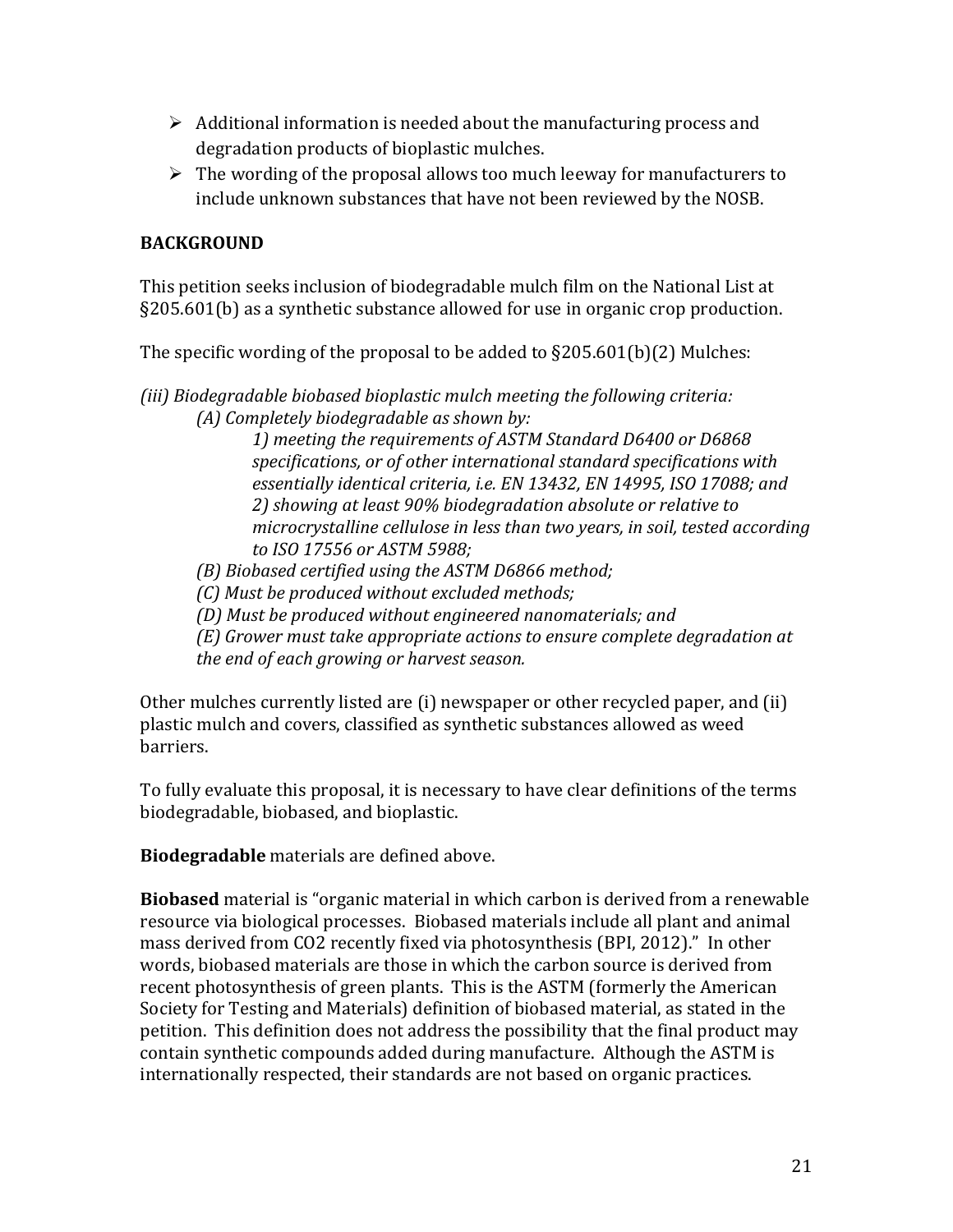**Bioplastics** are polyesters, which are polymers formed by the reaction of a hydroxyl group and a carboxyl group. They differ from the traditional plastic allowed for organic crops, which is polyethylene.

## *Concerns)of)the)NOSB)Crops)Subcommittee*

Although the Crops Subcommittee approved the proposal to add bioplastic mulches for organic crop production, it was not without some reservations. As noted in the proposal:

*"The'subcommittee'believes'that'it'may'be'difficult'to'separate'claims'from' truth'concerning'biodegradability'and'the'source'of'the'material."*

We certainly agree with this statement, and urge caution before approving bioplastic materials. The subcommittee also wanted to ensure that their recommendation was able to accurately describe biodegradable, biobased, bioplastic mulches. The committee intends this recommendation to cover those bioplastics that are both biobased and biodegradable.

# **Description of the petitioned substances**

Although the petition requests only one category to be added to the National List, it appears that three fundamentally different types of bioplastic mulches are included in this one petition. The following information is summarized from the Technical Evaluation Report (TER) (ICF, 2012).

Commercial bioplastic mulches are produced by multiple companies worldwide and in variable formulations. Biodegradable mulches are made from biodegradable polymers, including the three types described in the petition:

- $\triangleright$  polylactic acid (PLA), a polymer derived from bacterial fermentation of plant starch (such as corn or wheat starch).
- $\triangleright$  polyhydroxyalkanoates (PHA), a polymer derived from the fermentation of sugars or lipids.
- $\triangleright$  aliphatic-aromatic copolymers (AAC), synthesized from various constituents. The raw materials may include corn syrup (fermented by GE bacteria), petroleum, acetylene, and formaldehyde.

Although these substances were petitioned to the NOSB for review as a group, each type of mulch has a different production method. The production methods, as described in the TER:

 $\triangleright$  PLA – Plant starches are fermented by bacteria.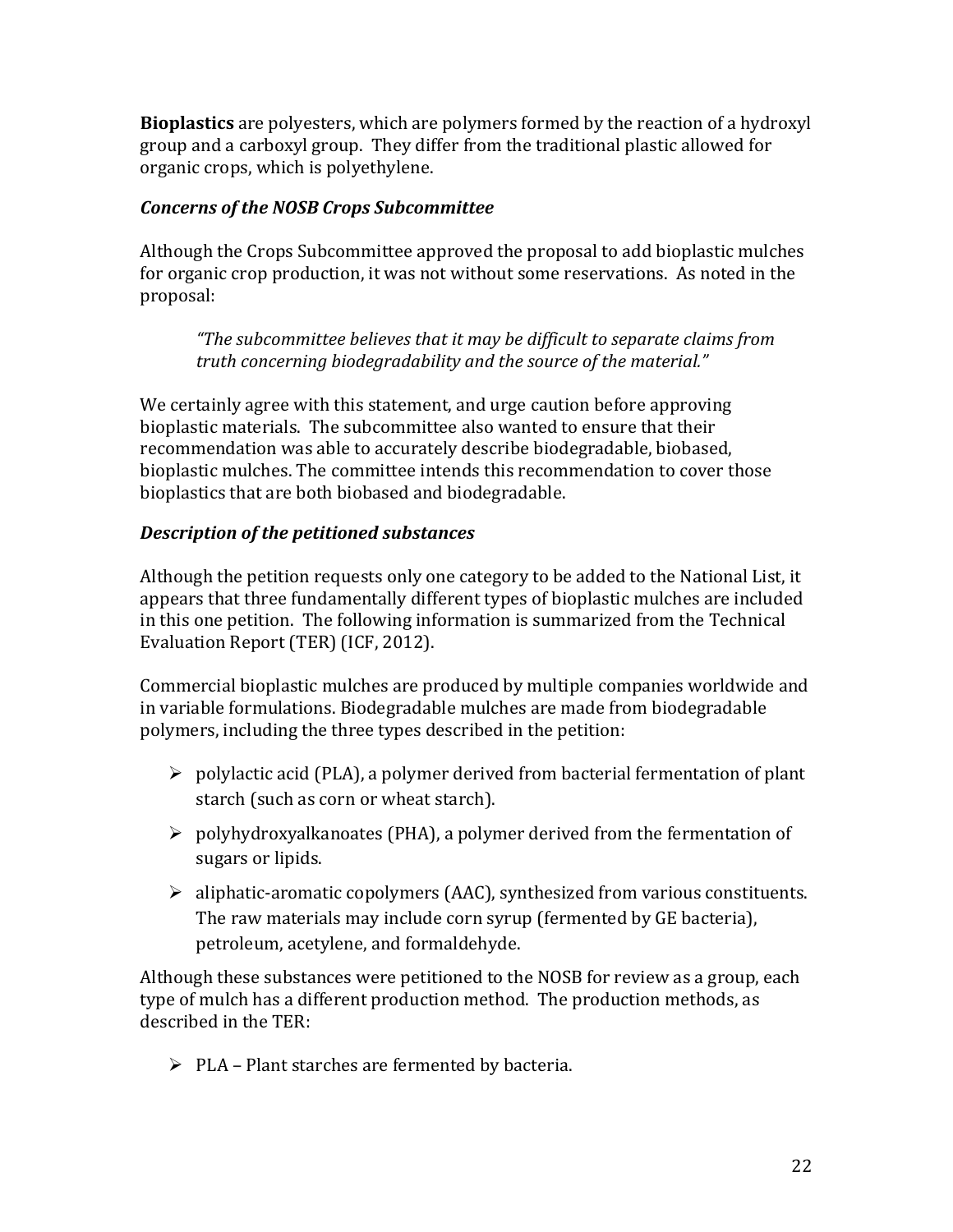- $\triangleright$  PHA Chemical synthesis, bacterial fermentation (possibly GMO), or transgenic plant cells.
- $\triangleright$  AAC Chemical synthesis.

Each of these classes has unique starting materials and would be expected to have unique breakdown products.

It is extremely challenging to reach a real understanding of the nature of these products. The TER describes the AAC bioplastic mulches as follows:

*"Aliphatic?aromatic'copolymers'(AAC)are'synthetically'produced'by'reacting'a' diacid'constituent'(including'adipic'acid,'azelaic'acid,'sebacic'acid,'and'* terephthalic acid) with a diol constituent (1,3- propylen glycol, 1,4-butanediol, *or* 1,6-hexanediol), which are then linked with an ester linkage." TER 68-70

Cornucopia believes that the TER should explain the materials reviewed in language that can be understood by all members of the NOSB and the organic community.

# *International)standards*

According to the petition (BPI, 2012), there are several forms of bioplastics in mulch films currently available and being used in organic production systems in Canada and Europe:

- $\triangleright$  The biodegradable bioplastic, Mater-Bi®, is produced by Novamont. Mater-Bi®'s ingredients consist of starches derived from plants, mainly corn starch, and biodegradable aliphatic-aromatic polymers from both renewable raw materials (mainly vegetable oils) and fossil raw materials. BioTelo and Garden Bio-Film, known also as BioBag AgroFilm, are made from Mater-Bi®.
- $▶$  NatureWorks' PLA INGEO™ is one of a broad family of over 15 plant based Ingeo™ biopolymer grades produced in NatureWorks' plant.
- $\triangleright$  Ecoflex® F Blend C1200 is a biodegradable aliphatic-aromatic copolyester produced by BASF from the monomers 1,4-butanediol, adipic acid and terephthalic acid. BASF also produces Ecovio® F Film and Ecovio® F Blend products
- $\triangleright$  Mirel™ is a bioplastic made by Metabolix, in a joint venture with Archer Daniels Midland, from polymers known as polyhydroxyalkanoates (PHA). Polyhydroxyalkanoates are linear polyesters produced in nature by bacterial fermentation of sugar and lipids.

The Canadian General Standards Board allows for "plastic mulch" as a permitted substance (ICF, 2012). Fully biodegradable films are permitted as mulches if they do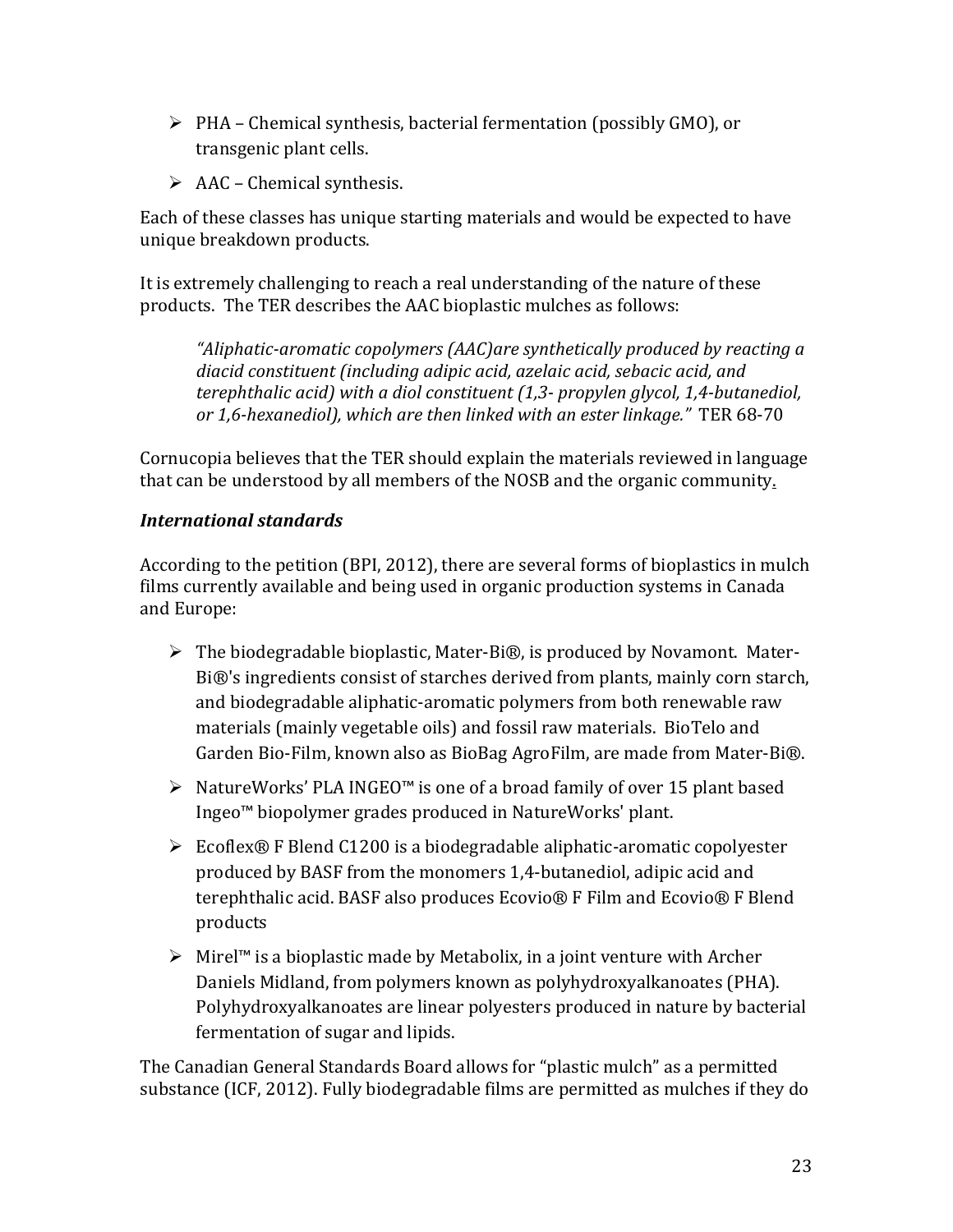not contain any substances prohibited by paragraph 1.4.1 of CAN/CGSB-32.310. These prohibited substances include:

- $\triangleright$  Materials produced from genetic engineering
- $\triangleright$  Synthetic processing substances, aids and ingredients
- $\triangleright$  Nano-technology products

# **CONCERNS WITH THE PETITION**

### *These plastics are synthetic*

Although some natural ingredients are used, chemicals are added to these bioplastic products. The percentage of chemicals added varies for the different types of products. The Crops Subcommittee unanimously voted that bioplastics are synthetic.

The TER stated:

*"Systematic'reviews'of'the'environmental'impact'from'manufacturing'of' bioplastics'were'not'found."''*

We urge the NOSB to table the petition, request further information on the manufacturing process and the use of synthetic materials, and reconsider the petition (or, ideally, separate petitions for separate categories of biodegradable mulch) when this information is available. Degradation products may include compounds that will persist in the soil.

The proposal indicates that full biodegradability is achieved when 90% biodegradation is achieved. Research reports indicate that the mulch has broken down when individual particles are not visible in the soil. Both of these definitions of biodegradability do not address chemical residues. Synthetic chemicals are used in the manufacture of these bioplastics, which indicates that there is a possibility for residues of synthetic chemicals in the soil, even after the mulch appears to have visibly broken down.

These synthetic mulches, and their breakdown metabolites, should be viewed and reviewed the same way that any other soil amendment should be scrutinized. The uptake of some of these constituents, by plants, appears to be currently unknown.

Since three types of films are each manufactured differently, each would be expected to have different breakdown products. The three types of films do indeed appear to have different breakdown products (ICF, 2012). AAC, in particular, may leave residues of synthetic chemicals in the soil, but no studies were found that quantified the type of these aromatic hydrocarbons that might remain (ICF, 2012). We urge the Board to use caution, and follow the Precautionary Principle, before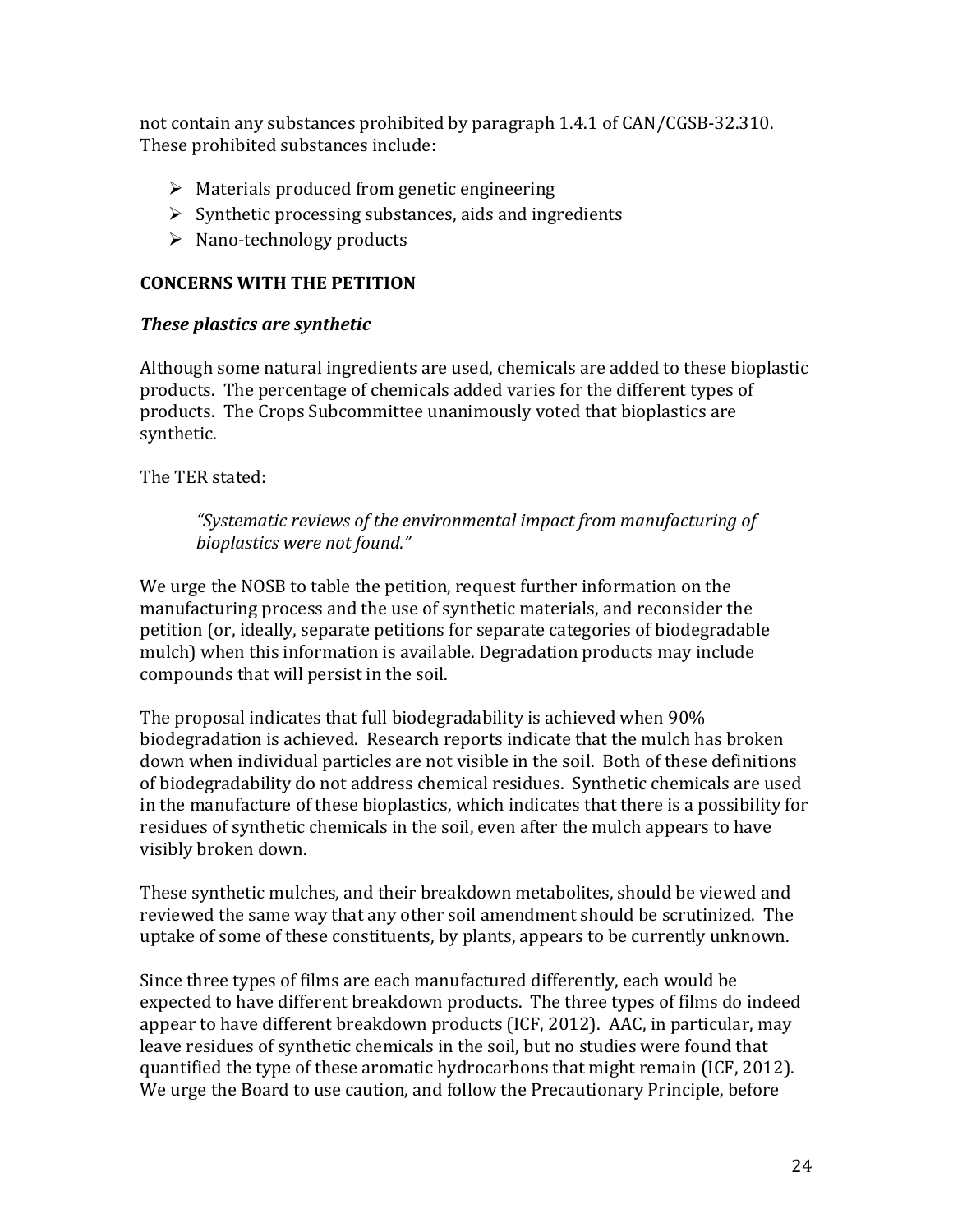approving materials that may leave harmful and persistent chemical residues in the soil on organic farms.

Plastic mulch films may contain titanium dioxide, carbon black (a petroleum derivative), and plasticizers, all synthetic. Given these synthetic starting materials, and the chemical processes used to make bioplastic mulches, degradation products might include heavy metals or recalcitrant synthetic compounds (aromatic hydrocarbons). The degradation products would be different for each type of mulch, due to the different chemical elements in the mulch. If mulch is used repeatedly for many years, and small amounts of these synthetic chemicals are left in the soil each year, it raises the concern that these synthetic materials could accumulate to unacceptable amounts.

Further research into the biodegradation of the various bioplastics is needed for a more complete understanding of the potential impacts. Due to the diversity of bioplastics currently being developed, and the lack of information about their degradation products, further research is needed to evaluate their effects on the agro-ecosystem (Shah et al., 2008).

The technical evaluation report repeatedly raises concerns about the breakdown products of these bioplastic mulches:

*"Comprehensive'studies'were'not'found'that'described'the'environmental' impacts'of'the'use'of'bioplastic mulch…'Due'to'the'wide'variety'of'potential' chemicals'released'from'the'incomplete'degradation'of'bioplastics,'this'is'a'* data gap." TER 649-652

# *Additional)deliberation)is)needed*

The wording of the proposed language needs further clarification. In particular, the definition of "biodegradable" needs to be specific and relevant for organic crop producers, rather than referring to ASTM standards.

Addition of an entire class allows too much leeway for manufacturers to include unknown substances in their formulations of new products. New bioplastics are being developed, and this is a new group of materials to be added to the National List.

While Cornucopia greatly appreciates the efforts of the Crops Subcommittee in developing this proposal, we urge the NOSB to answer important questions before proceeding with a vote. The petition alone, received March 2012, was 299 pages. The TER was received in August 2012 and the proposal was completed August 15. Given the challenging technical nature of the reviewed materials, we question whether a thorough review by the subcommittee was able to be completed.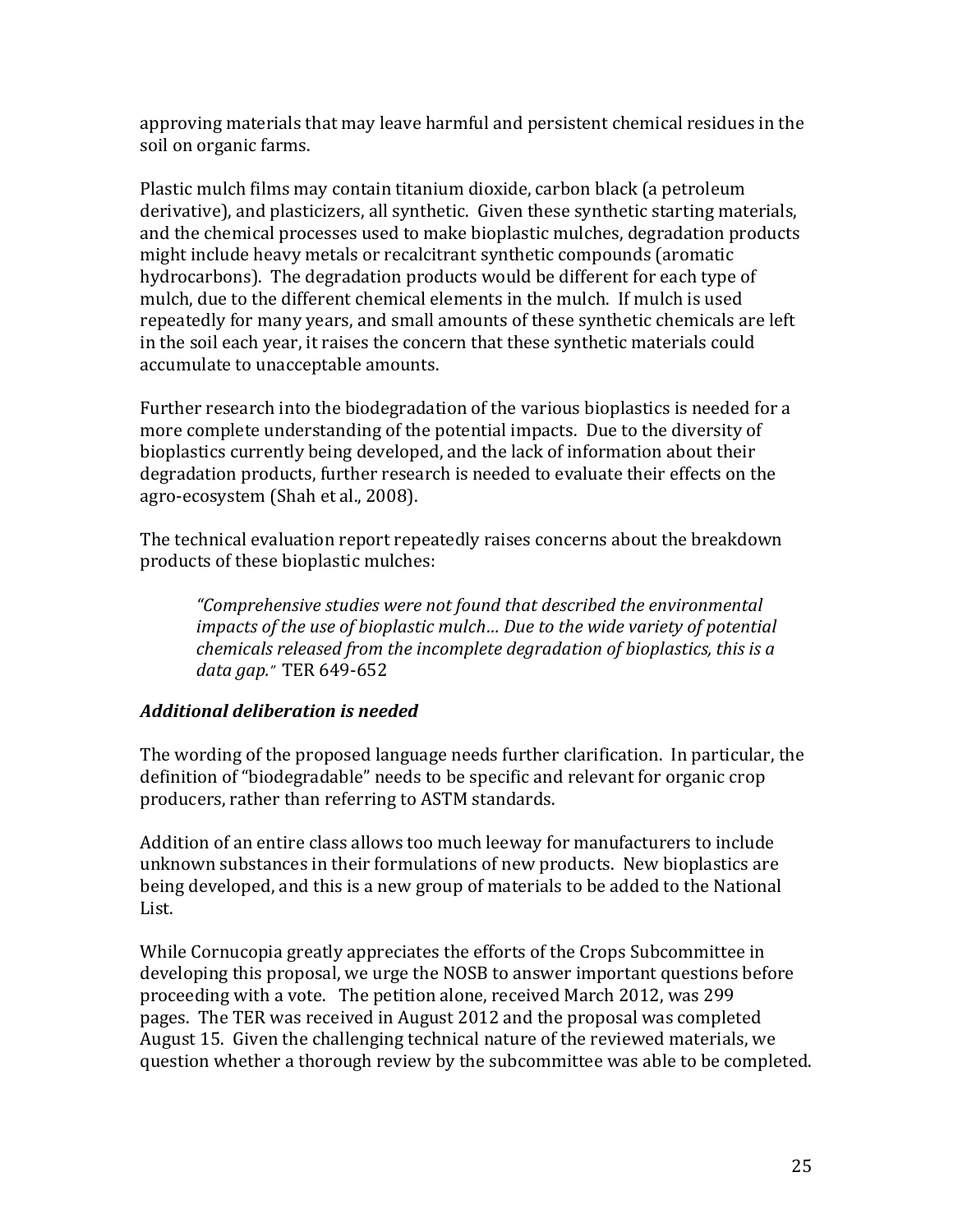Cornucopia researchers certainly feel that more time is needed to fully research and understand the potential effects of all types of bioplastic mulch.

We advise the NOP to allow time for the organic stakeholders to review these materials and have input into the approval process. In the meantime, we urge the NOSB to request that each type of bioplastic biodegradable mulch be petitioned separately, and that a TER, which explains the manufacturing process in terms that can be understood by organic stakeholders without a doctorate in chemistry, be developed for each petition.

# **SUGGESTED COURSE OF ACTION**

- $\triangleright$  Table vote on the petition at this meeting.
- $\triangleright$  Request individual petitions and individual review of each type of product.
- $\triangleright$  Request a TER for each class of product (PHA, PLA, AAC).
- $\triangleright$  Request a TER in plain language, with explanations of scientific jargon (see TER 68-70, quoted above).
- $\triangleright$  Obtain more information about breakdown products of these mulches.
- $\triangleright$  Allow more time to review the complex chemistry of each individual product.
- $\triangleright$  Consider adding restrictions on use because these mulches do not feed the soil.

# **CONCLUSION**

Certainly many organic growers will agree that weed control is a challenge in organic systems. The promise of an environmentally sound weed barrier to replace petroleum-based plastic makes it tempting to approve these mulches.

Before the NOSB approves these new materials, it is important to verify that they truly are biobased and biodegradable, and do not leave any harmful residues in the soil. The benefits of plastic mulches have been confirmed in research and in practice. An environmentally sustainable alternative to non-biodegradable polyethylene plastics is a worthy goal.

In the face of all these potential advantages, we urge the NOSB to also conservatively approach the potential harm that unlimited use of this novel substance may have. No matter how desirable the option, it is important to take the time to carefully evaluate whether these bioplastics can deliver on their promise, before the bioplastics can be approved for organic production.

# A thorough evaluation requires:

 $(1)$  a separate evaluation of each type of plastic mulch,

 $(2)$  a technical evaluation report (TER) written in layman's terms that can be easily understood by all members of the NOSB and the interested organic community, and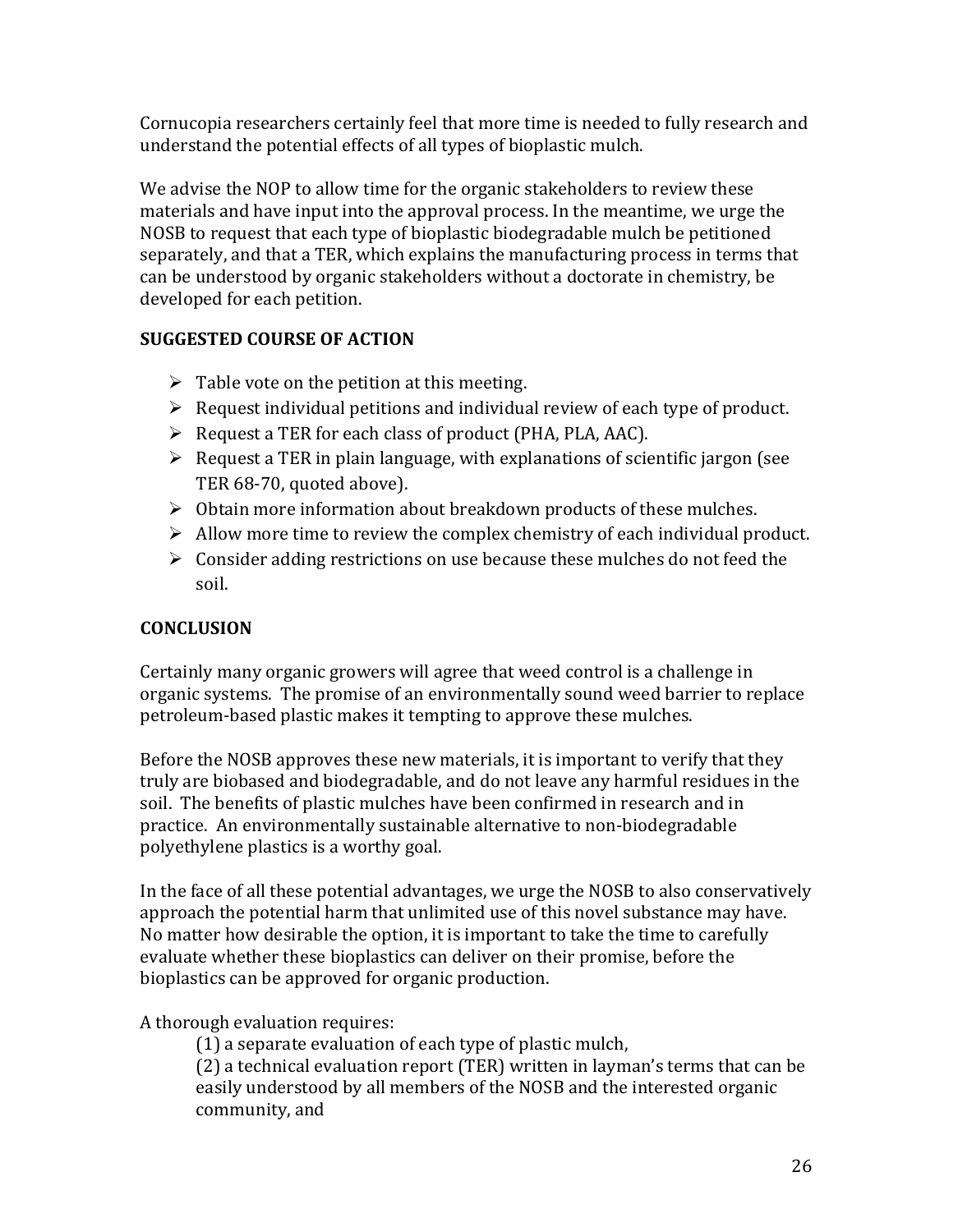(3) sufficient time to read both the manufacturer's petition and the TER.

Cornucopia recommends tabling the petition at this time.

#### **REFERENCES**

- 1. ICF International, 2012. Biodegradable Mulch Film Made from Bioplastics.
- 2. BPI Biodegradable Products Institute, 2012. §205.601 Biodegradable Mulch Film Made From Bioplastics Petition, 299 pages.
- 3. Shah, AA; Hasan, F; Hameed, A; Ahmed, S. (2008). Biological degradation of plastics: A comprehensive review. Biotechnology Advances, 26: 246-265.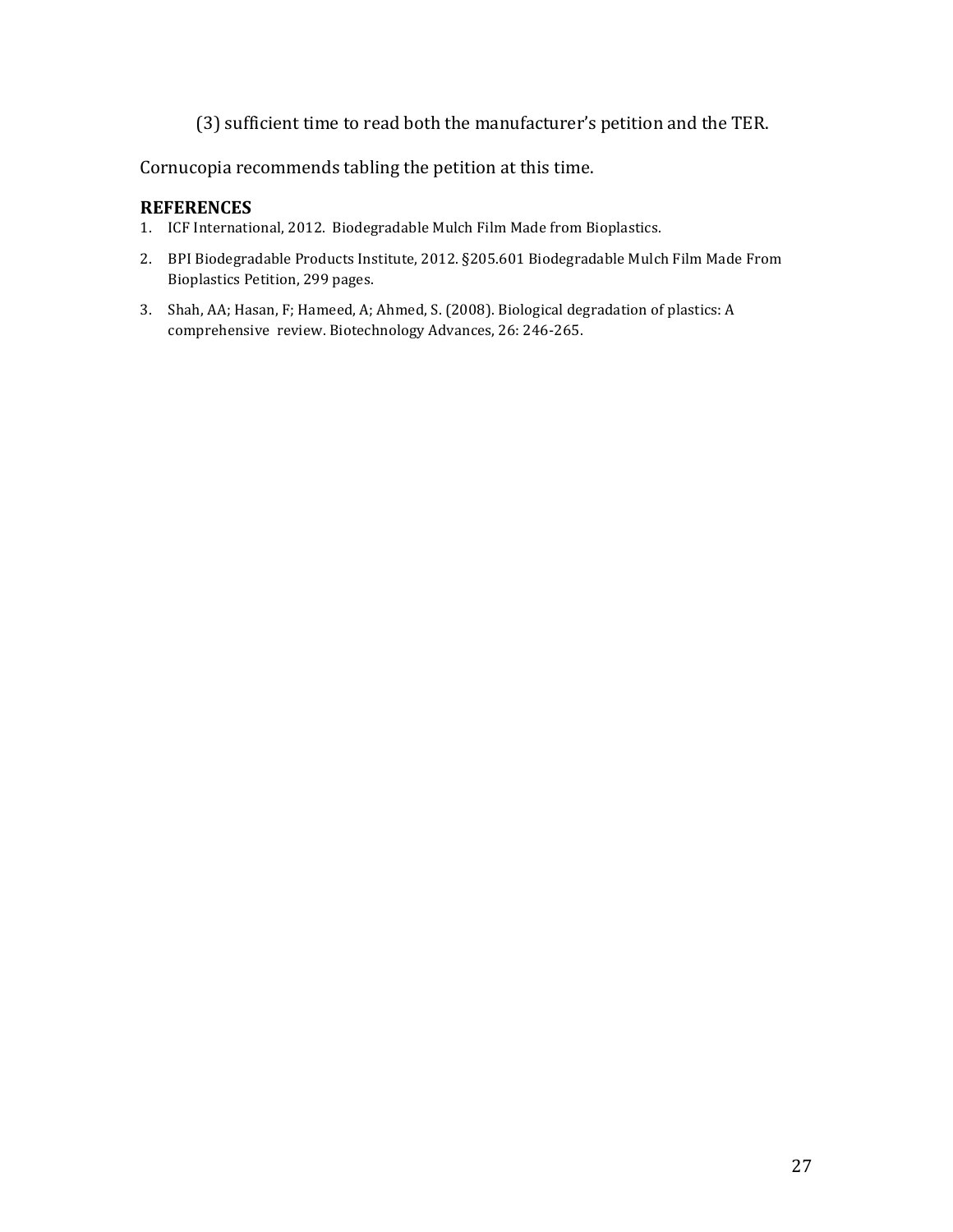# **FERRIC!PHOSPHATE**

# **SUMMARY**

**Support** the proposal to remove ferric phosphate from section 205.601(h), synthetic substances allowed for use in organic crop production.

#### *Rationale*

Concerns about EDTA were raised in 2007 by the NOSB, in 2012 by the Supplemental Technical Review (STR), and by the Agricultural Research Service (ARS) review of the STR.

- $\triangleright$  Currently, all available ferric phosphate products contain EDTA.
- $\triangleright$  EDTA should be evaluated separately as an active ingredient.
- $\triangleright$  EDTA is not compatible with organic agriculture.

#### **BACKGROUND**

Cornucopia supports the minority opinion to remove ferric phosphate from  $205.601(h)$ , synthetic substances allowed for use in organic crop production. These products, listed as slug or snail baits, are molluscicides (products used to kill snails and slugs).

In 2007, the NOSB Crops Subcommittee voted to reject sodium ferric hydroxyl EDTA (SFH EDTA) for use as a slug and snail bait. The reasons given were that EDTA has potential to be harmful to humans and the environment, and the material is not consistent with organic farming. The subcommittee was also concerned that EDTA is persistent in the environment (NOSB Crops Subcommittee, 2007).

As was noted in the Supplemental Technical Review (ICF, 2012), those concerns are still valid as the petition for ferric phosphate is reviewed. The Agricultural Research Service (ARS) agreed that concerns about EDTA are reasonable, in their review of the STR. The ARS comments are included in the proposal of the Crops Subcommittee.

This proposal results from a recent petition to remove ferric phosphate from the list of allowed synthetic substances. A TER was done in 2010 by the Technical Services Branch of the USDA. A supplemental TER (STR) was dated July 26, 2012. The STR was reviewed by the Agricultural Research Service (ARS), and their comments are included as part of the Crops Subcommittee proposal.

# *Currently)available)products)all)contain)EDTA*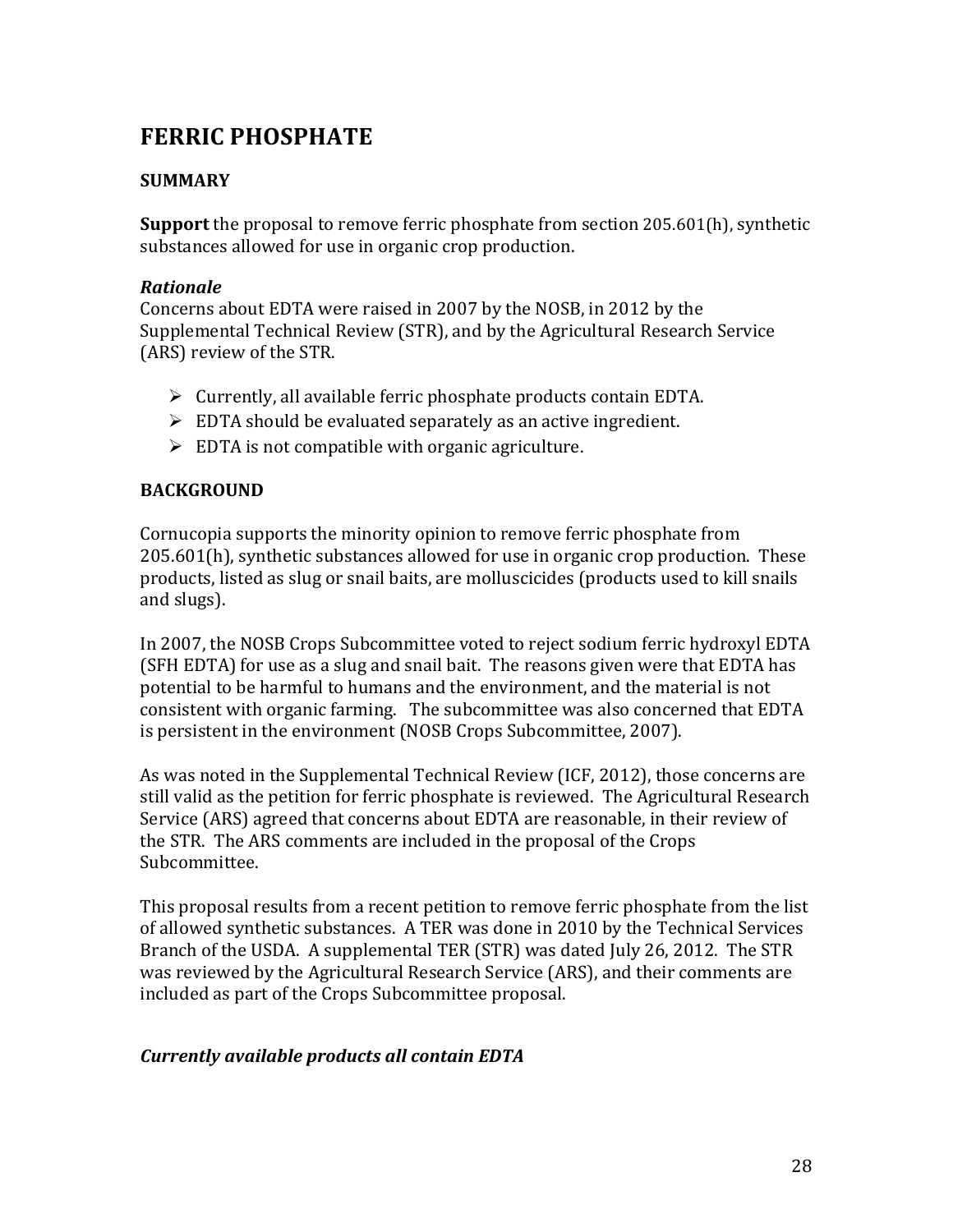Ferric phosphate is listed as the active ingredient in molluscicides. However, all products available for sale in the U.S. also include EDTA. According to the Organic Materials Review Institute (OMRI) Products List there are 13 slug and snail bait products containing ferric phosphate. According to product labels, they all contain the compound EDTA. (STR 76-79).

#### *EDTA)should)be)evaluated)as)an)active)ingredient*

The patent by Puritch et al. included in the petition itself states in the Abstract:

*"An'effective,'readily'ingested'molluscicidal'bait'poison'includes'an'inert' mollusk'bait'and'two'active'ingredient'precursors.''These'precursors'are'edible' and'non?toxic'to'terrestrial'molluscs'when'consumed'alone.''However,'the' composition'which'includes'the'two'precursors'is'fatally'toxic'to'terrestrial' molluscs.''One'precursor'is'a'simple'iron'compound,'while'the'other'precursor'* is selected from edetic acid, its hydroxyl derivatives, and salts of these acids." *(Puritch,'et'al.,'1995)*

Since the patent itself considers Edetic acid (EDTA) to be an active ingredient, the NOSB should evaluate it as an active ingredient. Presumably, EDTA is added to increase the efficacy of the product, therefore acting as either a synergist or an active ingredient. Clearly, EDTA is not an inert ingredient. Several studies summarized in the STR indicate that researchers were not able to demonstrate that ferric phosphate alone is effective as a molluscicide. EDTA significantly increases the efficacy of ferric phosphate (Henderson et al., 1989, Whaley, 2007, Zheng et al., 2008) (STR Table 1). Although the Whaley study showed some effectiveness of ferric phosphate, a formulated commercial product must show high efficacy, which in this case requires the addition of EDTA.

The fact that all labeled products include EDTA indicates that it should be evaluated by the NOSB as an active ingredient because it increases the efficacy of the product. Some members of the Crops Subcommitee opined that EDTA is indeed inert, and therefore is allowed under section  $205.601(m)(1)$ . Currently the EPA does not maintain the List 4 inerts, and they urge manufacturers to use the term "other ingredients." Whether EDTA is considered an active ingredient, a synergist, an inert, or an "other" ingredient, it is clearly synthetic and is not compatible with organic agriculture.

# *EDTA)is)not)compatible)with)organic)agriculture*

Previous reviews of ferric phosphate with EDTA by the NOSB Crops Subcommittee have agreed that EDTA may be harmful to the environment, EDTA may persist in the environment, and EDTA has potential for mammalian toxicity.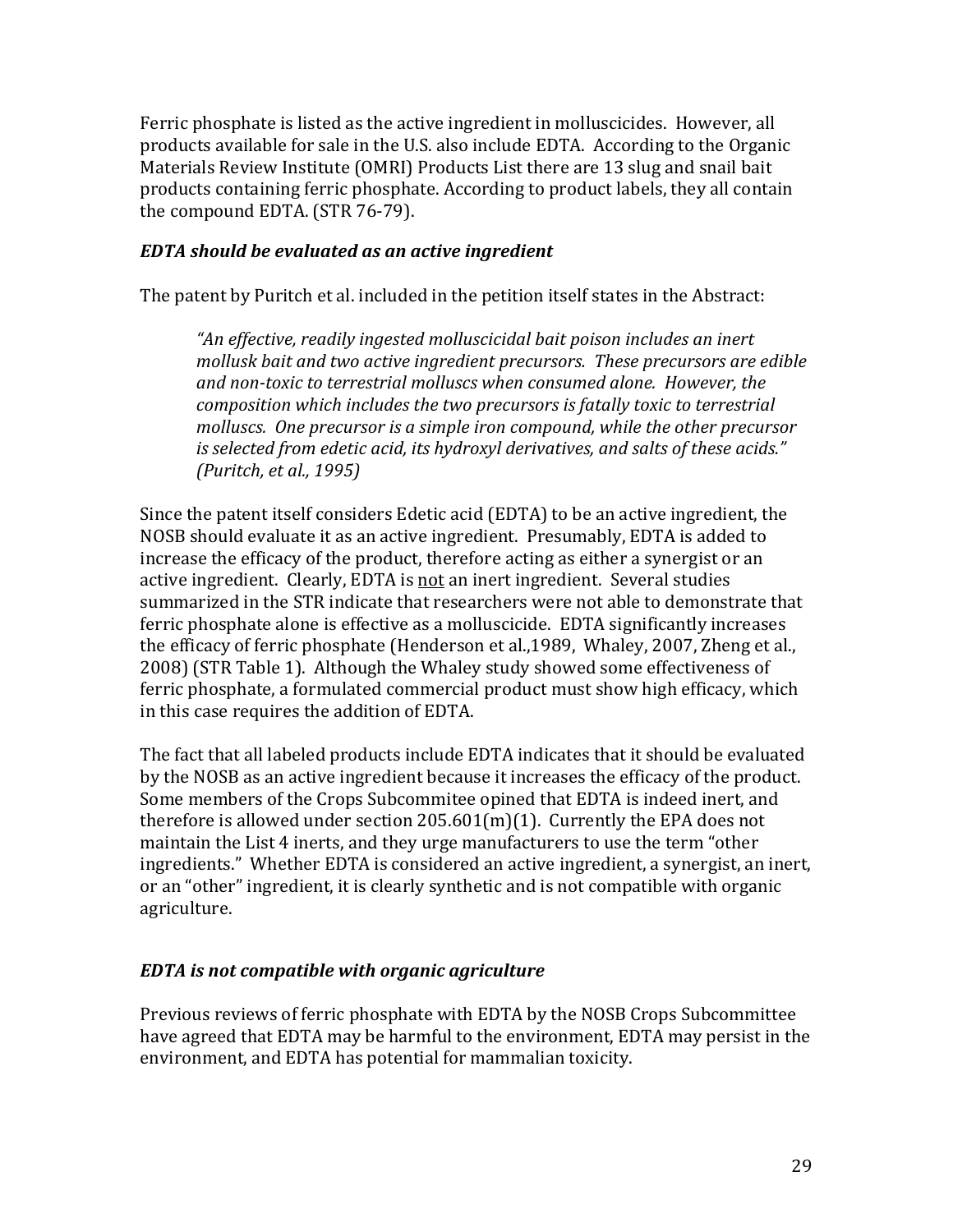The TER quotes: "Clearly, molluscicides containing iron phosphate and EDTA or EDDS chelating agents may present significant environmental hazards to earthworms, domestic animals and humans and these issues need further investigation. The registration statuses of these chemicals in USA and Europe should be reviewed in light of these new data and conclusions" (Edwards, et al. 2009). (TER  $348 - 351$ 

The proposal states that there are detectable residues of EDTA in oceans and surface waters, indicating that it persists in the environment. The technical reviews primarily focused on ferric phosphate, not EDTA. Additional information on EDTA is needed before approving ferric phosphate with EDTA.

EDTA is a strong chelating agent, which can bind to calcium and lead to calcium deficiencies in humans. According to Web MD, EDTA is used as a prescription medicine but it does have side effects: abdominal cramps, nausea, vomiting, diarrhea, headache, low blood pressure, skin problems, and fever. EDTA can decrease levels of calcium, magnesium, or potassium to dangerous levels in humans.

# **CONCLUSION**

Cornucopia supports the petition to remove ferric phosphate from section  $205.601(h)$ , synthetic substances allowed for use in organic crop production. We agree with the minority view that EDTA must be considered an active ingredient in the ferric phosphate materials petitioned for use as slug baits. Therefore, a TER to evaluate the impacts of EDTA is needed before allowing its use.

We agree with the opinion of the public interest group Beyond Pesticides, which supports the petition to delist ferric phosphate. They argue that ferric phosphate alone is not essential, because it is not effective when used alone, and ferric phosphate in combination with EDTA poses risks to soil organisms, uses highly toxic materials in manufacture, and is not compatible with organic agriculture.

#### **REFERENCES**

- 1. Edwards, Clive A., Norman Q. Aranconb, Marcus Vasko-Bennett, Brandon Little and Ahmed Askar. 2009. The relative toxicity of metaldehyde and iron phosphate-based molluscicides to earthworms. Crop Protection Volume 28, Issue 4, Pages 289-294.
- 2. ICF International, 2012. Supplemental Technical Review. Ferric Phosphate.
- 3. NOSB (National Organic Standards Board) Crops Committee. 2007. NOSB Committee Recommendation for Sodium Ferric Hydroxy EDTA.
- 4. Puritch, GS, Almond, DS, Matson, RM, and Mason, WM. 1995. US Patent number 5,437,870. Ingestible Mollusc Poisons.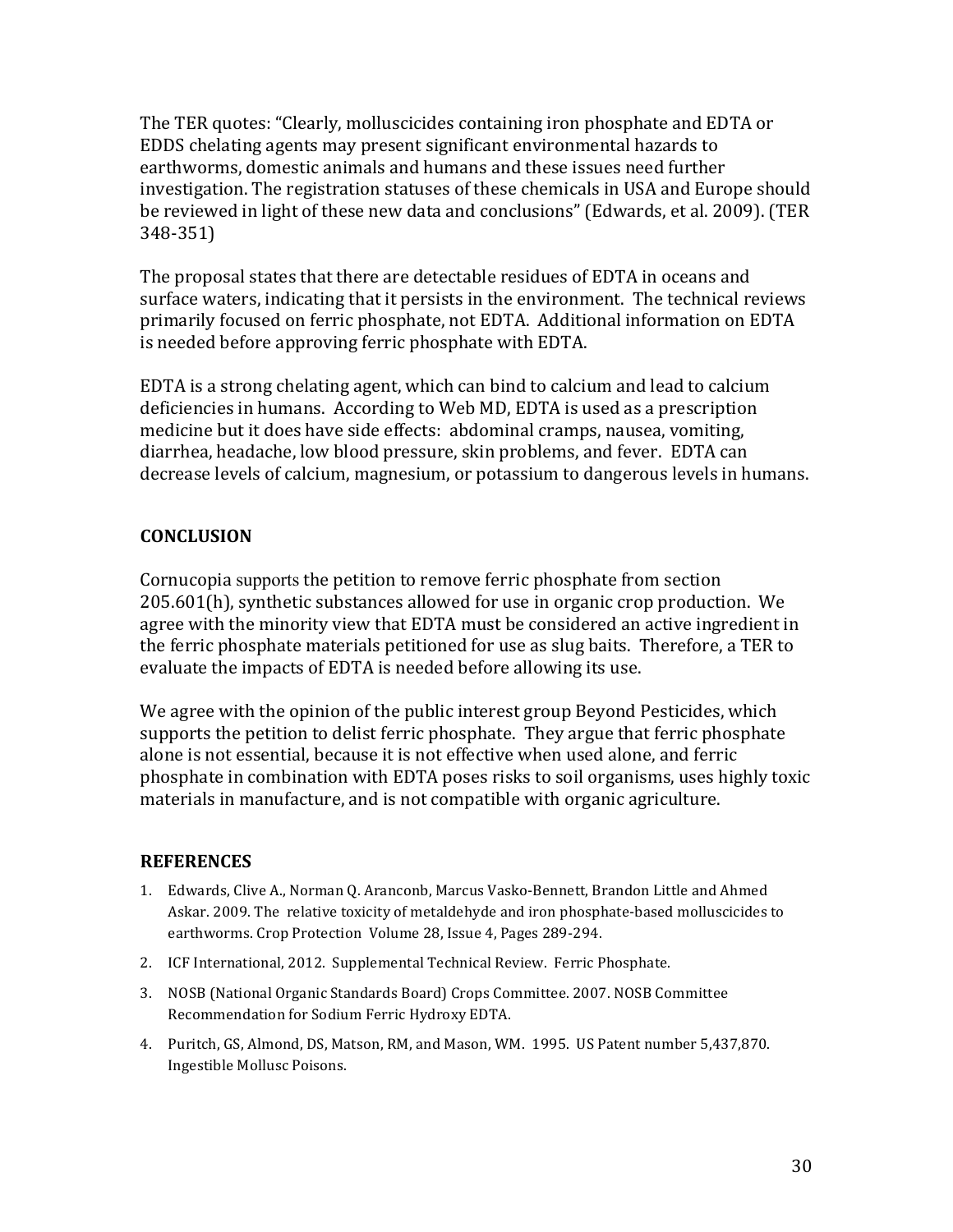# **OXIDIZED LIGNITE (HUMIC ACID)**

### **SUMMARY**

**Reject** the proposal to add "Humic Acid Derivatives – Hydrogen Peroxide extracted," also called oxidized lignite, to § 205.601, synthetic substances allowed for use in organic crop production.

### *Rationale*

- $\triangleright$  "Humic Acid Derivatives Hydrogen Peroxide extracted" are synthetic materials.
- $\triangleright$  The manufacturing process is not available for review.
- $\triangleright$  Coal derivatives may be toxic.
- $\triangleright$  Coal mining adversely affects both workers and the environment.
- $\triangleright$  Oxidized lignite is not allowed by other international organic standards.
- $\triangleright$  This material is not essential for organic production.

## **BACKGROUND**

A petition was submitted by SHAC Environmental Products, Inc., a Canadian company. The petitioner requested to classify "Humic Acid Derivatives – Hydrogen Peroxide extracted" as a synthetic material allowed for organic crop production. This material is also called oxidized lignite. According to the petition, dated June 2011, no products are being marketed or sold at this time for use in agriculture. The company is seeking registration for a product called SHAC *Revitagro* as a humic acid based soil amendment (SHAC, 2011).

The NOP currently allows some humic acids as plant or soil amendments:

*§'205.601'(j)'(3)'Humic'acids'–'naturally'occurring'deposits,'water'and'alkali' extracts'only.*

However, humic acids extracted with hydrogen peroxide are currently prohibited.

# *Manufacturing process is not available for review*

Humic substances are natural materials produced from the decomposition of organic matter (McCarthy, 2001). The petitioned material is a synthetic substance made from the ingredients sub-bituminous coal (a low-grade brown coal also known as lignite) and hydrogen peroxide. Specific information about the manufacturing process has been redacted from the petition as *confidential business information* (SHAC 2011).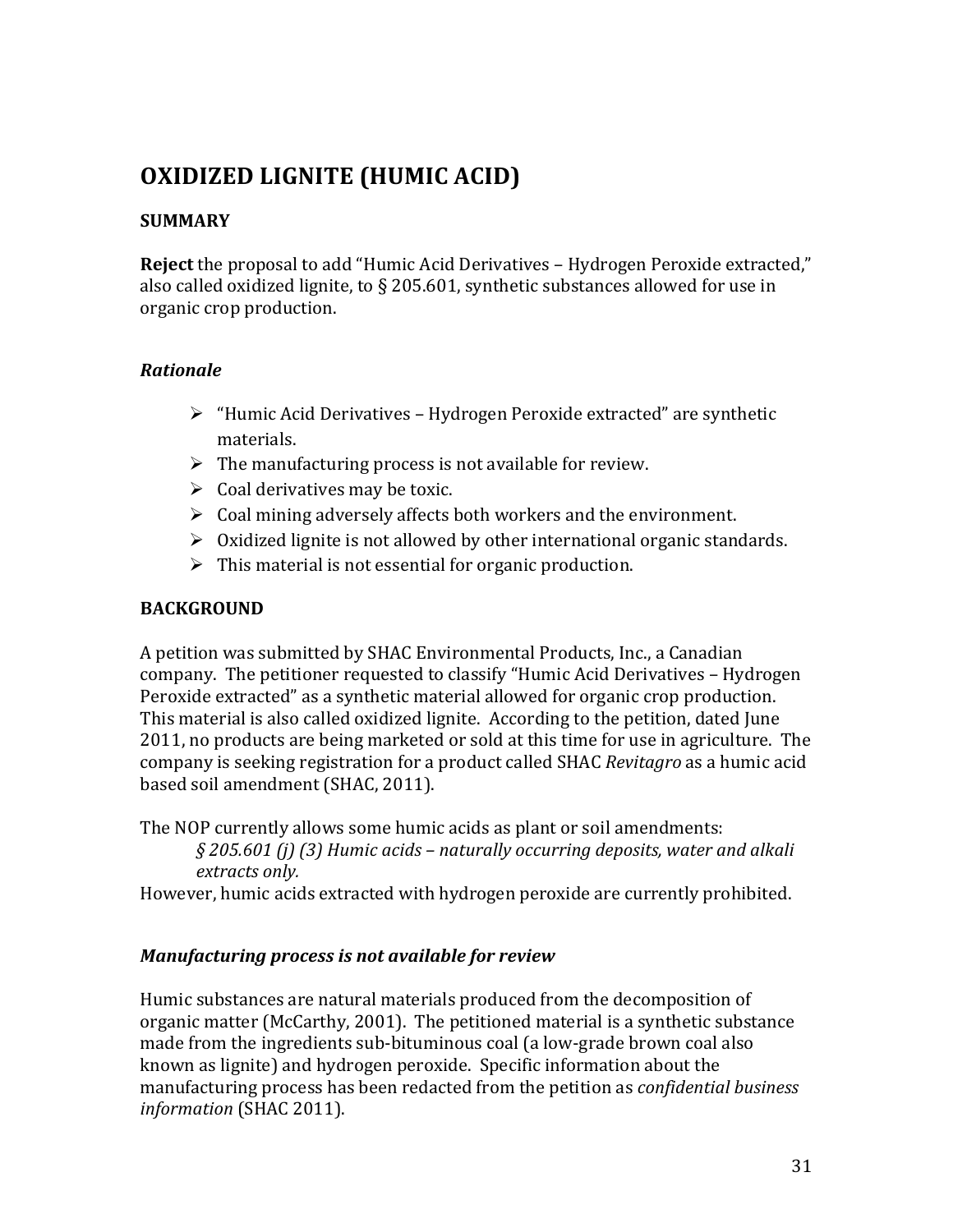#### *Toxicity is not known*

Since the starting material is coal, and coal is a carcinogen, this product may be hazardous. Previous Technical Reviews that have been conducted for humic acid materials (TAP, 1996; ICF, 2006) have not emphasized the possible hazards. However, the 2012 Technical Evaluation Report states:

*"Given'the'complex'nature'of'humic'acids'from'oxidized'lignite,'the'toxicity'is' difficult'to'estimate,'but'cannot'be'assumed'non?toxic'as'previous'reviews'have'* asserted (The Organic Center, 2012)."

# *Environmental)effects)of)coal)mining*

The petition states that lignite, a brown coal, is the raw material. Lignite is typically produced from surface mines, which are known to have negative environmental impacts. Surface mines may cause erosion, contamination of streams, and acid runoff. Coal mining is also directly hazardous to humans. Mining is linked to respiratory problems in the workers (Finkelman, et al., 2002).

# *Current)use)in)organic)crop)production)–)International)Standards*

According to the Technical Evaluation Review (The Organic Center, 2012), international standards prohibit the use of lignite extracted with hydrogen peroxide:

- $\triangleright$  US Prohibited
- $\triangleright$  Canada Prohibited
- $\triangleright$  CODEX Prohibited
- $\triangleright$  EEC Not allowed (possibly used in some countries)
- $\triangleright$  IFOAM Prohibited
- $\triangleright$  Japan Prohibited

#### *Humic)acids)are)not)essential)for)organic)production*

Oxidized lignite is not essential for organic production. Although humic acids have many benefits for plant growth, the humic acids from decaying organic matter have the same benefits as humic acids from lignite (Weil and Magdoff, 2004). Therefore, there are many natural alternatives to this synthetic substance. Alternatives include any decomposition of organic materials, such as mulch, compost, or green manure crops. These natural practices are more consistent with the principles of organic agriculture than the application of synthetic humic acids. In addition, the natural materials will have a beneficial effect on soil structure.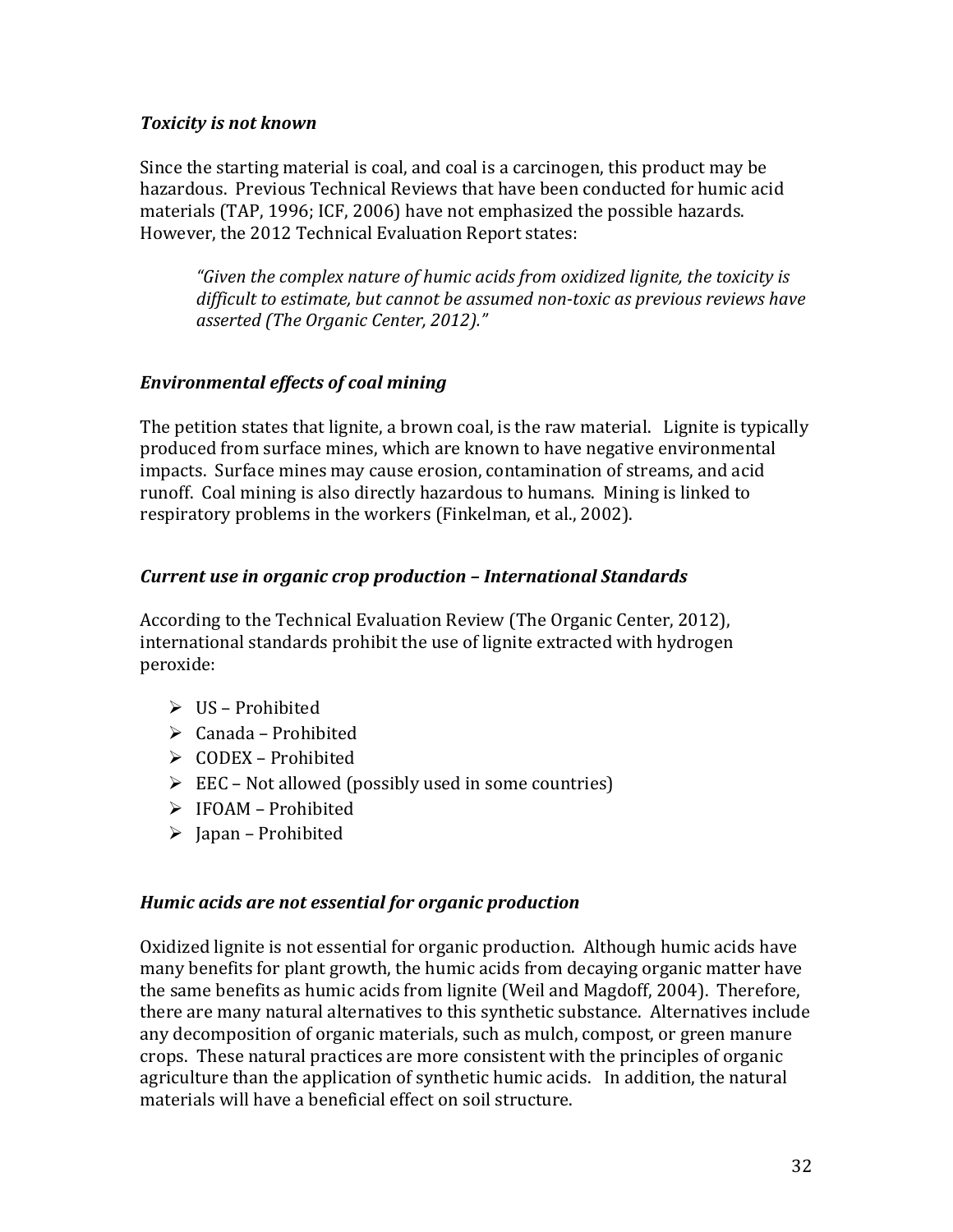#### **CONCLUSION**

The Cornucopia Institute agrees with the majority view of the Crops Subcommittee. Humic acid derivatives extracted with hydrogen peroxide are synthetic substances that are not consistent with organic agriculture. This is a synthetic material, its manufacturing process has adverse impacts on the environment, and it is not essential for organic production.

#### **REFERENCES**

- 1. Finkelman, R.B., W. Orema V. Castranova, C.A. Tatuc, H.E. Belkin, B. Zheng, H.E. Lerch, S.V. Maharaj and A.L. Bates. 2002. Health impacts of coal and coal use: possible solutions. International Journal of Coal Geology 50: 425-443
- 2. ICF Consulting. 2006. Humic acids technical evaluation report.
- 3. McCarthy, P. 2001. The principles of humic acids. *Soil Science* 166: 738-751.
- 4. SHAC Environmental Products. 2011. National Organic Program Petition for Humic Acid Derivatives-Hydrogen Peroxide Extracted. Medicine Hat, SK: SHAC.
- 5. Technical Advisory Panel (TAP). 1996. Humic Acid Derivatives.
- 6. The Organic Center, 2012. Oxidized Lignite / Humic Acid Derivatives. Technical Evaluation Report.
- 7. Weil, R.R. and F. Magdoff. 2004. Significance of soil organic matter to soil quality and health, in F. Magdoff 958 and R.R. Weil, *Soil Organic Matter in Sustainable Agriculture*, pp. 1-43. Boca Raton: CRC.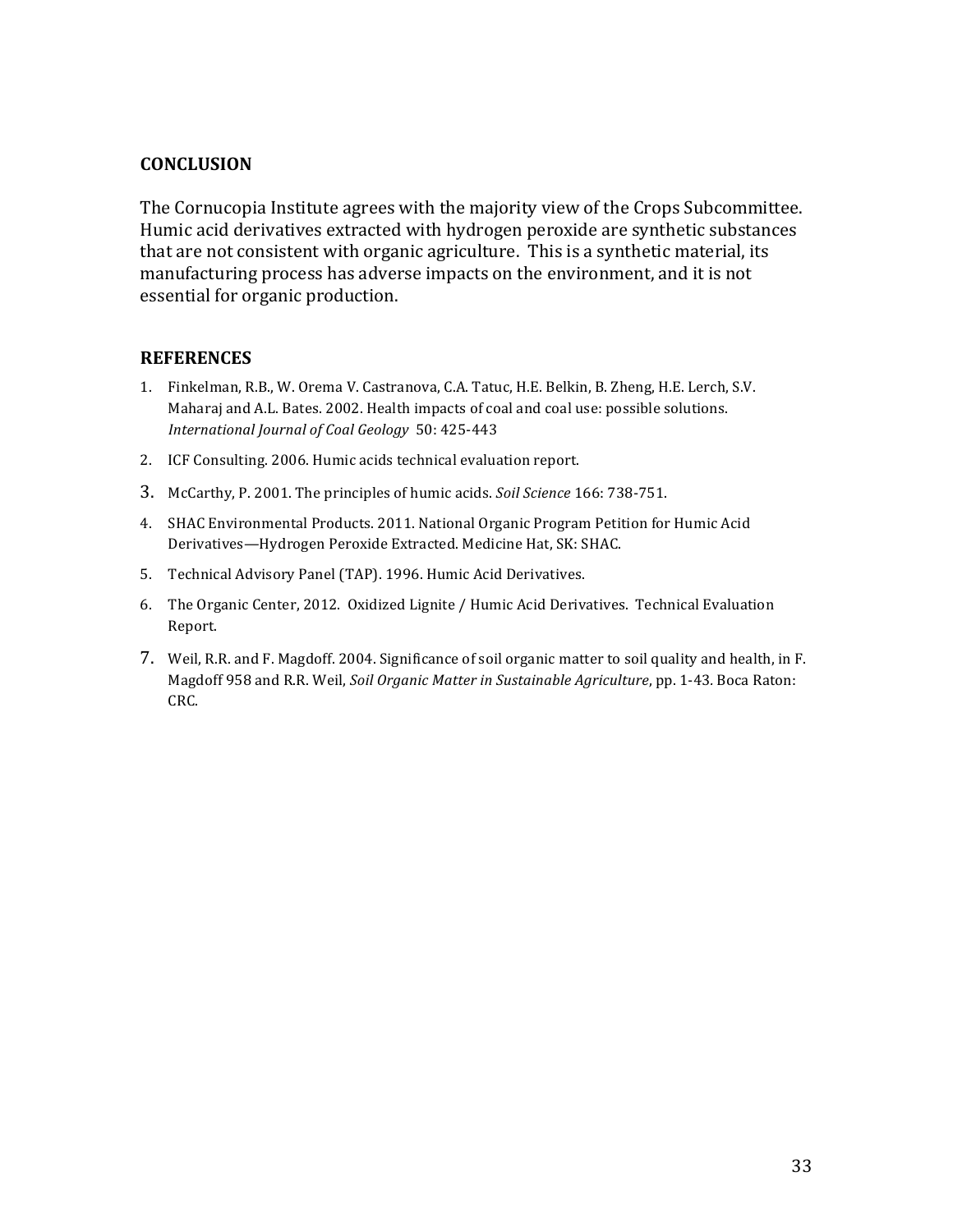# PROPYLENE GLYCOL MONOLAURATE (PGML)

### **SUMMARY**

**Reject** the proposal to add propylene glycol monolaurate (PGML) to the National List section  $§205.601(e)$  as insecticides (including acaricides or mite control).

#### *Rationale*

- $\triangleright$  PGML is synthetic.
- $\triangleright$  PGML is not essential because alternatives are available.
- $\triangleright$  Broad-spectrum activity can reduce biodiversity.
- $\triangleright$  PGML kills the natural predators that control mite pests.
- $\triangleright$  International organic standards do not allow PGML.

### **BACKGROUND**

A petition was submitted in 2009 to add propylene glycol monolaurate (PGML) to the National List  $\S205.601(e)$  As insecticides (including acaricides or mite control). The petition states that PGML is the sole active ingredient in *Acaritouch*, a contact miticide that is registered for use in conventional crop production (Weatherston, 2009). In conventional crop production, PGML is also registered with the EPA for use as a fungicide, bactericide, and viricide to control post-harvest decay in stored crops (US EPA, 2004).

#### *PGML* is synthetic

Propylene glycol, the raw material to manufacture PGML, is obtained from petroleum, natural gas, or coal (The Organic Center, 2012). As a synthetic material, PGML is not consistent with organic crop production systems.

#### *PGML)is)not)essential*

Alternatives to PGML for mite control include biological controls, cultural controls, synthetic materials, and natural materials.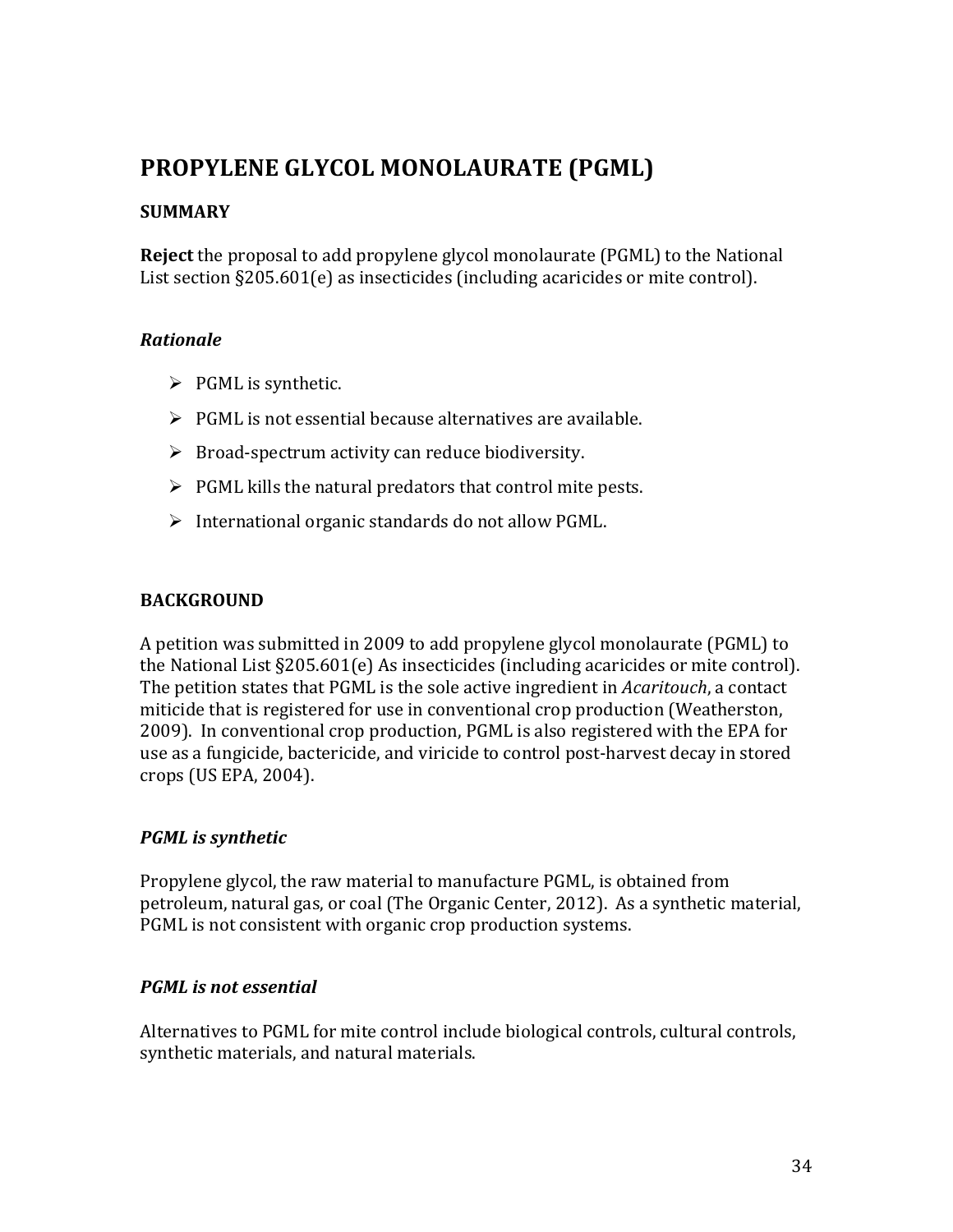Biological controls can be purchased for release on crops. Populations of phytophagous (plant-eating) mites often are kept at low levels by their natural enemies, including predator mites. When broad-spectrum miticides destroy these natural enemies, the populations of plant-eating mites can grow rapidly (Gerson, U. and R.L. Smiley. 1990). Mites can be controlled by several predators, including predatory mites, lady beetles, pirate bugs, and lacewings (The Organic Center,  $2012$ ).

Cultural controls include dust control and providing habitat for predators. Since dust is a vector for mites, reducing the dust levels can prevent mites from reaching plant foliage (The Organic Center, 2012). To encourage predators, crops can be grown that provide natural habitat for the predators. Both methods are commonly used in tree fruit crops.

If mite populations increase beyond acceptable levels, there are alternative synthetic materials on the National List that can be used for mite control. These include horticultural oils, insecticidal soaps, sulfur, and sucrose octanoate esters. Natural materials, including Neem and Spinosad are also used to control spider mites and other mites on several crops (The Organic Center, 2012).

# **The broad-spectrum activity of PGML can reduce biological diversity**

PGML can be detrimental to organic production, because it has a broad-spectrum activity that kills both plant pests and beneficial bugs. The fact that it is registered as a fungicide, bacteriocide, and viricide suggests that it will reduce populations of microorganisms, in addition to killing mites.

#### *PGML reduces populations of beneficial mites*

PGML kills all mites, both the plant pests and their natural enemies, the predator mites. Beers, et al. (1993) discuss how the implementation of integrated mite control in apple orchards has significantly reduced the use of chemical controls for spider mites in Washington State.

For example, the spider mites are one of the largest, most important and most destructive groups of pests in agriculture. Spider mite populations are typically kept low, because spider mites have several natural enemies. However, in the 1960s, severe spider mite damage was seen on the apple trees, because the broadspectrum pesticides used for insect control had reduced populations of their natural enemies. Miticides can be highly toxic to predatory mites.

The practice of integrated control involves providing habitat for predator mites, and avoiding the use of broad-spectrum miticides that can harm the predatory mites. This leads to more stable, long-term mite control. As a result of these practices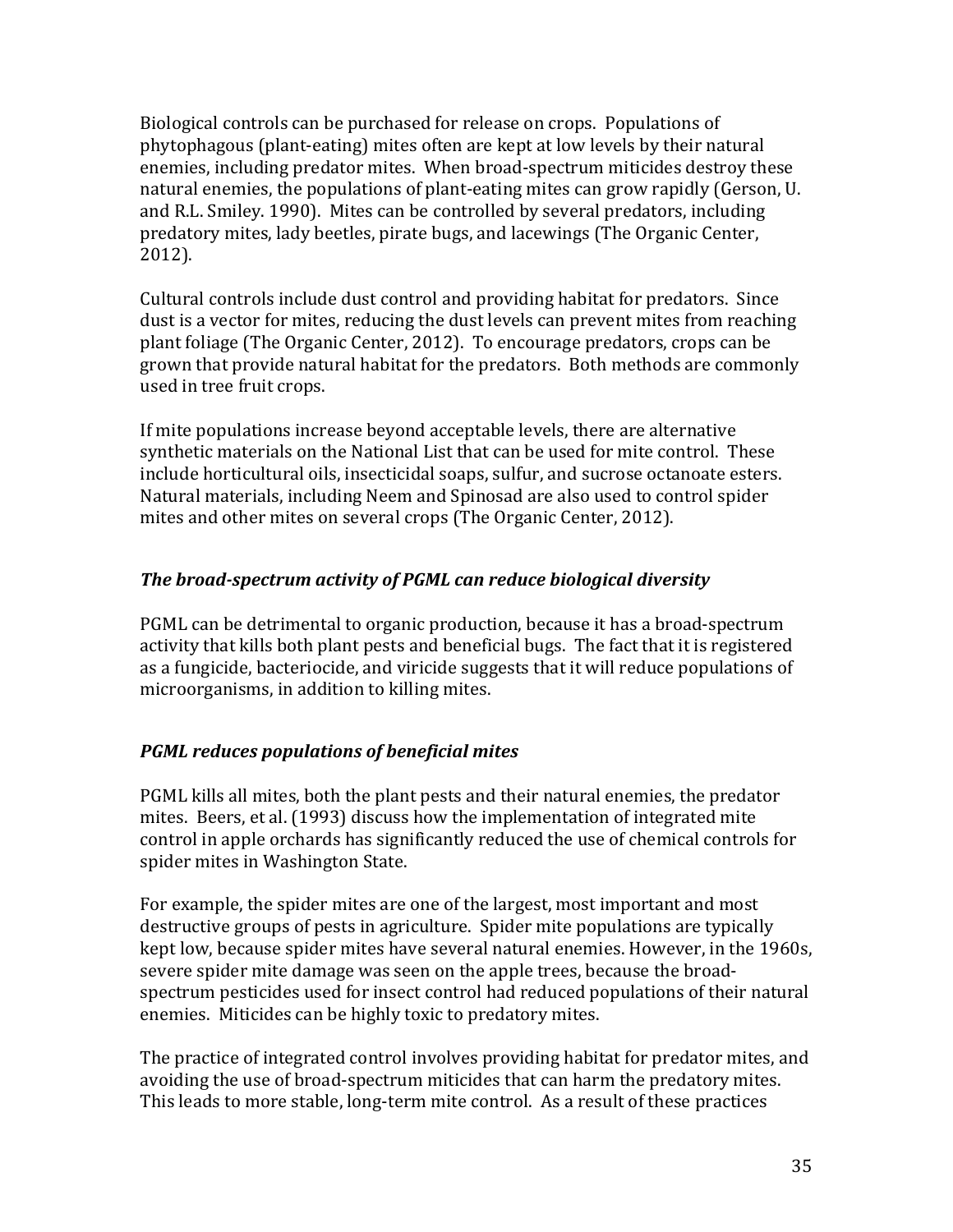being implemented, only about 10% of Washington apple orchards are treated with pesticides for control of spider mites.

#### *International)organic)standards)do)not)allow)PGML*

According to the Technical Evaluation Report (TER), PGML is not allowed for organic use by any international standard (The Organic Center, 2012). The TER reviewed the organic standards for Canada, The European Union, Japan, Codex Alimentarius, and IFOAM.

# **CONCLUSION**

Organic farmers have found that maintaining a diverse, balanced ecosystem approach to agriculture will prevent or minimize mite damage on their crops. A broad-spectrum miticide is not only unnecessary, but can actually upset the balance of the ecosystem and increase the mite damage on organic crops. Propylene glycol monolaurate (PGML) should not be allowed for use in organic crop production.

### **REFERENCES**

- 1. Beers, EH, Brunner, JF, Willett, MJ, and Warner, GM.eds. 1993. *Orchard Pest Management A Resource Book for the Pacific Northwest. Good Fruit Grower, Yakima, WA.*
- 2. Gerson, U. and R.L. Smiley. 1990. Acarine Biocontrol Agents. London: Chapman and Hall.
- 3. The Organic Center, 2012. Technical Evaluation Report for the USDA National Organic Program.
- 4. US EPA. Office of Pesticide Programs. 2004. Fatty Acid Monoesters with Glycerol or Propanediol Fact Sheet. http://www.epa.gov/oppbppd1/biopesticides/ingredients/factsheets/factsheet\_011288.htm
- 5. Weatherston, I. 2009. Petition to Include Propylene Glycol Monolaurate on to 7 CFR §205. Letter to the US 738 Department of Agriculture National Organic Program.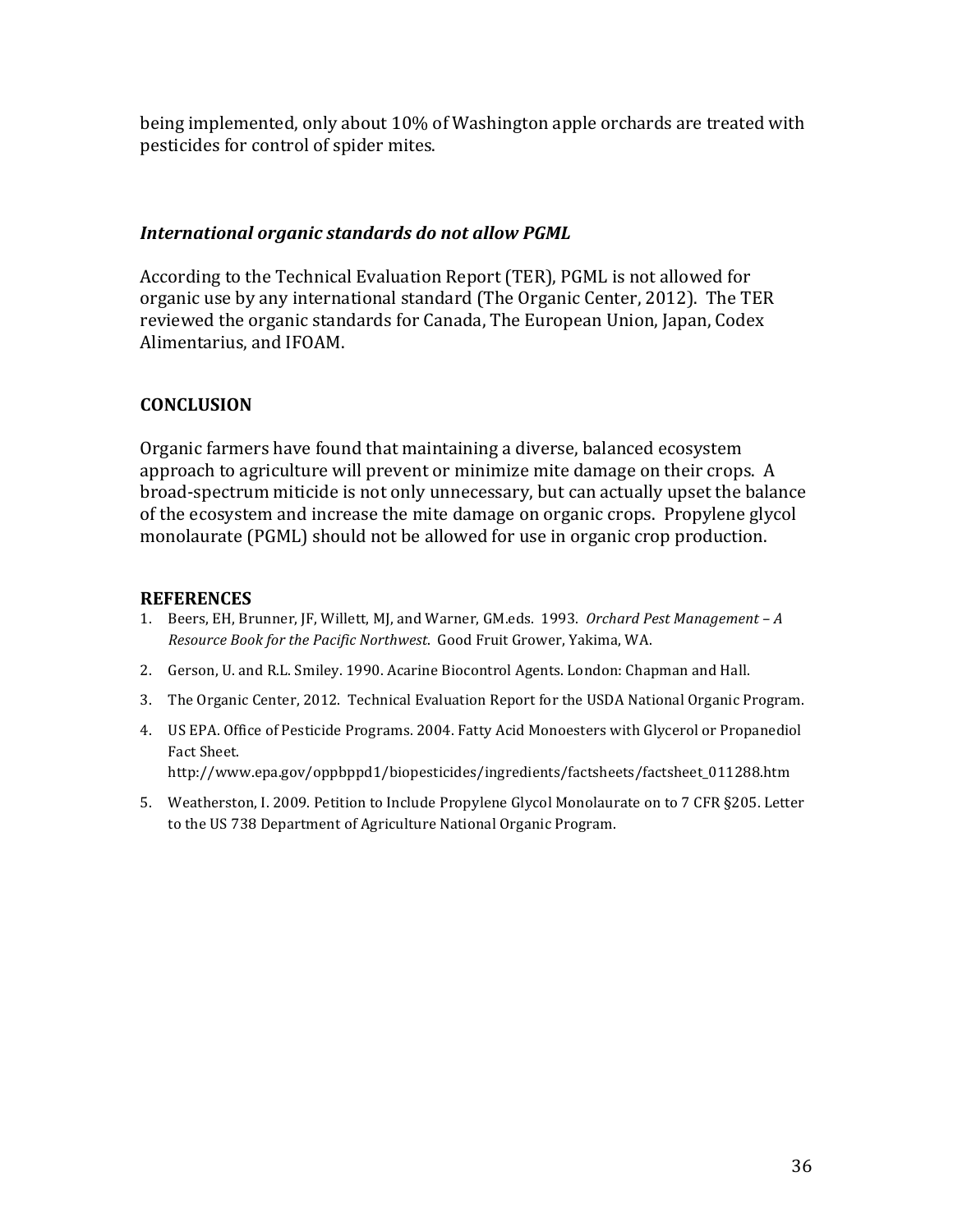# **INERT INGREDIENTS IN PESTICIDES**

## **SUMMARY**

**Support** the Crops Subcommittee's proposal to review List 3 and List 4 inerts. We suggest some changes to the proposal before it is fully adopted. The most important change we request is a shorter timeframe for review of these materials, because the review is overdue.

This proposal consists of a roadmap for initiating the review of "inert" ingredients in pesticide formulations. The inert ingredients to be reviewed include the following substances:

- $\triangleright$  EPA List 4 Inerts of Minimal Concern
- $\triangleright$  EPA List 3 Inerts of Unknown Toxicity

The Crops Subcommittee unanimously approved a motion to adopt the proposed Policy and Procedure Proposal on Other ("Inert") Ingredients in Pesticide Formulations on the National List.

# *Rationale*

- $\triangleright$  The EPA reassessed inert ingredients and eliminated the list categories in 2006. The NOP regulations that refer to List 3 and List 4 inerts are now out of date.
- Ingredients labeled inert may be harmful to humans or the environment.
- $\triangleright$  Former EPA List 3 and List 4 inerts may be synthetic substances not appropriate for organic agriculture.

The NOSB Discussion Document has several parts, each of which will be individually reviewed in our comments:

- $\triangleright$  Proposal for regulatory language
- $\triangleright$  Steps for review of inerts
- $\triangleright$  Screening guidelines for the future TERs
- $\triangleright$  Tentative groupings of substances
- $\triangleright$  Timeline for review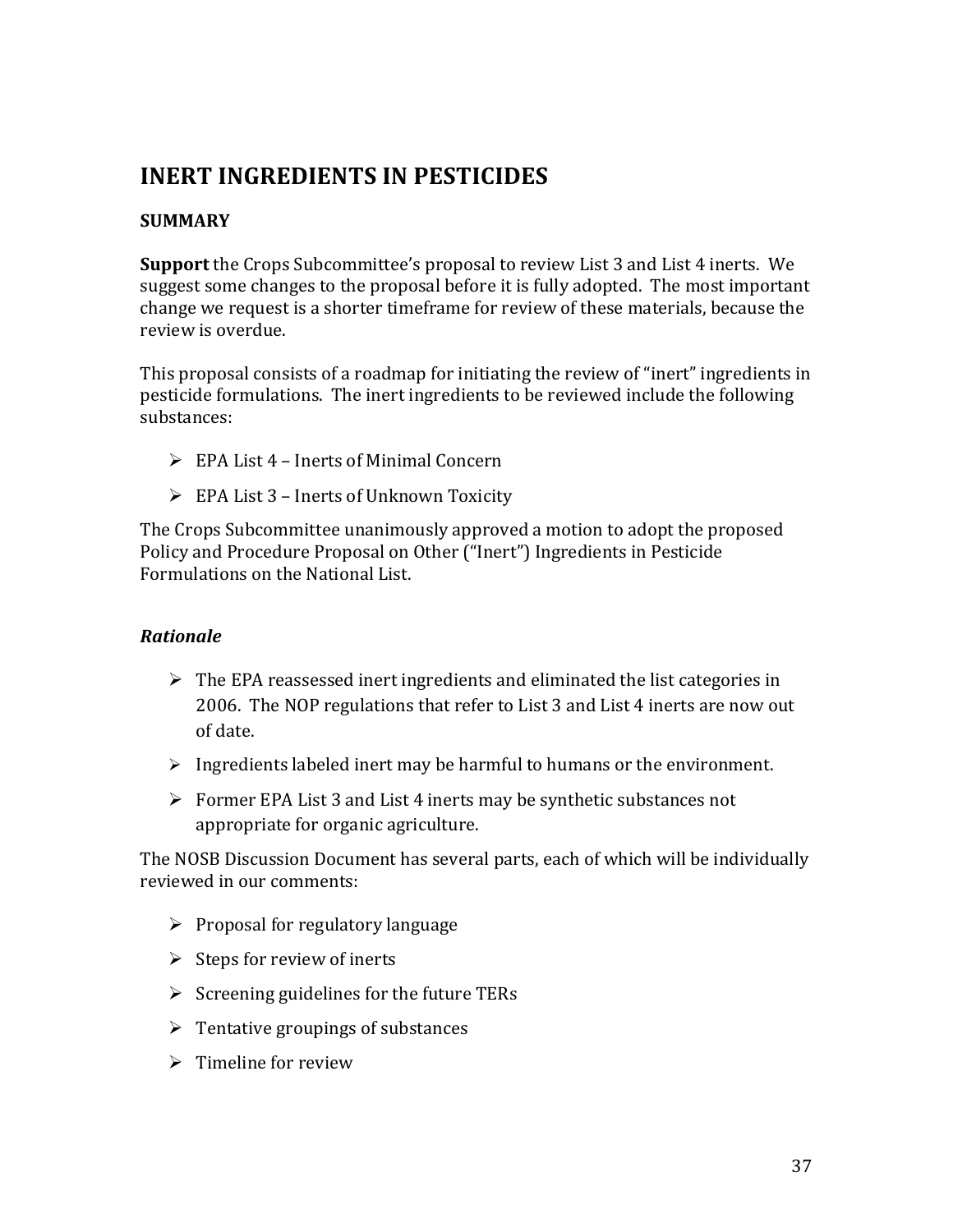## **BACKGROUND**

At the present time, the USDA National Organic Program Regulations state that substances on the EPA List 4 are allowed for use in organic livestock production per  $\S205.603(e)$  and organic crop production per  $\S205.601(m)$ . Substances on the EPA List 3 are allowed for use in passive pheromone dispensers used in organic crop production per  $\S205.601(m)$ .

*§205.601'(m)'As'synthetic'inert'ingredients'as'classified'by'the'Environmental' Protection Agency (EPA), for use with nonsynthetic substances or synthetic* substances listed in this section and used as an active pesticide ingredient in *accordance'with'any'limitations'on'the'use'of'such'substances. (1)* EPA List 4—Inerts of Minimal Concern.

*(2)'EPA'List'3—Inerts'of'unknown'toxicity—for'use'only'in'passive'pheromone' dispensers.*

*§205.603'(e)'As'synthetic'inert'ingredients'as'classified'by'the'Environmental' Protection'Agency'(EPA),'for'use'with'nonsynthetic'substances'or'synthetic'* substances listed in this section and used as an active pesticide ingredient in *accordance'with'any'limitations'on'the'use'of'such'substances. (1) EPA List 4—Inerts of Minimal Concern.* 

#### The references to EPA List 3 and List 4 are now out of date

The EPA reassessed inert ingredients and eliminated the list categories in 2006. The NOP regulations that refer to List 3 and List 4 inerts are now out of date. It is essential to prioritize the evaluation of these substances for their suitability for organic agriculture.

#### Ingredients labeled inert may be harmful to humans or the environment

The term "inert" has been interpreted to refer to any ingredient that is not listed on the label as the active ingredient. In a pesticide formulation, an ingredient labeled inert may be an essential part of the formulation. Although it may have no pesticidal efficacy on its own, but it may act to increase the effectiveness of the active ingredients.

Although calling a substance "inert" may imply that it is harmless, that is in fact not the case. Some of these materials are by no means harmless. To avoid misleading the consumer, the EPA encourages manufacturers to use the term "other ingredients" instead of "inerts." "Inert" ingredients can have harmful effects on human health or the environment.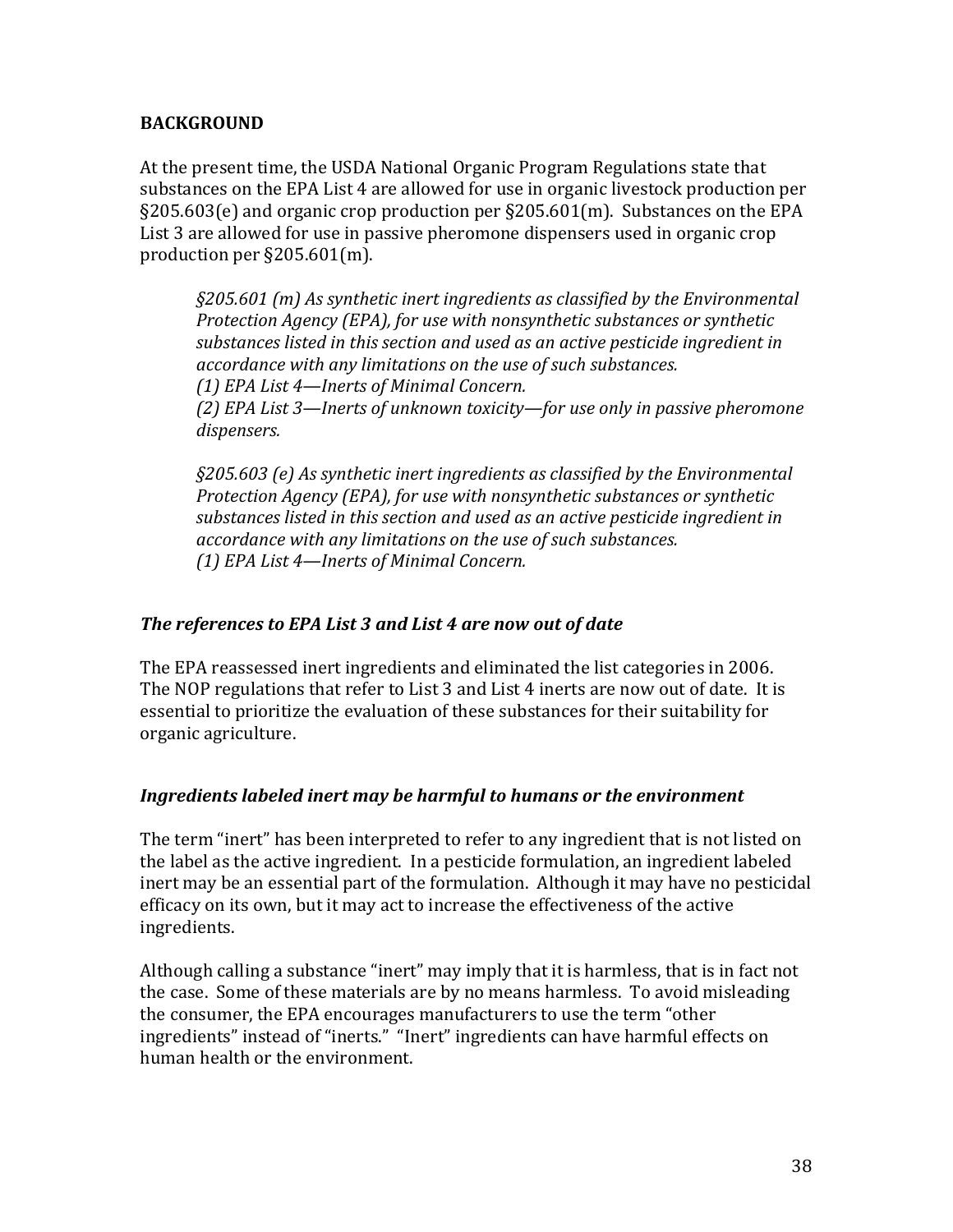## Former EPA List 3 and 4 inerts may be synthetic substances not appropriate for *organic)agriculture*

Cornucopia believes that all "inert" ingredients, including those formerly categorized as List 3, List 4A and List 4B by the EPA, should be reviewed as soon as possible. All ingredients in all formulated materials for agricultural production should be reviewed to ensure that they are compatible with organic principles. It is absolutely necessary for the integrity of organics. Organic consumers expect nothing less.

# **COMMENTS ON THE DISCUSSION DOCUMENT**

The NOSB Discussion Document has several parts, each of which will be individually reviewed in our comments:

- $\triangleright$  Proposal for regulatory language
- $\triangleright$  Steps for review of inerts
- $\triangleright$  Screening guidelines for the future TERs
- $\triangleright$  Tentative groupings of substances
- $\triangleright$  Timeline for review

# *Proposal for regulatory language*

This proposal would require that above inerts would be reviewed in groups over a four year timespan, with the goal of completing the majority of the reviews by October 2017, the end of the current sunset period.

The NOSB proposes language to replace the current listing at section  $205.601(m)$ and 205.603(e):

*As'synthetic'other'("inert")'ingredients'in'pesticide'formulations'as'classified'by' the'Environmental'Protection'Agency'(EPA)'for'use'with'nonsynthetic' substances'or'synthetic'substances'listed'in'this'section'that'are'used'as'an' active'pesticide'ingredient'in'accordance'with'any'limitations'on'the'use'of' such'substances.'*

*(i)'Substances'permitted'for'use'in'minimal'risk'products'exempt'from'pesticide'* registration under FIFRA section 25(b);

(*ii*) Reserved (for list of approved other ("inert") ingredients)

In order to evaluate this new regulatory language, it is necessary to understand FIFRA section 25 B. According to the EPA website, www.epa.gov, pesticides that are exempt from federal registration under section  $25(b)$  of the Federal Insecticide,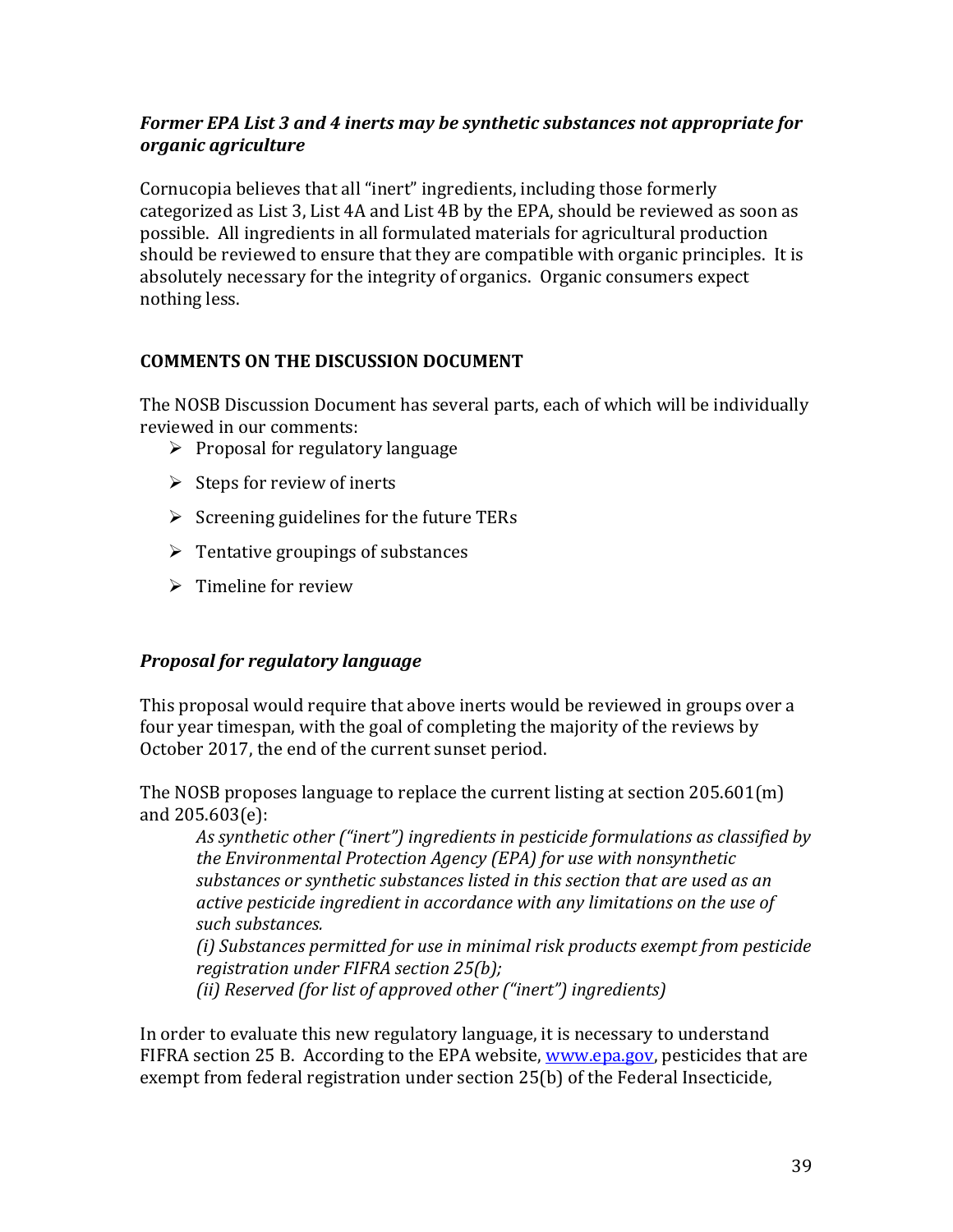Fungicide, and Rodenticide Act (FIFRA), must contain only those inert ingredients that have been classified by EPA as List 4A "Inert Ingredients of Minimal Concern."

Further, the website states:

EPA's determination that an inert ingredient poses minimal risk is based on the following:

- $\triangleright$  The Agency's recognition of the overall safety of the substance (such as very low toxicity or being practically non-toxic)
- $\triangleright$  Consideration of the widely available information on the substance's known properties
- $\triangleright$  A history of safe use under reasonable circumstances

As seen in the above explanation, the EPA does not evaluate substances based on their suitability for organic agriculture. The list of substances, from aluminum silicate to zinc stearate, is more than 9 pages long, and includes a diversity of materials. These substances need to be evaluated for organic use on a case-by-case basis by the NOSB.

We agree that the regulation needs to be changed, but we suggest that section  $(i)$ should be deleted. Each synthetic ingredient in a pesticide formulation should be reviewed for approval by the NOSB and listed individually in the regulations. It also allows the NOSB to make the decisions about the chemicals used in organic agriculture, rather than allowing the EPA to make those decisions.

# *Steps for review of inerts*

We support the Proposed Procedure outlining the steps for review. We suggest further clarification on the responsibilities of the CropsSubcommittee, LivestockSubcommittee, and IWG (Inerts Working Group). For example, step F:

*F.'Based'on'results'of'group'TER,'the'NOSB'Crops'Subcommittee'accepts'group' to'move'forward'to'NOSB'agenda,'or'singles'out'one'or'more'for'individual' review.'The'group'will'then'move'forward'without'the'singled'out'one'and'that' one'will'be're?reviewed'in'more'detail'if'necessary.'*

While this procedure is fine for materials used in crop production, it does not clarify the procedure for materials allowed for use in organic livestock production per §205.603(e).

# *Screening quidelines for the future TERs*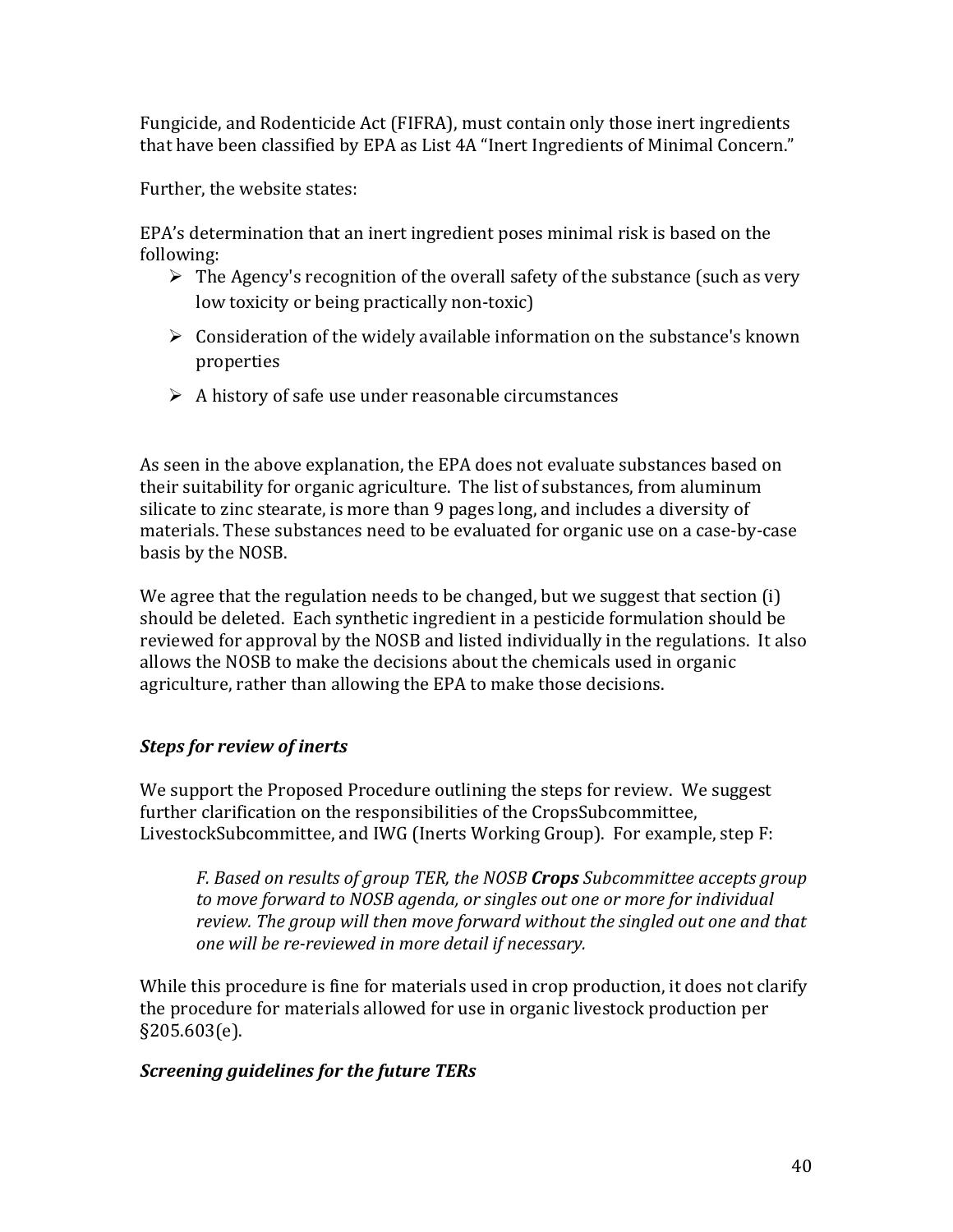The inerts screen was modified from one presented an NOSB meeting in 2010. This screening is acceptable.

# **Tentative groupings of substances**

Cornucopia supports the grouping of similar substances classes and reviewing the class as a whole in order to facilitate the review process. Most of the categories are logical because they reflect chemical and functional similarities. However, we caution that each chemical must be individually researched as part of the technical review. The two groups **Nonsynthetic** and **Other** are composed of dissimilar chemicals and need further review. Substances in these two groups will need to be evaluated individually.

# **Timeline for review**

As outlined in the proposal submitted at the NOSB meeting in May 2011, List 3 inerts should have been reviewed by January 1, 2002. Previous Boards have repeatedly stated that List 3 inerts need to be individually reviewed.

Although the timeline for review of these substances currently lists October of 2017 as the expiration date for List 3 and List 4 inerts, we believe that the review process should be expedited to complete these reviews well before that date. Review of the List 3 inerts should have been completed 10 years ago. Review of the List 4 inerts should have been initiated 6 years ago. Given this notable lack of timeliness, review of all inerts should be given a higher priority than review of new petitions to add substances to the National List.

The proposal states, "The NOSB will assess the viability of the timeline after it completes the recommendation on the first few groups of materials." We hope that the timeline will not be extended any further. The timeline for review of inerts has been overly generous. These reviews have been postponed, while reviews of petitions from manufacturers have been prioritized. For example, a petition submitted in March of 2012 for biodegradable mulch has been reviewed and is now ready for full NOP vote, all within 7 months.

To facilitate NOSB review of these materials, a comprehensive, high-quality approach to obtaining the requisite Technical Evaluation Reports should be considered by the NOP.

# **CONCLUSION**

Cornucopia congratulates the Crops Subcommittee for developing this clear and comprehensive proposal for review of inert ingredients from EPA Lists 3 and 4. We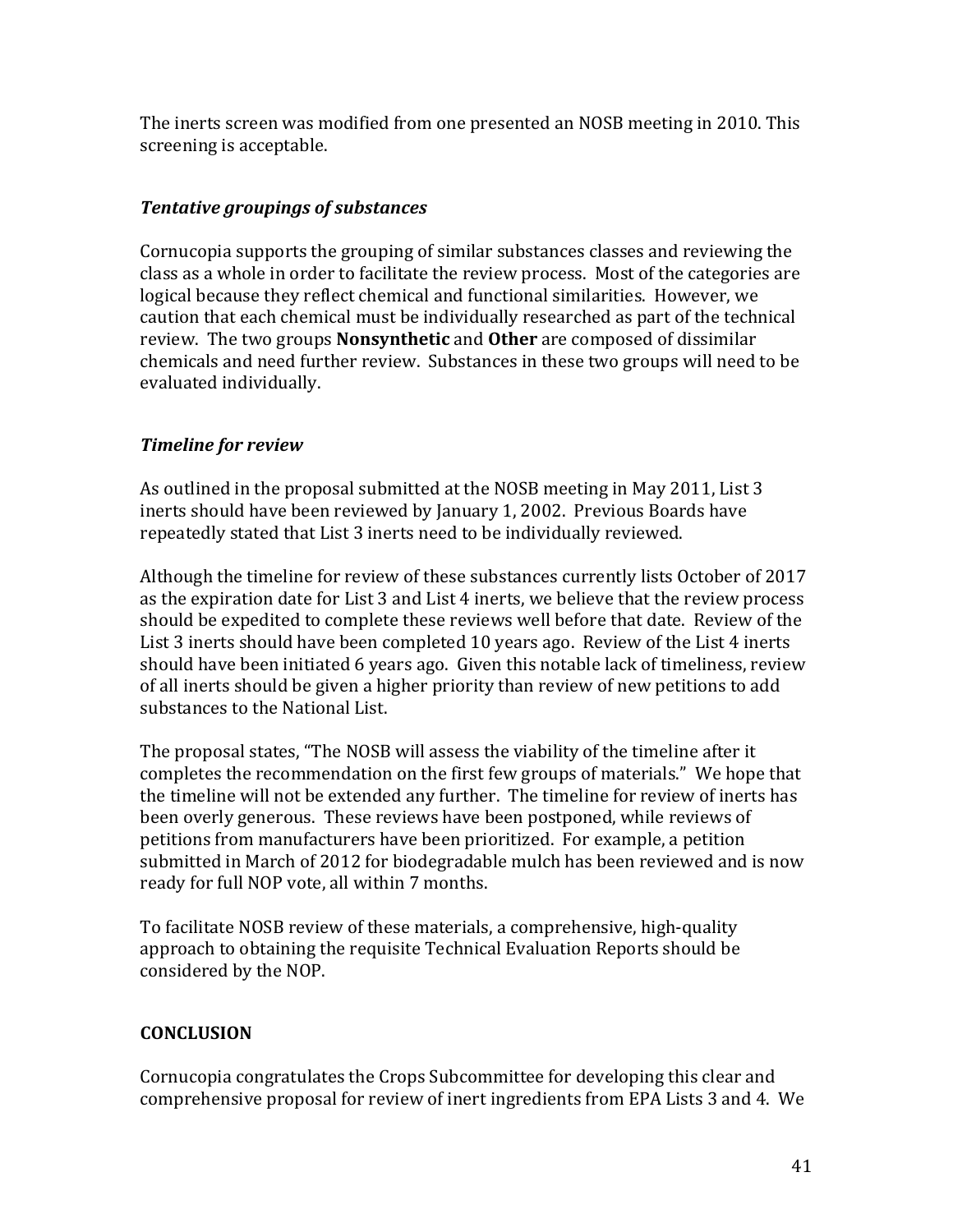believe that the NOSB should make the review of inert materials a high priority. We urge the National Organic Program to support the NOSB as they expedite these reviews.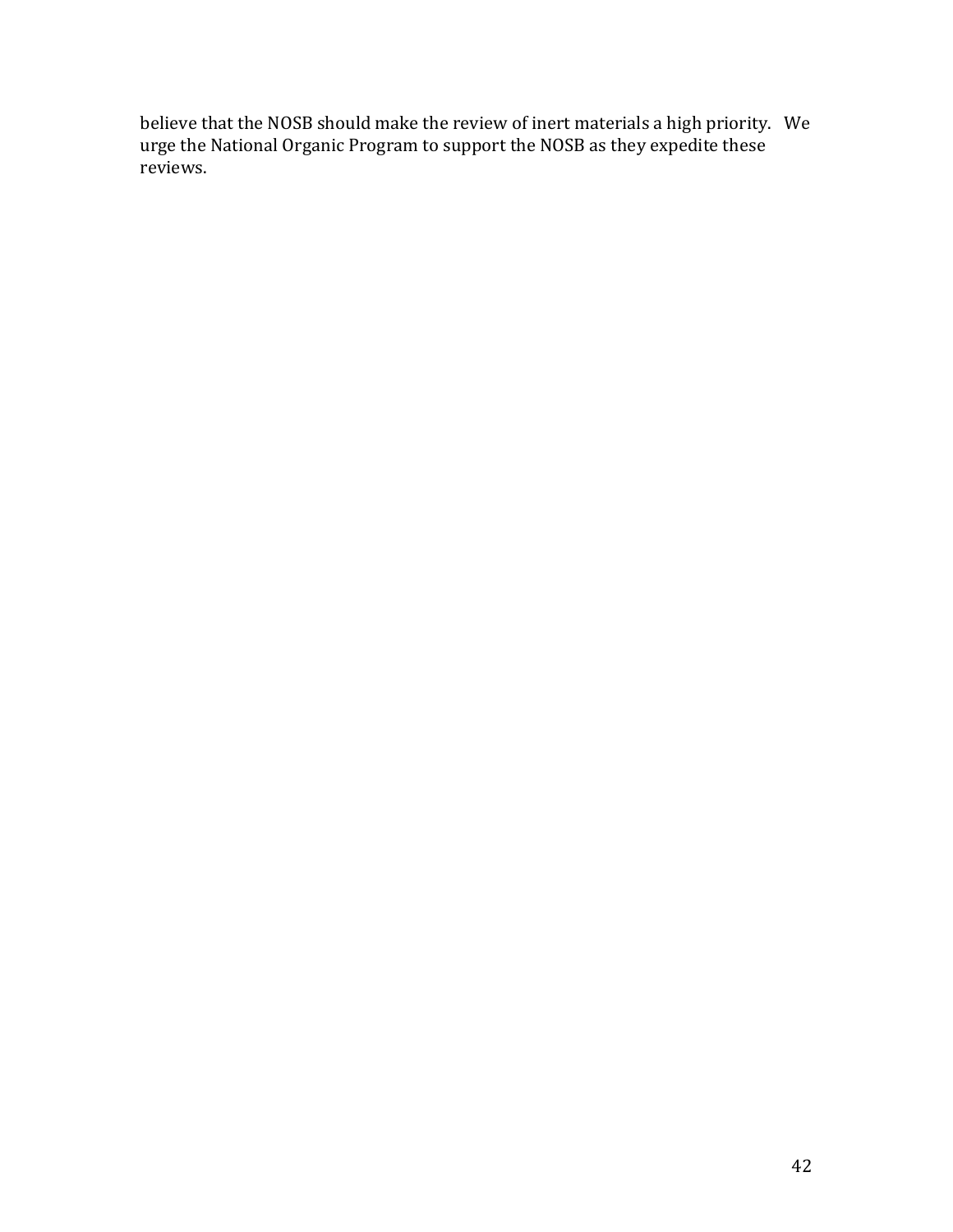# **ROTENONE**

#### **SUMMARY**

**Support** the subcommittee recommendation to add rotenone to section § 205.602 as a prohibited natural substance.

#### *Rationale*

- $\triangleright$  Rotenone is no longer registered by the EPA for use on crops.
- $\triangleright$  Rotenone is harmful to humans.
- $\triangleright$  Rotenone is toxic to fish.
- $\triangleright$  Prohibition protects the reputation of organic agriculture.

# **BACKGROUND**

Rotenone is a botanical pesticide that is currently allowed for organic crop production because it is classified as a natural substance by the NOP. Rotenone acts as a broad-spectrum insecticide when used in crop production. Rotenone also acts as a piscicide, thus it is sprayed on waterbodies to kill fish.

Recent research indicates that rotenone is harmful to humans, and it has been taken off the market for insect control on crops.

The NOSB Crops Subcommittee recommends that rotenone be prohibited for organic production. Although no Technical Evaluation Report was conducted for rotenone, evidence that it should be prohibited is compelling.

#### *Rotenone is no longer registered by the EPA for use on crops*

In 2006, registrants of rotenone in the U.S. requested voluntarily cancellation from the U.S. Environmental Protection Agency (EPA) of all livestock, residential and home owner uses, domestic pet uses, and all other uses except for piscicide uses. According to the proposal, the remaining rotenone products are classified as Restricted Use Pesticides, due to acute inhalation, acute oral, and aquatic toxicity.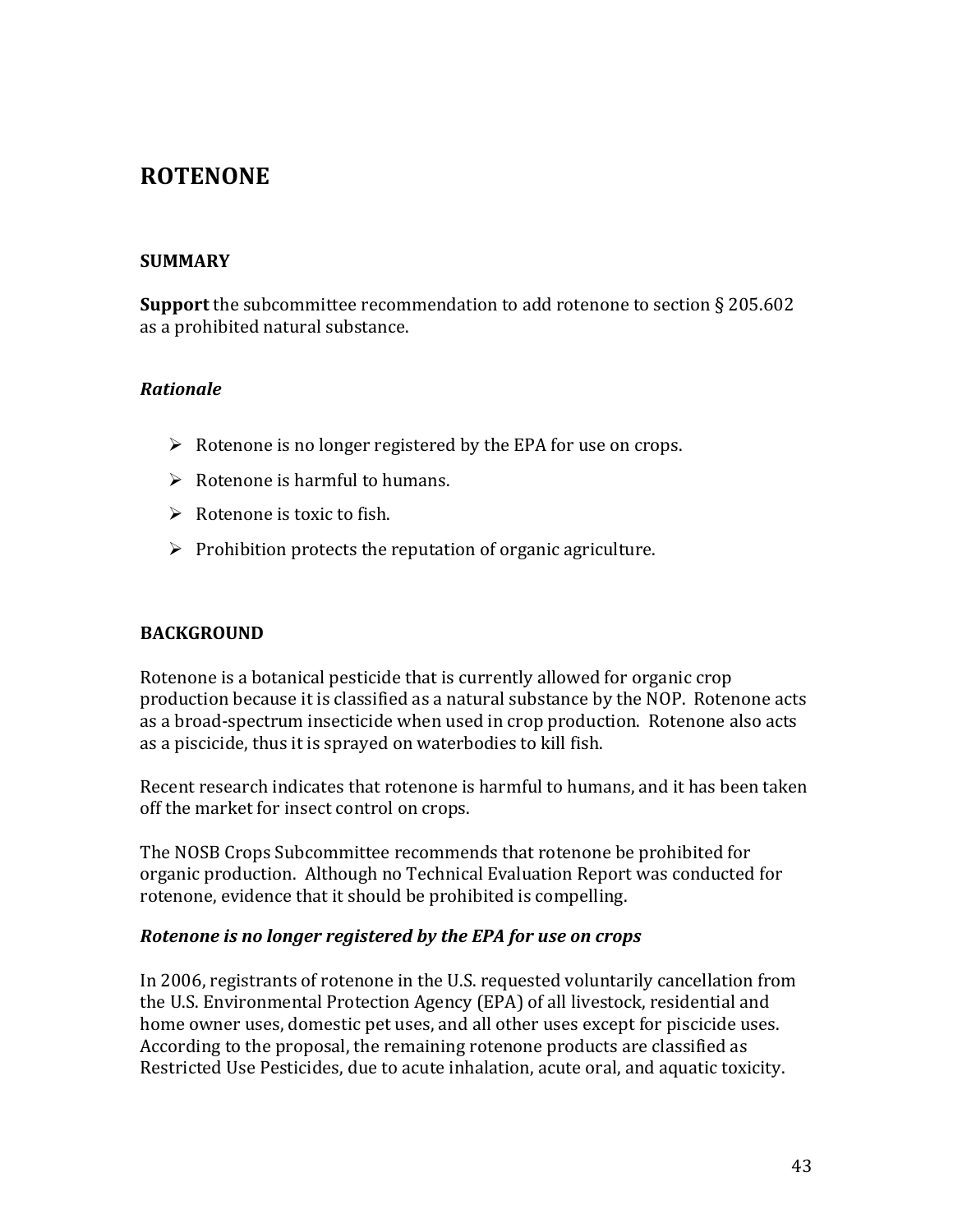Rotenone is only labeled for application to waterbodies to kill fish.

A review of the OMRI products list and the WSDA Brand Name Materials List yielded no listings for rotenone. Although the products for crop pest control should have been taken off the market, an internet search in September 2012, revealed some products that contain rotenone may still on the market, for example:

 $\triangleright$  Bonide Garden Dust, with Copper Sulfate and Rotenone, Dust formulation

Additional internet searches indicate that these products are being replaced by new formulations, but some older products are still available, and are being advertised as allowed for organic gardeners and farmers. Products that contain rotenone may still be on the shelves of farmers and home gardeners. Therefore, given that rotenone may still be available, we support this proposal to clarify its status as a prohibited material.

# *Rotenone)is)harmful)to)humans*

The EPA Reregistration Eligibility Decision for Rotenone stated that it has acute oral and inhalation toxicity (USEPA, 2007). This is of particular concern to crop producers because the formulations for crop applications typically are dusts or, less commonly, liquids.

Researchers have found that use of rotenone is correlated with Parkinson's Disease (Tanner CM, et al. 2011). This is particularly important because the data were collected by studying human health as part of the Farming and Movement Evaluation study (FAME). The FAME study was part of the Agricultural Health Study (AHS), a prospective study including 84,740 private pesticide applicators (mostly farmers), recruited 1993–1997.

# *Rotenone)is)toxic)to)fish*

Rotenone is registered by the EPA for killing fish. When used on crops, there is potential for rotenone to be washed off crop leaves and into waterbodies, resulting in fish kills.

# *Prohibition protects the reputation of organic agriculture*

Although rotenone is currently rarely, if ever, used in organic agriculture, the reputation of the organic community would benefit greatly from a specific prohibition of rotenone. Organizations that wish to discredit organic agriculture, such as the Hudson Institute and the Heartland Institute, otherwise may use rotenone as an example of a harmful organic pesticide. It would therefore make sense to clearly prohibit rotenone.

# **CONCLUSION**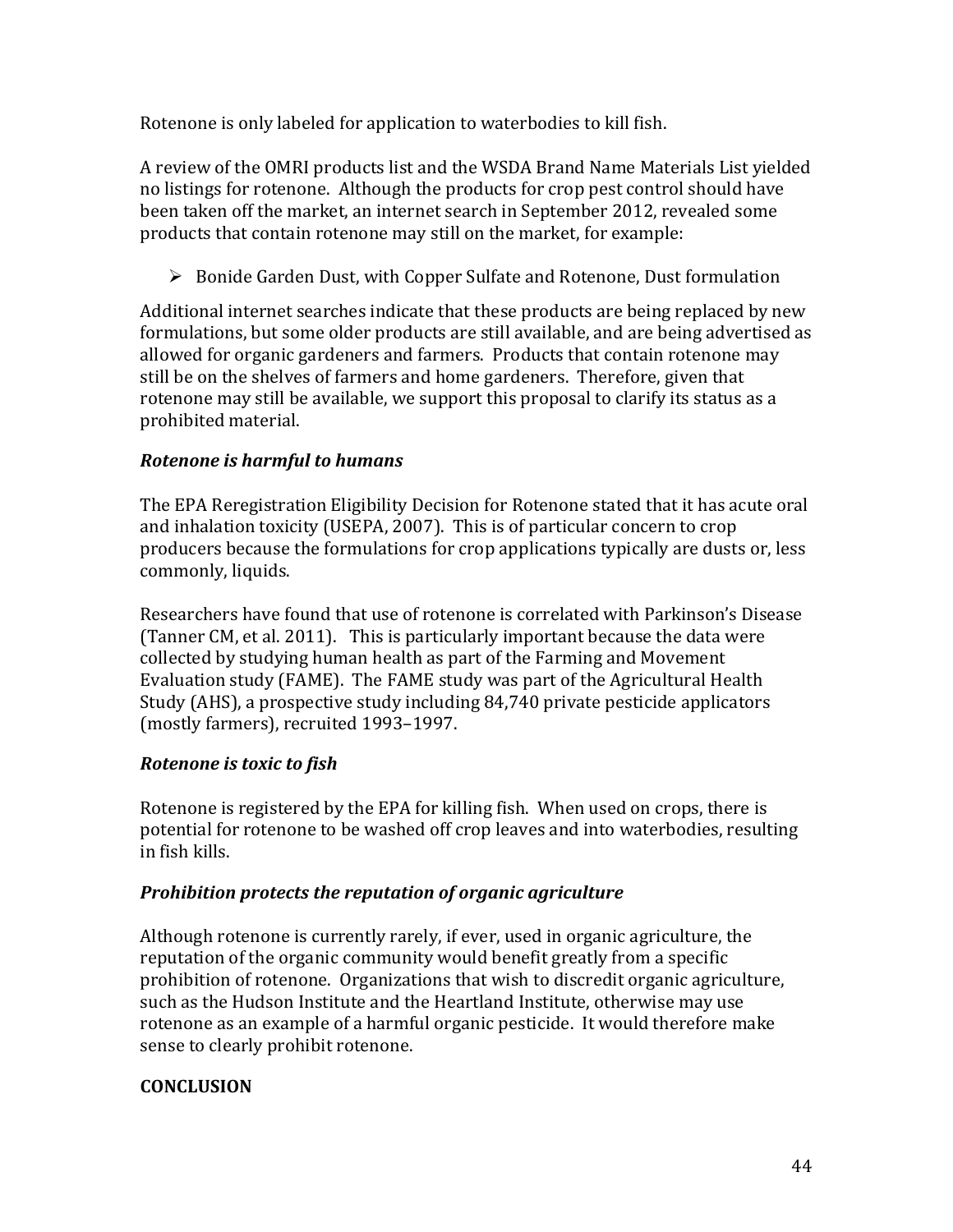Rotenone was initially allowed for organic production, along with other botanicallybased materials, because it is a non-synthetic. Current research indicates that rotenone is harmful to humans and the environment. Although use of rotenone is probably minimal, at this time, Cornucopia recommends the addition of rotenone to the list of prohibited natural substances, in order to clarify its status.

Cornucopia **supports** the proposal to add rotenone to section  $\S$  205.602 as a prohibited natural substance.

#### **REFERENCES**

- 1. Chameides, Bill. 2011. The Pesticide Rotenone: On the Shelf Instead of Shelved. http://www.nicholas.duke.edu/thegreengrok/rotenone!
- 2. Crop Production Recommendations, 1994. NOSB Final Recommendation Addendum Number 2, Botanical Pesticides Policy.
- 3. Tanner CM, Kamel F, Ross GW, Hoppin JA, Goldman SM, et al. 2011. Rotenone, Paraquat, and Parkinson's Disease. *Environ Health Perspect* 119(6): doi:10.1289/ehp.1002839
- 4. US Environmental Protection Agency (EPA) 2007. EPA 738-R-07-005 Reregistration Eligibility Decision for Rotenone. http://www.epa.gov/oppsrrd1/REDs/rotenone\_red.pdf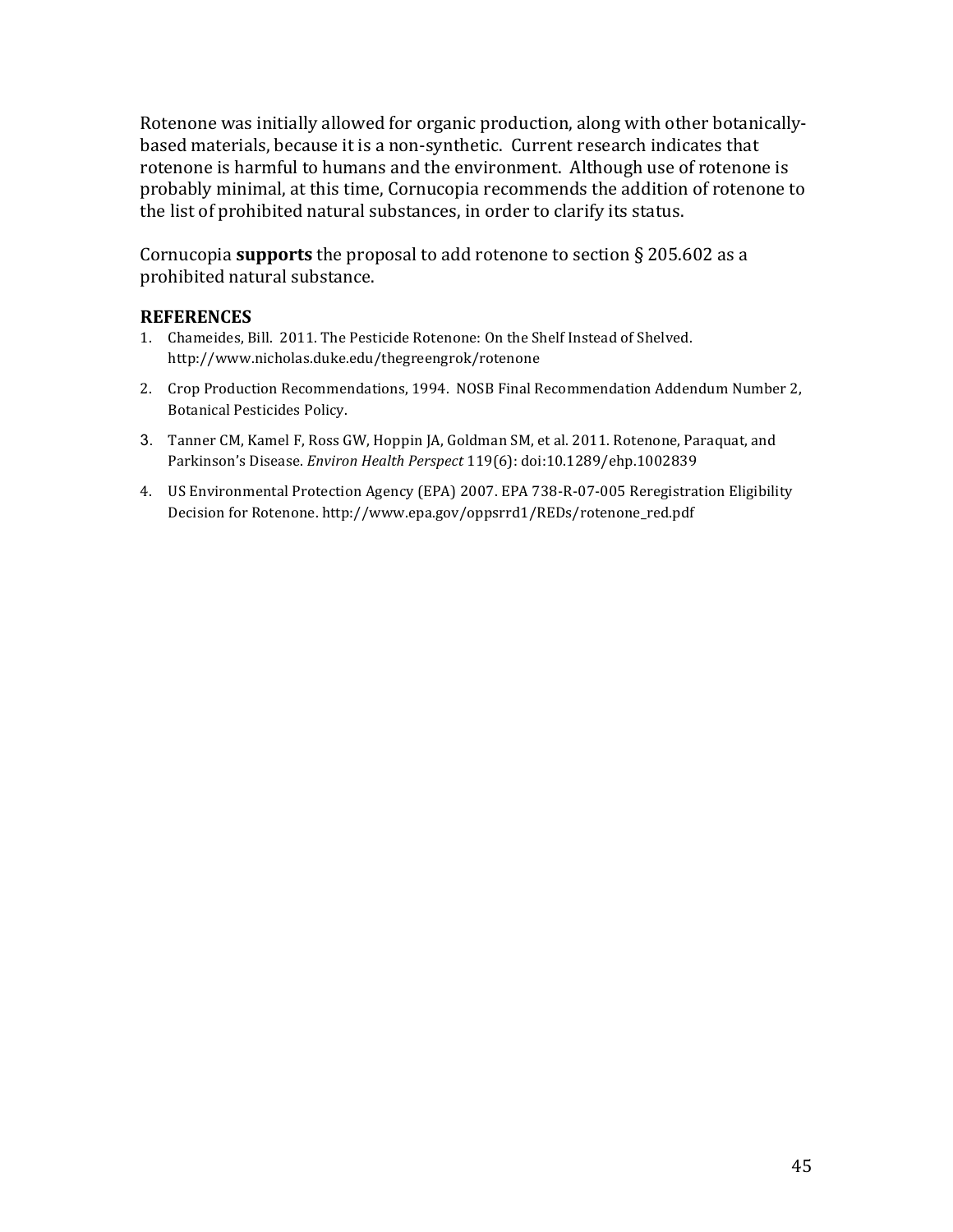# **SULFURIC!ACID**

# **SUMMARY**

**Reject** the proposal to add sulfuric acid (H2SO4) to the National List (7 CFR §205.601) for stabilization of digested poultry manure to a pH under 4.5 but not below 3.5. This proposal was unanimously rejected by the NOSB Crops Subcommittee.

# *Rationale*

- $\checkmark$  Sulfuric acid is detrimental to human health.
- $\checkmark$  Sulfuric acid is harmful to the environment. It is one of the primary chemicals in acid rain.
- $\checkmark$  Sulfuric acid is a synthetic substance that is not essential for organic production.
- $\checkmark$  Use of sulfuric acid is not compatible with organic principles.

# **BACKGROUND**

A petition was submitted to add sulfuric acid (H2SO4) to the National List (7 CFR §205.601) for stabilization of digested poultry manure. As explained in the petition, the digestion of poultry manure is carried out by several types of anaerobic bacteria. The process results in methane gas, a solid granular fertilizer, and a liquid fertilizer, which is the bulk of the end products. The solid product is in a stable form that can be sold as a fertilizer, but the liquid retains its biological activity, which makes it too unstable for transport and storage. It is necessary to reduce the pH of digested poultry manure to a range of 3.5 to 4.5, in order to stop microbial activity, stabilize the product, and ensure a reasonable shelf life (Torello, 2012).

A Technical Evaluation Report (TER) was prepared in 2006, in response to a petition for a similar use of sulfuric acid. The information about the chemical sulfuric acid presented in that TER was accurate. However, the description of the way that the petitioner will use sulfuric acid is not applicable for this petition. The TER states that the sulfuric acid is used to stabilize the solid manure, but the current petition clearly states that the sulfuric acid is needed to stabilize the liquid poultry waste, not the solid.

#### *Hazards to human health*

Sulfuric acid is a strong acid. Concentrated sulfuric acid is dangerous to handle because it is very corrosive, causing burns to skin and eyes on contact. Exposure to the mist can irritate the eyes, nose, and throat. Sulfuric acid can also react strongly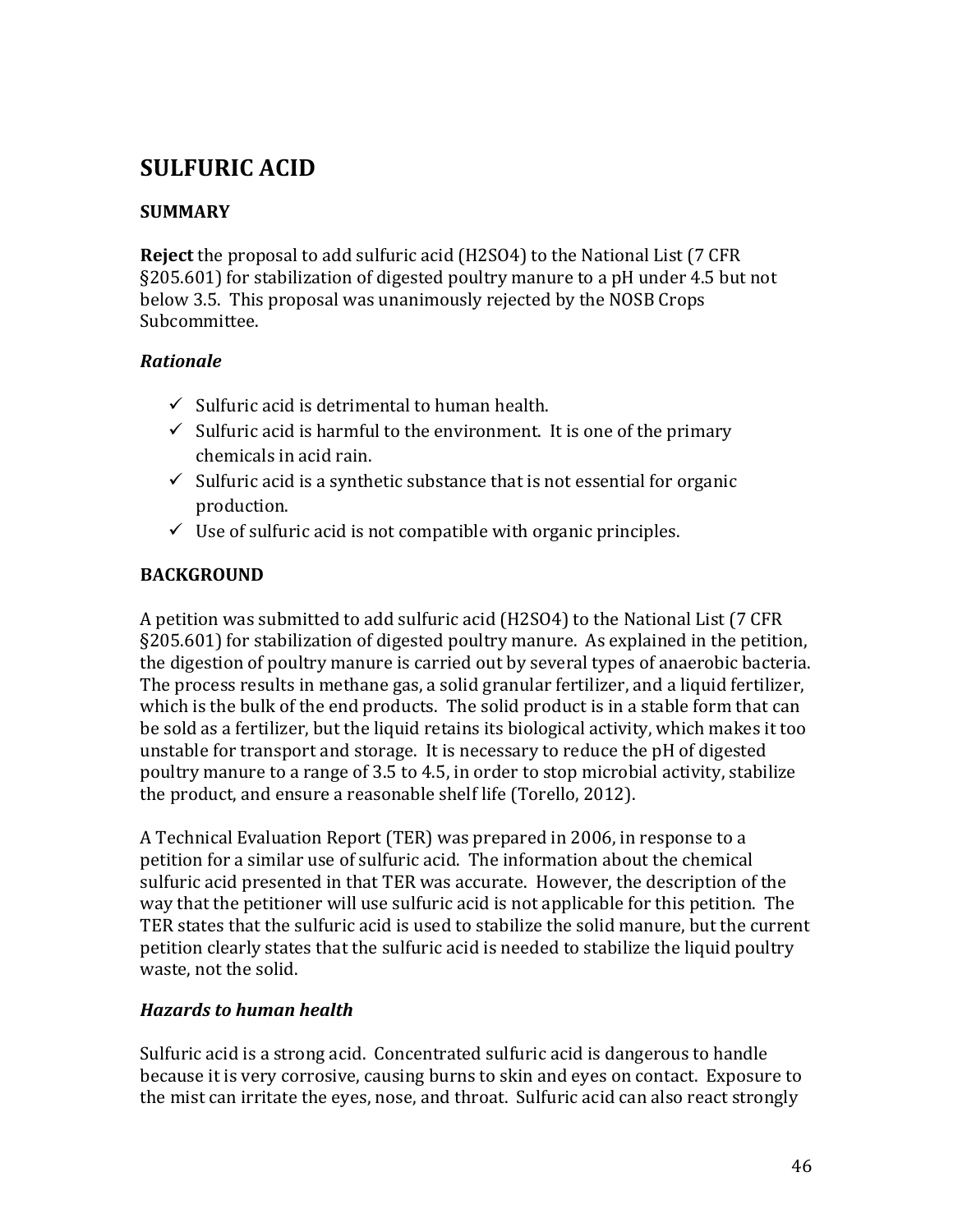with water, liberating heat, and with many solid materials (ICF, 2012). NIOSH recommends that workers who handle sulfuric acid wear protective clothing, eyewear, and breathing protection (NIOSH 2000, 2005).

# *Sulfuric acid is harmful to the environment*

The petition claims that sulfuric acid is obtained by recapturing sulfur dioxide from pollution control devices (Torello, 2012) and its manufacture would be environmentally friendly. This is not adequately verified in the TER. When it is released into the environment, sulfuric acid readily dissolves in water, acidifying lakes. It is one of the primary chemicals in acid rain (ASTDR, 1998).

# *Sulfuric)acid)is)not)essential)*

Chicken manure can be composted rather than treated with H2SO4. The aerobic process of composting manure results in a product that has several benefits for soilbuilding. In addition to supplying fertility, compost adds organic matter and introduces beneficial microbes. The liquid fertilizer resulting from digestion of poultry manure, on the other hand, will not add organic matter or beneficial microbes. Although bacteria are used in the process of manure digestion, they are called anaerobic bacteria because they grow in the absence of oxygen. These are not the typical bacteria found in soil, called aerobic bacteria, because they grow in presence of oxygen. Since the purpose of the sulfuric acid is to reduce microbial growth, one would expect the bacteria populations in the liquid fertilizer to be low.

The commercial liquid fertilizer produced as a result of the anaerobic digestion of poultry manure, a liquid fertilizer, will have a pH of approximately 4, which is quite acidic. Although this pH is ideal for a few acid-loving crops, such as blueberries, the soil pH that is best for most crops is pH 7. A pH of 4 is  $1,000$  times as acidic as neutral pH of 7. The petition and TER do not mention how this liquid fertilizer will affect the microbial life of the soil. Since the few bacteria present will not be typical soil bacteria, and since the fertilizer will be acidic, we expect that this liquid will not benefit soil microbial ecology for most soils.

The TER states that "If the acid is added to manure in the manner described in the petition, ... it is unlikely to ... result in adverse chemical or biological interactions in the agro-ecosystem. This is because the acid is neutralized by the manure ..." (ICF, 2006). Note that this statement refers to a completely different process than the one petitioned. The acid in the petitioned liquid fertilizer will not be neutralized, it will be at a pH of  $3.5$  to  $4.5$ .

# *Use of sulfuric acid is not compatible with organic principles*

Sulfuric acid is a synthetic substance that is harmful to humans and the environment. The petitioner plans to take poultry manure, a natural substance that has many benefits in organic crop production, and add a synthetic substance to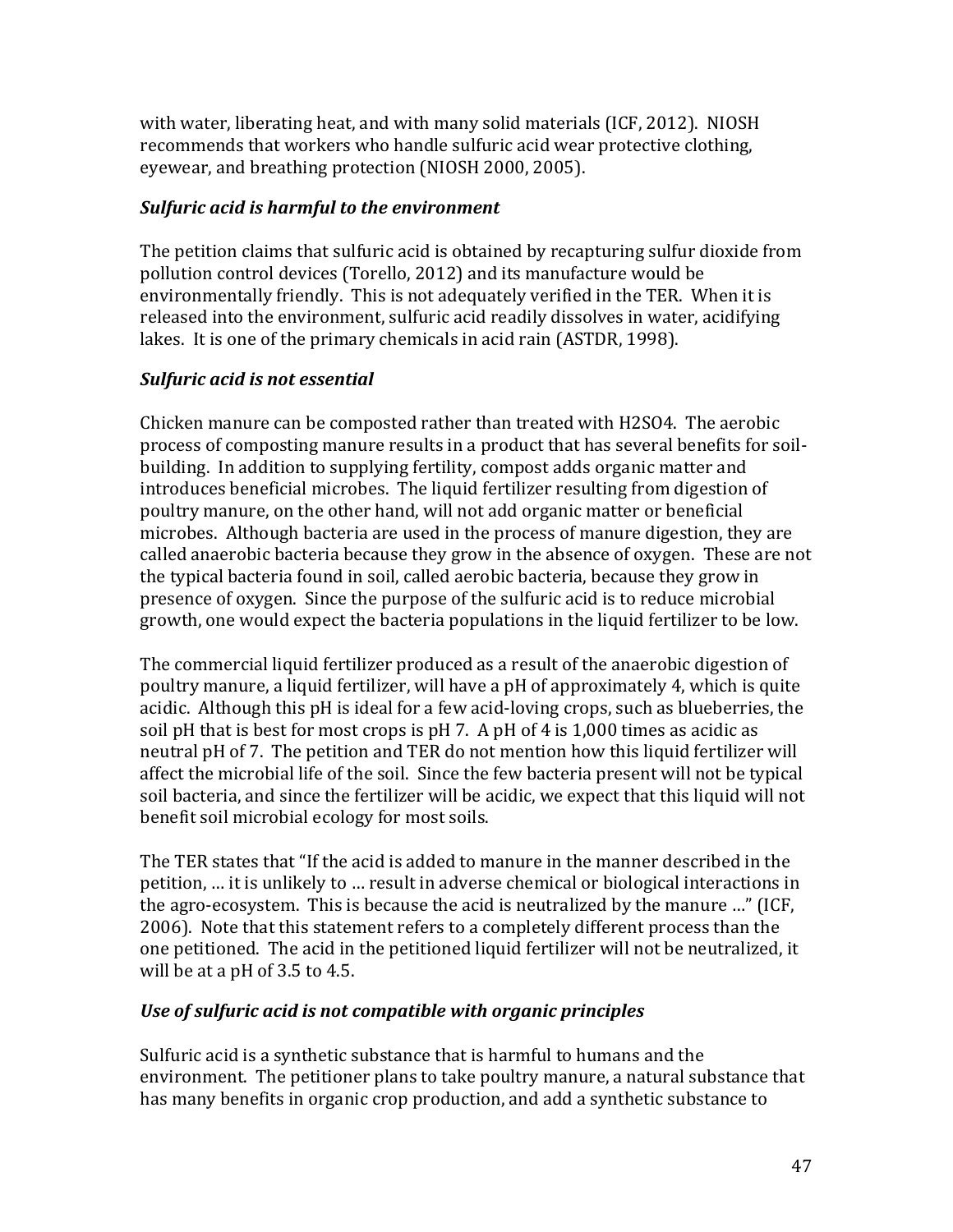stabilize it so that the final product can be stored and transported. It is not clear whether the poultry manure would then need to be classified as a synthetic product, due to the synthetic ingredients and processes involved in its manufacture. In this process, the final product is a low pH, biologically inert liquid fertilizer. This product has lost many of the benefits of fresh or composted manure. This use of sulfuric acid is not compatible with organic production.

## **CONCLUSION**

Cornucopia agrees with the Crops Subcommittee vote to reject the proposal to add sulfuric acid (H2SO4) to the National List (7 CFR §205.601) for stabilization of digested poultry manure. We support alternative methods to compost livestock manure.

#### **REFERENCES**

- 1. ATSDR (Agency for Toxic Substances and Disease Registry). 1998. Toxicological Profile for Sulfur Trioxide and Sulfuric Acid. http://www.atsdr.cdc.gov/toxprofiles/tp117.pdf.
- 2. NIOSH (National Institute for Occupational Safety and Health). 2000. International Chemical Safety Cards: Sulfuric acid. October 2000.
- 3. NIOSH (National Institute for Occupational Safety and Health). 2005a. Pocket Guide to Chemical Hazards: Sulfuric acid. NIOSH Publication No. 2005-151. September 2005.
- 4. ICF Consulting, 2006. Sulfuric Acid. Technical Evaluation Report for the USDA National Organic Program..!
- 5. Torello, WA. 2012. Petition Submitted by BioStar Systems, LLC.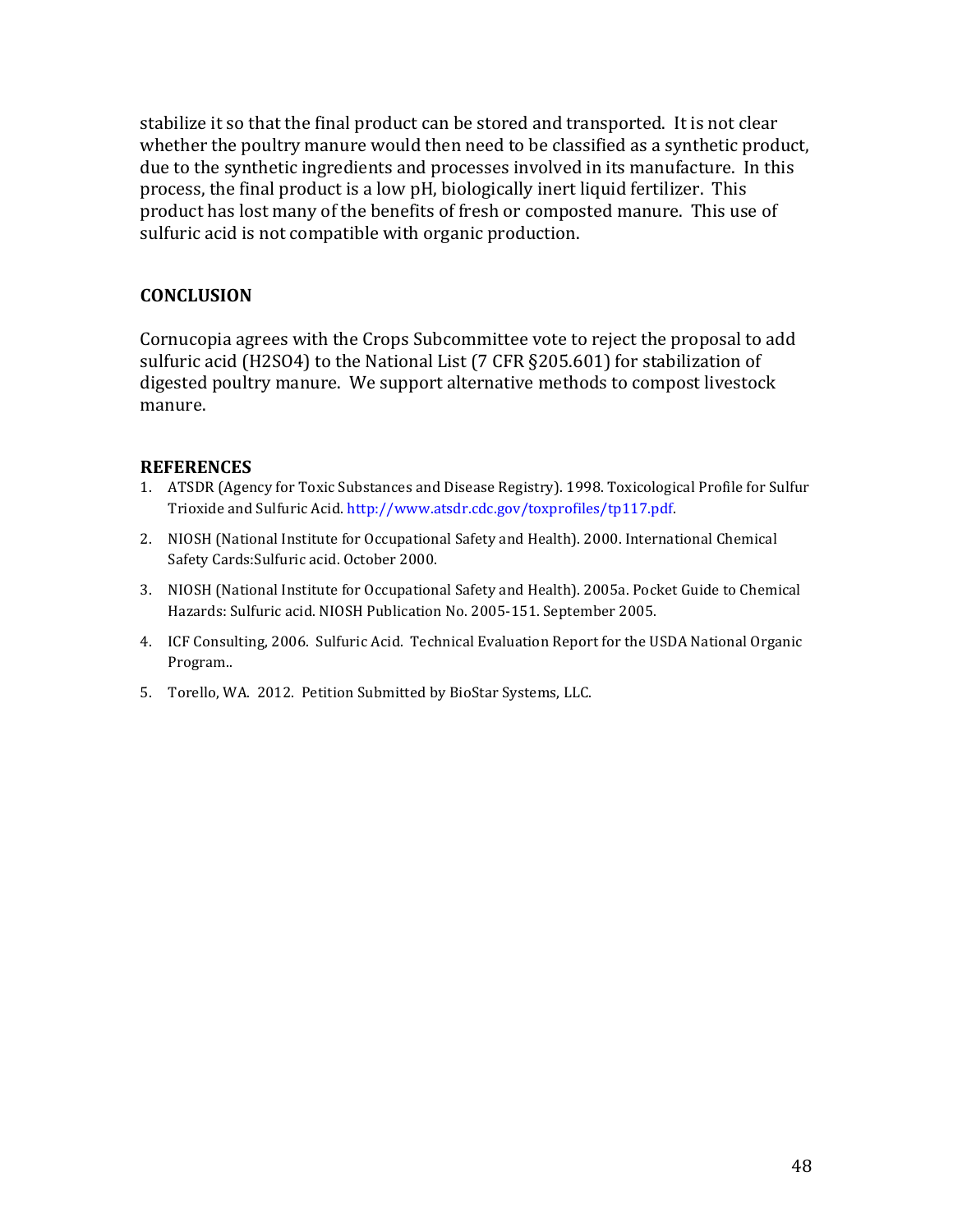# **MATERIALS!SUBCOMMITTEE**

# **RESEARCH!PRIORITIES!**

## **SUMMARY**

Cornucopia **supports** the proposal, with some suggested changes:

- $\triangleright$  Primary, publicly funded/independent research already exists for carrageenan. We urge the Board to remove carrageenan from the list of research priorities since academic researchers have provided published studies addressing concerns about its health effects.
- $\triangleright$  Cornucopia urges the Board to include a commitment to utilize the findings of requested research in their deliberations.
- $\triangleright$  Research priorities should benefit the entire organic community. More effort should be made to solicit comments on research priorities from rank-and-file organic farmers and stakeholders in the independent business community.

#### *Suggested changes to research priorities proposal*

We support the Materials Subcommittee's proposal, with some reservations and suggested changes and additions. We agree that primary research should be promoted for topics of interest to the organic community that are persistent and chronic, challenging, and for which primary research is lacking.

We are especially supportive of promoting research on topics that are nebulous (i.e., the research need is hard to identify but the organic agriculture need is clear). For example, improved methods of weed control" because such topics are often most difficult to fund, yet of most interest to organic producers whose methods are complex and not easily reduced to simple research questions.

We take issue, however, with the third criterion, "controversial, (i.e., topics on which there are widely differing perspectives or for which there have been close NOSB votes)."

When a topic has "widely differing perspectives" and led to a "close NOSB vote," it has nearly universally been because researchers funded by public institutions like the National Institutes of Health, or the USDA's Agricultural Research Service, or other public institutions, present one viewpoint, backed by their independently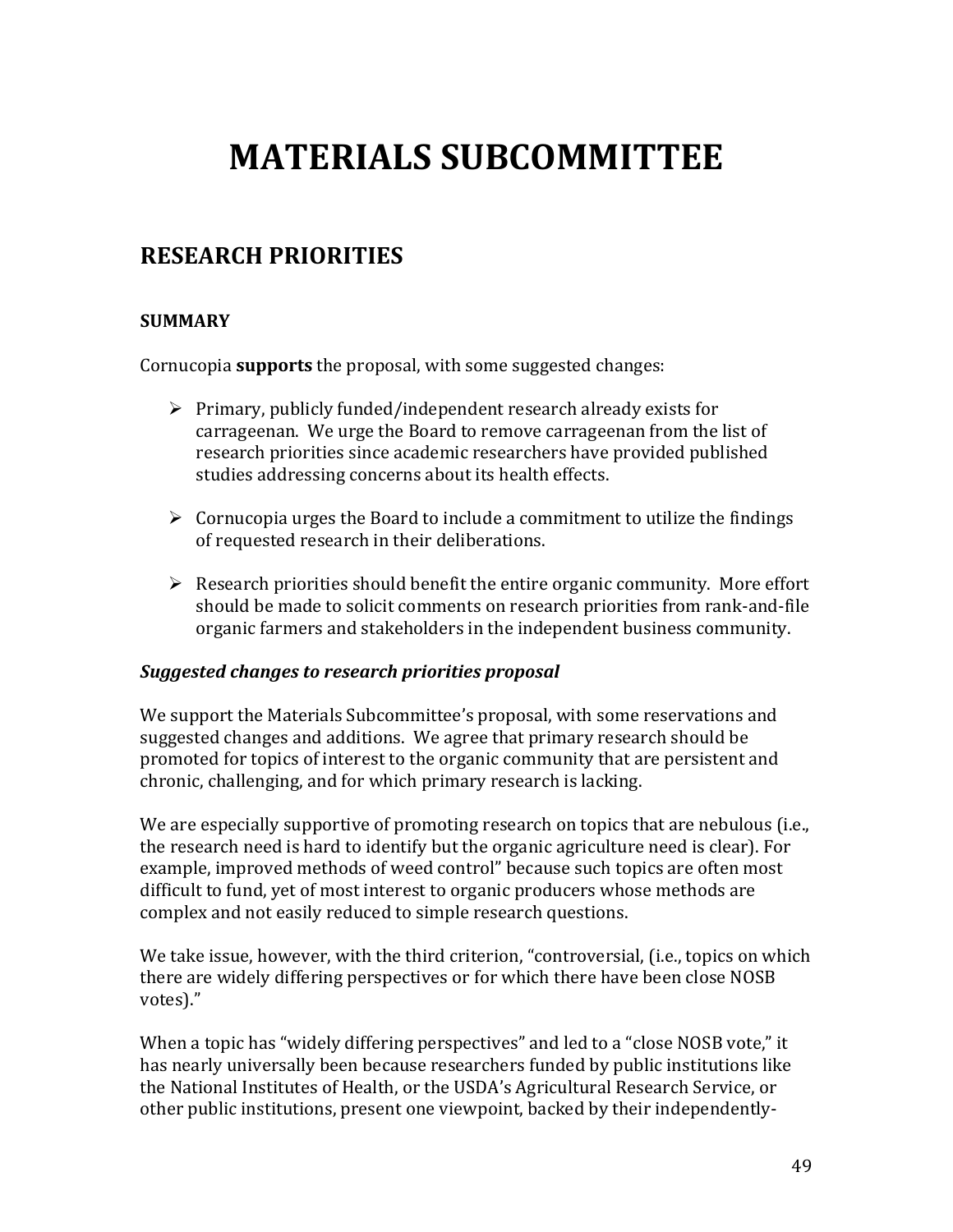funded research, which is made "controversial" only by the attempts of corporatefunded researchers and interests with a financial stake in the research's outcome.

Before we use a recent example relevant to the organic community, we might also cite the current "debate" on climate change. Qualified climatologists have been ringing the alarm bell for decades. However, commercial interests, mostly in the fossil fuels sector, and some of their largest customers, have funded "research" that purposely attempts to perpetuate a continuing debate. The same was true when tobacco industry interests funded doctors and researchers to purposely dispute the deleterious effects of smoking. Today, some of the same academics who were paid by the tobacco industry in the 1970s are using "science" to dispute the benefits of eating organic foods.

Now let's take as an example the most recent close vote on a "controversial" topic in organics: carrageenan. We suspect that carrageenan was added to the list of "research priorities" because it fulfills the "controversial" criterion. Surely, this topic is not "lacking in primary research," and it is neither "persistent," "chronic," "challenging" nor "nebulous." Rather, carrageenan became controversial when corporate-funded scientists encouraged Board members to question the credibility and validity of decades of research funded by the National Institutes of Health and other public institutions, which has not only linked carrageenan to cancer in laboratory animals, but has identified the molecular mechanisms by which carrageenan causes gastrointestinal inflammation.

We therefore request a change to the following language, which we suspect will be used in the future:

• Controversial (i.e., topics on which there are widely differing perspectives within the independent scientific community or for which there have been close NOSB votes) (addition in bold)

If a topic is controversial because corporate interests oppose research pointing to health or environmental impacts of the products they sell and profit from, it should not be added to the list of "research topics." In the case of carrageenan, if the only scientists who question the credibility of academic researchers are industryaffiliated, we would hope that the NOSB members would weigh the scientists' interests (public interest v. industry interests) in their decision-making process.

# *Remove)"carrageenan")from)the)list*

We urge the Board to remove "carrageenan" from the list of research topics, for the simple reason that **researchers, funded by the NIH and Veterans** Administration, have already provided answers to these questions.

The problem is not that the research is lacking, but rather that the majority of NOSB members during carrageenan's sunset vote accepted the critique of one of their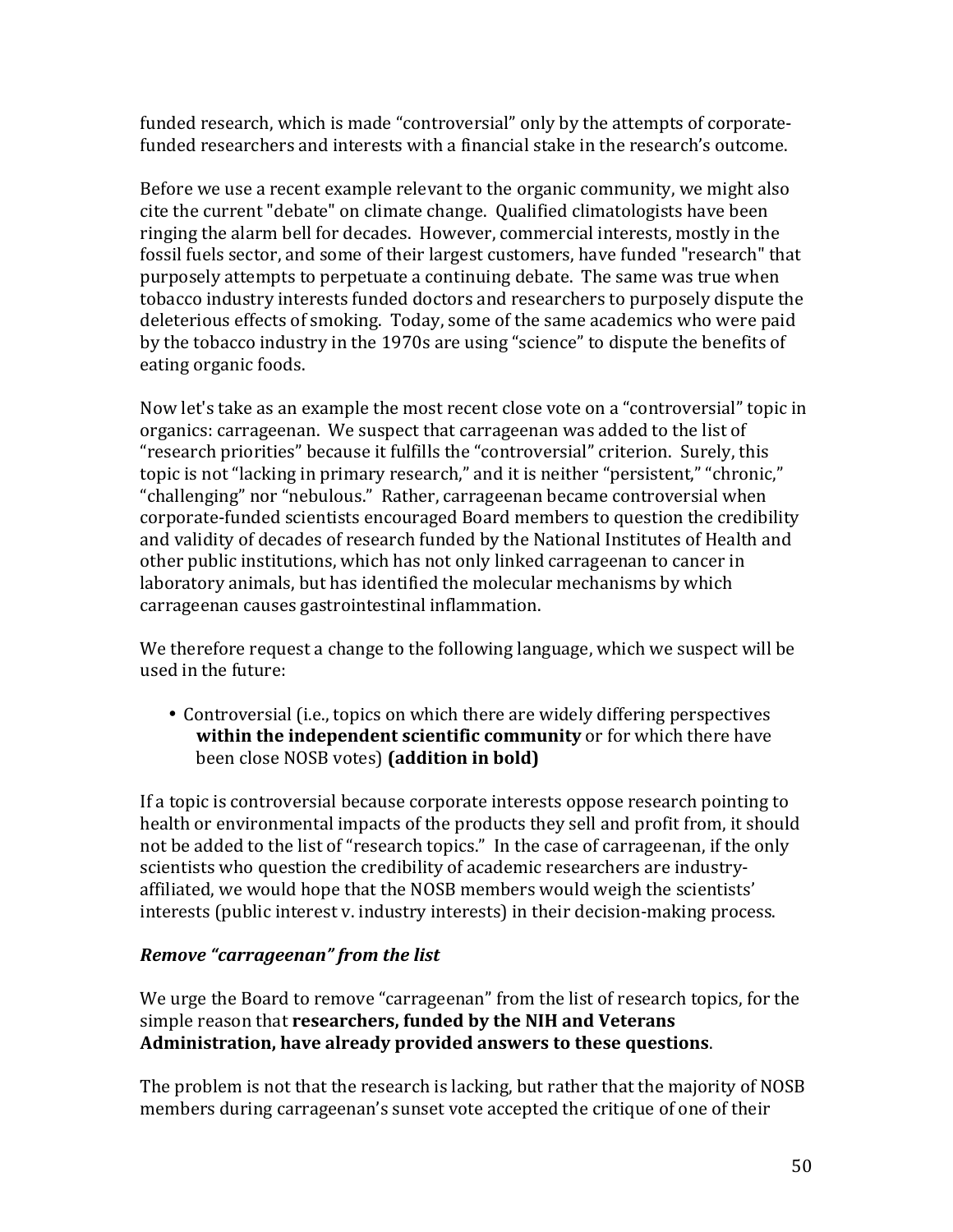colleagues that discounted publicly-funded research in deference to the industry's position.

# *Include commitment to respect the findings of requested research*

A comprehensive analysis of primary research, including a review of primary research publications, much of it funded by the NIH and pointing to health concerns of food-grade carrageenan, was submitted to the NOSB both during the written comment period and during the oral testimony at the last NOSB meeting, in Albuquerque.

A physician-scientist with expertise in carrageenan travelled to the NOSB meeting at her own expense to present research that answers most of the questions now listed as "research priorities."

The fact that the presented research was not considered compelling, credible or scientifically valid enough to lead to the removal of carrageenan from the National List, leads us to question the value of the entire "Research Priorities" proposal and exercise.

If the NOSB can so readily ignore primary research that answers questions about relevant topics like carrageenan, why should any scientist or researcher answer the NOSB's call to perform independent research? Will they be assured, if their research findings contradict or inconvenience corporate interests in organics, that their research will at the very least be considered and respected?

We urge the Board to add the following language to the Research Priorities proposal:

When researchers answer the NOSB's call to perform primary research on *topics'that'are'listed'as'priorities,'the'NOSB'will'consider'this'research'in'its'* decision-making process. NOSB members in their deliberations will also take into consideration the funding source of research that is presented, especially when research is funded by entities with a financial stake in the outcome of the *research.''*

#### *Research priorities should benefit the entire organic community*

The inclusion of "carrageenan" on the list of research priorities raises another concern: research priorities put forth by the NOSB should benefit the organic community as a whole, rather than benefit a handful of stakeholders.

If the NOSB will submit these research questions and priorities to important funders in the organic community, we would encourage that the NOSB make an attempt to gather input from the organic farming community. We doubt that, if asked about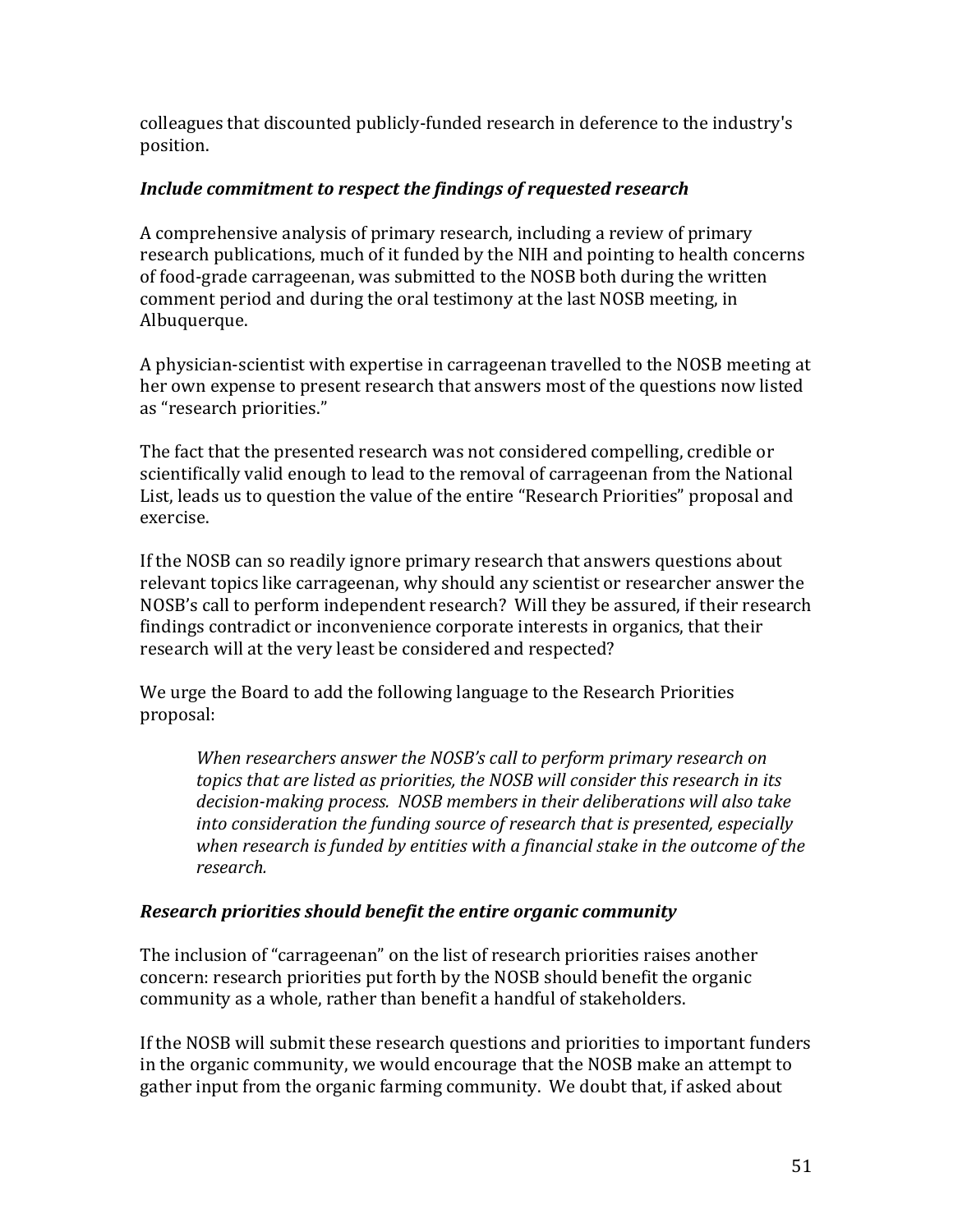research priorities, anyone other than a handful of processors would include a topic like "carrageenan."

Organic farmers are faced with serious, on-the-ground problems that must be addressed by research. If the Board is committed to encouraging research funding, it needs to make a systematic attempt to poll farmers on the ground about what they consider to be research priorities.

These research priorities should not focus on the NOSB, but on the organic community as a whole, with a special focus on organic farmers.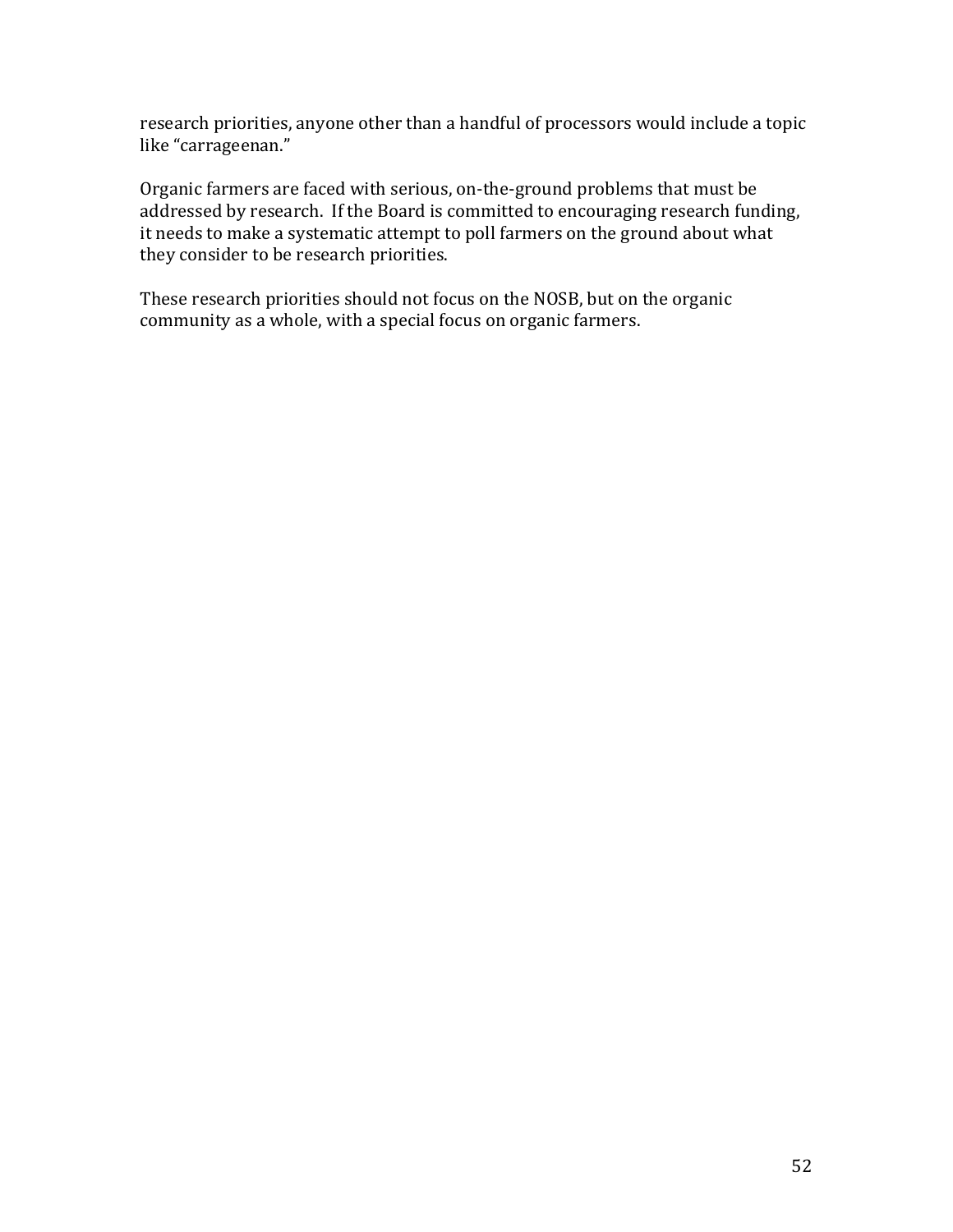# **HANDLING!SUBCOMMITTEE**

# **ASCORBYL!PALMITATE!AND!BETA!CAROTENE**

# **SUMMARY!**

Cornucopia **supports** the unanimous votes of the Handling Subcommittee.

**REJECT** the proposals to add ascorbyl palmitate and beta carotene to the National List, 7CFR205.605.

- $\triangleright$  Ascorbyl palmitate and beta carotene are synthetics that have been petitioned for use as preservatives in infant formula, to "prevent rancidity" of oils that are **not** required by the FDA to be added to infant formula.
- $\triangleright$  Organic standards, under 7CFR205.600(b)(4), prohibit the use of synthetics whose primary purpose is as a preservative.

# Fail legal criteria for inclusion on the National List

We agree with the unanimous decisions of the Handling Subcommittee to reject ascorbyl palmitate and beta carotene, which were both petitioned for use as synthetic preservatives.

The organic standards prohibit adding synthetic preservatives to the National List under 7CFR205.600(b)(4).

For both ascorbyl palmitate and beta carotene, the petitioner states that the substance is added to infant formula as a preservative, "preventing oxidation and rancidity" of the lipids in infant formula. The lipids refer to DHA and ARA oil from algae and fungus. Neither ascorbyl palmitate, beta carotene, DHA oil or ARA oil are required by the FDA in infant formula. The two petitioned substances therefore also fail the essentiality criterion,  $7CFR205.600(b)(6)$ .

# *Other uses are allowed under current NOP regulations*

Some may attempt to argue that beta carotene and ascorbyl palmitate may be classified as vitamins and should therefore be added to the National List, regardless of their primary purpose as preservatives. We urge the Board to reject this line of reasoning, because if added to foods for their vitamin activity, these materials are already allowed under the "nutrient vitamins and minerals" listing under §205.605(b)(*synthetics'allowed*).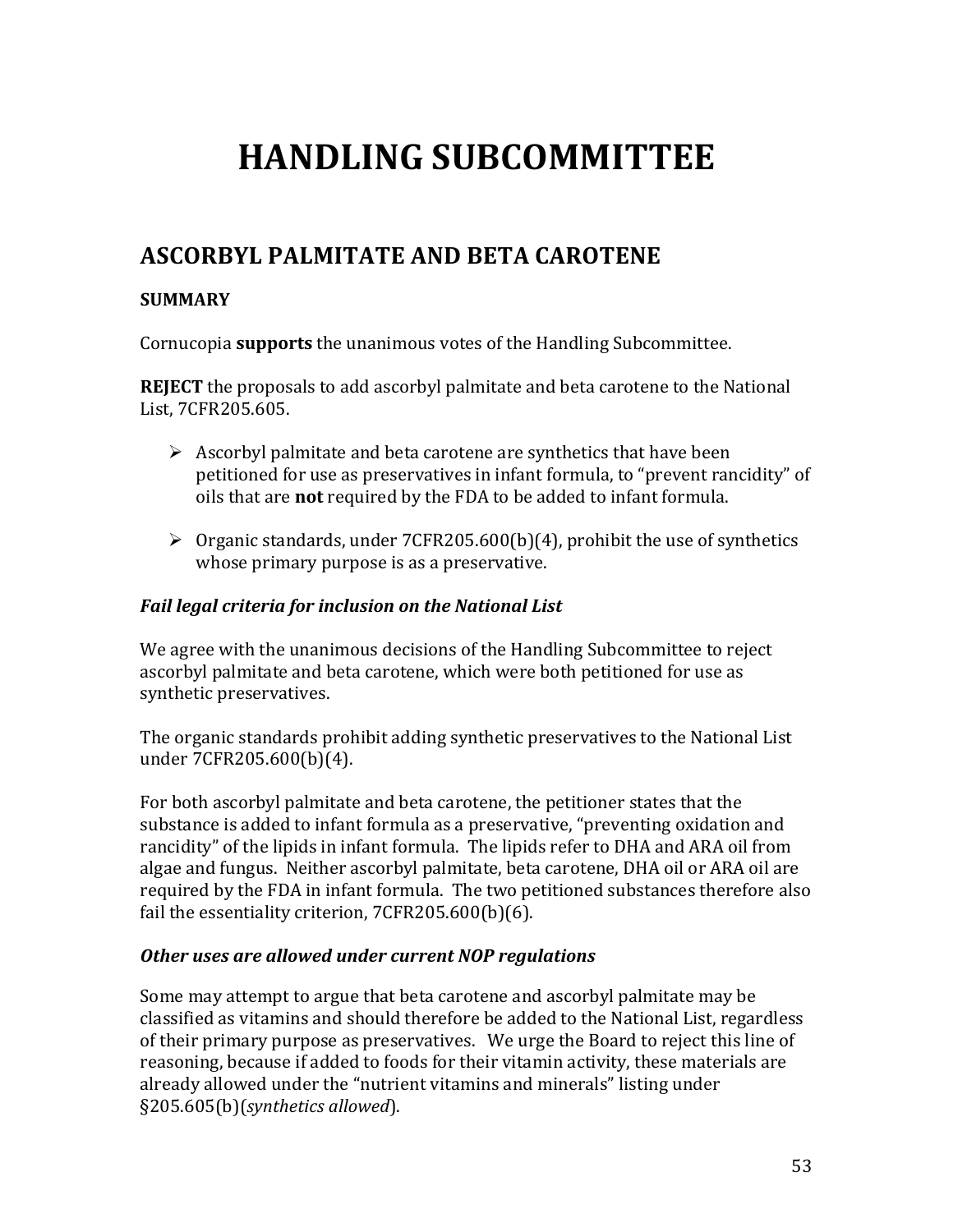#### *Rewarding)violations)of)OFPA*

It is worth noting that ascorbyl palmitate and beta carotene are already added to organic infant formula, in violation of OFPA and the organic standards. When will infant formula corporations, with their primary market in conventional, GMO formula, respect our law and regulations?

OFPA is clear and straightforward: synthetic ingredients cannot be added to organic foods unless they are specifically allowed. Unfortunately, some NOSB members in the past have been swayed by the argument that materials already found in organic foods should be approved simply by virtue of already being on the market.

If a formula industry lobbyist should dare to claim that the petitions for these two synthetic preservatives should be accepted because a rejection would lead to socalled market disruption, we hope that the NOSB will kindly point out to them that a violation of OFPA should not serve as a reason for accepting a petition, and that the best way to prevent "market disruption" in the future is by petitioning the material and gaining approval **before** adding it to organic foods (as the law requires).

Moreover, synthetic beta carotene and ascorbyl palmitate are added, according to the petitioner, to preserve DHA and ARA oils. While some argue that these materials are "proven safe" and beneficial, the FDA reports that no post-market surveillance has taken place to assure the safety and tolerance of DHA/ARA.

Moreover, FDA data show that the incidence of complaints related to "bloating and distention" in formula-fed infants rose from  $0\%$  of adverse reaction reports in 2000, when DHA and ARA were not yet added to formula in the US, to nearly 10% in 2009 when DHA and ARA were present in nearly all formula.





The MedDRA symptom categories that we analyzed for were: 1) System Organ Class (SOC) for GI, 2) Preferred Terms (PT) for diarrhea, 3) (PT) for vomiting, and 4) High Level Terms (HTL) bloating and distention.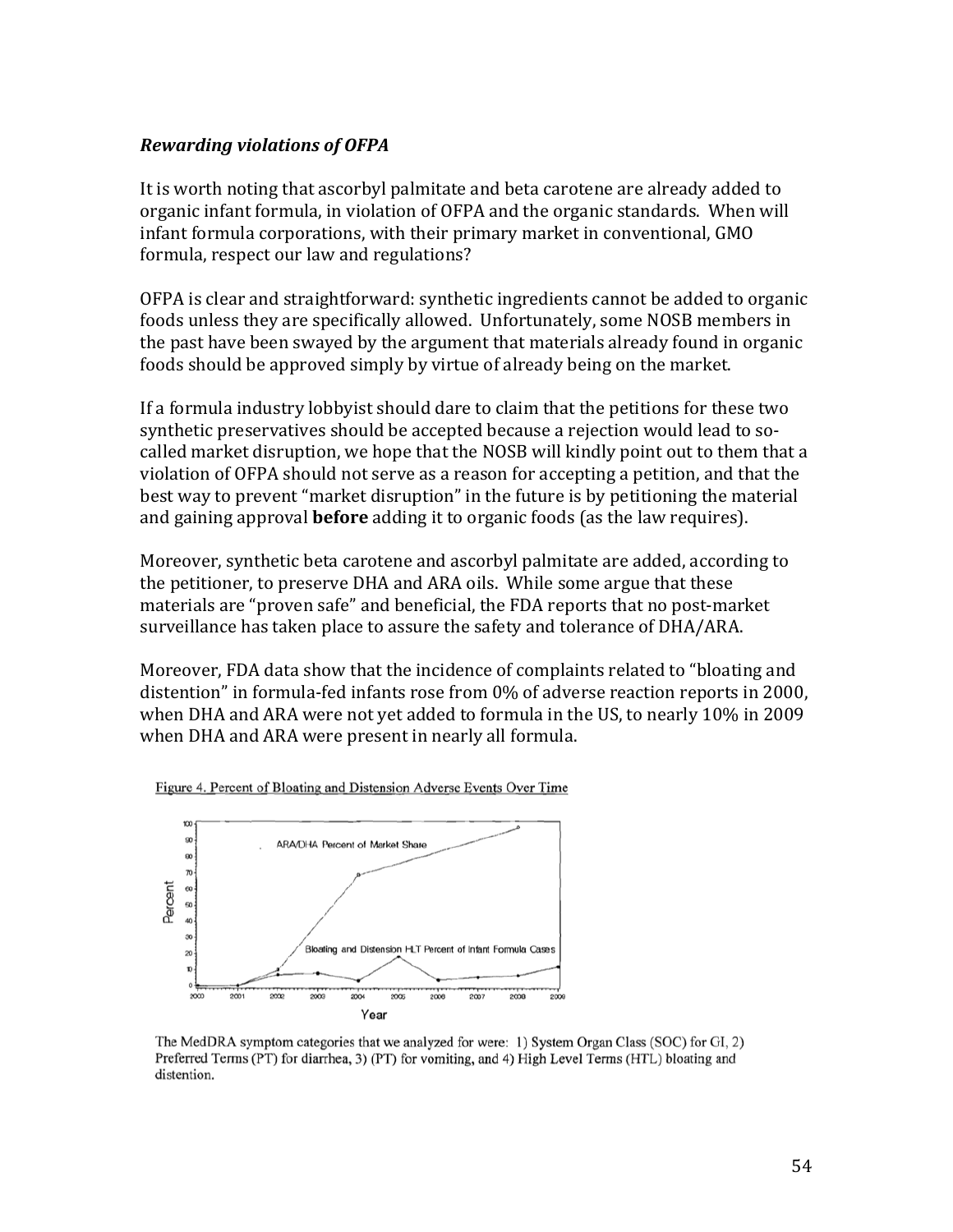Furthermore, numerous adverse reaction reports were submitted to the FDA by caregivers and medical professionals after DHA algal oil and ARA fungal oil were first added to infant formula. The rates of these adverse reports only decreased when the alternative of non-fortified formula (formula without DHA and ARA) was no longer available on the market and casual comparisons on their impact to sensitive infants was no longer possible.

# **CONCLUSION**

Ascorbyl palmitate and beta carotene fail two criteria for inclusion on the National List:

- $§$  205.600(b)(4), prohibiting the use of synthetics whose primary purpose is as a preservative, and
- $\S$  205.600(b)(6), prohibiting the use of synthetics that are not essential to organic handling.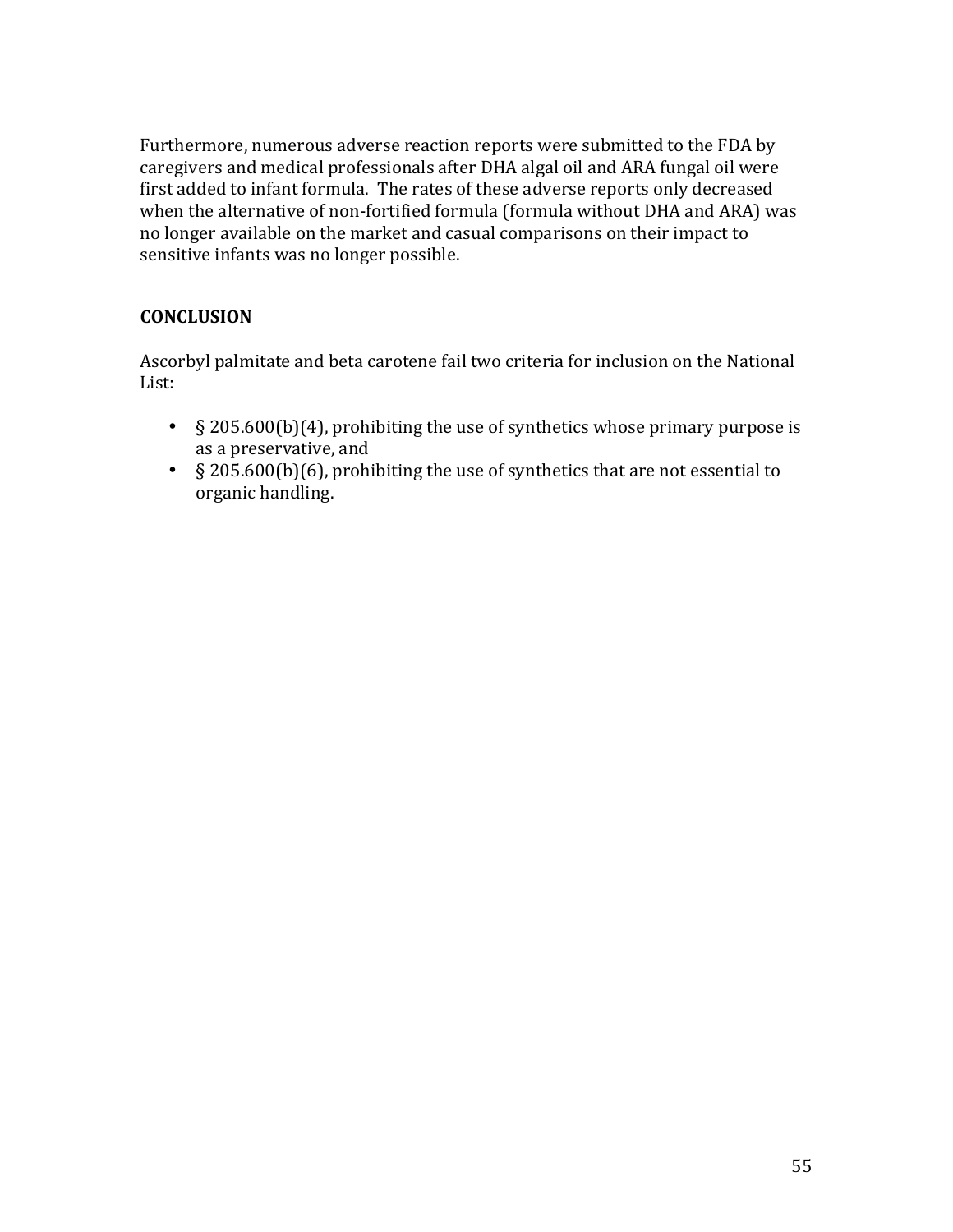# **INTRODUCTION: INFANT FORMULA NUTRIENTS**

## **(Lutein, Lycopene, L-carnitine, L-methionine, Taurine, Nucleotides)**

Consensus among doctors, scientists, and health advocates is that the only ideal food for an infant is breast milk. While formula feeding has been linked to a long list of health risks, ranging from increased rates of acute infectious diseases and diarrhea to obesity and diabetes later in life, many organic consumers with infants find themselves in the difficult situation of needing to buy infant formula.

**Parents or caregivers who need infant formula should be able to buy organic formula with confidence that it conforms to the same legal standards as other organic foods.** If produced in accordance with the organic standards, formula would contain only organically produced ingredients, and contain no more than  $5\%$ synthetic ingredients only when they are deemed safe and essential.

#### *Consumer Demand*

In Europe, such options exist. For example, the German company Holle produces a stage 1 infant formula (from birth onwards) that contains organic skimmed milk and organic whey powder as its first two ingredients, organic vegetable oils as the third ingredient, and organic maltodextrin as the fourth ingredient. The only synthetic ingredients are twenty vitamins and minerals that are required by EU infant formula regulations. This formula contains none of the ingredients that US formula manufacturers routinely add to organic formula, such as sugars or syrups, soy lecithin, and synthetic nutrients that are not required by federal infant formula regulations.

In the US, there is currently no infant formula product that fully conforms to the organic standards. All contain at least one synthetic ingredient that is not on the National List, not essential, and not required by the FDA. Most contain multiple nonessential synthetic ingredients.

We have heard from parents who, unable to breastfeed, pay exorbitant shipping costs to import Holle infant formula from Europe. Others have told us that they do not trust any of the "synthetic formulas" and prepare their own formula at home, using ingredients such as raw organic cow's milk, home-made liquid whey, organic coconut oil, etc. Since not everyone has the time to make home-made baby formula (the practice is discouraged by the FDA and the American Academy of Pediatrics), or the money to pay international shipping costs for European organic infant formula, there is clearly a need for truly organic, minimally synthetic infant formula in the US.

#### *Precautionary)Principle*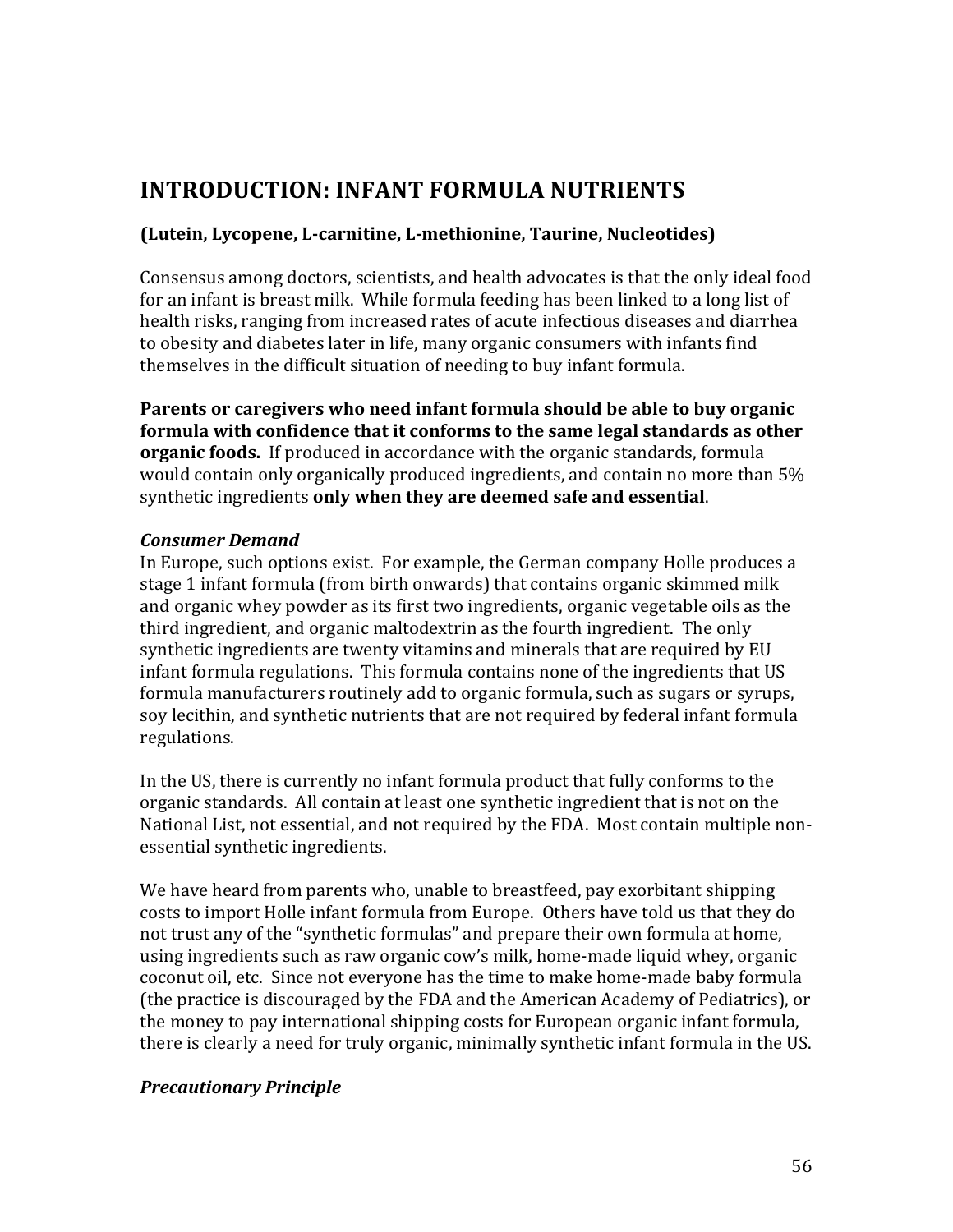Not only is the inclusion of non-approved and non-essential synthetic ingredients in violation of the organic standards (§ 205.600(b)(6)), it goes against the Precautionary Principle. The ESPGHAN (European Society for Pediatric Gastroenterology, Hepatology and Nutrition) Coordinated International Expert Group states:

*The inclusion of unnecessary components, or unnecessary amounts of components,'may'put'a'burden'on'metabolic'and'other'physiologic'functions' of'the'infant.'Those'components'taken'in'the'diet,'which'are'not'utilized'or' stored'by'the'body,'have'to'be'excreted,'often'as'solutes'in'the'urine.'Since' water'available'to'form'urine'is'limited'and'the'infant's'ability'to'concentrate' urine'is'not'fully'developed'during'the'first'months'of'life,'the'need'to'excrete' any'additional'solutes'will)reduce)the)margin)of)safety,'especially'under' conditions'of'stress,'such'as'fever,'diarrhea'or'during'weight'loss.'[emphasis' added]*

While some may counter that synthetic versions of naturally occurring human milk nutrients should not be considered "unnecessary components," it is worth noting that synthetic nutrients are not always absorbed by the infant's body in ways similar to naturally occurring nutrients in breast milk. For example, the technical evaluation report for lutein points out "differences in bioavailability between supplemental lutein in formula and natural lutein in breast milk" (TER 111-112).

In fact, the TER states that due to substantial differences in bioavailability, manufacturers add synthetic lutein at **four times** the levels of naturally occurring lutein in breast milk. We urge the NOSB to take seriously the fact that synthetic versions of nutrients are **not equivalent** to naturally occurring nutrients (this would not be the first time that the organic community disagrees with claims of "substantial equivalency") and reject petitions for unnecessary synthetic nutrients.

# *"Essentiality"*

Cornucopia believes that the National Organic Standards Board is not in a position to determine which nutrients are essential for proper infant growth and development. NOSB members rarely have the necessary credentials and expertise in infant nutrition to make these determinations. The NOSB's job is to determine whether a synthetic ingredient is essential for organic handling.

The responsibility for determining which nutrients are essential in infant formula should lie with the Food and Drug Administration, which in turn relies on expert analyses (such as the Life Sciences Report Office of the American Society for Nutritional Sciences). We believe that the NOSB should only approve petitions for synthetic nutrients that have been deemed mandatory (essential) by the FDA, and then only with an annotation restricting the use to the type of infant formula that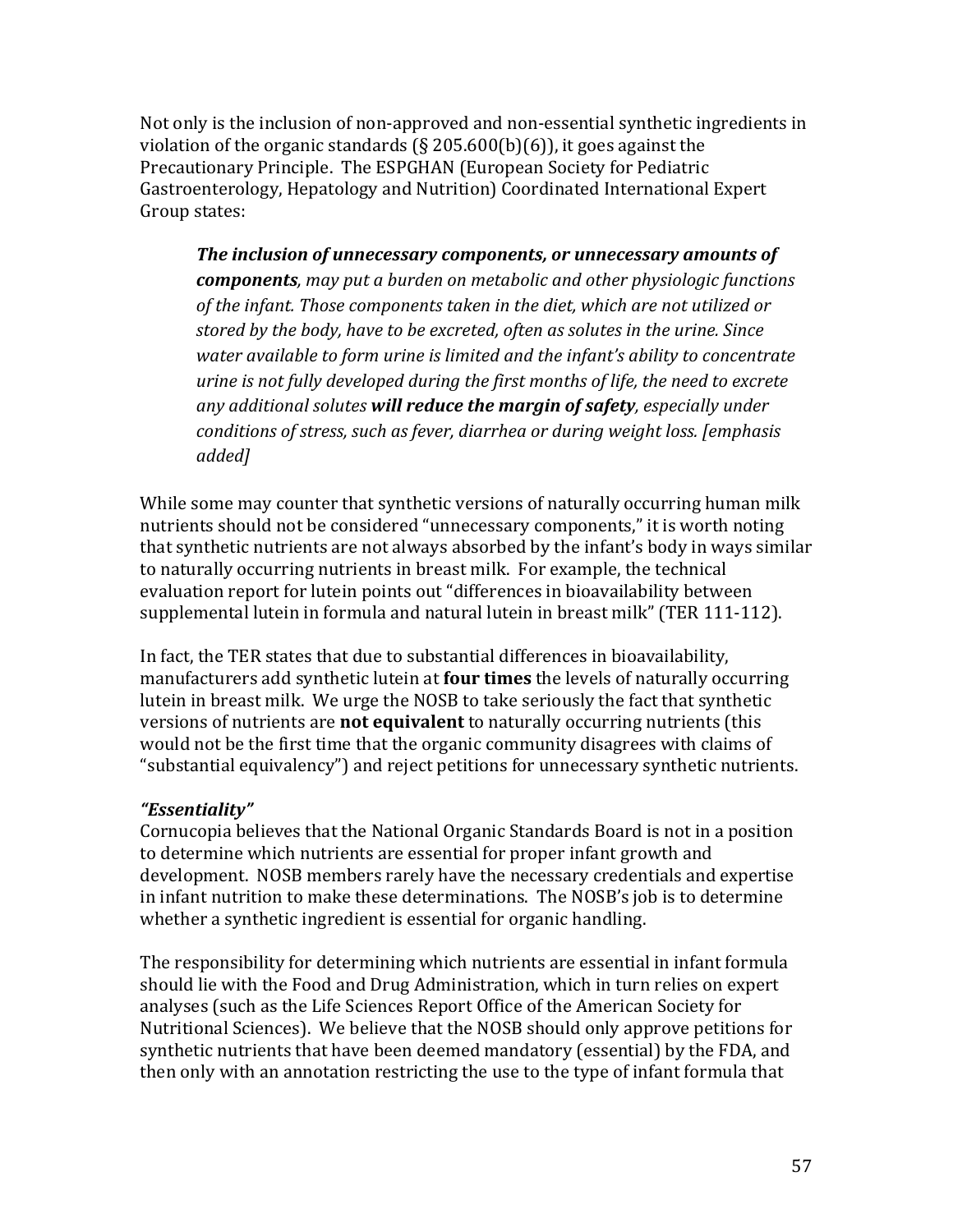requires the additional synthetic nutrient (commonly soy-based formulas require certain supplements that are naturally found in dairy-based products).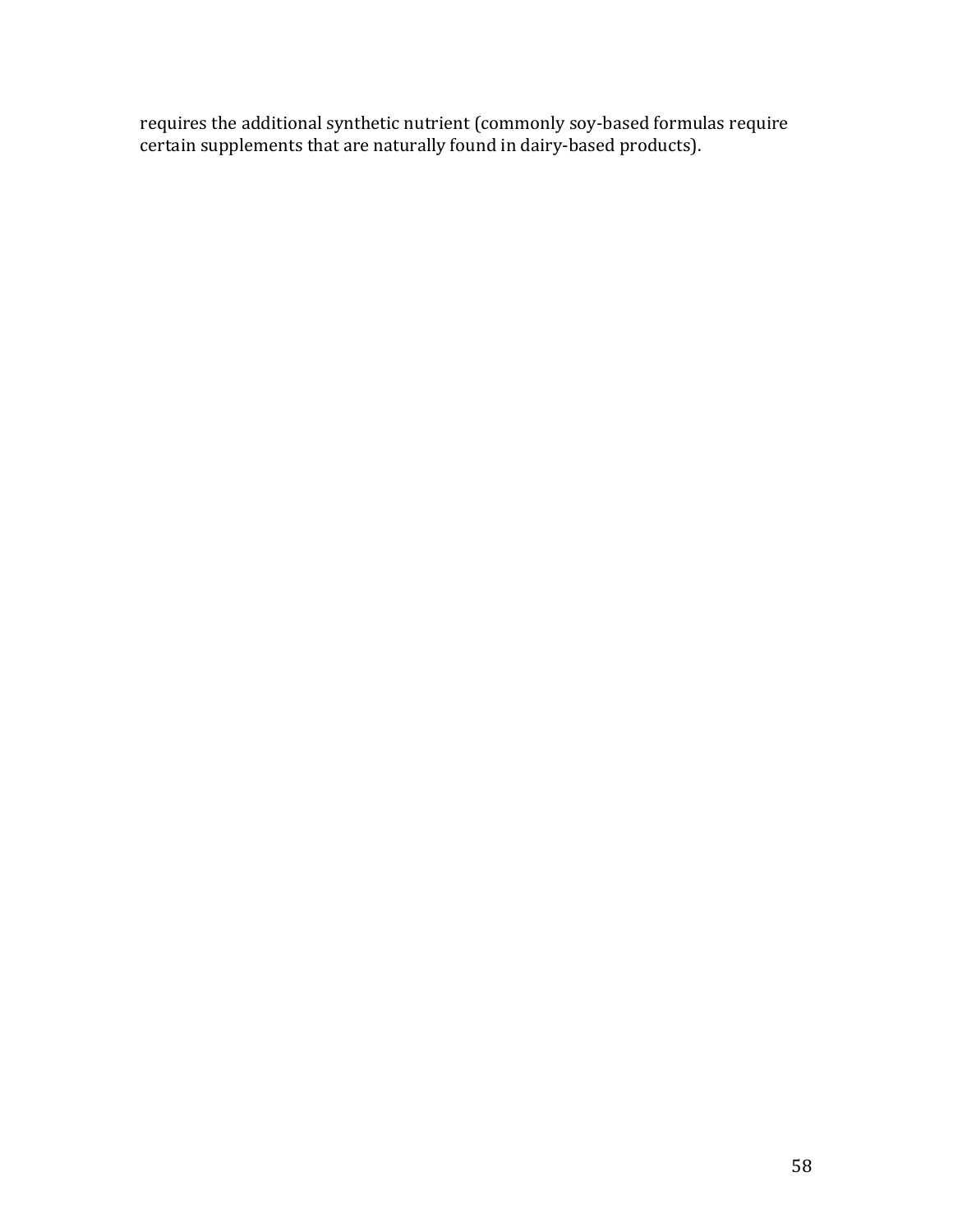# **LUTEIN!AND!LYCOPENE**

# **SUMMARY!**

**Reject** the proposals to add lutein and lycopene to the National List, 7CFR205.605.

The organic standards prohibit the addition of synthetic ingredients that are not essential  $(S.205.600(b)(6))$ .

Cornucopia supports the majority positions of the Handling Subcommittee.

Both lutein and lycopene are:

- $\triangleright$  **Not** mandatory according to FDA infant formula regulations
- $\triangleright$  **Not** permitted in EU conventional or organic infant formula
- **EXECUTE:** Unproven to be beneficial: no studies showing benefits to infant health or development from the addition of synthetic lutein or lycopene have been published.

Without any scientific evidence that these synthetic nutrients benefit infant health or development, and given that these nutrients are **prohibited even in conventional infant formula in the EU**, we urge the Board to reject the petitions for lutein and lycopene.

# *Legal)basis)for)rejecting)the)lutein)petition*

Handling Subcommittee (HS) members who voted in favor of lutein gave two reasons. One is that lutein is currently used in some organic products. There is no provision in the law or regulations that justifies approving a synthetic ingredient simply because it is added to organic foods before it was reviewed and legally added to the National List.

# *Scientific)basis)for)rejecting)the)lutein)petition*

The second reason listed in the HS recommendation for why some members voted to accept the lutein petition is "the role it plays in eye health of infants (and adults)." If lutein is important for eye health, consumers can choose to eat more organic foods naturally containing lutein.

Under no circumstance should a synthetic nutrient be approved for use in foods other than when required in infant formula (unless required by law in another type of food). Nutrients are always present in food, and toddlers, children and adults do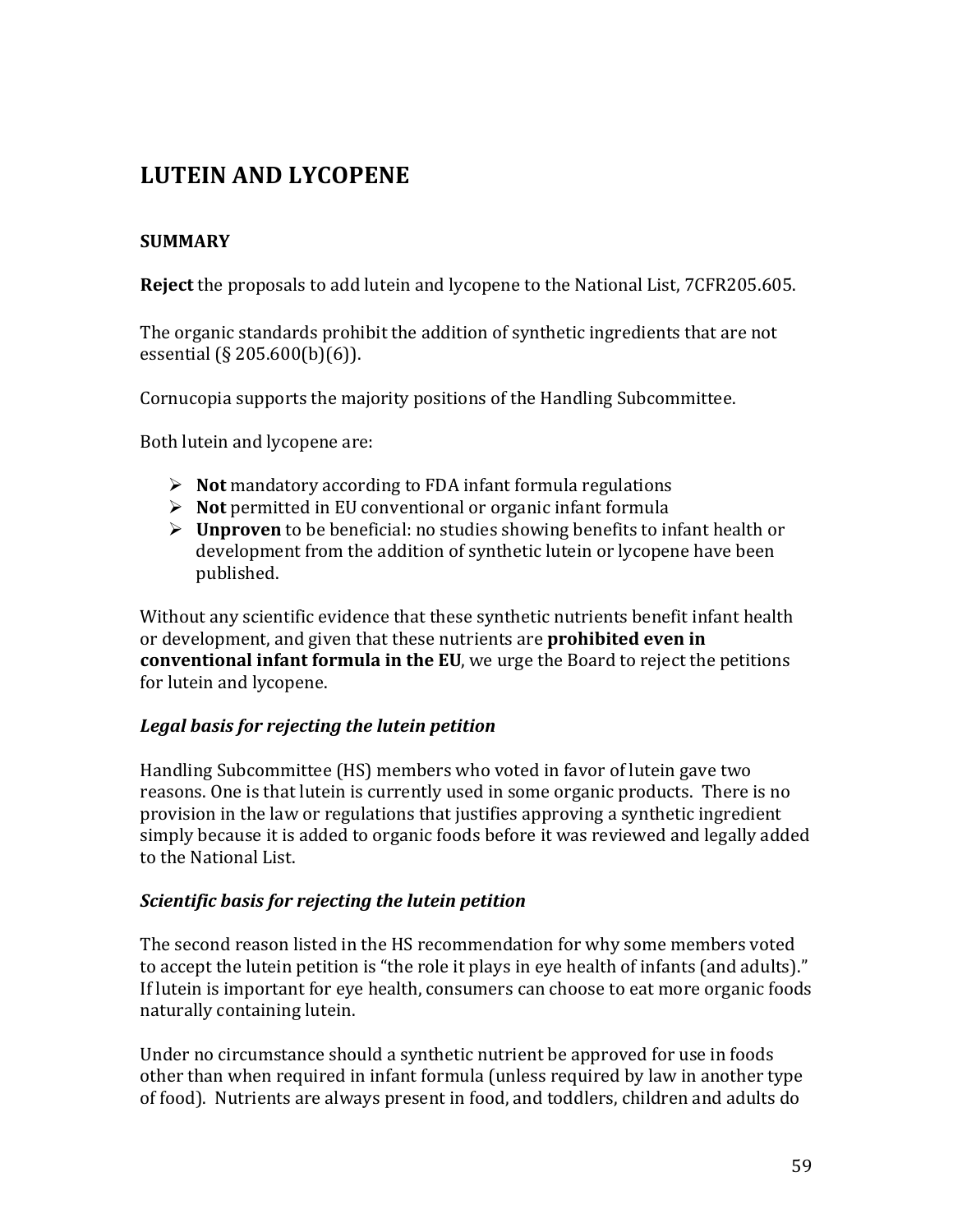not need synthetic supplementation when organic food is a perfectly suitable "alternative."

Moreover, when the European Food Safety Authority examined the scientific evidence for a health claim related to lutein and eye health, the expert panel concluded: "On the basis of the data presented, the Panel concludes that the evidence provided is insufficient to establish a cause and effect relationship **between the consumption of lutein and maintenance of normal vision."** 

We question the scientific basis for the HS's minority view that lutein is important in eye health. A 2010 study by Capeding et al. explored the effects of lutein supplementation on infant growth, and found no differences. The authors also noted: "No data currently exists which demonstrates that lutein supplementation can influence visual acuity in infants."<sup>1</sup>

A search on PubMed, the scientific database of the National Institutes of Health, retrieved no published studies of clinical trials exploring the benefits to eve health and development when synthetic lutein is added to infant formula.

The only infant formula maker that currently adds lutein is Abbott Nutrition, makers of Similac. On its website, no studies are cited to support marketing claims that lutein benefits eye health. Language is vague: "Lutein concentrates in the eye, and a new study shows Lutein is found in parts of the brain involved in memory and learning."<sup>2</sup> No scientific studies are provided to back claims that adding lutein to infant formula benefits infant eye health or development.

The petition, by Kemin Foods, lists some hypotheses based on the fact that lutein is found in human breast milk, but studies have shown that lutein in infant formula is not as bioavailable (TR 111-112).

Even the petition itself merely states that infants "could likely benefit" from lutein, but provides no clinical trials to back this statement. Only one clinical trial is cited, which found higher levels of biological antioxidant potential (BAP) but no other measurable beneficial outcome on eye development.

Since even the petitioner is unable to provide convincing scientific evidence of lutein's benefits, it is premature for the three supporting members of the HS to state that lutein should be approved because of "the role it plays in eye health of infants (and adults)."

<sup>!!!!!!!!!!!!!!!!!!!!!!!!!!!!!!!!!!!!!!!!!!!!!!!!!!!!!!!</sup> <sup>1</sup> Capeding R, Gepanayao CP, Calimon N, Lebumfacil J, Davis AM, Stouffer N and Harris BJ (2010) Lutein-fortified infant formula fed to health term infants: evaluation of growth effects and safety. Nutr. J 9:22.

<sup>&</sup>lt;sup>2</sup> http://m.similac.com/brain-and-eve-development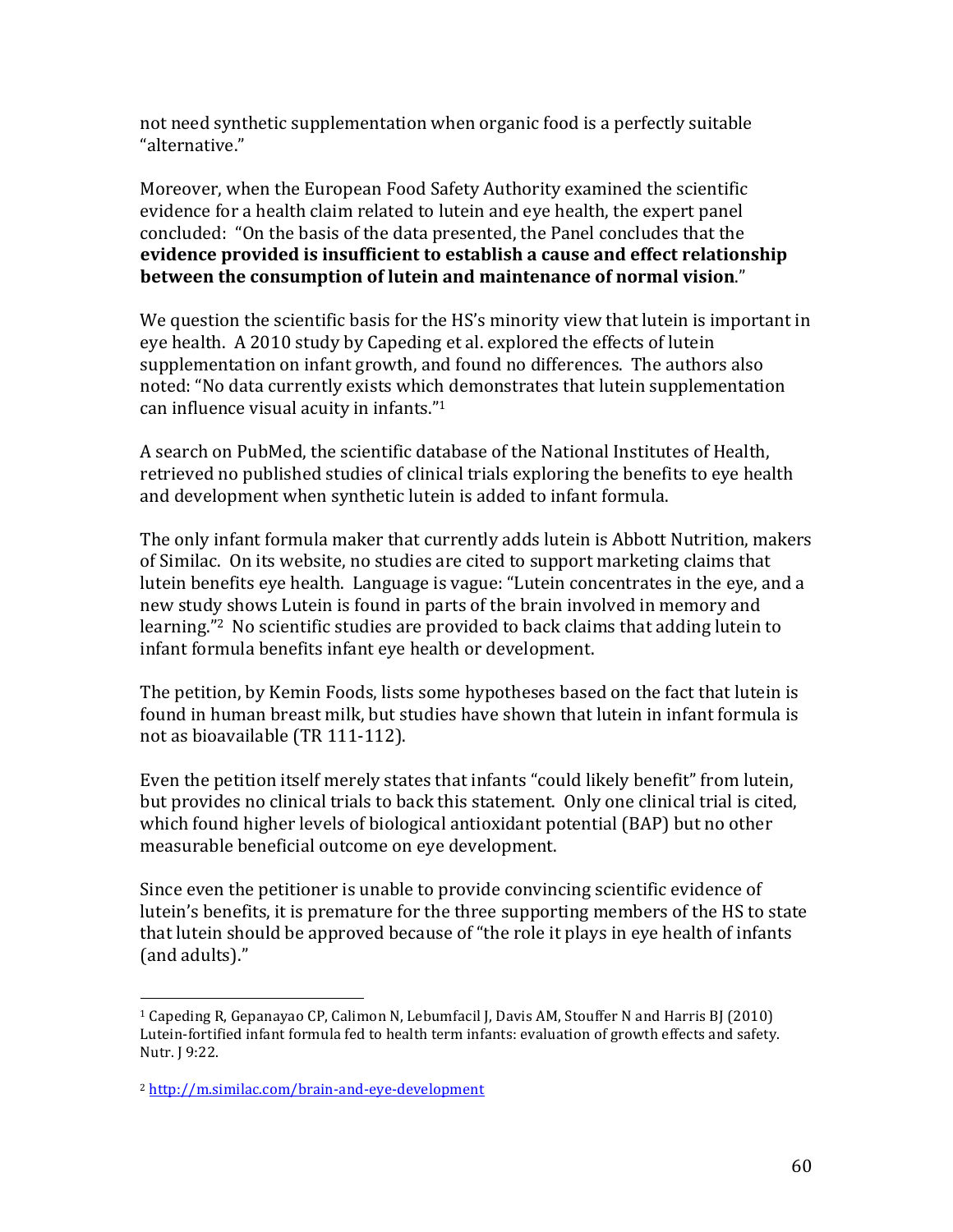#### *Other)ingredients)in)lutein*

The petitioner failed to comply with OFPA's requirement that the NOSB obtain a full list of ingredients used in the manufacturing of the material. Details regarding the manufacturing process were withheld as "confidential business information."

We urge the Board to reject any petition for which the petitioner refuses to share the manufacturing process and all the inputs and ingredients used to produce the material.

#### *No)scientific)basis)for)accepting)lycopene*

Lycopene is **not** considered mandatory by FDA infant formula regulations. It is not permitted to be added to infant formula in the European Union (conventional or organic). The Life Sciences Research Office's American Society for Nutritional Sciences' report does **not** list lycopene as a mandatory or recommended nutrient in infant formula.<sup>3</sup> The Scientific Committee on Food of the European Union does **not** list lycopene as a mandatory or recommended ingredient.<sup>4</sup>

The European Society for Pediatric Gastroenterelogy, Hepatology and Nutrition, Expert Committee does **not** consider lycopene to be a mandatory ingredient; in fact, the expert committee did not even consider lycopene in its analysis.

Cornucopia researchers could not locate scientific studies that report on benefits to infant health and development from the addition of synthetic lycopene to formula.<sup>5</sup>

The only formula manufacturer that currently adds lycopene to infant formula is Abbott Nutrition (Similac Organic). On its website, it does not specifically market the addition of lycopene, which is rarely mentioned, and no scientific citations are given to justify the addition of lycopene.

In the petition, the justification for adding synthetic lycopene seems to be based on studies showing naturally occurring levels of lycopene in human colostrum and breast milk. Naturally occurring lycopene is the product of a mother's consumption of naturally occurring lycopene in foods like tomatoes. We have stated this repeatedly in past public comment, but it is point that bears repeating: the organic community has long rejected the notion that synthetic nutrients are equivalent to naturally occurring nutrients. A mother's body, for example, does not utilize toluene, a neurological toxin derived from benzene (utilized to make synthetic

!!!!!!!!!!!!!!!!!!!!!!!!!!!!!!!!!!!!!!!!!!!!!!!!!!!!!!!

<sup>3</sup> http://jn.nutrition.org/content/128/11/suppl/DC1

<sup>4!</sup>http://ec.europa.eu/food/fs/sc/scf/out199\_en.pdf

<sup>&</sup>lt;sup>5</sup> Using PubMed and search terms such as "lycopene and infant formula"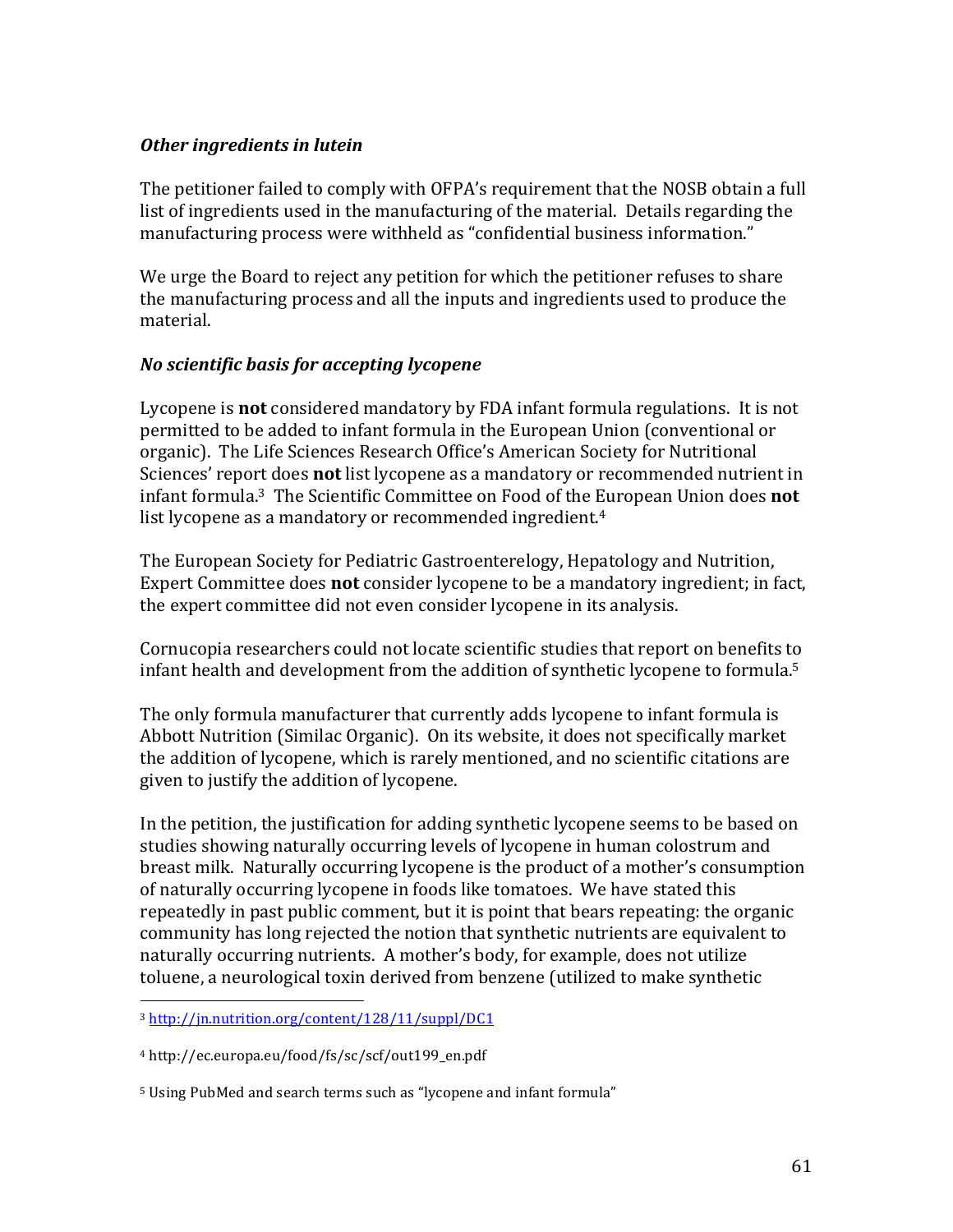lycopene for infant formula), to extract the lycopene from the tomato before it enters her breast milk.

Synthetic nutrients are different from naturally occurring nutrients in breast milk, and until credible scientific studies show benefits from the addition of synthetic nutrients and the FDA mandates their addition to infant formula, they should not be considered essential in organics and should not be allowed.

# **CONCLUSION!**

Cornucopia urges the Board to reject the petitions for lutein and lycopene. These synthetic nutrients are not required to be added to infant formula by the FDA and are therefore not essential to organic handling. It bears noting that the European infant formula regulations prohibit the addition of synthetic lutein and lycopene to any kind of formula – conventional or organic, infant formula or toddler formula – because scientific evidence of benefits is lacking.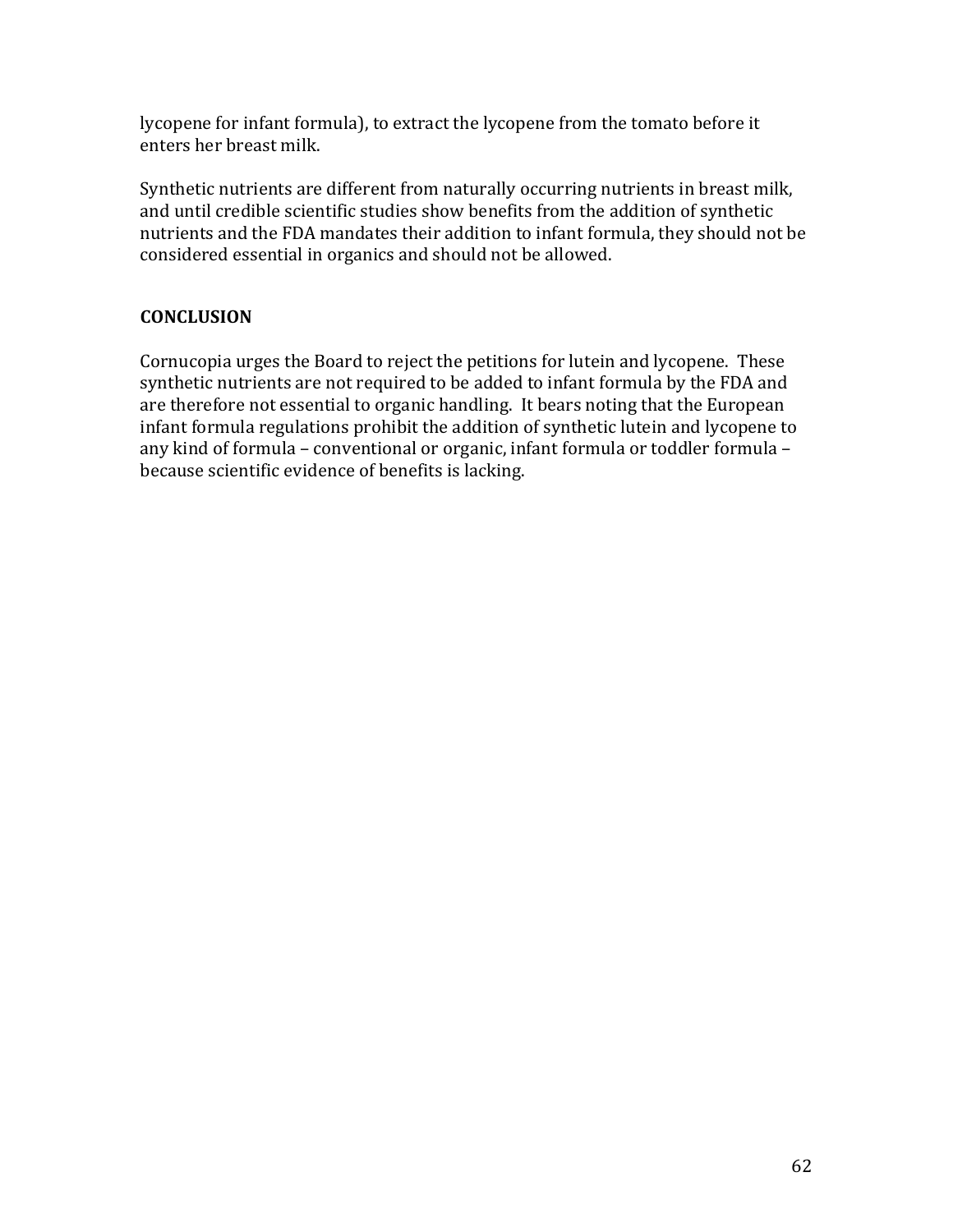# **L-CARNITINE AND L-METHIONINE**

# **SUMMARY**

L-methionine and l-carnitine raise a dilemma that the NOSB will need to address. In addressing the petitions for l-methionine and l-carnitine, we urge the Board to consider the following:

- $\triangleright$  1-methionine and 1-carnitine are produced in ways that are not compatible with organic handling (their manufacture involves toxic and environmentally polluting materials).
- $\triangleright$  L-methionine and l-carnitine must be added to soy-based infant formula to ensure basic nutritional needs are met. Humans are omnivores, and soybased infant formula is vegan and therefore does not provide a number of basic nutrients needed for proper infant growth.

#### *The dilemma with l-carnitine and l-methionine*

While the decision to reject synthetic nutrients that are not deemed essential by the FDA should be easy, two of the petitioned nutrients present the NOSB with a difficult dilemma.

L-carnitine and l-methionine appear to be necessary supplements in soy-based infant formula. Since humans are omnivores, and newborn humans naturally rely exclusively on human milk for sustenance for the first 4-6 months of life, the formulation of a completely vegan milk substitute that meets basic protein requirements of infants seems impossible without the addition of l-methionine and l-carnitine. Currently, the only sources that appear available are synthetic.

During the Handling Subcommittee meeting on July 17, 2012, a Team Leader for Infant Formula Regulation at the FDA presented to the HS that l-methionine is required to be added to soy-based formula in order to meet basic protein requirements listed in FDA regulations.

The Team Leader did not appear present at the HS's discussion on l-carnitine. While a search of the FDA regulations suggests that l-carnitine is not specifically mentioned, the European Union's Directive for infant formula does list l-carnitine as a required nutrient in soy-based infant formula.

It appears that soy-based infant formula without added I-carnitine could harm the development of a formula-fed infant, hence its listing as a required nutrient in soybased formula the EU.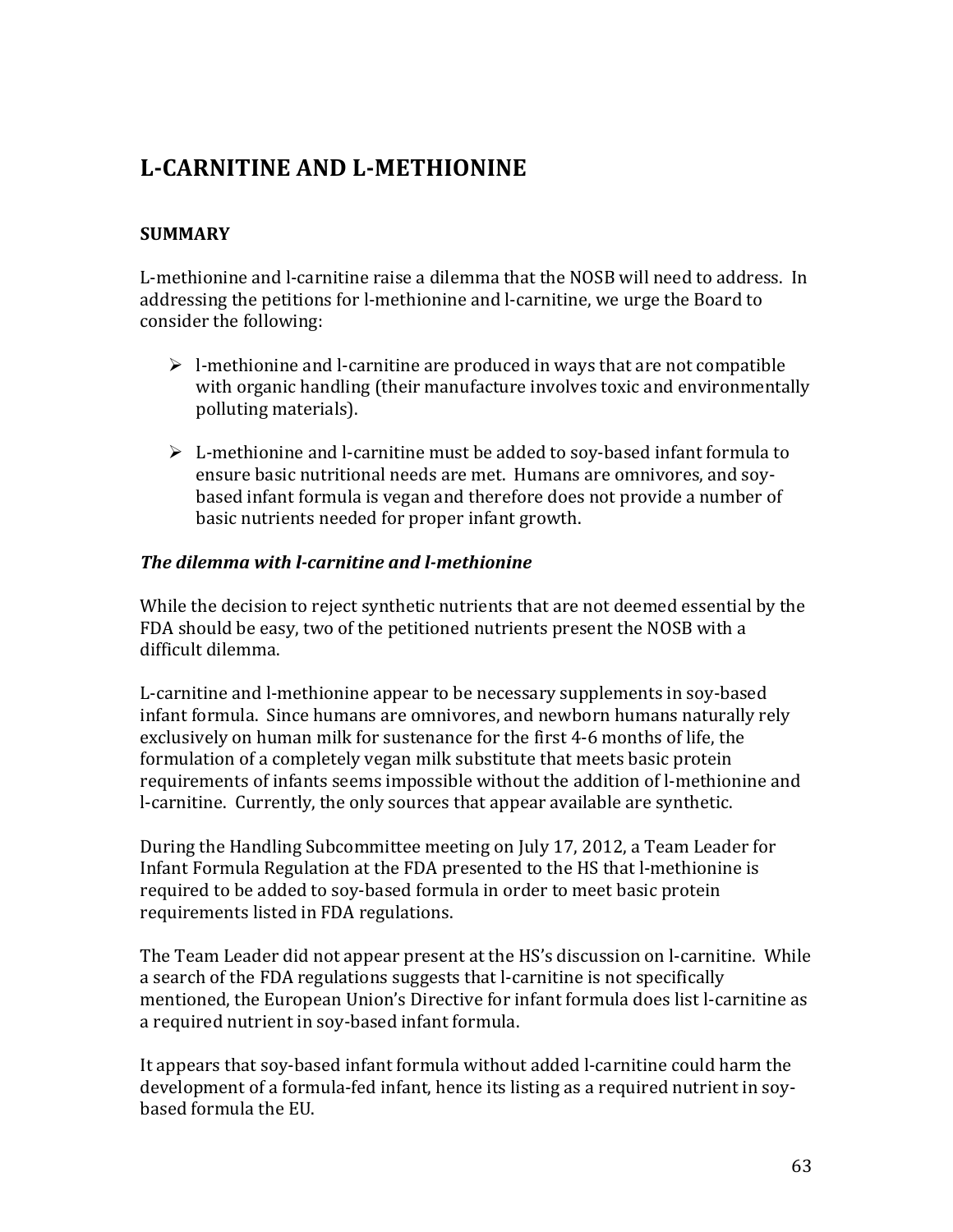The EU's decision to require l-carnitine in soy-based formula is based on an analysis by the EU's Scientific Committee on Food:

*The addition of L-carnitine to infant formula based on soy protein isolate* and hydrolysed protein to give a content of at least 7.5 moles/100 kcal *(1.2)mg/100)kcal))is)required'in'the'EU'and'the'Committee'does'not'propose' a'change.*

*Cow's milk is rich in carnitine (around 5mg/100 kcal\*) compared to human* milk, therefore carnitine addition to cows' milk-based formula is not necessary.

The Committee considers the addition of carnitine to follow-on formula is not *necessary.'Supply'from'appropriate'complementary'food'and'from'* endogeneous synthesis should be sufficient in older infants.<sup>6</sup>

The European Society for Pediatric Gastroenterology, Hepatology and Nutrition (ESPGHAN) also recommends the addition of l-carnitine:

The recommendations of previous expert reviews (2,3) for a minimum Lcarnitine content of 1.2 mg/100 kcal are supported. In contrast to the SCF, LSRO suggested a maximum level of 2 mg/100 kcal based on the upper end of the usual range found in human milk (2). In the absence of indications of any *untoward'effects'of'higher'L?carnitine'intakes'in'infants,'the'IEG'concluded' that'no'maximum'level'is'needed'to'be'set.*

While apparently essential in soy-based infant formula to prevent serious malnutrition, the materials used in the processing of synthetic l-methionine and lcarnitine present the Board with a dilemma.

L-methionine's production includes materials such as acrolein, an EPA Hazardous Air Pollutant, and hydrogen cyanide, described by the Centers for Disease Control and Prevention as a "systemic chemical asphyxiant" and "chemical warfare agent," "used commercially for fumigation, electroplating, mining, chemical synthesis, and the production of synthetic fibers, plastics, dyes, and pesticides."

The production of synthetic l-carnitine may involve biotechnology (we urge the Board to find out whether l-carnitine currently used in organic infant formula meets the organic standard's requirements prohibiting "excluded methods") and

!!!!!!!!!!!!!!!!!!!!!!!!!!!!!!!!!!!!!!!!!!!!!!!!!!!!!!!

<sup>6</sup> http://ec.europa.eu/food/fs/sc/scf/out199\_en.pdf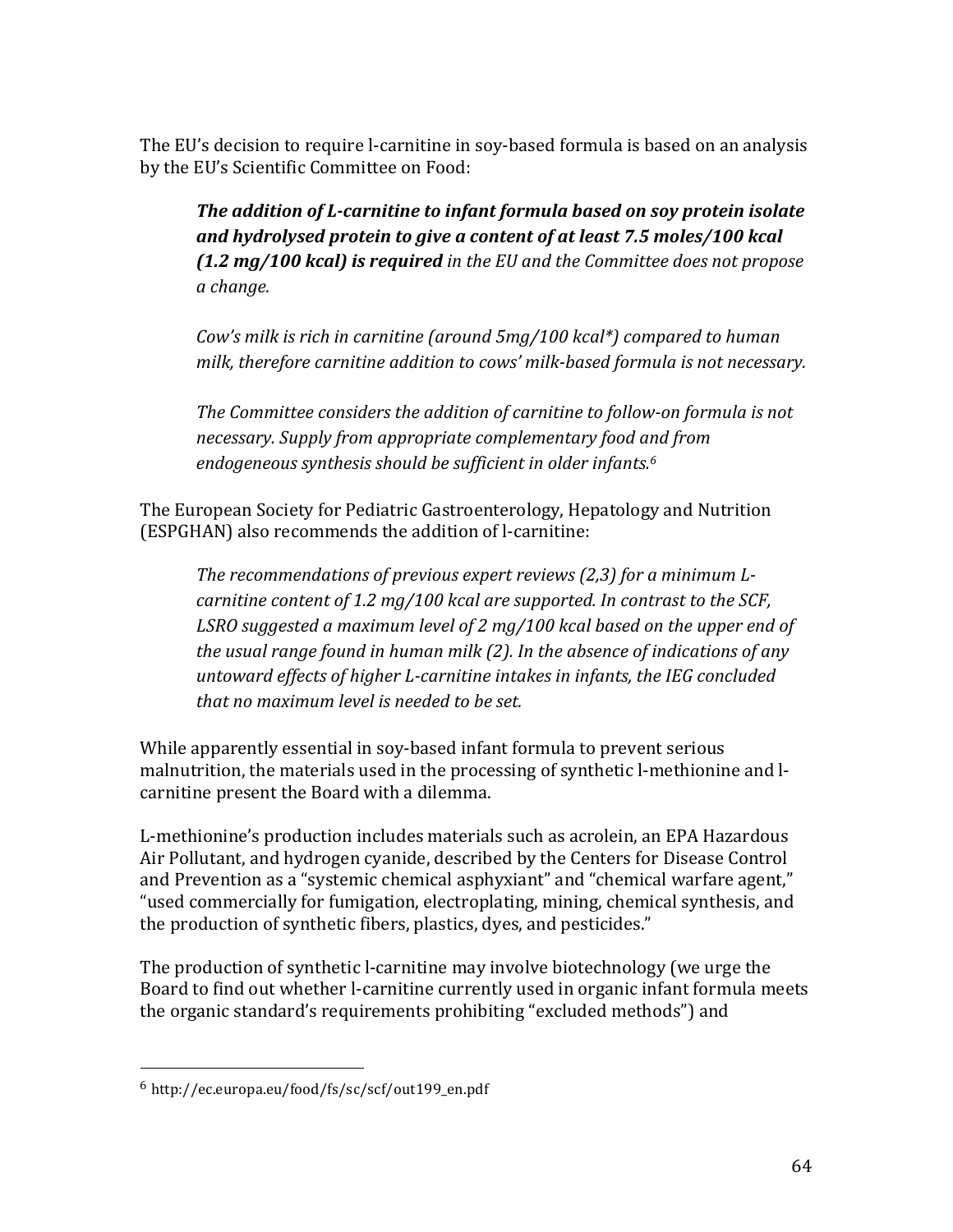epichlorhydrin, a list 2B material (possible human carcinogen) by the International Agency for Research on Cancer.

Given this dilemma, we urge the Board to consider two options for l-methionine and l-carnitine.

# **Option!1**

Approve l-methionine and l-carnitine with the annotation: "For use in soy-based infant formula only."

# **Option 2**

Reject I-methionine and I-carnitine, with the understanding that organic soy-based infant formula will no longer be available on the US market (**this would be equivalent to the European Union, where organic soy-based infant formula** does not exist).

We urge the NOSB to be consistent – either reject both l-carnitine and l-methionine, or accept both with the proposed annotation that it be allowed only in soy-based infant formula.

Cornucopia would not be opposed to the NOSB voting to reject the petitions for lcarnitine and l-methionine, but only with the understanding that organic soy-based formula would therefore be unavailable on the market.

# **Recommended change to annotation**

Please note that our annotation differs slightly from the annotation recommended by the HS. The HS wrote "formula made with isolated soy-based protein." Not all infant formula manufacturers use isolated soy protein, which has, in fact, never been approved by the NOSB for use in organic handling. Soy protein isolate is notoriously difficult to produce without the use of strong solvents such as hexane. Some formula manufacturers use soy protein concentrate, which can be manufactured without the use of solvents, but rather uses mechanical extraction techniques.

Therefore, we urge the Board to change the annotation to "soy-based" rather than "isolated soy-based protein."

# *Search for alternatives*

If the Board approves the petitions, we would urge the Board to include a statement in the recommendation that formula manufacturers should actively engage in research to develop a **natural** source of l-methionine and l-carnitine.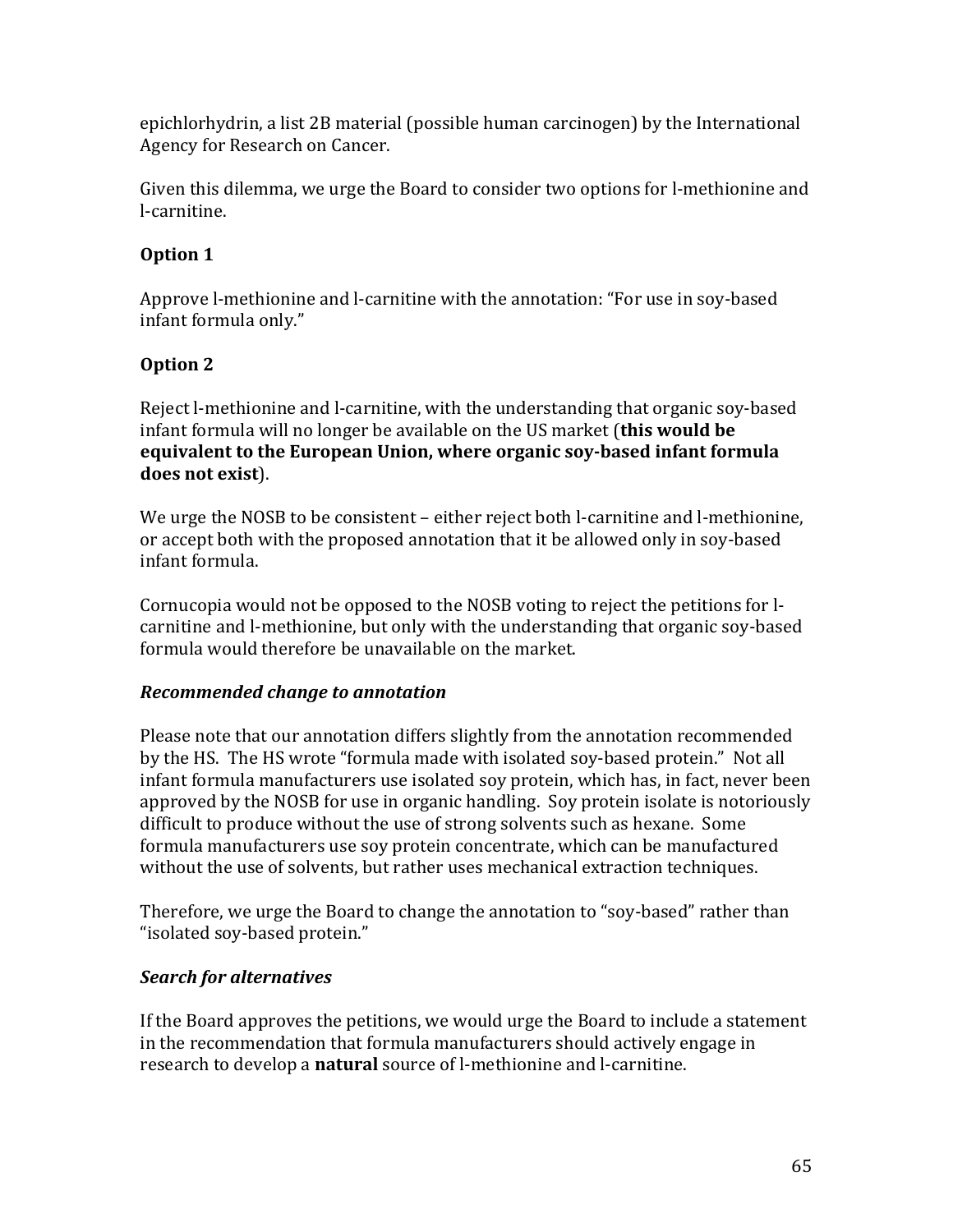## **CONCLUSION!**

Unlike the other petitioned synthetic nutrients, l-methionine and l-carnitine are considered essential nutrients in soy-based infant formula according to the European Union, the European Society for Pediatric Gastroenterology, Hepatology and Nutrition, and in the case of l-methionine, the US Food and Drug Administration.

Synthetic l-methionine and l-carnitine involve toxic and polluting substances in their manufacturing processes, and therefore fail the criteria in section  $205.600(b)(2)$  which require that the substance's manufacture do not have adverse effects on the environment and are done in a manner compatible with organic handling. We would not be opposed to the NOSB rejecting the petitions on these grounds, but would caution that organic soy-based infant formula may therefore not be available.

It appears that l-methionine and l-carnitine do meet the essentiality criterion, since experts in the European Union have deemed the nutrients to be mandatory in soybased formula (note, however, that organic soy-based formula does not appear to be available in the EU).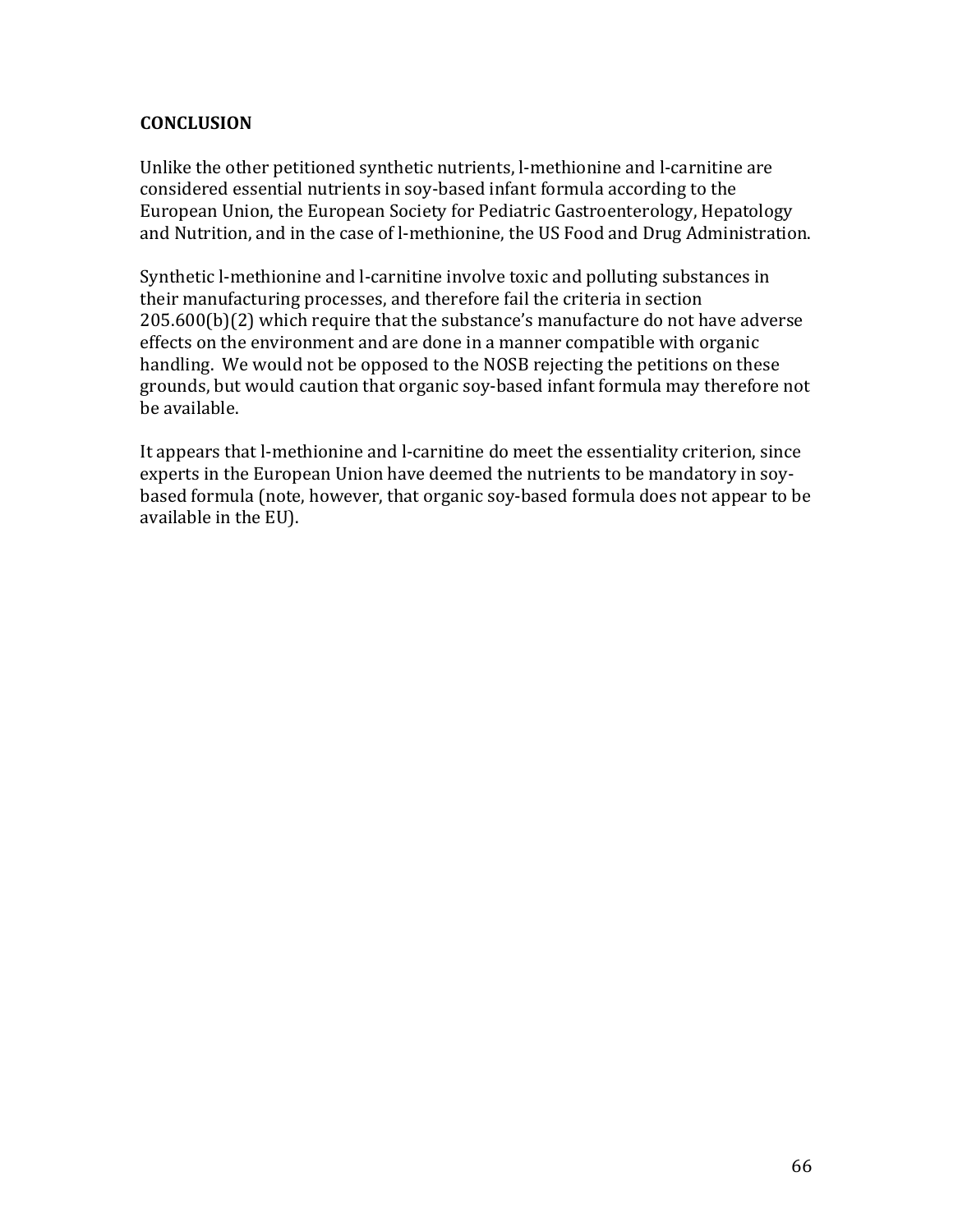# **TAURINE!AND!NUCLEOTIDES**

# **SUMMARY!**

**Reject**the proposals to add taurine and nucleotides to the National List, 7CFR 205.605.

Cornucopia supports the majority position on taurine but opposes the majority position to add nucleotides. It is unclear why the majority position for taurine and nucleotides differ, since both are:

- **Not** mandatory according to FDA infant formula regulations
- $\triangleright$  **Not** mandatory in EU conventional or organic infant formula; not permitted in EU organic infant formula
- $\triangleright$  **Unproven** to be beneficial: while some studies exist suggesting benefits to infant health or development from the addition of synthetic taurine or nucleotides, expert groups have not determined the scientific evidence to be strong enough to mandate their addition to infant formula.

While some scientific studies point to benefits from the addition of synthetic taurine and nucleotides to infant formula, the evidence remains mixed. The FDA does not require the addition of these nutrients to infant formula. The EU allows these nutrients in conventional infant formula, but does not require them. Because they are not required in infant formula, and do not appear on the EU's list of approved synthetics, EU regulations prohibit taurine and nucleotides in organic infant formula.

# *Taurine*

The EU's decision not to mandate the addition of taurine to infant formula is based on their Scientific Committee on Food's 2003 analysis of the scientific literature: "it is added to many infant formulae without adverse effects and **little evidence of benefit.**"7 The SCF concluded that the mandatory addition of taurine, including in hydrolyzed protein formula, is not necessary.

The European Society for Pediatric Gastroenterelogy, Hepatology and Nutrition, Expert Committee does not consider taurine to be a mandatory ingredient, and sets the optional supplementation level at a maximum of  $12$  mg/100 kcal.

# *Nucleotides*

!!!!!!!!!!!!!!!!!!!!!!!!!!!!!!!!!!!!!!!!!!!!!!!!!!!!!!!

<sup>7</sup> http://ec.europa.eu/food/fs/sc/scf/out199\_en.pdf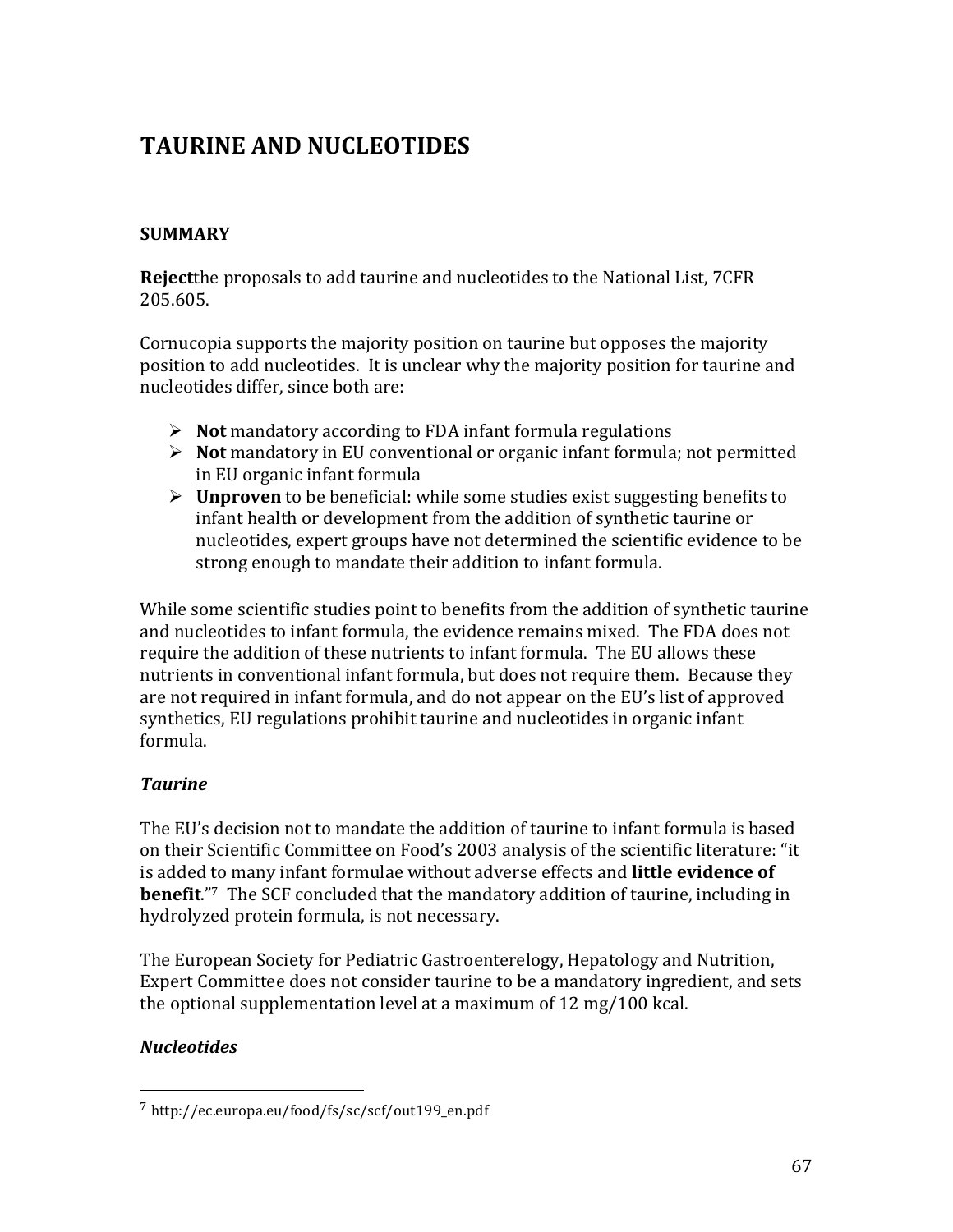While some studies exist, including one meta-analysis, that suggest benefits to formula-fed infant health from the addition of nucleotides, no international regulatory body (EU, FDA) or expert group (AAP, ESPGHAN, LSRO) considers nucleotides to be essential or required in infant formula.

Currently, expert groups recognize that the scientific basis for adding nucleotides is mixed. For example, the United Nation's UNICEF writes:

*Dietary'nucleotides'have'long'been'suggested'to'have'beneficial' gastrointestinal'and'immunological'effects'and'have'been'added'to'infant' formulas'for'over'30'years.*

*However the evidence to support this is not strong* (Yu 1998, Gutiérrez– *Castrellón'et'al'2007).'*

*Although'nucleotide'supplementation'may'"improve"'the'composition'of'the' gut'bacteria'in'formula–fed'infants,'this'does'not'necessarily'translate'into'a'* reduced incidence of gastrointestinal infections (Singhal et al 2008).<sup>8</sup>

The EU's decision to permit, but not to mandate the addition of nucleotides is based on the Scientific Committee on Food's review of the science. The committee also noted the possibility that nucleotides "might occur in human milk only as a byproduct of milk formation that reflect metabolic activity of the mammary gland tissue." Without convincing scientific evidence that nucleotides benefit infant health, the addition of synthetic nucleotides to organic infant formula should not be allowed until the FDA considers them necessary and mandatory.

# **Reject the HS proposed annotation for nucleotides**

We are especially opposed to the annotation proposed by the HS:

*Nucleotides—allowed'for'infant'formulas'only'in'the'"organic"'and'"made'with' organic categories". Nucleotides are allowed for the "made with organic claim" on'all'other'food'products.*

We see no justification for even considering allowing nucleotides in the "made with" organic" category for foods other than infant formula, because nobody has requested or recommended this. The petitioner stated its current use to be infant formula, and does not suggest nucleotides should be added to other foods, or even that their addition would confer any benefits to consumers other than formula-fed infants.

#### !!!!!!!!!!!!!!!!!!!!!!!!!!!!!!!!!!!!!!!!!!!!!!!!!!!!!!! 8

http://www.unicef.org.uk/Documents/Baby Friendly/Leaflets/health\_professionals\_guide\_infant\_fo rmula.pdf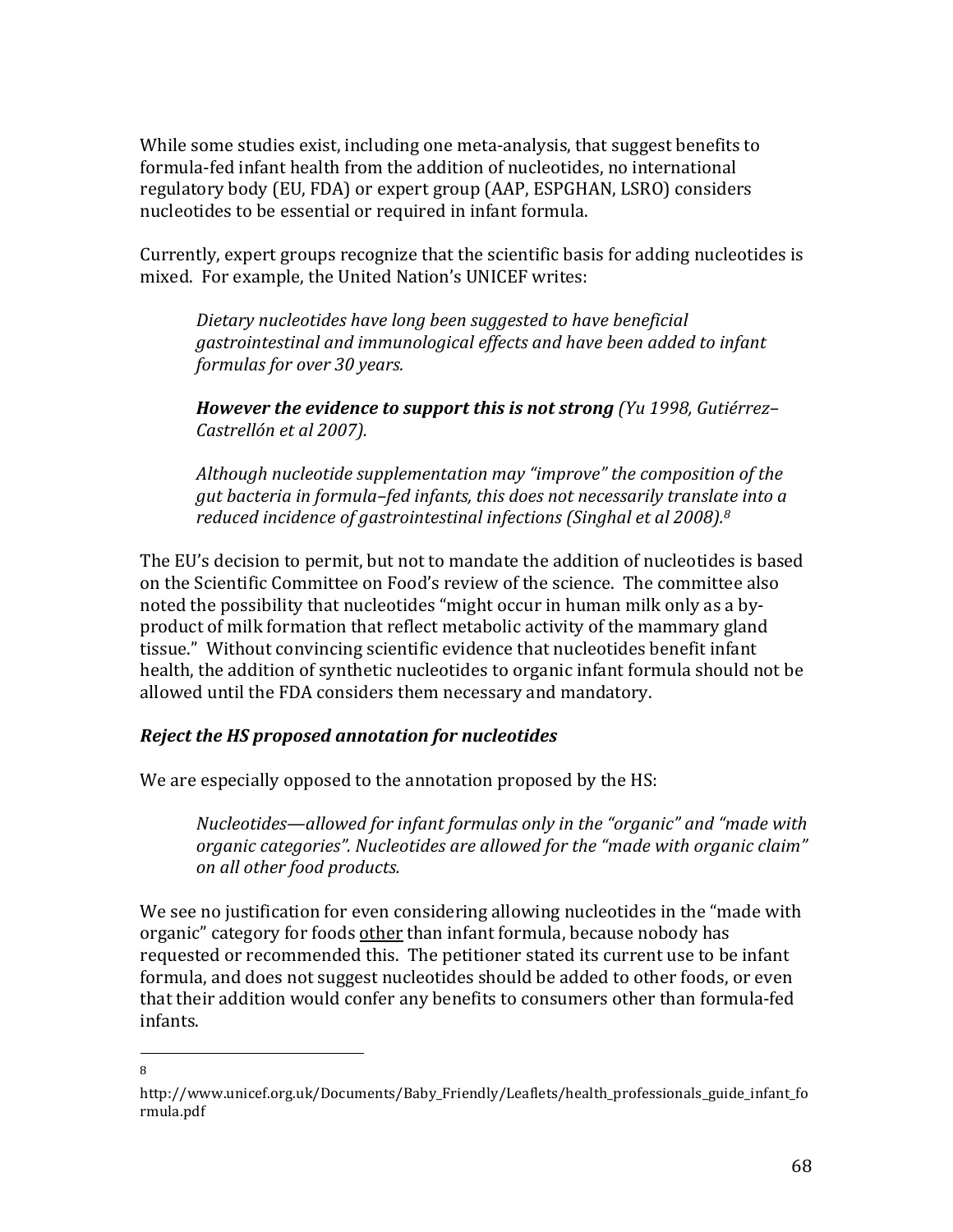The European Food Safety Authority concurs when it examined possible health benefits in adult foods and concluded: "On the basis of the data presented, the Panel concludes that a cause and effect relationship has **not** been established between the consumption of nucleotides and immune defence against pathogens."

It is therefore unclear why some members of the HS would vote to allow for uses **beyond** what is requested by the petitioner, and we question whether the NOSB has the authority to approve a material other than for uses listed in the petition.

Furthermore, we are currently not aware of any conventional foods (other than infant formula) containing nucleotides.

## *FDA)should)decide,)not)NOSB*

Taurine and nucleotides are not essential in organic handling, because organic infant formula can legally be manufactured without these ingredients. The FDA does not require taurine or nucleotides.

If, in the future, scientific evidence becomes convincing that infant formula should be required to contain these ingredients, we urge infant formula manufacturers to devote equivalent resources to convincing the FDA to add them to their infant formula regulations.

# **CONCLUSION!**

Cornucopia urges the NOSB to reject the petitions for taurine and nucleotides, which are not mandatory nutrients in infant formula according to the FDA. No international regulatory agency or expert body that we reviewed has mandated the addition of these nutrients to infant formula.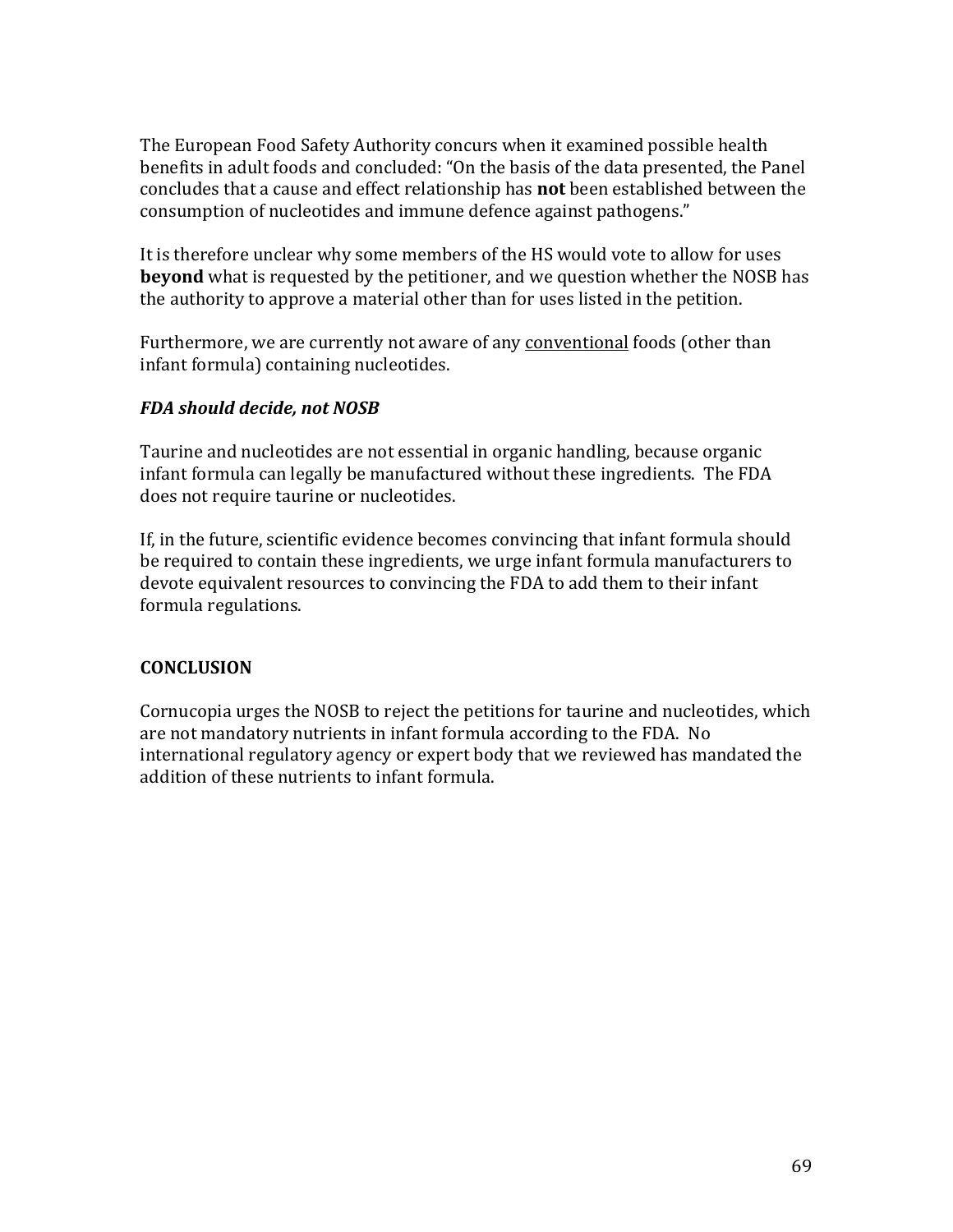# **INFANT FORMULA PETITIONS: CONCLUSION**

The organic standards prohibit the addition of synthetic ingredients that are not essential  $(\S 205.600(b)(6))$ . With the possible exception of l-carnitine and lmethionine in soy-based formula, all petitioned synthetic nutrients are neither required in infant formula by the FDA nor considered mandatory by expert infant feeding groups. The petitioned ingredients therefore fail the essentiality criterion.

The synthetic nutrients also all fail the criterion in section  $205.600(b)(2)$  since all are synthetic, often using toxic and polluting substances such as acrolein, hydrogen cyanide and hexane in their manufacture.

If, in the future, infant nutrition experts at the Food and Drug Administration consider any of these petitioned nutrients to be essential, they should be added to the FDA's list of required ingredients (21CFR107.100). Assuming the NOP's proposed rule from January 2012, to amend the annotation for "vitamins and minerals" on  $\S 205.605(b)$ , goes into effect, these nutrients will then be automatically allowed in organic infant formula. The proposed rule's annotation would allow any nutrient required in infant formula to be present in organic infant formula:

*''Vitamins'and'minerals.'For'food—vitamins'and'minerals'identified'as' essential'in'21'CFR'101.9.'For infant'formula—vitamins'and'minerals'as' required'by'21'CFR'107.100'or'107.10.'''*

This proposed rule would put the responsibility for determining which nutrients are necessary in infant formula in the hands of FDA infant nutrition experts, rather than on the NOSB – a citizen panel with expertise in organics, not infant nutrition.

# **APPENDIX!A**

|                                   | Cornucopia recommendation                  |
|-----------------------------------|--------------------------------------------|
| Lutein                            | N <sub>0</sub>                             |
| Lycopene                          | N <sub>0</sub>                             |
| Taurine                           | N <sub>0</sub>                             |
| L-Carnitine                       | Only with the annotation: "for use in soy- |
|                                   | based infant formula only"                 |
| L-Methionine                      | Only with the annotation: "for use in soy- |
|                                   | based infant formula only"                 |
| Ascorbyl Palmitate (preservative) | N <sub>0</sub>                             |
| Beta carotene (preservative)      | No                                         |
| Nucleotides                       | No                                         |

#### **APPENDIX!B**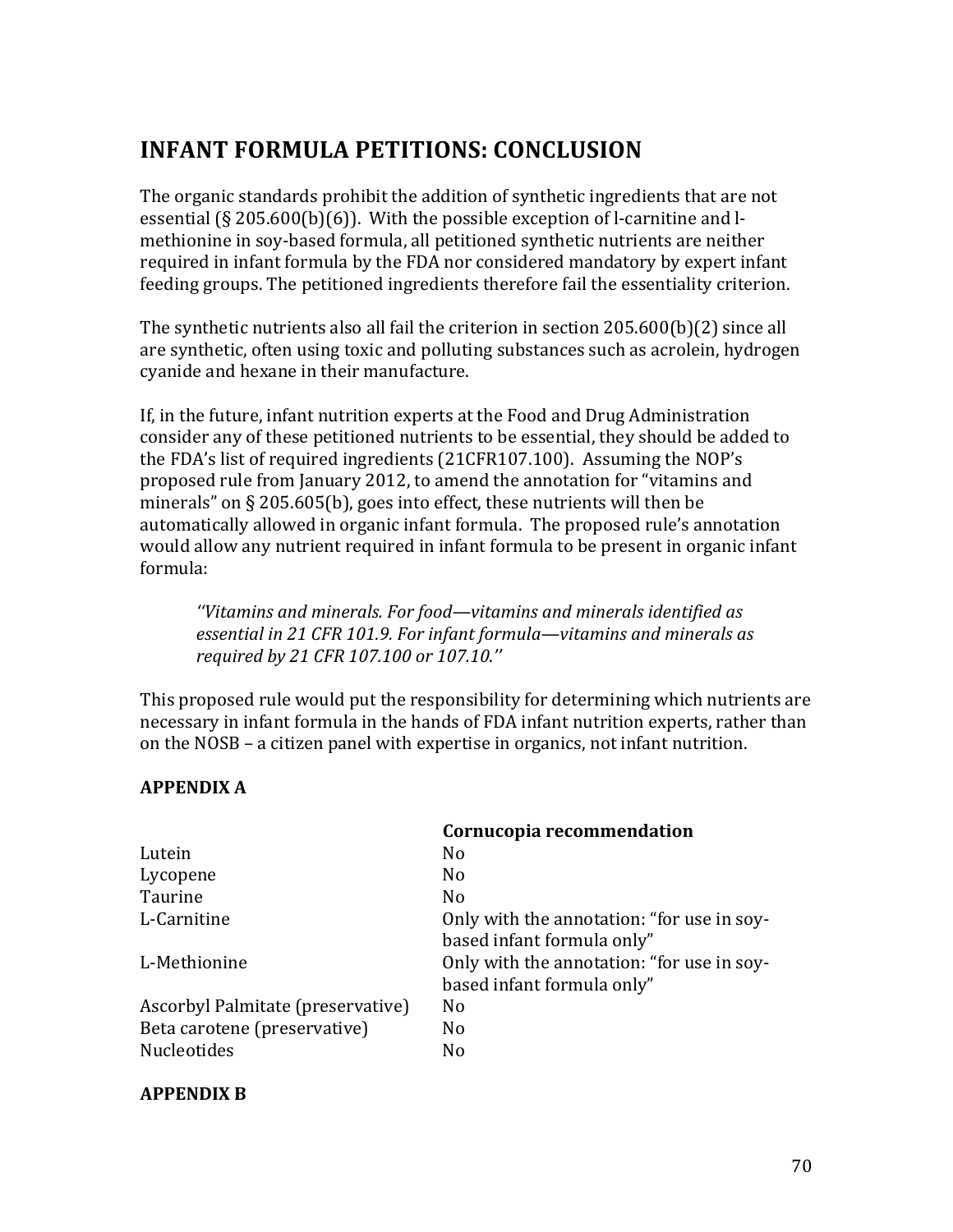|                                 | Similac<br>Organic | Earth's<br><b>Best</b><br>organic | Baby's<br>Only<br>Organic | Vermont<br>Organics | <b>Bright</b><br><b>Beginnings</b><br>Organic | Parent's<br>Choice<br>Organic<br>(Walmart) |
|---------------------------------|--------------------|-----------------------------------|---------------------------|---------------------|-----------------------------------------------|--------------------------------------------|
| Lutein                          | Yes                | N <sub>o</sub>                    | N <sub>o</sub>            | No                  | N <sub>o</sub>                                | N <sub>o</sub>                             |
| Lycopene                        | Yes                | N <sub>o</sub>                    | N <sub>o</sub>            | No                  | N <sub>o</sub>                                | N <sub>o</sub>                             |
| Taurine                         | Yes                | Yes                               | Yes                       | Yes                 | <b>Yes</b>                                    | <b>Yes</b>                                 |
| L-Carnitine                     | Yes                | N <sub>o</sub>                    | N <sub>o</sub>            | N <sub>0</sub>      | N <sub>o</sub>                                | N <sub>o</sub>                             |
| L-Methionine                    | N <sub>o</sub>     | N <sub>o</sub>                    | N <sub>o</sub>            | N <sub>o</sub>      | N <sub>o</sub>                                | N <sub>o</sub>                             |
| Ascorbyl                        | <b>Yes</b>         | Yes                               | N <sub>o</sub>            | <b>Yes</b>          | <b>Yes</b>                                    | <b>Yes</b>                                 |
| Palmitate<br>(preservative)     |                    |                                   |                           |                     |                                               |                                            |
| Beta carotene<br>(preservative) | <b>Yes</b>         | Yes                               | N <sub>o</sub>            | <b>Yes</b>          | Yes                                           | Yes                                        |
| <b>Nucleotides</b>              | Yes                | Yes                               | no                        | Yes                 | Yes                                           | Yes                                        |

# **Current Uses by Dairy Infant Formula Manufacturersi**

## **APPENDIX C**

## **Current Uses by Soy Infant Formula Manufacturersii**

|                    | <b>Earth's Best</b> | <b>Baby's Only</b> | Vermont             |
|--------------------|---------------------|--------------------|---------------------|
|                    | Soy                 | <b>Organic Soy</b> | <b>Organics Soy</b> |
| Lutein             | No                  | No                 | No                  |
| Lycopene           | No                  | No                 | No                  |
| Taurine            | Yes                 | <b>Yes</b>         | <b>Yes</b>          |
| L-Carnitine        | Yes                 | <b>Yes</b>         | Yes                 |
| L-Methionine       | Yes                 | Yes                | Yes                 |
| Ascorbyl           | Yes                 | N <sub>0</sub>     | Yes                 |
| Palmitate          |                     |                    |                     |
| (preservative)     |                     |                    |                     |
| Beta carotene      | Yes                 | N <sub>o</sub>     | Yes                 |
| <b>Nucleotides</b> | Yes                 | No                 | No                  |

#### **APPENDIX!D**

## FDA Requirements and Expert Recommendationsiii

|                       | <b>Food and Drug European Society</b> | <b>European</b>  | American          |
|-----------------------|---------------------------------------|------------------|-------------------|
| <b>Administration</b> | for Pediatric                         | <b>Union</b>     | <b>Academy of</b> |
|                       | Gastroenterelogy,                     | Infant           | Pediatrics*       |
|                       | <b>Hepatology</b> and                 | <b>Formula</b>   |                   |
|                       | <b>Nutrition, Expert</b>              | <b>Directive</b> |                   |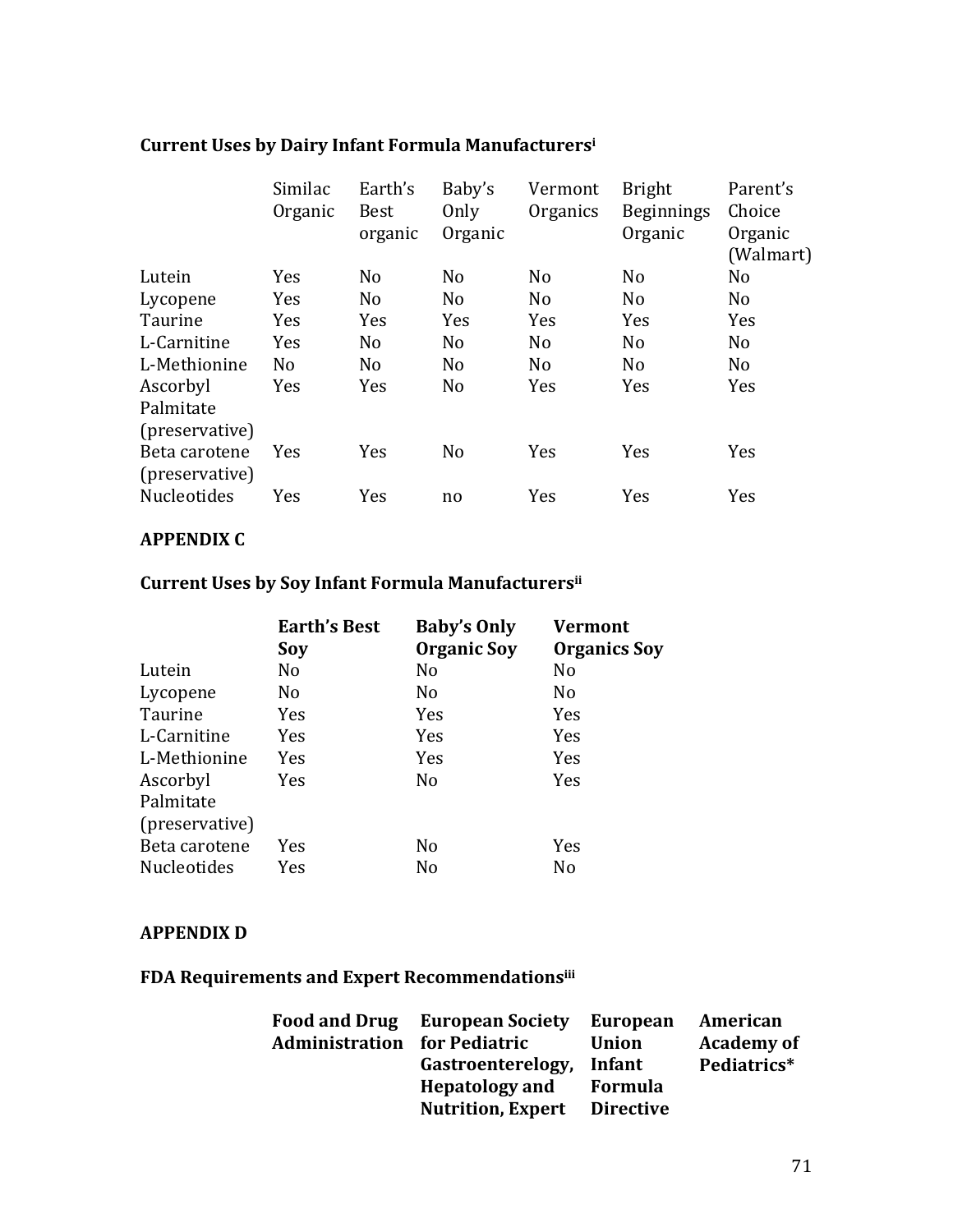|                                         |              | Committee<br>(2005)                                                       |                                                                           |                                                                                     |
|-----------------------------------------|--------------|---------------------------------------------------------------------------|---------------------------------------------------------------------------|-------------------------------------------------------------------------------------|
| Lutein                                  | Not required | Not reviewed                                                              | <b>Not</b><br>allowed                                                     | <b>Not</b><br>recommended                                                           |
| Lycopene                                | Not required | Not reviewed                                                              | <b>Not</b><br>allowed                                                     | <b>Not</b><br>recommended                                                           |
| Taurine                                 | Not required | Not mandatory;<br>optional up to 12<br>$mg/100$ kcal                      | Permitted;<br>not<br>mandatory                                            | Not<br>recommended                                                                  |
| L-Carnitine                             | Not required | Recommended at a<br>minimum of 1.2<br>mg/100 kcal (only<br>needed in soy) | Must be<br>added to<br>soy<br>formula to<br>achieve 1.2<br>mg/100<br>kcal | Not<br>recommended                                                                  |
| L-Methionine                            | Not required | Proposed level: 24<br>$mg/100$ kcal                                       | Must be<br>added to<br>soy<br>formula to<br>achieve<br>29mg/100<br>kcal   | Recommended<br>to bring protein<br>quality to levels<br>equivalent to<br>human milk |
| Ascorbyl<br>Palmitate<br>(preservative) | Not required | Not mandatory;<br>not recommended                                         | <b>Not</b><br>allowed                                                     | <b>Not</b><br>recommended                                                           |
| Beta carotene                           | Not required | Not mandatory;<br>not recommended                                         | <b>Not</b><br>allowed                                                     | <b>Not</b><br>recommended                                                           |
| <b>Nucleotides</b>                      | Not required | Not mandatory;<br>recommended as<br>optional                              | Permitted<br>but not<br>mandatory,<br>max. level:<br>$5$ mg/100<br>kcal   | <b>Not</b><br>recommended                                                           |

\* The AAP recommends the addition of iron to infant formula, but does not recommend any nutrients that are not required by the FDA. The AAP merely states that L-methionine, L-carnitine and taurine are added to soy formula because these animal-based amino acids are present in human milk but absent in plant-based foods such as soy formula.

http://pediatrics.aappublications.org/content/101/1/148.full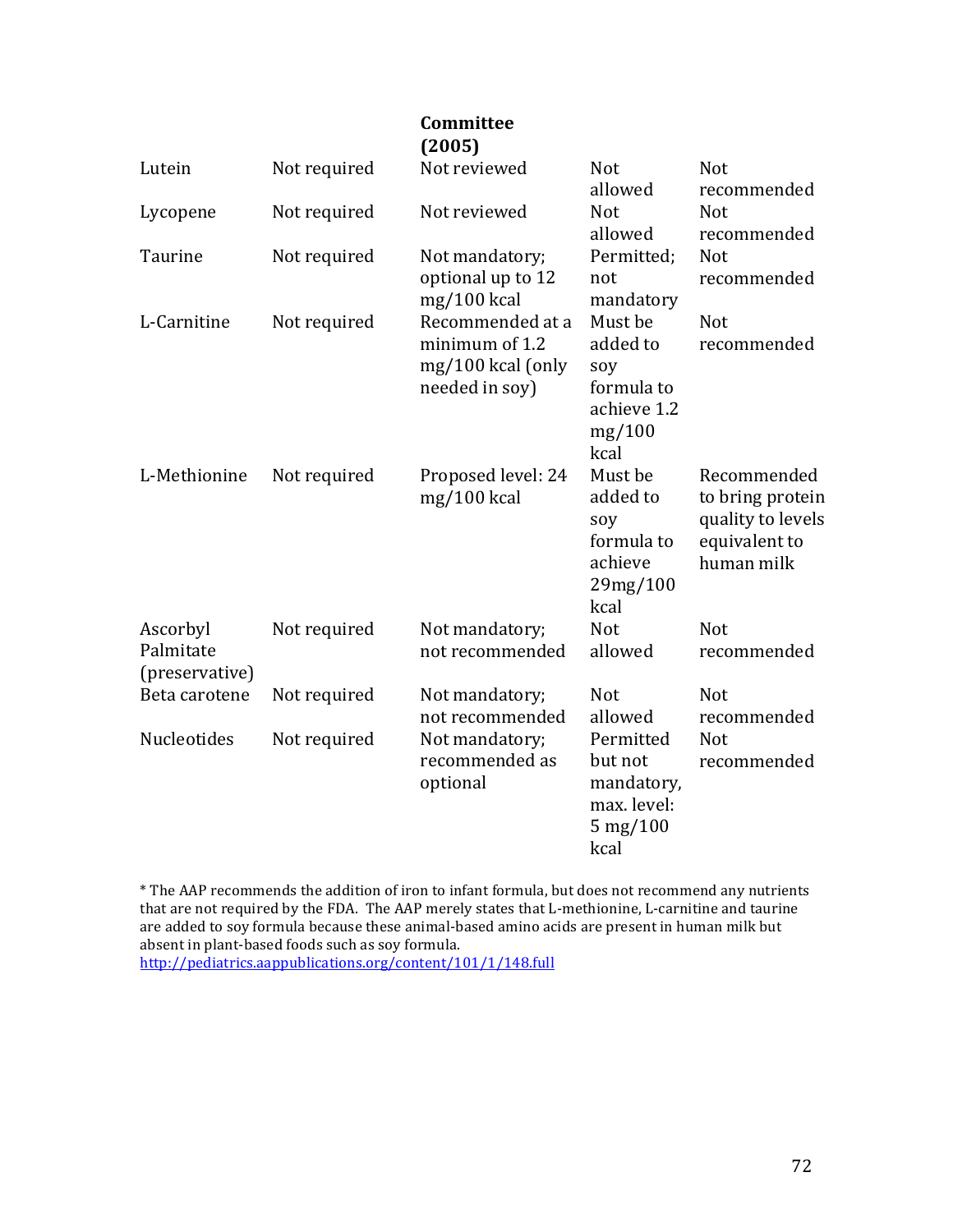# **OTHER!INGREDIENTS!**

### **DISCUSSION!DOCUMENT**

The law (Organic Foods Production Act of 1990) is clear: a synthetic ingredient not appearing on the National List may not be added to an organic product during processing or any postharvest handling.

#### *SEC.)2111.)[7)U.S.C.)6510]'HANDLING.*

*(a)'IN'GENERAL.—For'a'handling'operation'to'be'certified'under'this'title,'each' person'on'such'handling'operation'shall'not,'with'respect'to'any'agricultural' product'covered'by'this'title—*

*(1)'add'any'synthetic'ingredient'not'appearing'on'the'National'List'during'the' processing'or'any'postharvest'handling*

The law does not distinguish between ingredients and "other ingredients," it simply and straightforwardly states that **all ingredients** in certified organic foods must meet the law's criteria for inclusion in organic foods.

The organic standards state:

*7CFR§)205.301(b)'"Products'sold,'labeled,'or'represented'as'"organic."'*

*A'raw'or'processed'agricultural'product'sold,'labeled,'or'represented'as' "organic"'must'contain'(by'weight'or'fluid'volume,'excluding'water'and'salt)' not'less'than'95'percent'organically'produced'raw'or'processed'agricultural' products.'*

*Any)remaining)product)ingredients)must)be)organically)produced,'unless' not commercially available in organic form, or must be nonagricultural substances)or)nonorganically)produced)agricultural)products)produced)* **consistent with the National List** in subpart G of this part. If labeled as *organically'produced,'such'product'must'be'labeled'pursuant'to'§§'205.303.' [Emphasis'added]*

To address any potential confusion, the National Organic Program specified in 2007 in a notice published in the Federal Register that "only single substances may be petitioned for evaluation; formulated products cannot appear on the National List."iv

As noted in the Handling Subcommittee's discussion document, when challenged in court during the Harvey case, the courts agreed that all non-organic non-agricultural ingredients must be on the National List:

*"In'the'final'ruling'on'the'Harvey'II'case'the'Courts'determined'that'Congress'* did not distinguish between the general term "ingredients" and "processing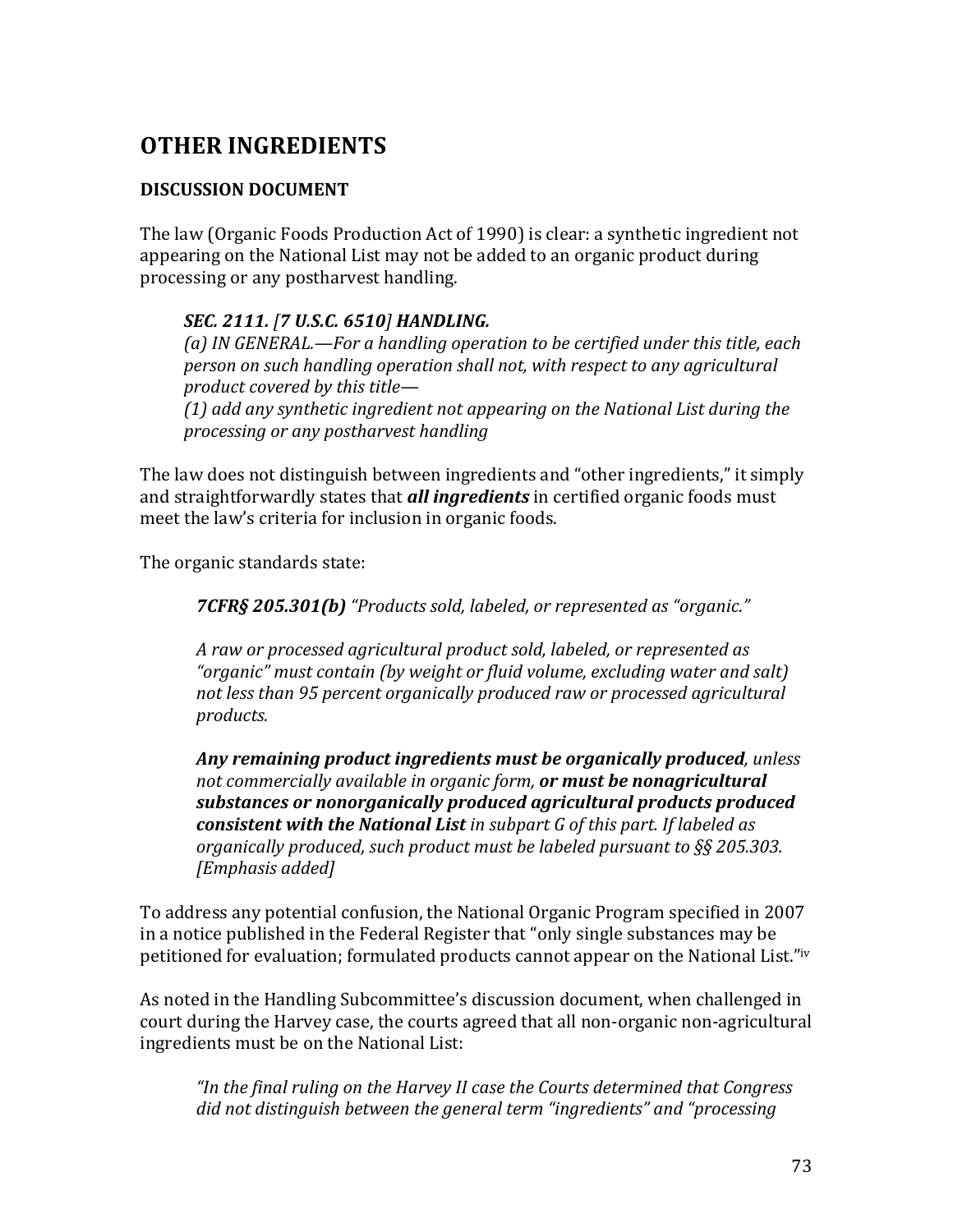*aids,"'and'authorized'the'use'of'synthetic'substances,'whether'ingredients'or' processing'aids,'for'the'use'in'handling'operations'so'long'as'they'appear'on' the'National'List."*

#### *Massive and widespread violations of OFPA and consumer trust*

The success and continued growth of the organic industry depends in large part on consumer trust in the organic label, which in turn depends on the NOSB, USDA and industry's adherence to the law.

Without question, if organic consumers knew that the organic products they buy could contain unapproved ingredients such as polysorbate 80, sodium benzoate, polyacrylamide, etc. and processed with materials such as hexane and propylene glycol (and these are just a few of the "other ingredients" that are mentioned in past materials petitions and TRs), they would likely feel betrayed.

Survey data from PCC Natural Markets in Seattle, the largest cooperative grocer in the country, support our understanding that the majority of organic consumers likely expect *all ingredients* in organic foods to be free from unapproved ingredients and processing aids. PCC Natural Markets surveyed 1,432 consumers and published its results in August 2011. The survey found that algal oil containing unapproved "other ingredients" would not be purchased by an overwhelming majority of shoppers.

For example, 78.3% of shoppers would not purchase products with algal oil containing synthetic stabilizers, and 88.6% would not purchase products containing algal oil with glucose syrup solids. Both ingredients are currently found in certain brands of organic baby food containing algal oil. 88.6% would not purchase a source of DHA if it were extracted with hexane. Yet, since these ingredients are not required to be listed in the ingredients lists, most consumers likely do not realize that when they buy an organic product with "algal oil" in the ingredients list, they are buying a product with glucose syrup solids and synthetic stabilizers.

Clearly, the failure of past Boards, and the National Organic Program, to fulfill the law's requirements has created an unfortunate situation of massive consumer fraud and widespread violations of the law. Consumers expect all ingredients in their foods to be organic or carefully reviewed and approved, as stated in the law, but the opposite is the case. Ingredients such as polysorbate 80, sodium benzoate, polyacrylamide and countless others, are routinely added, as "ingredients of ingredients," to organic foods.

While an organic parent would likely avoid any food listing sodium benzoate as an ingredient, given its potential link to ADHD in children, these same parents may unknowingly be feeding foods with sodium benzoate to their children; for example, sodium benzoate is listed as an ingredient in rennet, which appears in many organic cheeses.!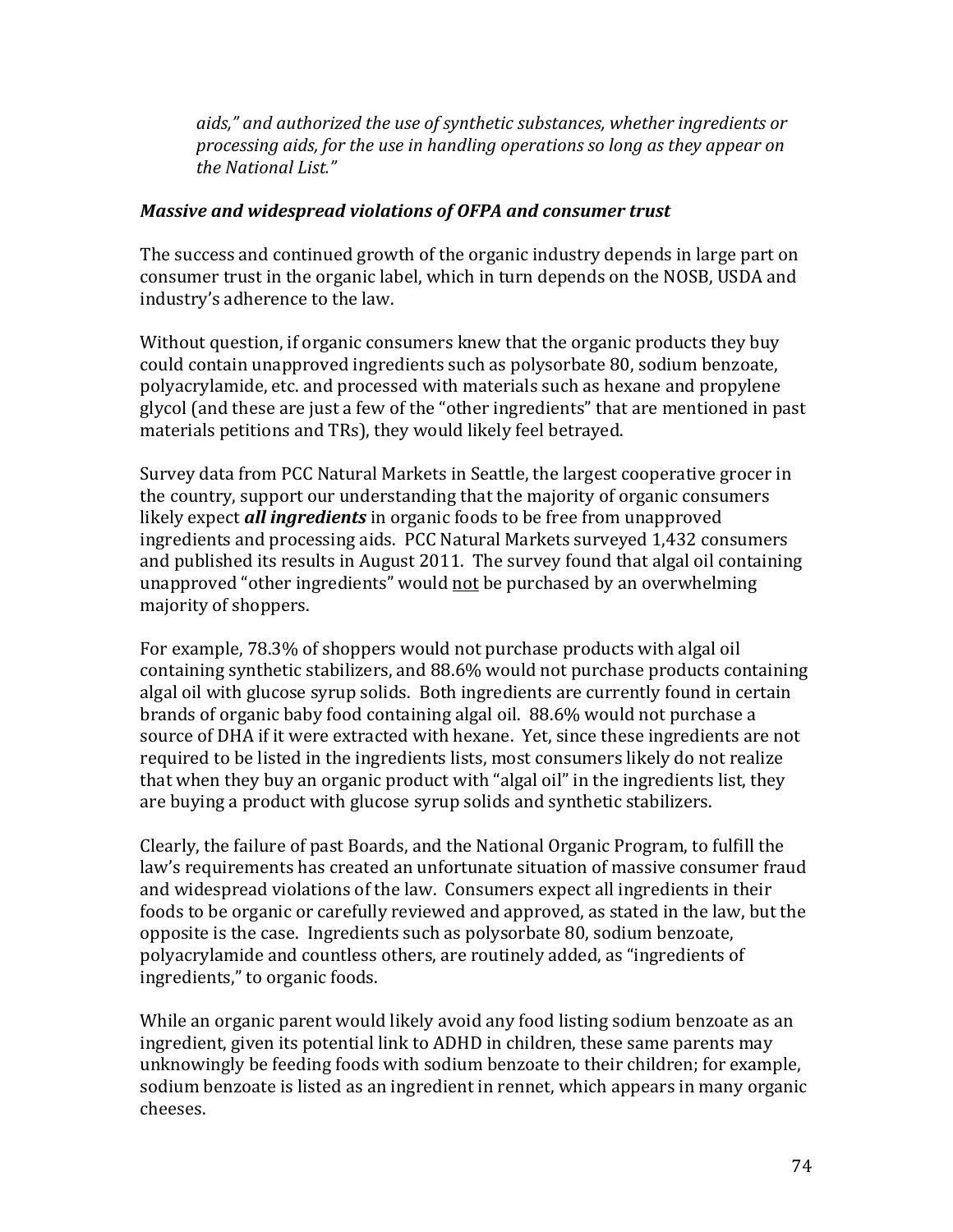It is unclear what has been the legal basis for the NOSB, USDA and industry's assumption that "other ingredients" are allowed unless prohibited in an annotation, when the law states the exact opposite: OFPA requires that all ingredients are prohibited unless organic or specifically allowed.

According to the current *modus operandi* of the organic industry and the USDA, an ingredient containing multiple unapproved sub-ingredients, which could include anything ranging from artificial sweeteners, to GMOs, to synthetic preservatives, could be added to organic foods.

For a vast number of materials currently on the National List, neither the petition nor the TR identifies the ingredients and processing aids used, despite the clear requirement in OFPA that the Board work with manufacturers of petitioned materials to obtain a full list of ingredients.

Alarmingly, a handful of petitions and TRs even mention that ingredients and processing aids cannot be disclosed because of "trade secrets," yet the materials were approved. As a result, it is unclear whether anybody actually knows whether potentially harmful ingredients, like artificial sweeteners and preservatives, are appropriately kept out of organic foods, as the law requires.

#### *Solutions*

The Handling Subcommittee, in concert with the Materials Working Group (dominated by the largest organic industry trade/lobby group and its members), offers three possible solutions, which we urge the Board to reject. Instead, we urge the Board to adopt a fourth option ("Option D"), designed to ensure that widespread past violations of OFPA will be corrected, and future violations prevented.

#### *Shortcomings of Option A and B*

Options A and B do not adequately correct the shortcomings of the current situation, and fail to conform to the law's requirement that all ingredients be either organic or allowed.

# **Reject Option A**

Option A would merely require that "other ingredients" meet "baseline criteria." We question the legality of substituting "baseline criteria" for current requirements in the law and organic standards.

The first of the "baseline criteria" is that the material must be on the National List. We believe this is the only criterion of the "baseline criteria" that meets the requirement in OFPA.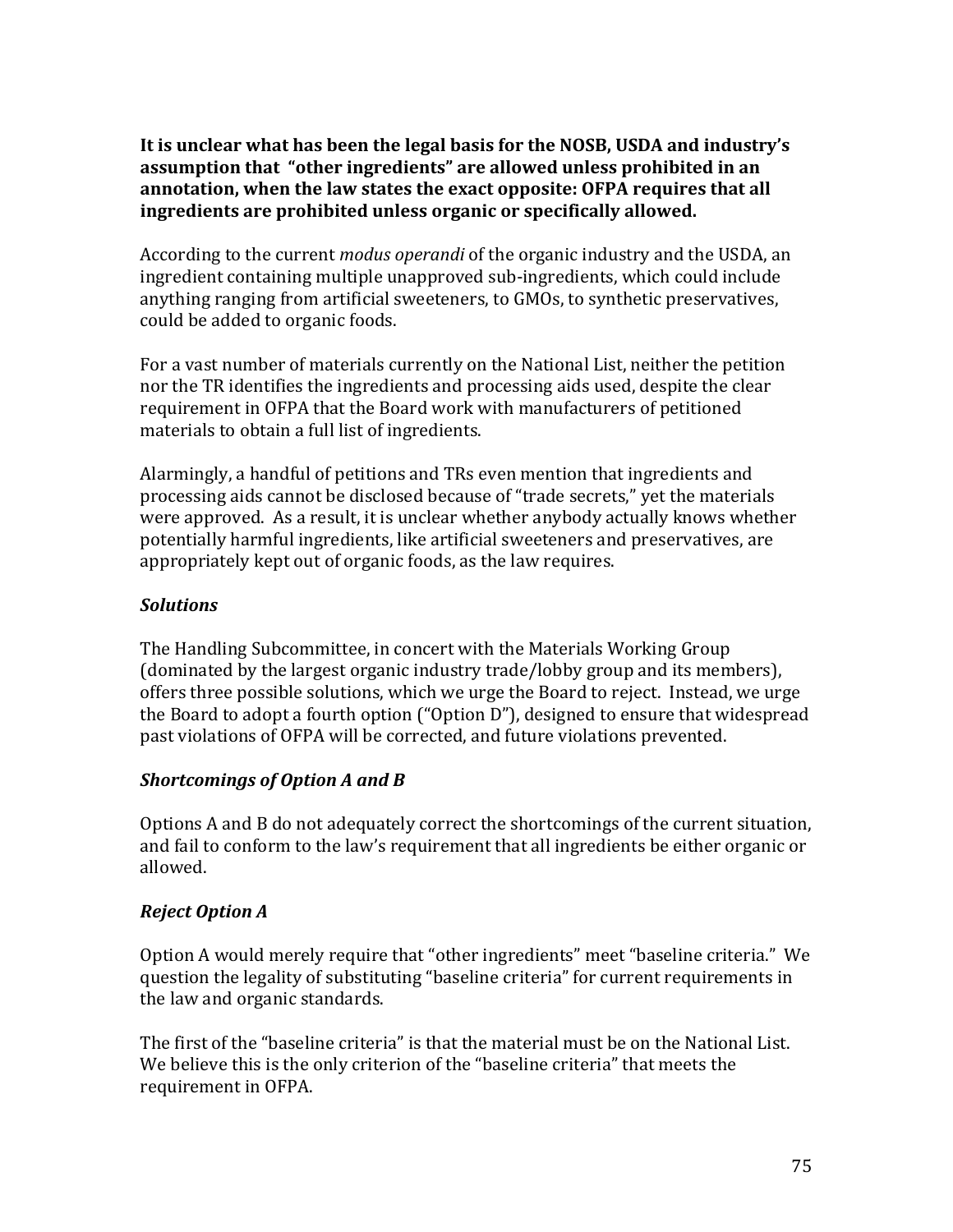All other criteria listed in the "baseline criteria" are in violation of OFPA, since OFPA clearly states that all ingredients must either be organic or on the National List.

Moreover, one of the criteria is GRAS status. We would hope that the NOSB, by now, realizes that GRAS is perhaps the most meaningless regulatory term in US food policy history.

GRAS can be self-determined (e.g. "self-assigned") by the manufacturer of the product. Nanotechnology ingredients are GRAS. Aspartame is GRAS. Sodium benzoate is GRAS. High fructose corn syrup is GRAS. We urge the NOSB to consider, now and in future discussions, that GRAS is the epitome of the corporate-friendly, anything-goes regulatory framework from which organic consumers seek protection in the more highly regulated organic label. Listing "GRAS" as a criterion for anything in the organic standards or organic policy is absurd—it merely institutionalizes the blessing of virtually any material that is currently used in conventional food production.

# **Reject Option B**

Option B has positive aspects, but does not go far enough. For example, it would still allow prohibited synthetic incidental additives in substances on § 205,605(b): "Synthetic incidental additives are allowed in § 205.605(b) items if they are included and documented in the NOSB review." Option B would also allow exceptions for no apparent reason: "NOSB can recommend exceptions for new materials that are petitioned as appropriate."

# **Shortcomings of Option C**

While there are many virtues to Option C, it seems unnecessary to suggest that the regulatory framework of the National List be changed. We believe that the problem can be addressed without adding new sections to the National List. Synthetic incidental additives currently can be petitioned to  $\S$  205.605(b) for a specific purpose. For example, sodium benzoate could be petitioned for use in rennet only.

Moreover, we urge the Board to reject Option C because it relies on regulatory definitions used by the FDA, which we consider inappropriate for the organic community.

Specifically, Option C adopts FDA's regulatory distinctions between "ingredients" and "incidental additives." We oppose the adoption of this FDA distinction, because they keep consumers in the dark about what is in their food. While "ingredients" have to be listed in the ingredients listing on packaging, "incidental additives" do not – even though they are not removed during processing and are present in the final product.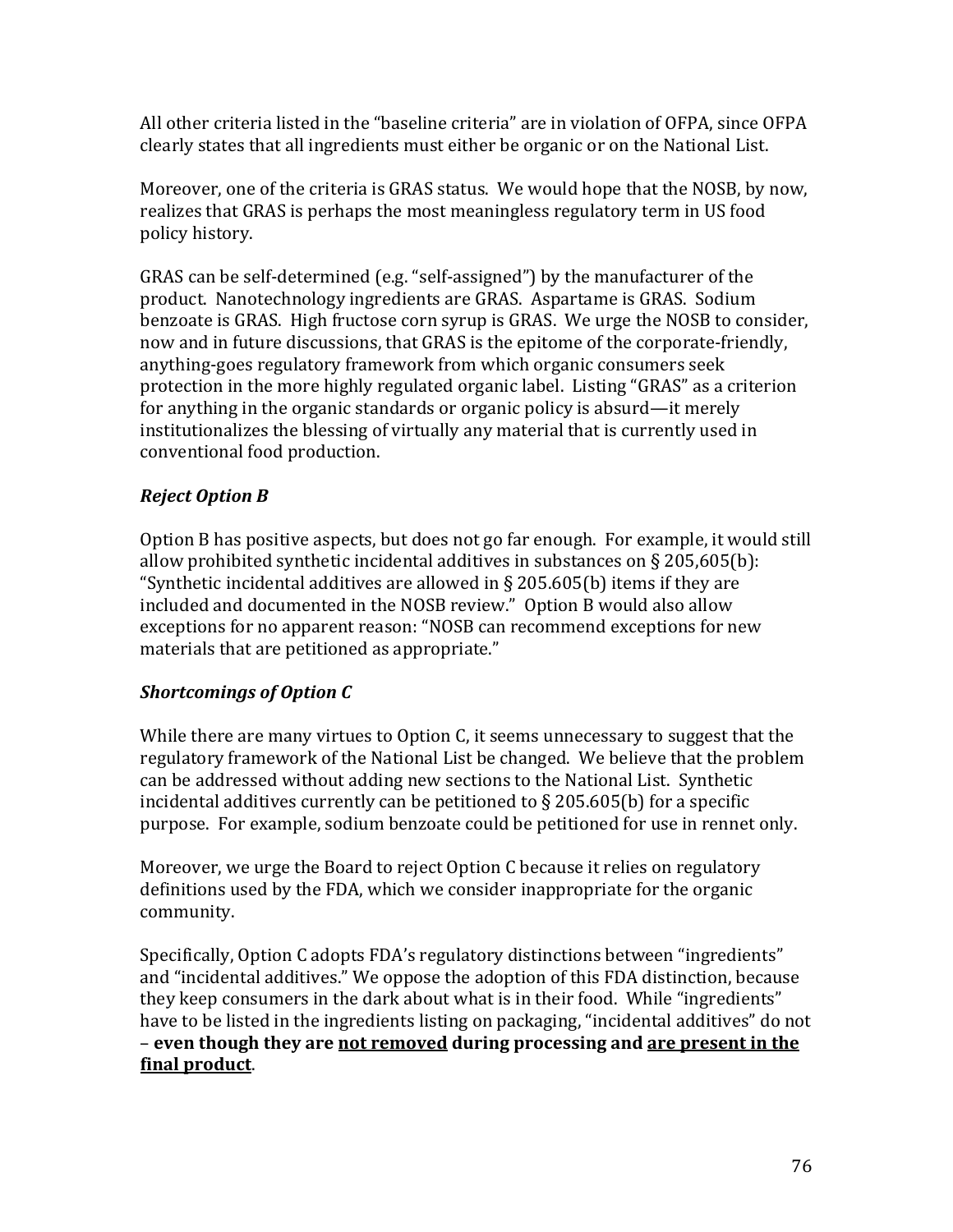As a result, if an ingredient like sodium benzoate is added as a component of another ingredient, it does not have to be listed on the ingredient list. Without a doubt, organic consumers want to know what is in their food, regardless of whether it was added as an "ingredient" or an "incidental additive."

It is also worth mentioning that the FDA's determination of what has to be listed and what doesn't have to be listed seems arbitrary – the definition includes vague terms such as "significant amounts" and "technical effect in the final product." Current research, especially new findings about endocrine disruptors, brings into question the appropriateness of using terms such as "significant amounts."

Our understanding of "significant amounts" is constantly shifting as science evolves, and in the case of endocrine disruptors, "low levels" and "significant amounts" are not necessarily interchangeable as low doses may do the most harm. Moreover, many concerned parents undoubtedly consider **any** amount of a potentially harmful substance such as sodium benzoate to be "significant." We therefore strongly urge the NOSB not to adopt the FDA's arbitrary language distinguishing "ingredients" and "incidental additives."

Instead, we strongly urge the NOSB to use OFPA and the current standards as the legal basis for developing the "other ingredients" policy, rather than incorporating FDA's terminology which keeps consumers from knowing the full list of ingredients in their foods.

The USDA's organic regulations clearly state that an "ingredient" is "any substance used in the preparation of an agricultural product that is still present in the final commercial product as consumed." We see no reason to change this definition. If it is present in the final product, it is an ingredient – period.

# *Option)D)*

- In accordance with OFPA (SEC. 2111. (7 U.S.C. 6510)), all non-organic nonagricultural ingredients and processing aids used during organic handling must appear on the National List.
- The NOSB uses OFPA's criteria for evaluating petitioned materials (SEC. 2118) 7 USC 6517(c))
- Only single substances can be petitioned, formulated products cannot appear on the National List.
	- $\circ$  Example: "algal oil" contains other types of oil, artificial sweeteners and preservatives. "Algal oil" can appear in an organic product only if all ingredients are either organic (e.g. organic sunflower oil) or on the National List (e.g. tocopherols).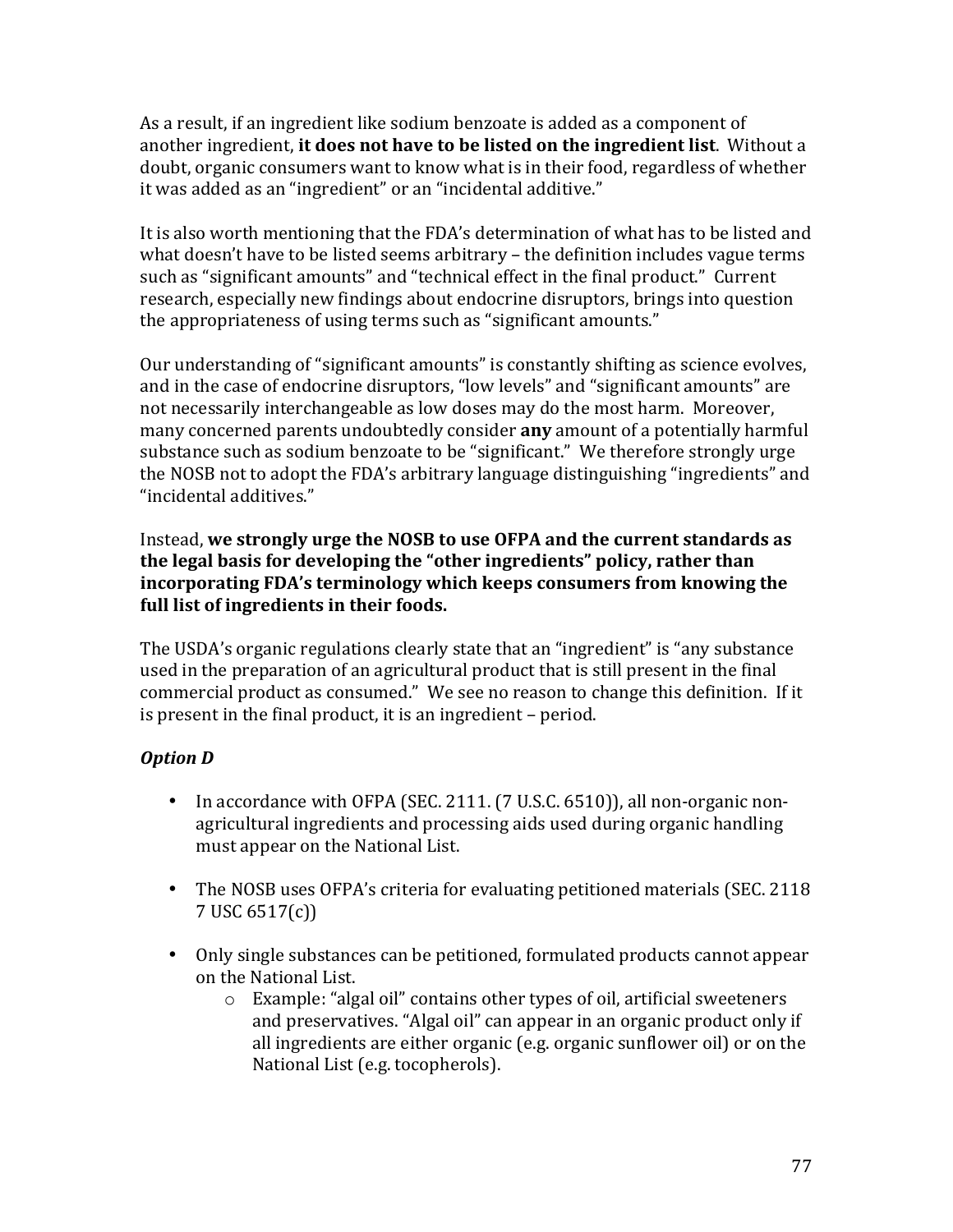• During the petition process, the NOSB works with manufacturers to obtain a full list of ingredients, in accordance with OFPA (7 USC 6518(l)(2))<sup>v</sup> to allow the NOSB to determine whether all ingredients meet OFPA's requirements. No petition will be approved unless all ingredients have been disclosed and deemed legal by the NOSB.

We would encourage adding a priority list, with categories such as "vitamins and minerals" and "enzymes" prioritized and cleaners, sanitizers, disinfectants and other substances that are secondary direct and indirect food additives listed as a low priority.

#### *Incorporating § 205.606 in the discussion document*

We agree with the Handling Subcommittee's decision to incorporate § § 205.606 into the policy options in the discussion paper. We believe that the materials on  $\S$ 205.606 should be held to the same standard, and should not be preserved, diluted, colored, flavored or stabilized with a prohibited substance.

# **CONCLUSION!**

The impetus for the request by the NOP to develop a policy for "other ingredients" is simple, and the solution can be simple as well. All ingredients that end up in organic foods, whether as major ingredients, minor ingredients, or ingredients of ingredients, must either be organic or appear on the National List.

In short, this is an opportunity to correct widespread organic fraud, which most organic consumers are not aware of. OFPA requires that every non-organic ingredient be prohibited unless specifically allowed. If it is true that ingredients contain synthetic preservatives, synthetic sweeteners, and other unapproved ingredients, this constitutes a massive, industry-wide violation of OFPA.

These mistakes need to be corrected. The NOSB needs to recognize and understand the requirements of OFPA and implement them. It does not help to make things more complicated, as Option C proposes. And for Option A and B, the legal requirements of OFPA simply are not met (the HS failed to note a "con" for Option A and B: " violates OFPA.").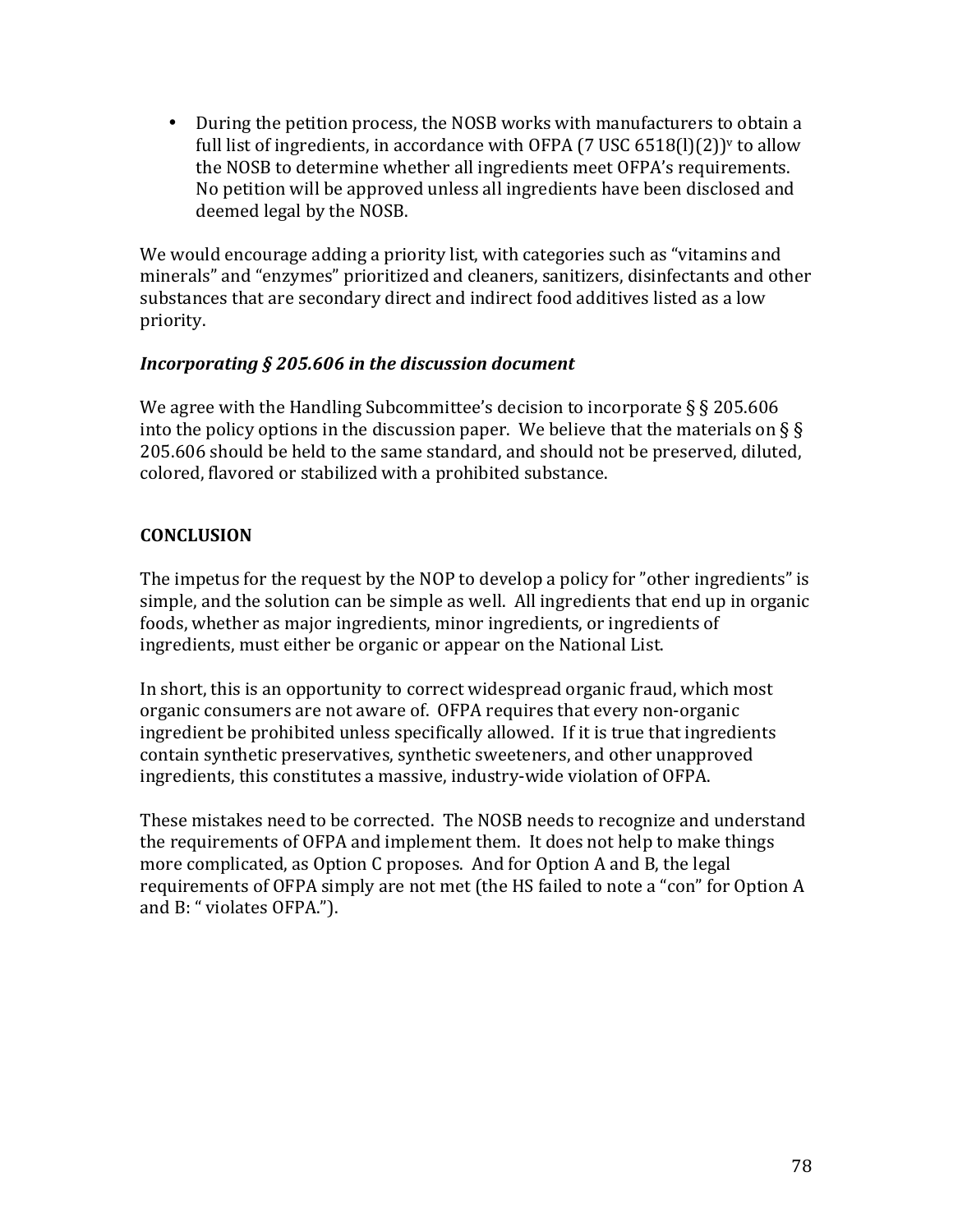# **POLICY!DEVELOPMENT! SUBCOMMITTEE**

# **CONFLICT!OF!INTEREST**

# **SUMMARY**

Cornucopia believes the proposal is a step in the right direction, but urges the following issues to be considered prior to a vote:

- $\triangleright$  A Board member whose employer is actively lobbying other Board members to vote a certain way should be considered to have a conflict of interest. If such activity comes to light during the Board meeting, the Board member in question should not vote on that issue.
- $\triangleright$  Consider whether the NOP should make the final determination of whether a conflict of interest exists.
- $\triangleright$  Cornucopia suggests adding a line to this recommendation to clarify that if a Board member is an employee of an entity that sells a substance on the agenda, or products containing a reviewed substance, the Board member has a perceived conflict of interest and should recuse him/herself from discussion and voting.
- $\triangleright$  We continue to urge the COI policy to include a section on contractors working on Technical Evaluation Reports.

#### *Background*

Like many others in the organic community, The Cornucopia Institute believes in transparency, clear Conflict of Interest (COI) definitions, and supports procedures for NOSB members in disclosing a COI or potential COI in order to ensure confidence in NOSB decision and policy making. The Cornucopia Institute believes that the policy proposal on Conflict of Interest/Ethics is a step in the right direction. The following comments address specific aspects of the COI/Ethics proposal.

Cornucopia agrees with the Policy Development Subcommittee's acknowledgement that COI is as much about the "*appearance"* of a personal conflict and loss of impartiality as it is about actual direct interest. We also agree that an effective COI definition must be clearly understood by Board members in a way that can be effectively applied while considering specific proposals. This process and the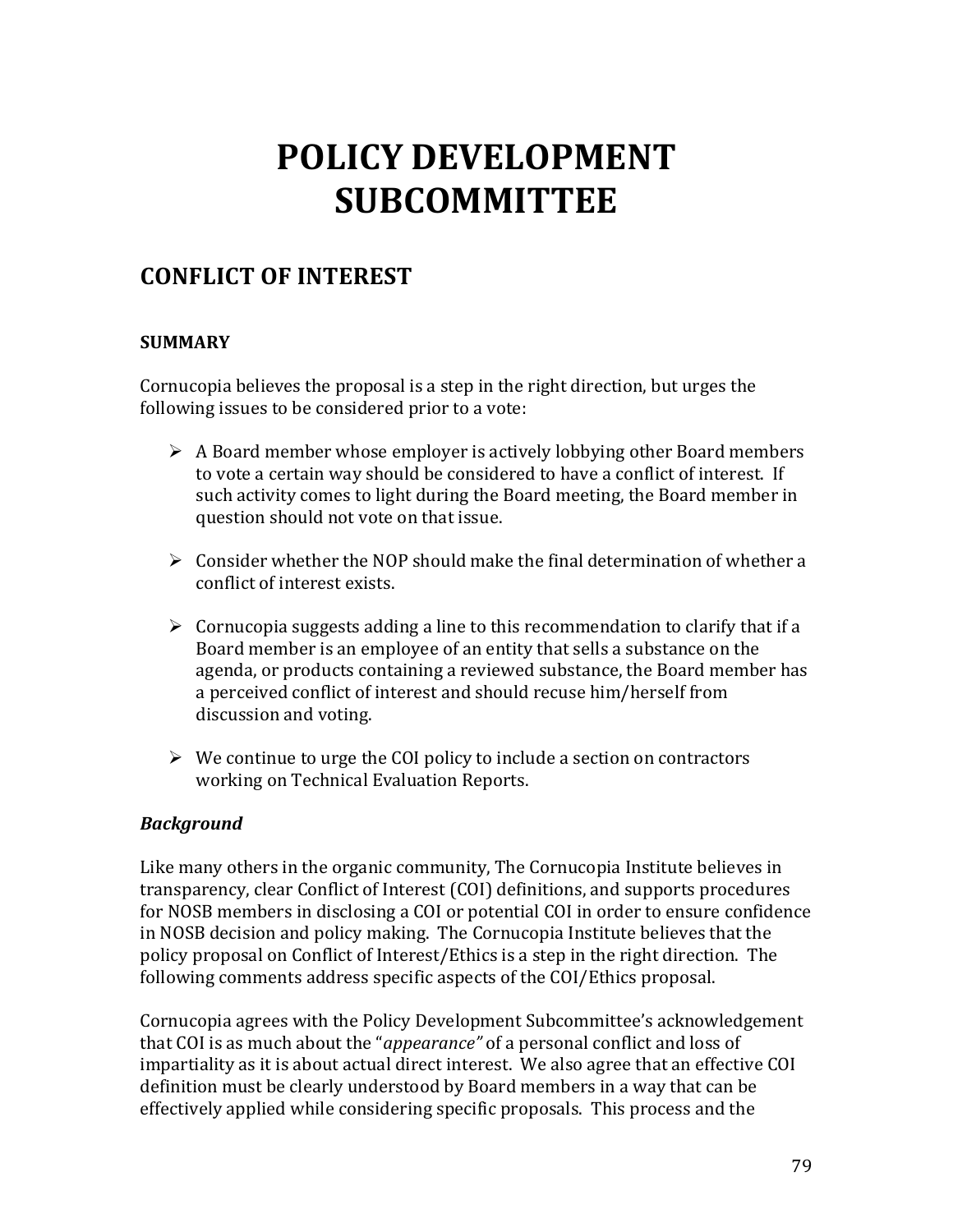definition must be easily understood by the public. This has not always been the case in the past.

#### *Specific)comments)on)the)proposal's)recommendations*

Regarding Recommendation #5, Cornucopia supports the proposal that a Board member provide to the NOP in "adequate time" a disclosure of any potential financial opportunity concerning an agenda item, while describing it in sufficient detail, to allow for a determination by the NOP of a COI.

Regarding Recommendation #6, a Board member's acknowledgement of "support" for comments published by their own organization/employer, or an organization she/he is closely affiliated with" is too narrow. In the past, a Board member's employer has both lobbied the NOSB for a specific decision (outside of the public meeting) and had their employer-representatives provide direct public testimony urging action on a specific decision during the NOSB meeting. The Board member should additionally acknowledge these actions attempting to influence the outcome of a decision by their employer.

Recommendation #7, "NOP will determine whether it is appropriate for the member to vote" is a significant change from the previous COI proposal. In the Spring 2012 discussion document, recommendation #3 suggested that the Board members would decide a Board member's ability to engage in discussion and vote on a particular matter. In the current proposal, this has been changed to shifting this responsibility from the NOSB to the NOP. We are unaware of any public comment supporting or recommending that this authority be taken away from the NOSB and put in the hands of NOP. There could also be a question in terms of its legality under OFPA, under which Congress formed this autonomous body.

We would encourage further discussion by the NOSB regarding the propriety of the NOP making these important decisions, before the NOSB hands over this important responsibility.

Regarding Recommendation #8, we strongly support the inclusion of "employee" as a scenario in which there is an actual or potential direct financial interest of a Board member which could impair the individual's objectivity or which has the potential to create an unfair competitive advantage. This is a situation which requires greater acknowledgement and consideration.

For example, what are the expectations and pressures (perceived or real) that impact the final vote of a full-time employee working for a processor or retailer when that entity has submitted public comments and provided public testimony and perhaps lobbied board members for a vote favoring their interests? Does the possibility even exist that the employee could be fired or sanctioned by their employer for making a contrary vote? A recusal by that Board member on that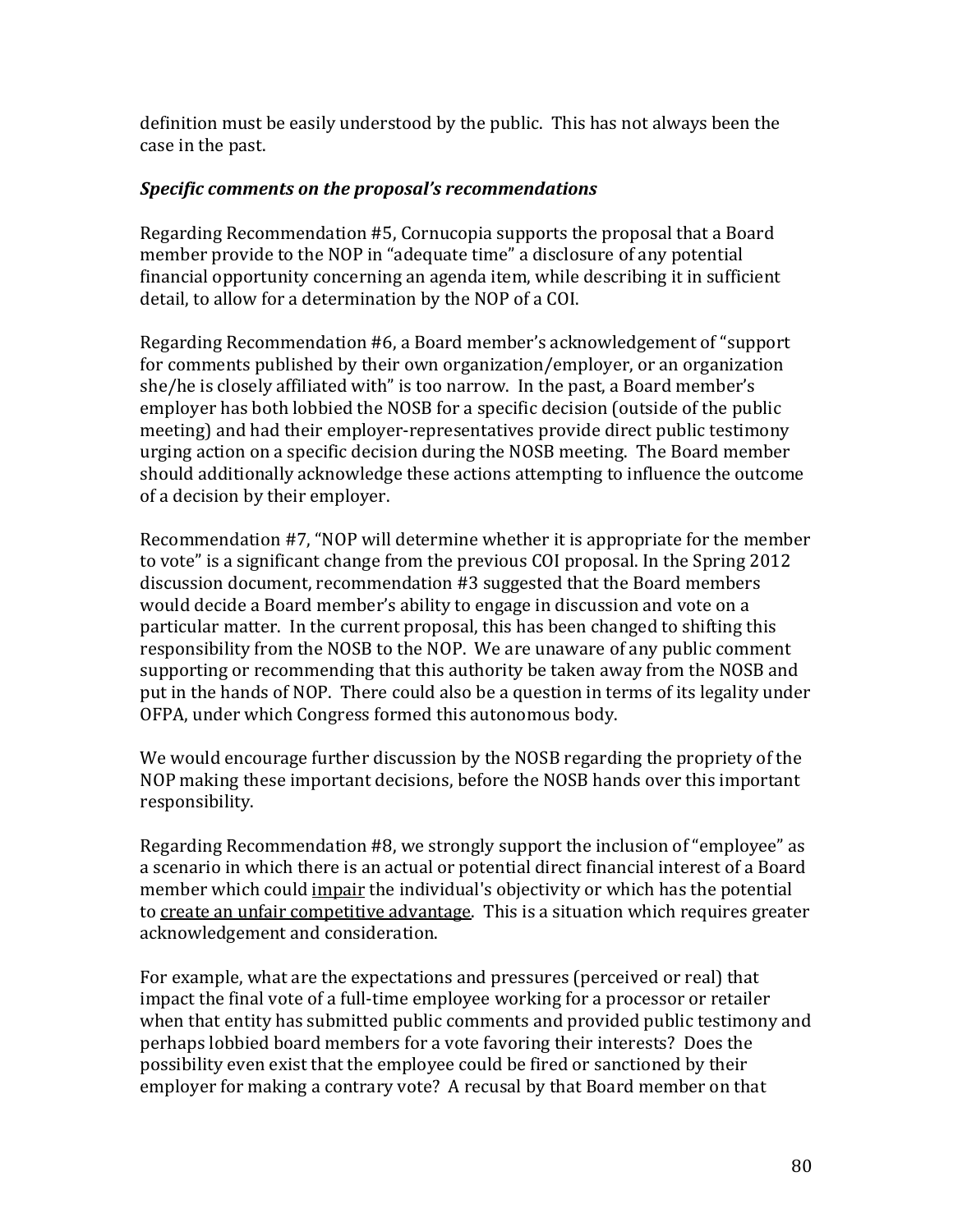specific matter graciously removes any appearance of impropriety and undue influence on the part of their employer.

Cornucopia suggests adding a line to this recommendation to clarify that if a Board member is an employee of an entity that sells a substance on the agenda, or products containing a reviewed substance, the Board member has a perceived conflict of interest and should recuse him/herself from discussion and voting.

Cornucopia also welcomes the inclusion of the definition of "potential conflict of interest" defined as the appearance of a loss of impartiality based on the relationship outlined in the proposed definition of a conflict of interest.

Regarding Recommendation  $#10$ , Cornucopia supports the proposal to allow for a "reconsideration" of a NOSB vote should a Board member fail to disclose a COI that is then later revealed.

We also endorse the request that all public commenters (written and oral) state their affiliations at the beginning of their testimony.

Cornucopia supports the extension of the COI declaration and evaluation to the Board's subcommittees. With many preliminary decisions and reviews of matters coming before the NOSB occurring in subcommittees, it is vital that the COI process include this level and that any COI determinations be recorded in subcommittee minutes.

# *Additional)comments:)Contractors)and)Technical)Reviewers*

Currently, the identity of technical reviewers is not publicly available, much less the potential conflicts of interest held by the reviewers.

Contractors who perform Technical Reviews for the National Organic Program and NOSB should be required to disclose their identity to the public. This will give the public an opportunity to determine whether conflicts of interest exist.

The contractors should also sign a statement stating that no conflicts of interest exist, prior to commencing work on the Technical Review. If the reviewers are unable or unwilling to sign this statement, the USDA should find a different agency or organization to conduct the Technical Review.

Moreover, when the Technical Review is finished, the reviewers should disclose for the public record any individuals, within and outside their organization, that provided assistance. Currently, it is possible that outside consultants with conflicts of interest assist technical reviewers. Just as written documentation must be referenced in the TR, so should telephone conversations and other types of assistance. This will help the public understand who was involved in the TR, and whether conflicts of interest exist.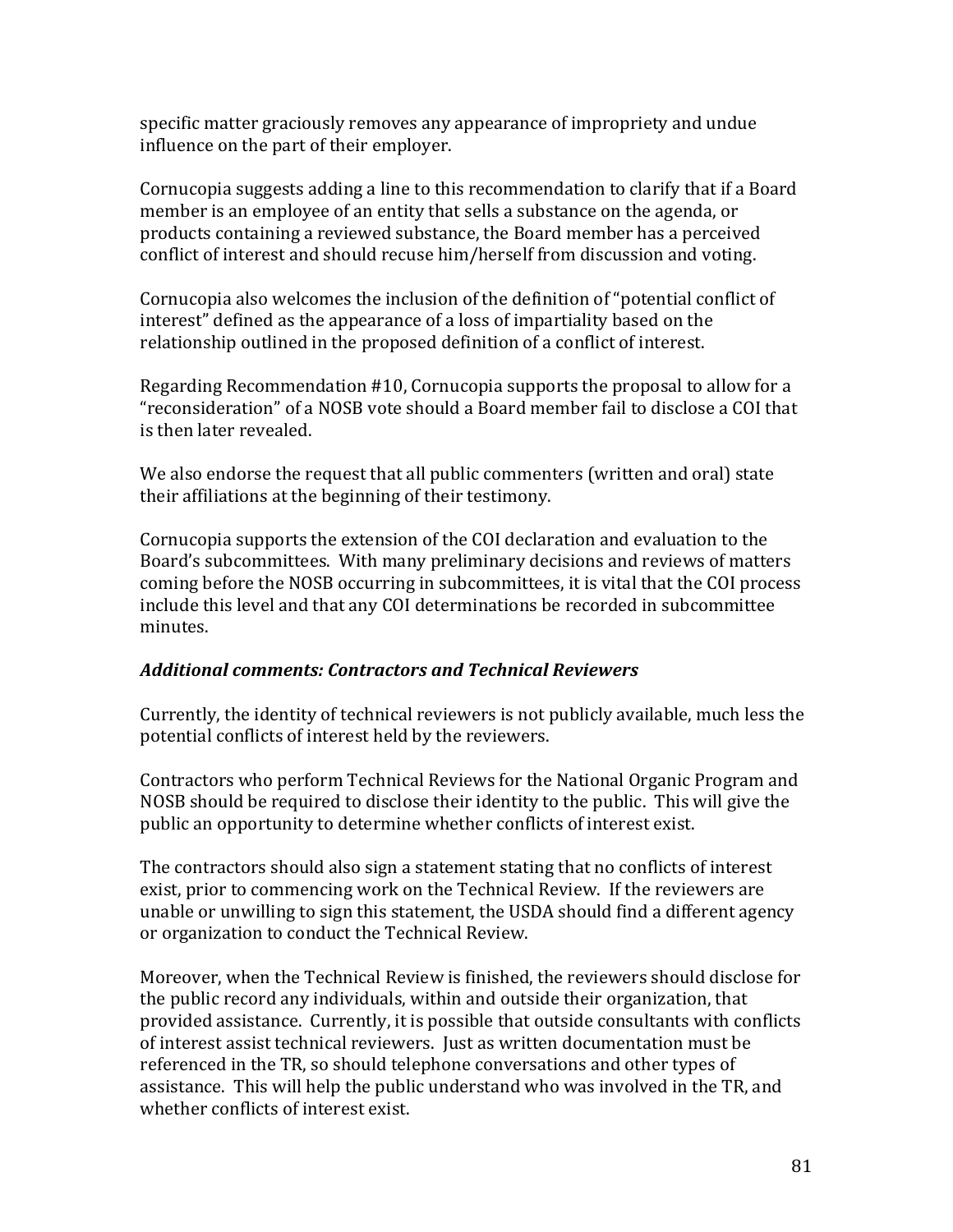# **PUBLIC!COMMENT!PROCEDURES**

# **SUMMARY**

- $\triangleright$  We reluctantly accept the standard time commitment of 4 minutes per presenter, and urge the Board to **reject** the possibility of cutting the time allotment down to three minutes.
- $\triangleright$  We urge the Board to include a line in the Policy and Procedures Manual committing to unlimited Q&A.

#### *Background*

Oral public comment is an integral part of the NOSB decision-making process. Given the volume of written comments, members of the public feel it is important to be able to make an oral presentation – face-to-face with Board members – to give a sense of assurance that their comments are heard and considered. We also believe that board members benefit from listening to oral comments during the meeting, especially if they felt overwhelmed by the volume of written comments.

Written comments may provide an opportunity for the public to convey background information and their position, but do not provide the opportunity to respond to positions or claims made by other commenters, either in their written comment or during previous public comment. Oral public comment is therefore especially important because it provides an opportunity to respond to different positions, and respond to any inaccurate or misleading information presented by others.

#### *4)minutes*

We reluctantly accept the proposal to limit public comment to 4 minutes.

We appreciate the proposal to include the possibility of extending public comment from 4 minutes to 5 minutes at the NOP and Chair's discretion, and would encourage implementing this extension whenever time allows.

We strongly oppose the proposal to allow the Chair and NOP to cut public comment down to 3 minutes. We agree with the idea that "the length of time is not as important as that the designation of a time be regarded as a commitment." If the possibility exists that 4 minutes – already a too short amount of time for presenting complex issues to the Board – could be cut down to 3 minutes, it undermines the commitment to a designated minimum amount of time.

# Unlimited Q&A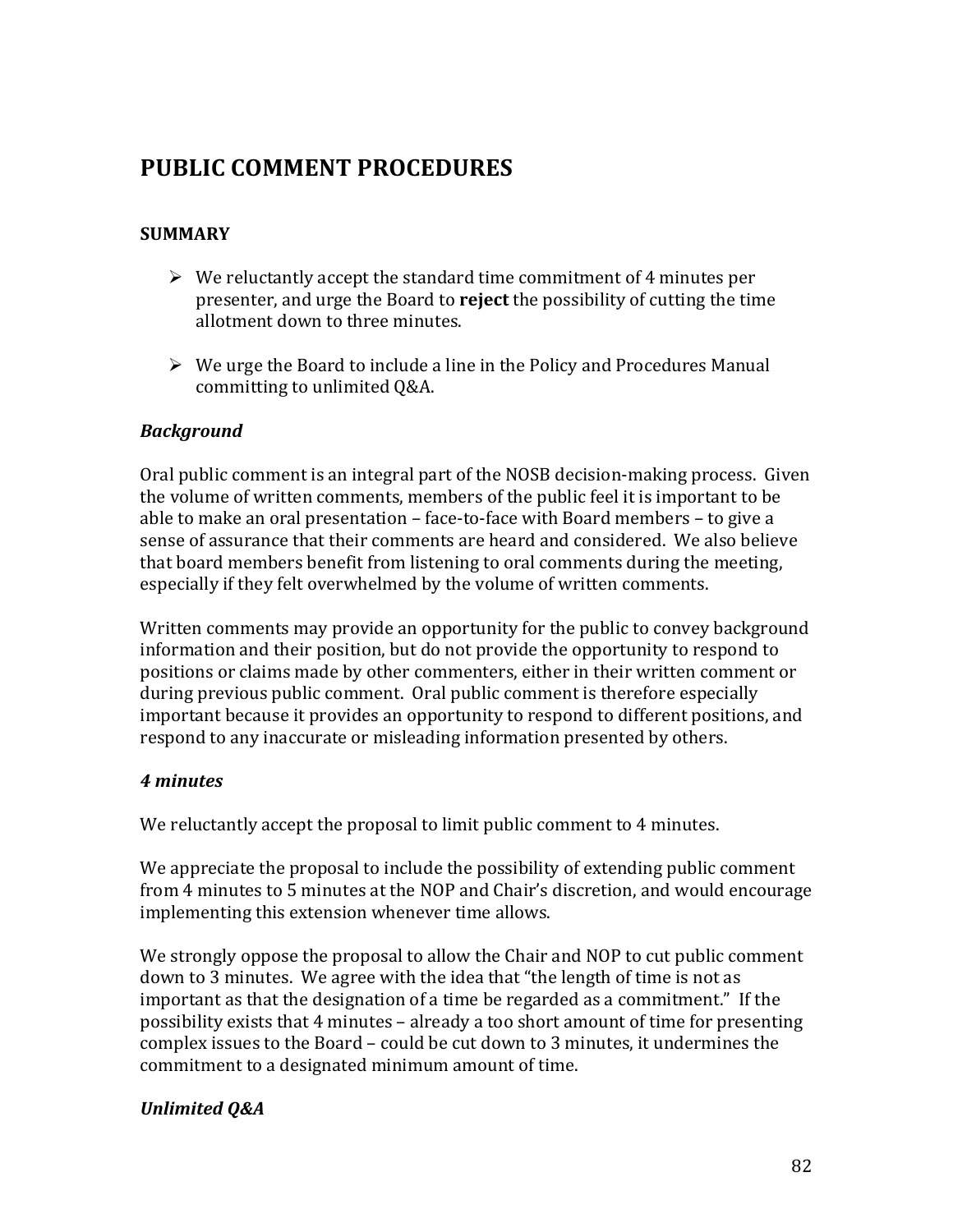The Board needs to have unlimited time for questions—possibly the most important component in interacting with the general public and expert witnesses. The Q&A allows speakers with expertise to have more time at the podium, at the discretion of Board members. It is also a way to make the public comment more of a conversation with the Board members, which means presenters will spend more time directly addressing questions of interest to the Board.

At times during the last meeting, in Albuquerque, committee chairs put pressure on Board members to limit their questions. Past chairs have even attempted to limit the time, or number of questions. Every Board member should have the opportunity to ask unlimited questions, and this commitment should be written in the PPM. After all, Board members are being asked to make critically important decisions. They should not have to be forced to do so with any lingering questions in their mind concerning the propriety of any given proposal.

Currently the PPM makes no mention of Q&A. We urge the Board to include a line in the PPM committing to unlimited Q&A.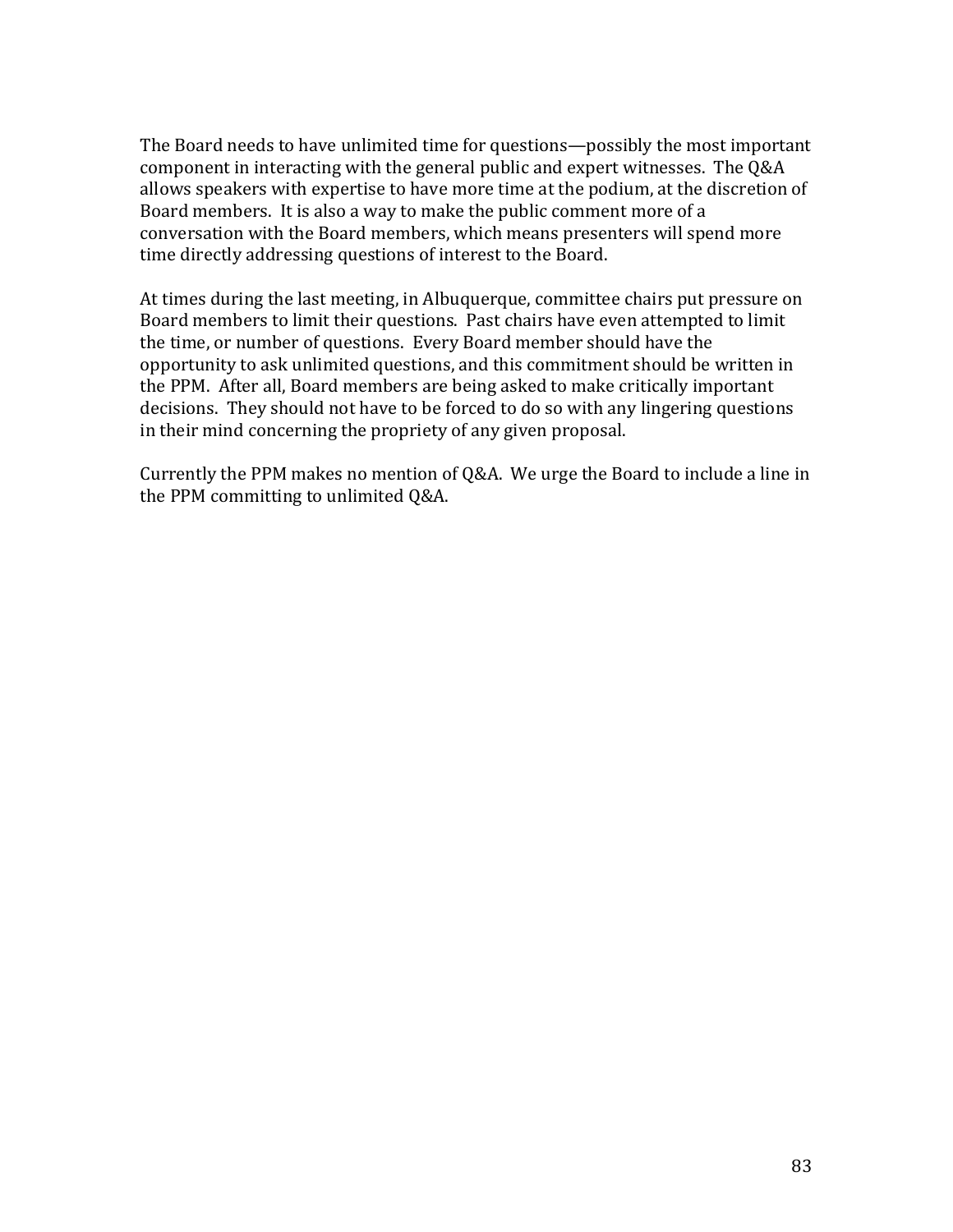# **PUBLIC!COMMUNICATIONS**

# **SUMMARY**

Cornucopia supports the proposal. We urge the Board to consider posting discussion documents as they become available, to maximize public input.

#### *Communication with the Secretary*

We fully support the following addition to the Policy Manual, as proposed by the PDC:

*"NOSB'Policy'on'Its'Advisory'Role'and'Communication'with'the'Secretary'of' Agriculture.'*

Based on the communications and input it receives from the public the National *Organic'Standards'Board'may'provide'effective'and'constructive'advice,' clarification,'and'written'information,'as'it'deems'necessary,'directly'to'the' Secretary'of'Agriculture'after'each'of'its'Board'meetings.'This'information'is' intended'to'facilitate'public'communication'with'the'Secretary'on'critical'* issues that may emerge that it believes are important to the implementation *and'integrity'of'the'organic'standards'and'practices'under'the'Organic'Foods' Production'Act."'*

It seems that this statement should stand without question, since the role and responsibility of the Board, as empowered by Congress, is to advise the Secretary of Agriculture (7 USC 6518). We understand that the USDA Secretary may not always like to hear the concerns of the organic community, as has apparently been the case with the NOSB's statement on GMOs. However, this should be no justification for USDA officials to discourage the NOSB from communicating the organic community's concerns.

The NOSB, and the scope of its responsibilities, were set up and mandated by Congress, not the Secretary.

#### *Public communication between NOSB meetings*

We also fully support the following addition to the Policy Manual, as proposed by the PDC:

#### *NOSB)Policy)for)Public)Communication)Between)NOSB)Meetings.*

*The'NOSB'seeks'public'communication'outside'of'Board'meetings'and'public' comment'periods'to'inform'Board'and'Program'work.*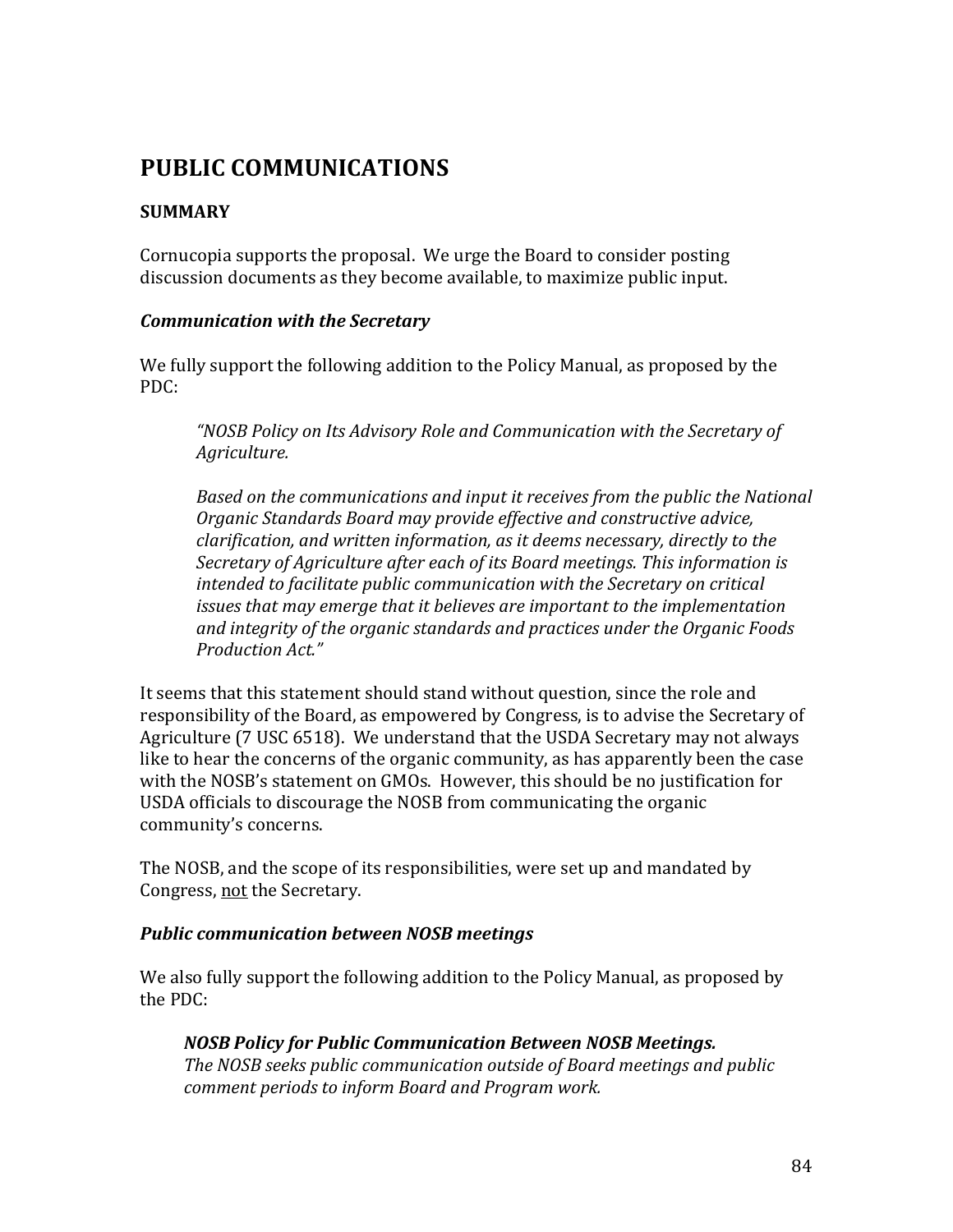PPM Section II (page 13) Role of the Executive Director is amended to include the following language (in italics):

Identify, implement, administer and maintain a year-round mechanism by which *public'feedback'can'be'received,'posted'and'archived'for'viewing'by'the'NOP,'the' NOSB,'and'the'public'itself.*

We agree that the Board must receive and review information from the public during its deliberations, and that the opportunity for public comment should not be limited to the official public comment period, which occurs biannually.

The opportunity to formally communicate with the NOSB is especially important regarding materials petitions. Without the opportunity to formally receive comments from the public, the committees are likely to hear only from the petitioner and the TR when developing the committee proposal.

Committee members should be able to receive comments from the public during their deliberations, since public comments are the only available mechanism for providing balancing information and positions. This is especially important when the TR is inadequate, as has been the case in the past.

We do have some concerns with the proposed mechanisms that we hope will be addressed

- $\triangleright$  Will NOSB members have to check or will they receive the comments in their email? Will someone alert them if something is posted?
- $\triangleright$  Is there an opportunity for the NOSB members to respond? Two-way communication is important.

# *Additional)Issues:)Maximizing)Public)Input*

We are concerned with the short timeframe given to the public to comment on issues on the NOSB meeting agenda.

The agenda, proposals and discussion documents were posted in the August 30 Federal Register, with a deadline of September 24. The agenda packet itself consists of 237 pages, which does not include the thousands of pages of petitions and TERs that accompany the proposals.

For a group or a business with a single focus, such as a petitioner of a single material, 26 days of public comment may be enough. But for public interest groups that wish to comment on many, or all, agenda items, 26 days to comment on 21 proposals and 5 discussion documents is challenging, to say the least.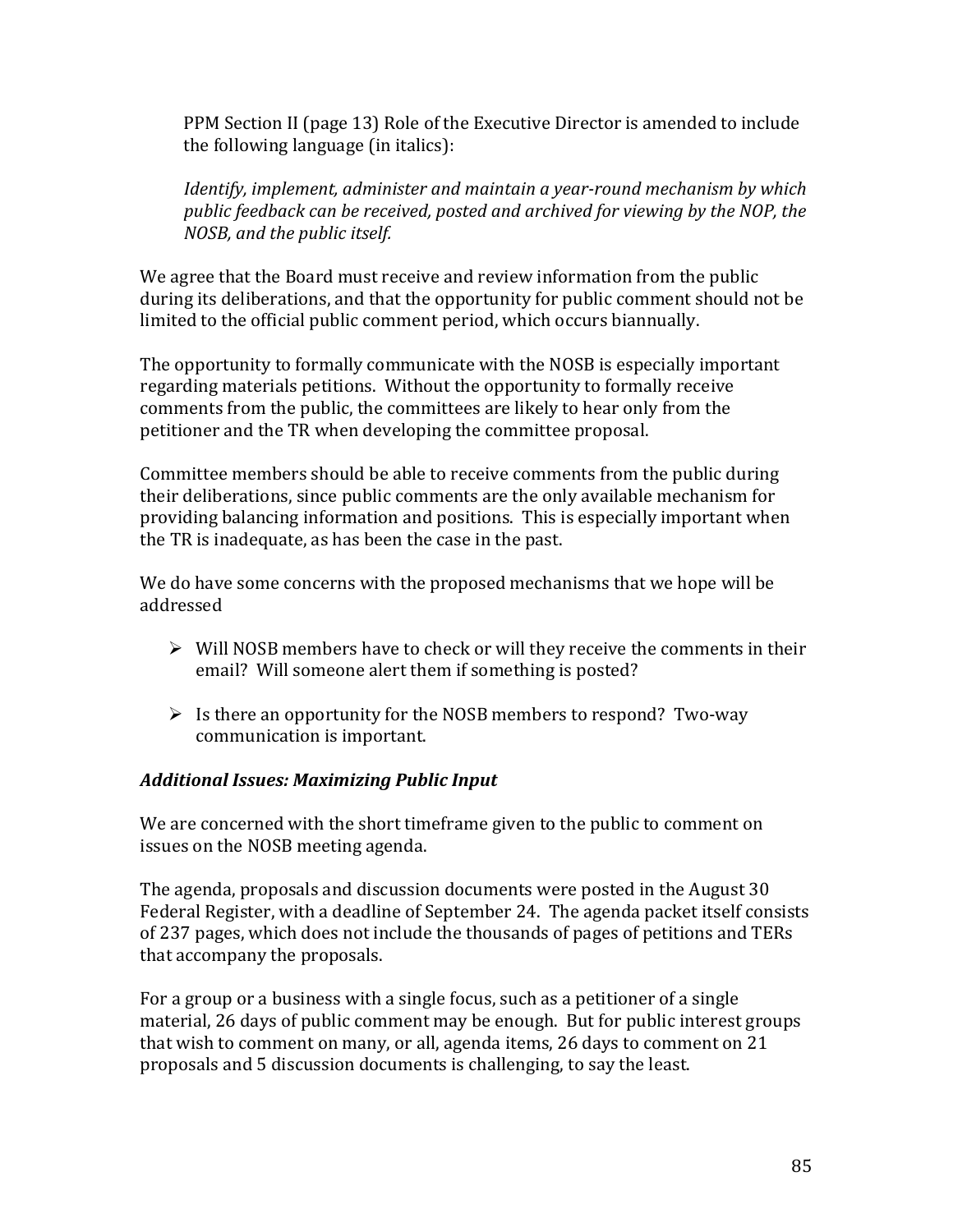We are not suggesting that the comment period be extended, because we realize that NOSB members work hard to finish the proposals, biannually. We do, however, believe that changes can be made, without burdening the NOSB, to improve the ability of the public, including technical experts, to provide meaningful comments.

Our suggestions for improving the ability of the public to comment on NOSB issues include:

1. Post discussion documents early

Discussion documents, which will not be voted upon but which seek public input on issues in order to develop a proposal at a later meeting, could be made available to the public as they are finalized by the subcommittee. More time will mean maximum participation, maximizing input.

The Policy Development Committee has proposed "a year-round mechanism by which public feedback can be received, posted and archived for viewing by the NOP, the NOSB, and the public itself," which we believe could be useful for posting discussion documents as they become available.

Often, discussion documents seek input from the organic community – questions are posed to farmers, handlers, certifiers and even questions about consumer perception are sometimes asked. Groups like Cornucopia would be more than willing to take an active role in surveying our  $7,000+$  members, most of whom are organic farmers, as well as the  $80,000+$  other organic stakeholders that we have direct contact with through Facebook, e-newsletters and other media. However, in order for Cornucopia to effectively solicit input, we need more time than the 4 weeks that constitute public comment period for NOSB agenda items. This is especially crucial in light of the fact that a considerable percentage of our membership, and organic farmers in general, belong to Amish communities with whom we communicate via the postal service, not the Internet.

2. Post meeting minutes as they become available

It would be helpful for public interest groups to have access to the subcommittee minutes as they become available, to allow staff to start working on public comment. Currently, subcommittee meeting minutes are posted once a month, at the end of the month. This causes a considerable delay in posting. Again, we suggest posting subcommittee meeting minutes as soon as they are approved by the committee, using the Policy Development Subcommittee's suggested "year-round mechanisms" for communicating with the public.

Thank you for considering our suggestions.